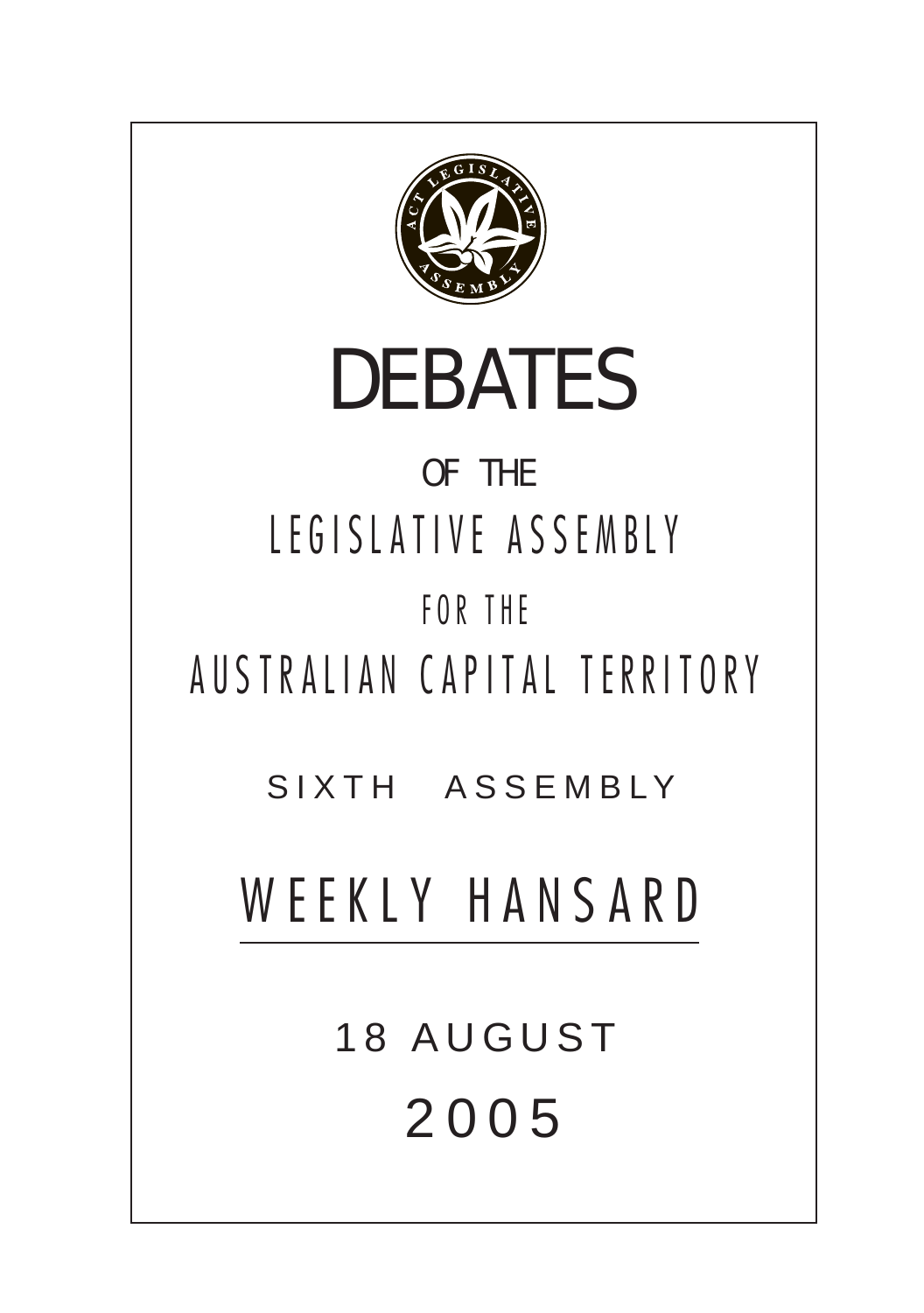# Thursday, 18 August 2005

| Occupational Health and Safety Legislation Amendment Bill 2005 2884   |  |
|-----------------------------------------------------------------------|--|
|                                                                       |  |
| Questions without notice:                                             |  |
|                                                                       |  |
|                                                                       |  |
|                                                                       |  |
|                                                                       |  |
|                                                                       |  |
|                                                                       |  |
|                                                                       |  |
|                                                                       |  |
|                                                                       |  |
|                                                                       |  |
|                                                                       |  |
| Supplementary answers to questions without notice:                    |  |
|                                                                       |  |
|                                                                       |  |
|                                                                       |  |
|                                                                       |  |
|                                                                       |  |
|                                                                       |  |
|                                                                       |  |
|                                                                       |  |
| Adjournment:                                                          |  |
|                                                                       |  |
|                                                                       |  |
|                                                                       |  |
|                                                                       |  |
|                                                                       |  |
|                                                                       |  |
|                                                                       |  |
|                                                                       |  |
|                                                                       |  |
|                                                                       |  |
|                                                                       |  |
|                                                                       |  |
| Schedules of amendments:                                              |  |
|                                                                       |  |
|                                                                       |  |
| Schedule 3: Unit Titles (Staged Development) Amendment Bill 2005 2941 |  |
|                                                                       |  |
|                                                                       |  |
|                                                                       |  |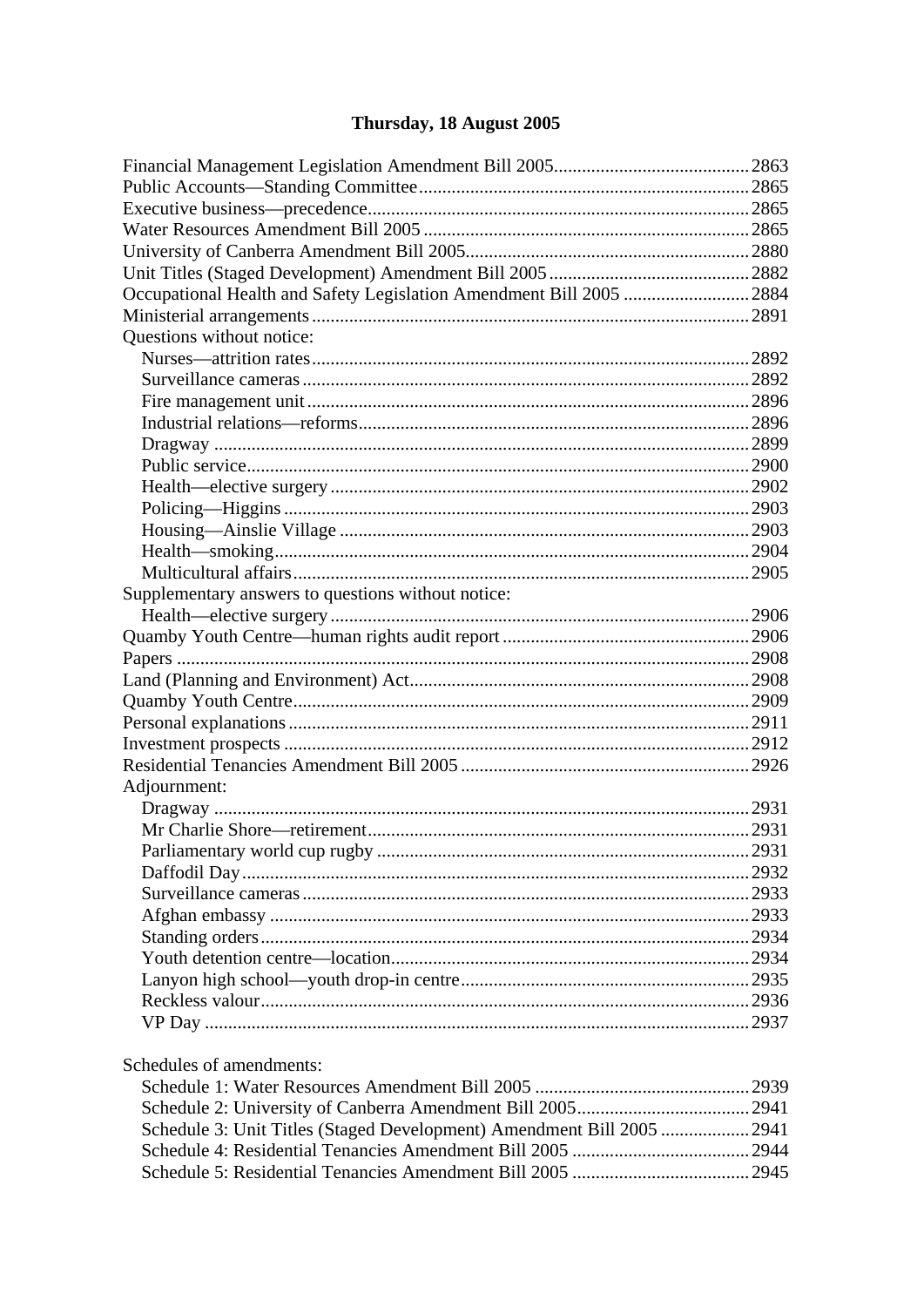| Answers to questions:                                                          |  |
|--------------------------------------------------------------------------------|--|
|                                                                                |  |
|                                                                                |  |
|                                                                                |  |
|                                                                                |  |
|                                                                                |  |
|                                                                                |  |
|                                                                                |  |
|                                                                                |  |
|                                                                                |  |
|                                                                                |  |
|                                                                                |  |
|                                                                                |  |
|                                                                                |  |
|                                                                                |  |
|                                                                                |  |
|                                                                                |  |
|                                                                                |  |
|                                                                                |  |
|                                                                                |  |
|                                                                                |  |
| Disability, Housing and Community Services portfolio (Question No 420)  2964   |  |
|                                                                                |  |
|                                                                                |  |
|                                                                                |  |
|                                                                                |  |
|                                                                                |  |
| Aborigines and Torres Strait Islanders—Onyong's grave (Question No 427)  2967  |  |
|                                                                                |  |
|                                                                                |  |
|                                                                                |  |
| Hospitals—elective surgery waiting list project officer (Question No 431) 2969 |  |
|                                                                                |  |
|                                                                                |  |
|                                                                                |  |
|                                                                                |  |
|                                                                                |  |
|                                                                                |  |
|                                                                                |  |
|                                                                                |  |
|                                                                                |  |
|                                                                                |  |
|                                                                                |  |
|                                                                                |  |
|                                                                                |  |
|                                                                                |  |
|                                                                                |  |
|                                                                                |  |
|                                                                                |  |
|                                                                                |  |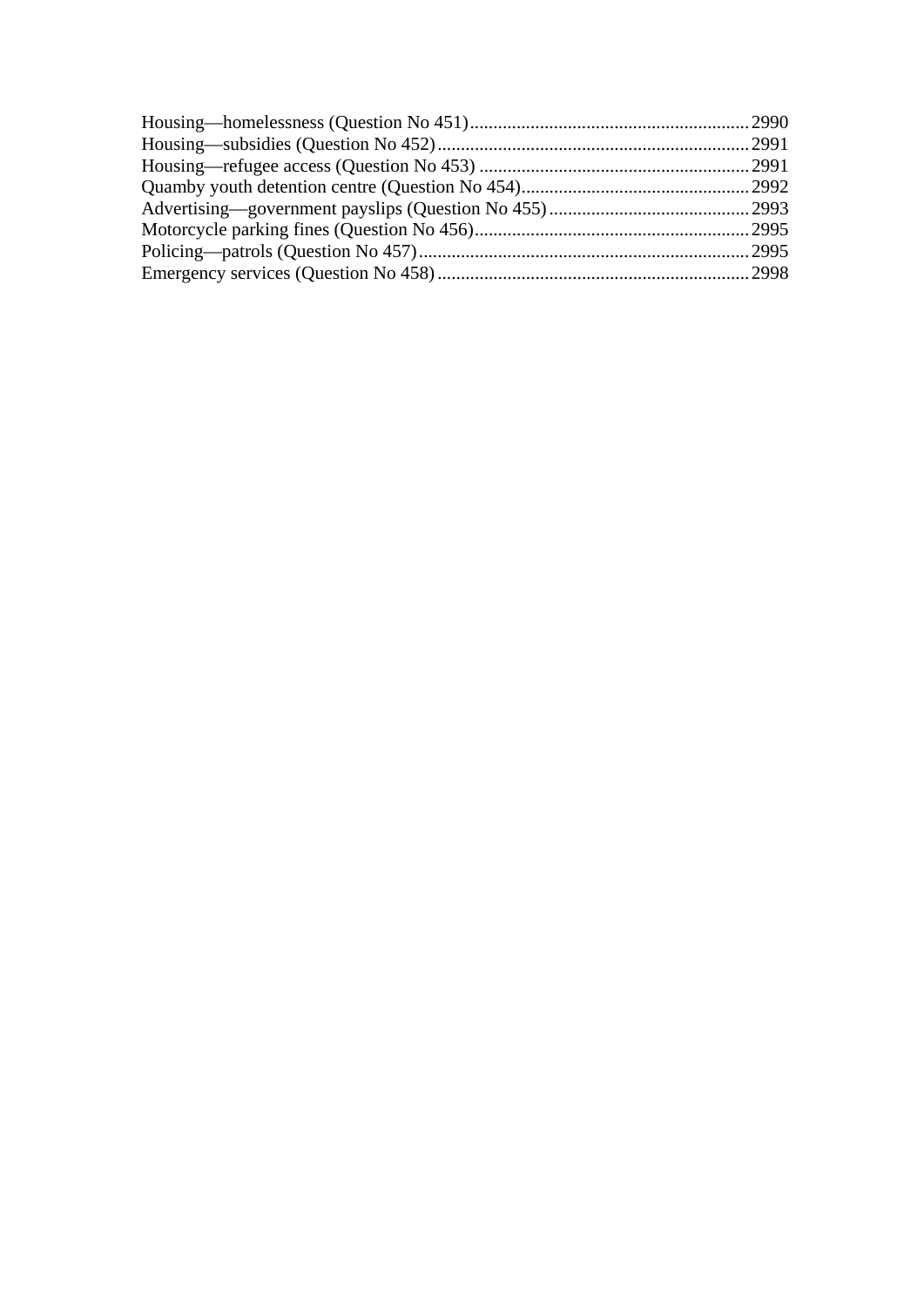# <span id="page-4-0"></span>**Thursday, 18 August 2005**

**MR SPEAKER**: (Mr Berry) took the chair at 10.30 am and asked members to stand in silence and pray or reflect on their responsibilities to the people of the Australian Capital Territory.

## **Financial Management Legislation Amendment Bill 2005**

**Mr Quinlan**, pursuant to notice, presented the bill, its explanatory statement and a Human Rights Act compatibility statement.

Title read by Clerk.

**MR QUINLAN** (Molonglo—Treasurer, Minister for Economic Development and Business, Minister for Tourism, Minister for Sport and Recreation, and Minister for Racing and Gaming) (10.31): I move:

That this bill be agreed to in principle.

This bill provides amendments to the Financial Management Act 1996 and consequential amendments to the enacting legislation of relevant territory authorities. The Financial Management Act 1996 is the cornerstone upon which the effective financial management of the territory rests. For this reason, it is essential that the provisions of the act clearly and unambiguously convey financial requirements and obligations that result in effective, efficient and modern financial management practices. This bill strengthens the financial framework by standardising and improving governance arrangements for territory authorities.

The Financial Legislation Amendment Bill amendments will refine and enhance the corporate governance framework for prescribed statutory authorities. An effective system of corporate governance is important to facilitate responsible decision making and proper accountability. The existing governance provisions for a range of statutory authorities have been assessed as inadequate. Under existing arrangements, the governance provisions are largely fragmented in various enabling legislation and have been found in many instances to be inconsistent or incomplete. Good governance requires all concerned to be clear about their roles and responsibilities. An effective governance framework must clearly define the powers, roles and responsibilities of the responsible ministers, board members and chief executive officers. Without such definition, clear accountability for the achievement of objectives will be lacking.

This legislation will remove uncertainty and ambiguity about general roles and responsibilities concerning statutory authorities. It will provide a clearer framework for all concerned. In broad terms, the bill will provide a consistent set of financial reporting and corporate governance requirements that will be reflected in new and amended provisions contained in the Financial Management Act 1996. These changes will replace many provisions currently contained in the enabling legislation of particular statutory authorities.

The proposed amendments have been developed after consultation with each of the statutory authorities involved and the Auditor-General's Office. The bill makes it clear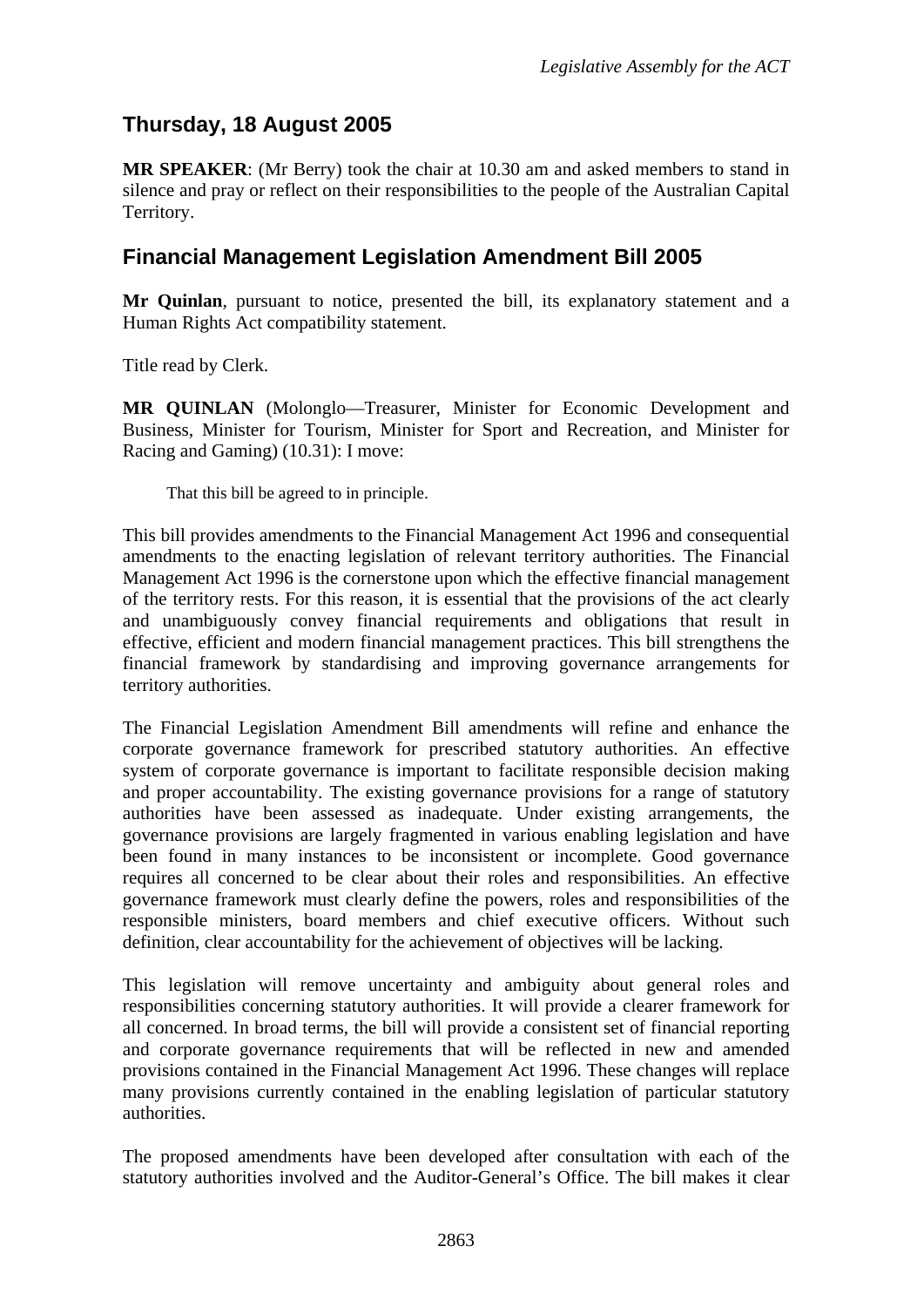that the Financial Management Act and relevant individual enabling acts regulate the governance of prescribed statutory authorities. For the purposes of the bill, prescribed territory authorities are classified into one of two main categories, namely, those with a governing board and those that do not have a governing board.

In order to provide a consistent governance framework to apply across a range of statutory authorities, the bill consolidates core provisions into the Financial Management Act that can be applied appropriately to prescribed statutory authorities. However, it will still be necessary for each enabling legislation to continue to establish the particular purpose of each statutory authority and contain any other legislative requirements specific to the particular statutory authority.

Core provisions that have been consolidated into the Financial Management Act include setting out the general roles and functions of the chair, deputy chair, governing board and chief executive officer; requiring statutory authorities to keep the government informed about any significant events impacting upon their operations; making clear the requirement for board members to act honestly and to exercise due care and diligence; setting out arrangements for dealing with conflicts of interest; requiring a statutory authority to ensure that no subsidiaries, if there are any, do anything that the authority does not itself have the power to do; enabling the government to notify statutory authorities of any general government policies that should be taken into consideration; providing a clear legislative basis for the removal of board members; and requiring ministerial directions to be in writing, and disclosed publicly. The bill contains a contemporary governance framework to improve the operational performance and accountability of various statutory authorities by removing existing legal uncertainties surrounding their roles and responsibilities.

The bill also contains the following significant areas of change to strengthen and modernise the ACT government's financial framework: providing more flexible arrangements for the annual scrutiny of performance measures by the Auditor-General, as foreshadowed in the 2005-06 budget, with the announcement of the revised performance management framework; broadening the appropriation framework to include territory authorities and territory-owned corporations, including additional accountability requirements to support key appropriations, amendments that will allow the cessation of quasi-service purchasing arrangements that currently exist between departments and authorities and territory-owned corporations, reducing the level of complexity and administration in departments; establishing an appropriate approval process for overdrafts or credit facilities to territory authorities; implementing an initial financial reporting change relating to the AASB's GAAP/GFS convergence project to harmonise government financial reporting practices; and refining the financial management responsibilities of chief executives of departments.

In conclusion, the amendments proposed in this bill are aimed at clarifying provisions within the act and promoting an efficient, effective and contemporary financial management and governance framework and supporting practices. I trust that members will support the bill. I commend this bill to the Assembly.

Debate (on motion by **Mr Mulcahy**) adjourned to next the sitting.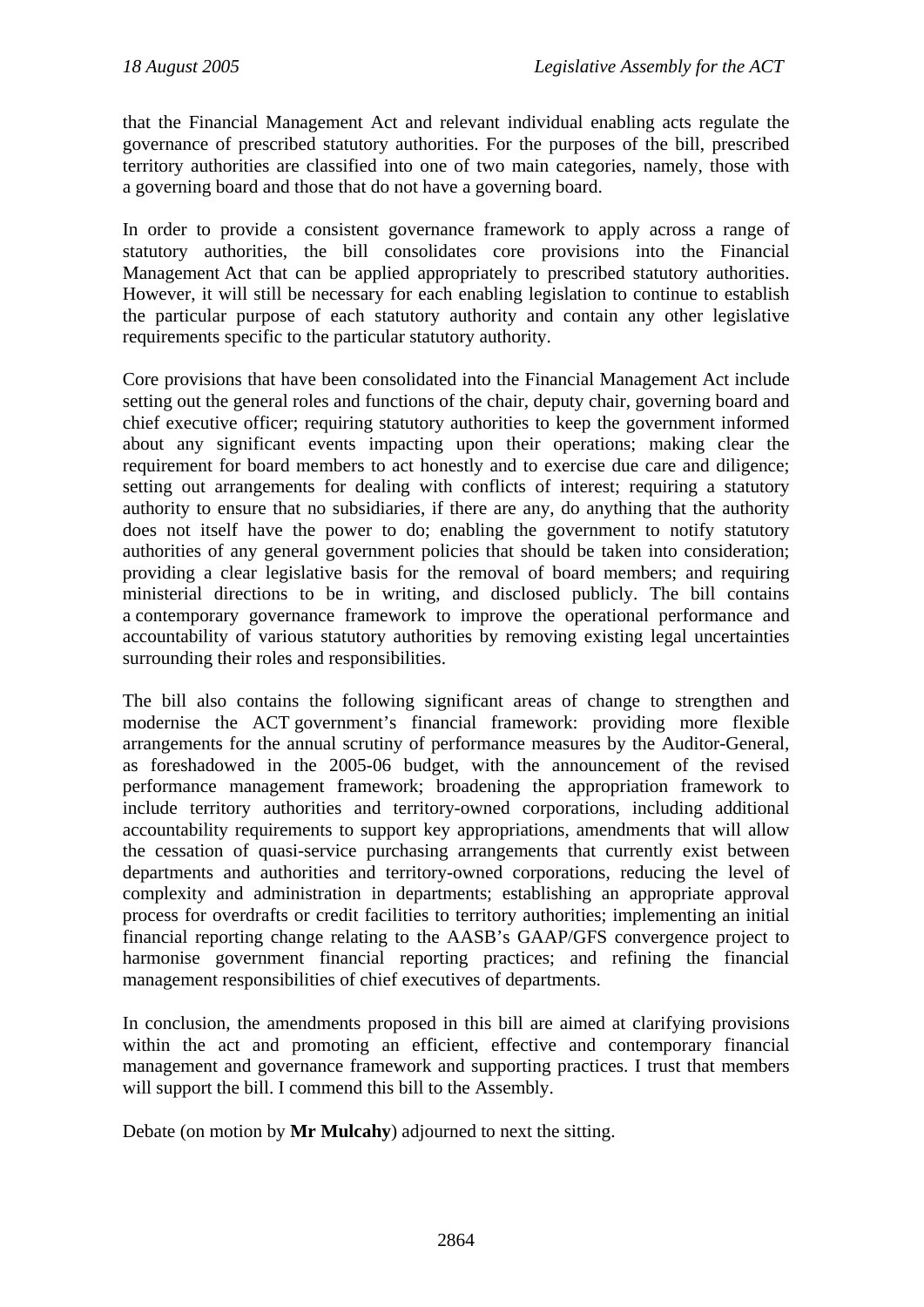## <span id="page-6-0"></span>**Public Accounts—Standing Committee Statement by chair**

**MR MULCAHY** (Molonglo): Pursuant to standing order 246A, I wish to make a statement on behalf of the Standing Committee on Public Accounts relating to inquiries about certain Auditor-General's reports currently before the Standing Committee on Public Accounts. They are: review of Auditor-General's performance audit report No 2 of 2005: *Development application and approval process*; and review of Auditor-General's report of April 2005: *Review report: matters relevant to the office of the Special Adviser, Council of Australian Government and Intergovernmental Relations*.

On 5 May 2005, Auditor-General's report No 2 of 2005 was referred to the Standing Committee on Public Accounts for inquiry. On 12 May 2005, the Auditor-General provided the review report of April 2005 to the Standing Committee on Public Accounts for inquiry. Consequently, the committee received a briefing from the Auditor-General in relation to the reports and, on 8 June 2005, resolved to inquire further into each of the reports.

In relation to Auditor-General's report No 2 of 2005, the committee invited submissions from the government and specific community and professional organisations and will hold public hearings in September 2005. The committee is expecting to report to the Legislative Assembly on both Auditor-General's reports as soon as practicable.

## **Executive business—precedence**

*Ordered that executive business be called on.* 

## **Water Resources Amendment Bill 2005**

Debate resumed from 5 May 2005, on motion by **Mr Stanhope**:

That this bill be agreed to in principle.

**MRS DUNNE** (Ginninderra) (10.40): The Water Resources Amendment Bill 2005 does two quite separate and discrete things. Firstly, it will allow the Environment Protection Authority to issue a public water utility with a licence that allows the water utility to take water in a quantity greater than that expressed in any particular water allocation from either the same catchment for which the application applies or another catchment. This part of the bill, for the most part the new section 35A of the bill, seems to be uncontroversial. It allows the water utility flexibility so long as it does not exceed its allocation.

I say it is seemingly uncontroversial because, although I have been briefed on this matter, supplementary information that I asked for at that briefing, which I will note was on 21 June this year, has not been forthcoming. I asked officials at that briefing to provide me with information about the quantum of the allocations from each catchment that we were interested in; the extent to which, if it had been the case in the past, the water utility may have exceeded its allocation from one catchment or whether there was a background problem that we were fixing up. I do not have a problem with the notion.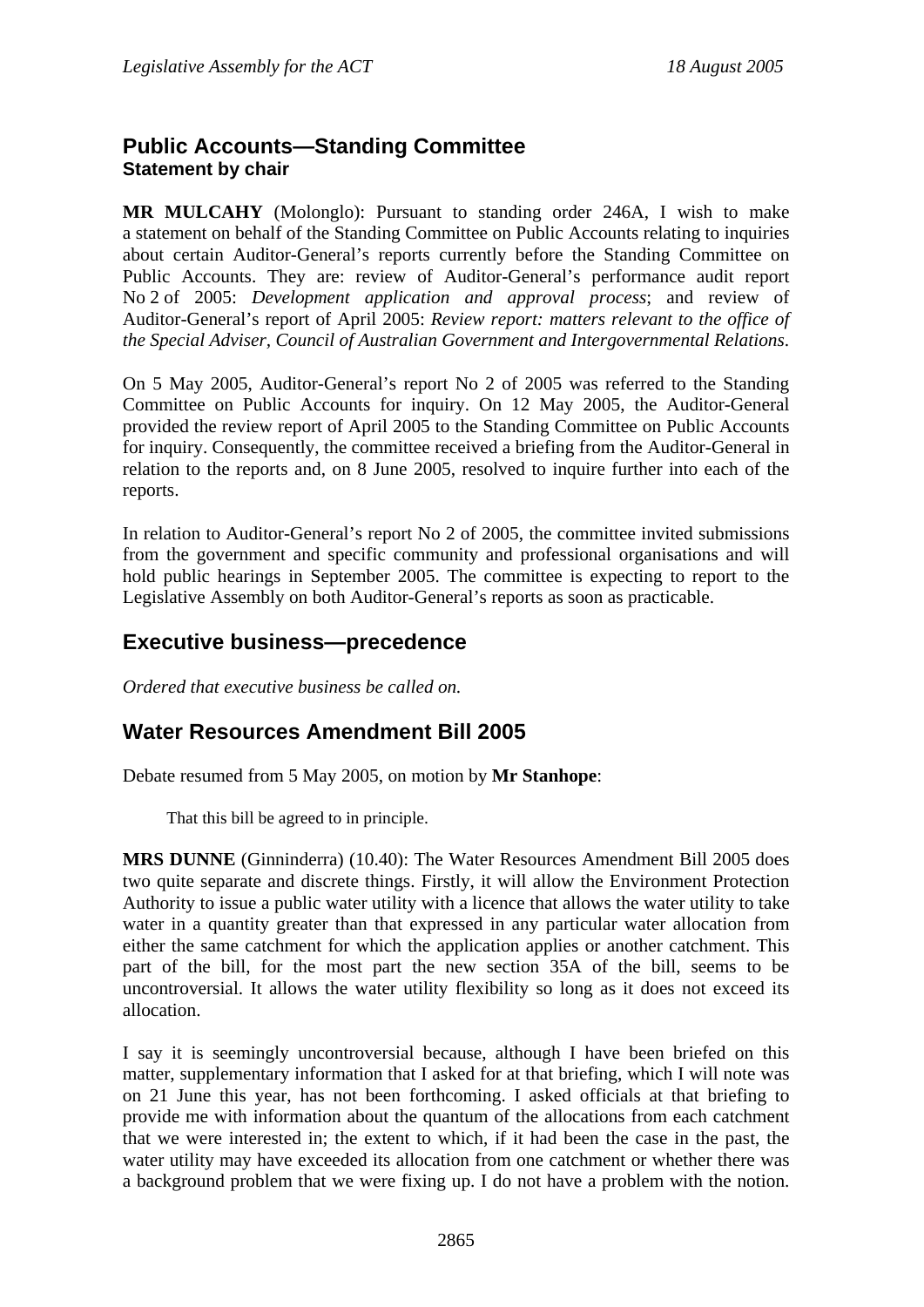I thought very hard about whether the opposition should support this, simply because the environment minister's office have been absolutely and utterly unwilling to provide the information they undertook at that briefing to provide to me.

This bill came up for debate in June. It was listed for debate in June, and my office was very diligent in pursuing the environment minister's office to provide the information that they undertook. At the last minute they said, "We have some information, but it is not in a form that we are prepared to give to the opposition. So, no, you can't have it." There is really a problem with communication and with being open and able to debate legislation in an adult way. What it really boiled down to was that, in the end, somebody in the government decided that the opposition could not have this information. Either it is secret and they are hiding something that we as a community need to know or it was an act of complete venal hubris. I do not know.

On reflection, my instinct has always been that we should support this part of the bill. I reflected on it for some time and at one stage I was of the view, and suggested to my party room, that perhaps we should not support it because the minister's office, and presumably therefore the Minister for the Environment, was unwilling to provide us with the information we asked for. But, on reflection, we have decided that, notwithstanding the fact that the information has not been provided, this is an important measure and it should be supported.

So far as I can tell, and from the people that I have spoken to, this is an uncontroversial matter. But it is something that needs to be closely monitored to ensure that when a utility is dipping into one catchment, rather than another catchment, it is not having an adverse effect on the first catchment. This is an area that perhaps the planning and environment committee should take some interest in because it is about the quality of water and the impact of environmental flows. It is something that this whole place should take an interest in. I will be pursuing the matter on a regular basis to ensure that the allocations are as they should be and that the shandying from one catchment to another is not having an adverse effect on one or other of those catchments. So the Liberal opposition will support proposed new section 35A.

The second part of the bill is completely unrelated to the first. As the bill is currently drafted, it gives the minister the power to impose a moratorium on the Environment Protection Authority's ability to issue licences pursuant to the Water Resources Act. The government argues that this is necessary because catchments from which bores are operating in areas like Red Hill, Forrest and Yarralumla are under critical stress on account of the drought. The government has circulated amendments that will essentially keep that situation in place but will tinker with the mechanism that starts the moratorium, and I will address that during the detail stage.

The government argues that granting a moratorium on further access to water would provide an opportunity to review the criteria under which there is access to water. The government submits that, in the light of the prevailing drought conditions, it may be necessary to amend the criteria in the act that the Environment Protection Authority is obliged to consider when it is issuing a licence. The government have stated that they are primarily concerned with those waterways supplying essentially domestic bores. In the briefing the government advised that the review that they need to undertake, which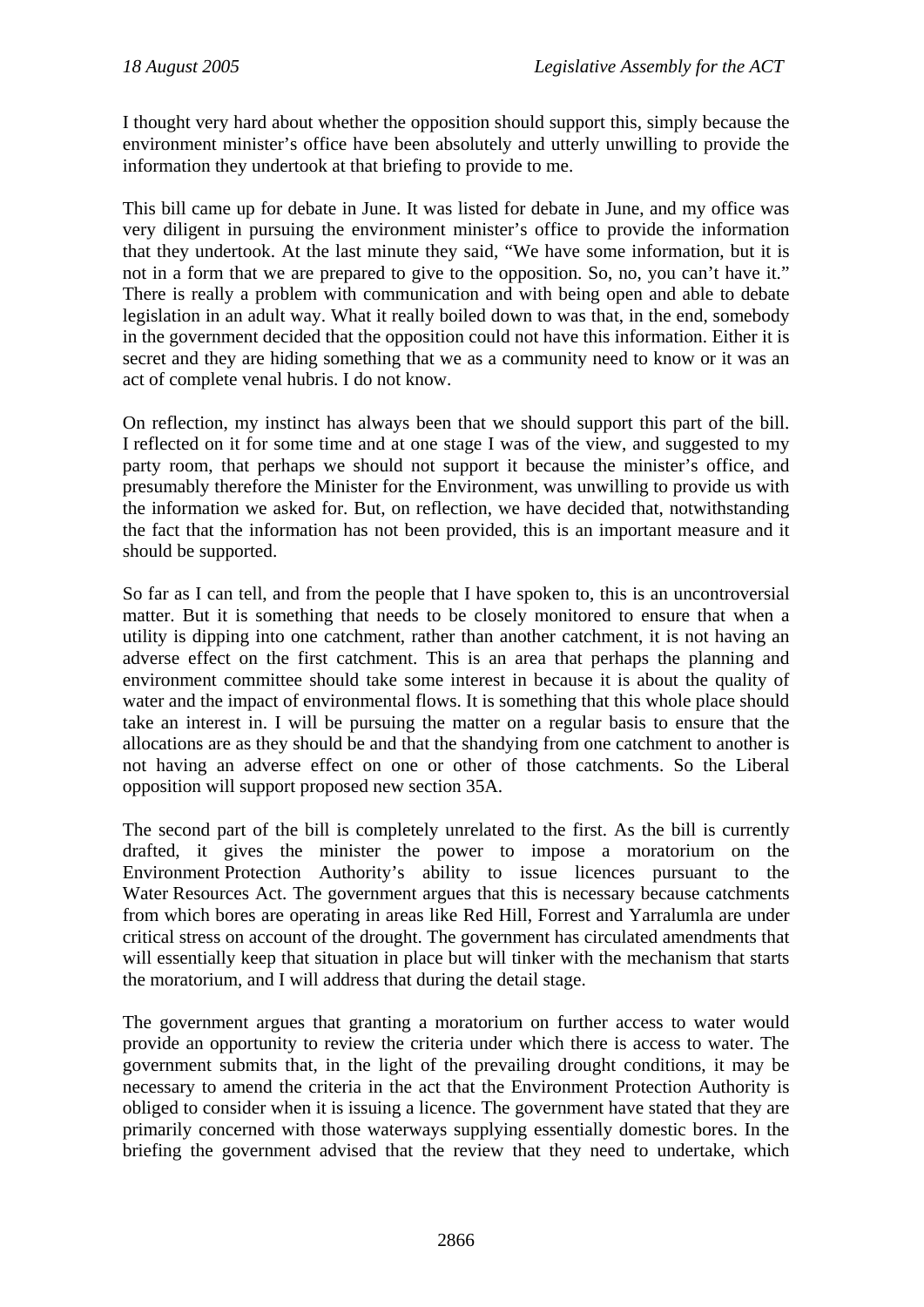I understand from the estimates process and from the briefing has already commenced, will take about another year.

The bill, as it is currently drafted, has no sunset clause. It means the moratorium can go on forever and a day. I had proposed to move an amendment to implement a sunset clause, but amendments from the government essentially institute a sunset clause. The moratorium will last for two years. The moratorium will commence on the day this bill is enacted, and that is a matter of considerable concern that I will address again in speaking to the amendments.

There are serious doubts about proposed new section 63B, that is, the ability to create a moratorium, because it goes directly to the circumstances upon which a licence to extract water can be granted. It not only goes to environmental issues but also goes to property law and constitutional law. It is important to bear in mind that currently there is a case in the ACT Court of Appeal, that of Rashleigh v Environment Protection Authority, which has direct bearing on this piece of legislation. The principal reason the opposition will be opposing this part of the bill is that the property law issues at stake here are unresolved and are currently before a court. Environment Protection Authority officers have advised me that that matter is listed in the Court of Appeal for November and it is the contention of the opposition that the moratorium should not be instituted until the matter of Rashleigh and the. EPA is resolved in the Court of Appeal.

By way of background, the original case was in the AAT. The AAT found for the Environment Protection Authority. The applicant then took the Environment Protection Authority on appeal to the Supreme Court. The original case and the appeal dealt with complicated legal issues arising out of section 23 (1) (a) of the self-government act, which deals with the acquisition of property without just compensation. As I understand it, the Supreme Court found that a denial of licensing rights amounts to a denial of property rights. These points of constitutional property law, as they relate to sections of the Water Resources Act 1998, are currently the subject of legal appeal. It was an appeal that was instigated by the government. As I have said, for that reason alone, it would be highly inappropriate for us to proceed with this legislation at this stage.

If we were to support a moratorium, there should also be a sunset clause. That has been addressed to some extent by the government. Government officials say that it would only take them 12 months to undertake their review. I would have thought a 12-month moratorium would be sufficient, but it seems the government want to have a considerable leeway and they want their moratorium to run for two years. I think it is probably not worth the quibble over that.

There is another problem with the bill. It relates to proposed new section 63B, which would take away the right of anyone to appeal against any related decision through the application of the Administrative Decisions (Judicial Review) Act. I have spoken at length in this place about the capacity of this government to take away people's rights of appeal. There was one case where there was general agreement that, in a small, one-off case, that would be reasonable, and we did discuss it at great length in this place when we instituted the enabling legislation in relation to Gungahlin Drive.

But there have been a number of cases in the genetech legislation that provided for the removal of appeal against administrative decision through the AD(JR) Act. Here again,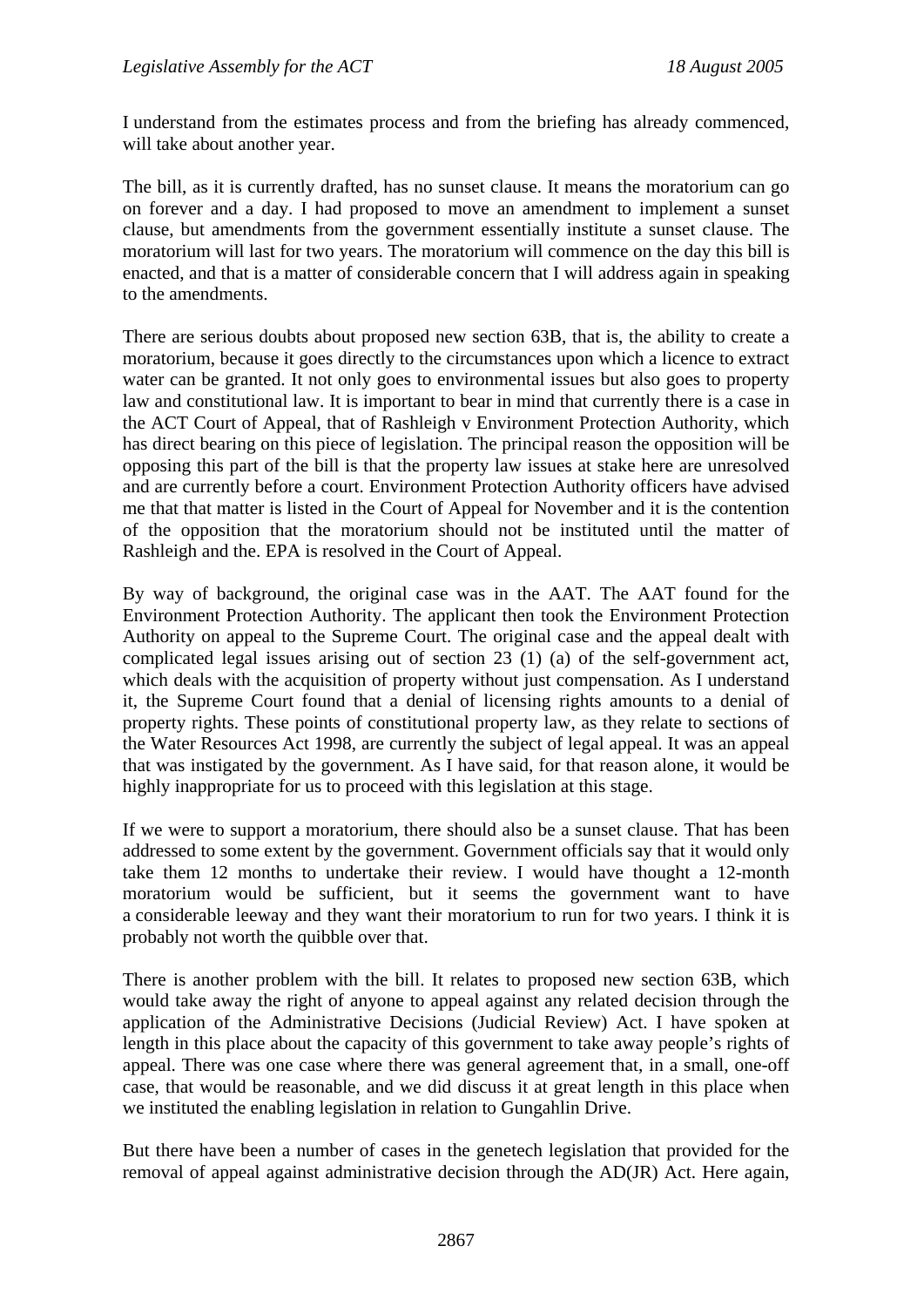in the Water Resources Amendment Bill, the basic right to the separation of powers, where the executive's decision should be subject to review, will be taken away. Despite a request from our office, the government has failed to give any compelling reasons that would justify inserting this section into the legislation. To allow legislation exempting executive decisions from review of the courts with seemingly no explanatory statement is a very dangerous precedent.

The government appears to put forward the position that it is all right to remove statutory rights to administrative review because common law rights still apply. That is simply a stupid argument. If we allow people to seek review under common law principles, why do we have to remove their statutory rights? We had this debate here when we looked at the Gungahlin Drive extension bill. Leaving people only their common law right is a very narrow right and it is very difficult to prove. It is now acknowledged that people do have rights to judicial review of administrative decisions and they should not be taken away in this place. The burden that the Assembly should require before exempting the executive from administrative review should be an exceptionally high one. But in this case the government has offered no reason that such an exemption should be made. It has defiantly not met its burden in demonstrating why we should support this part of the bill.

It is sometimes perplexing to hear the minister, in his other guise as the Attorney-General, talking about human rights. He touts himself as a civil libertarian. On this occasion he is being somewhat hypocritical. We are going pell-mell towards seriously curtailing people's rights. There is a certain arrogance in legislating on matters currently before the courts, a certain arrogance in trying to pass legislation that might put decisions in the courts in doubt. I would be particularly interested to hear what the Greens will be doing with the provisions for administrative review. The Greens also have quite high standards on civil liberties and I hope they will be taking some steps to protect the fundamental principles of the system that we are supposed to uphold in this place.

In summary, this bill, as with most bills that come from the government, is a bit of a curate's egg. We will be supporting the first part of the bill with reluctance, not because there is anything intrinsically wrong with the first part of the bill but because of the complete lack of cooperation that we have received from the minister and his office and officials on this matter. We will be opposing the amendments in relation to the moratorium and opposing the moratorium in the detail stage.

**DR FOSKEY** (Molonglo) (10.54): I thank Mrs Dunne for a very detailed analysis. I fear that I may be going to disappoint her because I am going to support the bill. I do not know whether she actually dealt with the difficulty of the issues. No-one ever said the Human Rights Act would be easy to apply, or I do not believe they did, and it is always going to be a balancing process. I was part of the Standing Committee on Legal Affairs which analysed the bill and we were always going to come across this issue of restrictions on human behaviour being weighed up against benefits to the environment. I guess this is a communitarian approach versus individual people's approach and, given that water licensing is now separated from land licensing, there is going to be a complexity of issues that we are going to have to deal with.

We will be supporting the Water Resources Amendment Bill, which essentially creates a moratorium on the granting of water permits and licences under the act while guidelines and criteria are developed to guide such decisions. We were particularly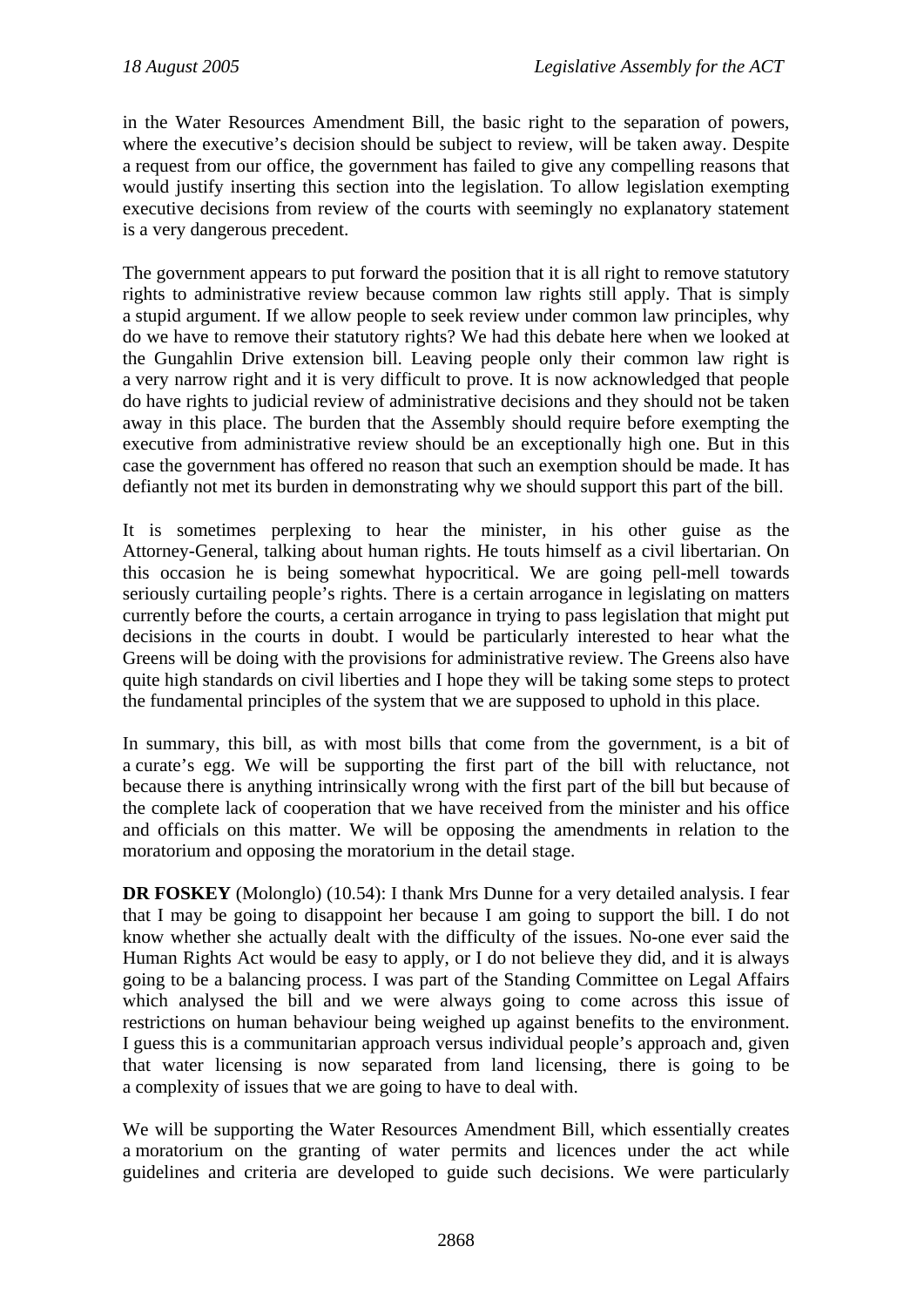pleased to see that changes to the amendments have been proposed that take into account comments from the scrutiny of bills committee. It can be quite demoralising to sit on a committee and produce report after report, but in this case we actually had a positive result. So that is something. I note, of course, that the government can easily obtain the Assembly's approval while it has a majority in the Assembly and I hope it is just as interested in continuing that approach in the next Assembly when it may not have one.

As the report makes clear, it is often a fine line balancing administrative convenience with principles of justice. In fact, we see this bill as a very welcome initiative because not only will guidelines and criteria be established to guide decision making related to the issuing of licences to take or allocate water, but also, according to the minister's tabling speech, there will be considerable scope for community input to the process, and this is welcome. We are hopeful that the work funded in the new 2005-06 budget allocation to study ground water resources will also inform this process.

Given the limited knowledge we have about ground water processes, particularly the effect of bore water abstraction on our aquifers, we look forward to the research findings from the four observation and monitoring bores in the priority subcatchments in the ACT. We see this work as very important and perhaps even a little overdue. As the demand for ground water is increasing in the ACT and as water restrictions continue, it is imperative that we gain a better understanding of our water resources. As you will all be aware, the Greens have been strong advocates of the need to fully implement and investigate ways in which we can conserve and efficiently use our water as the best strategy for managing this scarce resource.

We were also pleased to see in the *Canberra Times* recently that Actew's Chief Executive, Michael Costello, had announced that the ACT has enough water until at least 2023 without a new dam. I do not think that Mr Costello has a crystal ball. However, in this case we agree. The Greens have consistently said that we do not need a new dam. With careful water resource management in the ACT, there is already more than enough water available for our basic needs. That was confirmed at a forum I was at last night where Mr Paul Perkins, who probably knows our water resources as well as anyone, said that we are the most well off of the capital cities in terms of being able to meet our environmental flow requirements and provide water for our needs.

Nevertheless, there is still a need for people to be further educated about wise water use and to think hard about appropriate water use in a dry country and harder still about what is an appropriate landscape in a dry inland city. This amending bill provides another opportunity for these principles to guide important decisions about water use in the ACT. I agree with the minister's comment that it is important that non-potable water use is managed efficiently so that holistic management of the water resources of the ACT occurs.

We agree with the other main change that this bill provides for, which is to allow Actew to take water from different catchments so long as, in doing so, it does not exceed its total water allocations across all catchments, so long as environmental flows are maintained, as required under the guidelines, and so long as there is scientific oversight to ensure that there is no adverse impact on aquatic habitats.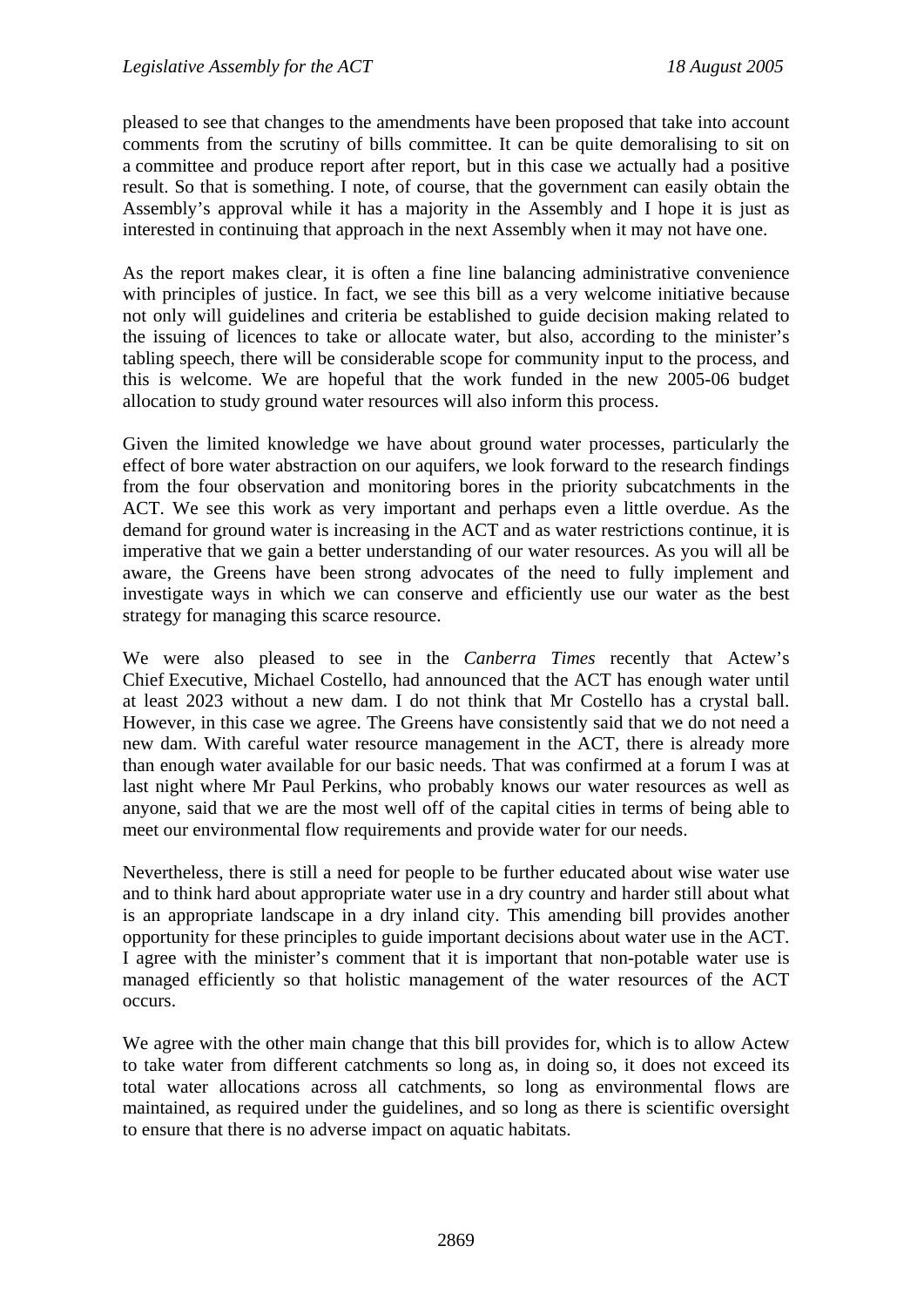I just want to refer again to Mrs Dunne's comments. There was a challenge in the tail end of her speech. It just does seem to me that in a small Assembly like this, and especially amongst an opposition and a crossbench, there is a lot of scope for conversation. I would have really appreciated having a conversation with Mrs Dunne beforehand because I think I would have benefited from the detailed work that she has done. Perhaps we might have been able to work together a bit on this one because I actually think that we do have quite a few common interests.

**MR MULCAHY** (Molonglo) (11.00): I would like to make a few comments following on from what Mrs Dunne has had to say, focusing particularly on the issue of the moratorium about which I have had representations from constituents and people affected by the plan. The bill, as amended, will create a moratorium on the issuing of licences to extract and it would appear from the advices that it will be for a period of two years, commencing with the enactment of this bill.

The concerns that have been raised relate to the level of consultation that should have occurred. I understand that the response that Environment ACT have given to the opposition was that they consider that the media release that was issued when the bill was introduced in May suffices in that regard. I think that, on a matter as significant as this, a greater level of consultation should have occurred. Other issues that Mrs Dunne alluded to in relation to a matter before the courts, which I will make mention of briefly, suggests that a wait and see approach would be appropriate for the time being.

Obviously, the creation of a moratorium impacts not only on environmental issues, but also issues surrounding property law, and indeed constitutional law. It would seem from this legislation that it is the clear intention of the government to circumscribe people's access to ground and surface water. The moratorium is so the government can decide the size of the water resource and then work out a new scheme for access to the resource. But the long and short of it is that people's access to water will be curtailed. I guess what has troubled me through much of this debate, and we had discussions at estimates, is that I am concerned to try to feel comfortable that good science is behind the approach that is being taken in a number of these cases.

I am also concerned as to what the legal position will be in terms of people's rights, their property rights in particular, and I think that is an issue that warrants further consideration. Making particular mention of the case of Rashleigh v Environment Protection Authority, the ACT Supreme Court has found that the denial of licensing rights is an unlawful interference with property rights. Indeed, the court found during this case that pre-1998 leaseholders have an irrevocable right to use the bore water under their property. This is recognised by the act, which provides to the government:

The right to the use, flow and control of all water of the territory, other than groundwater, under the land, the subject of a lease of territory land granted before the commencement of this section, is vested in the Territory.

The position of the law at the present time is that these residents have a right to use the water under their land. However, I should note that, while acknowledging this right, Justice Crispin also recognised the need for the use of bore water to be licensed, and this is in recognition of the environmental interests that are tied to this issue.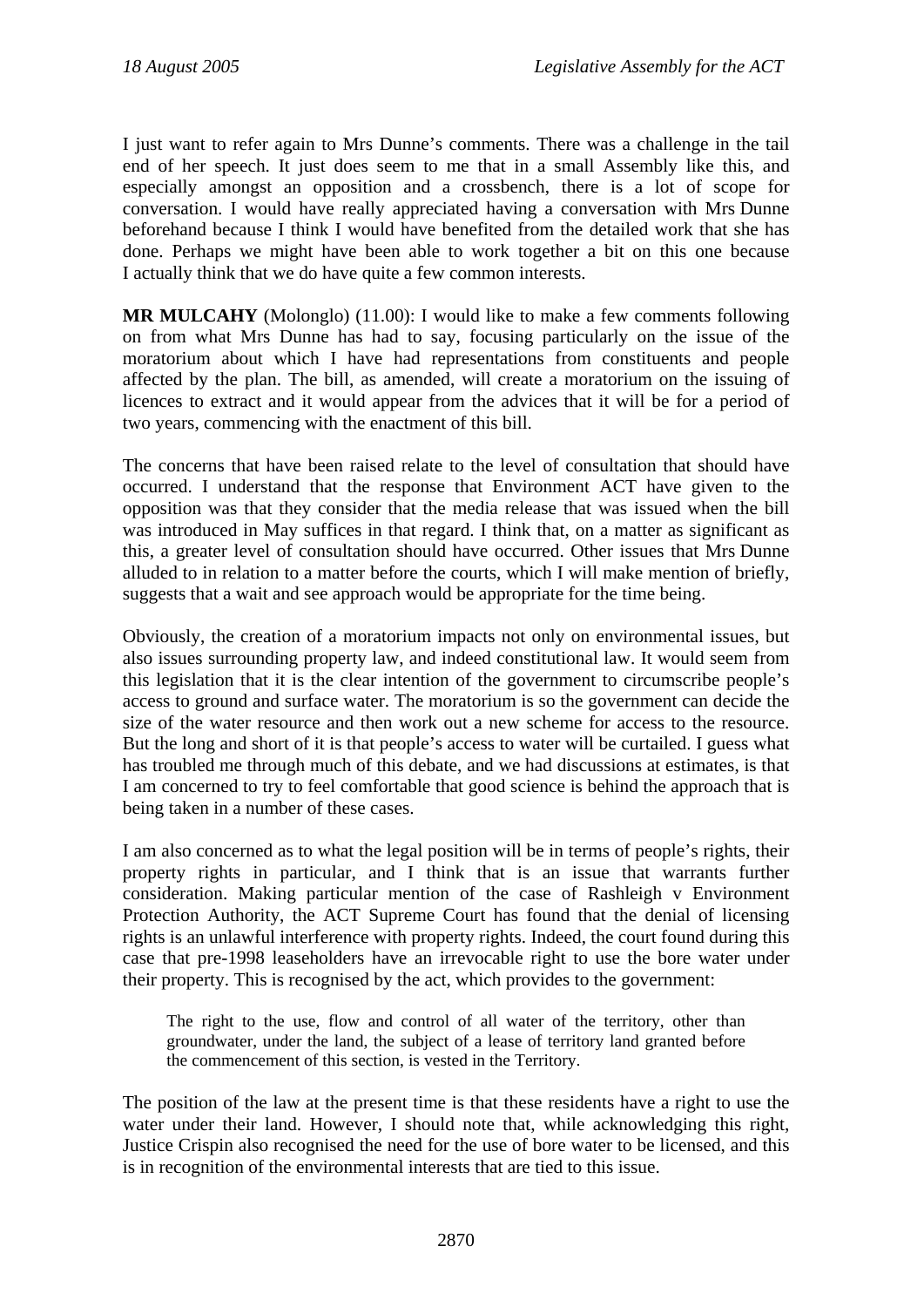As has been mentioned, the EPA will appeal against the matter to the Court of Appeal. The matter is not listed for hearing until November 2005. In the case of Rashleigh and the EPA, the applicant applied for a licence for a bore for a particular period and was denied. The Supreme Court found that denial was a denial of property rights. If the Supreme Court so found in Rashleigh, it might also find the moratorium to grant new licences for bores for two years is equally a denial of property rights.

I believe lessees' rights to water gardens are very important, given the stated government policy is to preserve our garden city and to preserve what the government likes to call the urban forest. Our heritage and planning laws set great store by the layout and look of our suburbs and people with large blocks that cannot be subdivided, particularly in the areas of Red Hill and Forrest, need to work hard at maintaining the investment of years of painstaking work. The current water restriction regimes make this work quite difficult indeed, one would argue impossible—without recourse to private bores. The government is making the important task of preserving that urban amenity impossible.

As Mrs Dunne has indicated, this matter should be adjourned until we know what the Court of Appeal rules in Rashleigh. In the meantime, the EPA can continue its investigation into the control of surface and ground water and come up with more solid material in terms of what is available and what is the impact of the current usage levels, which are by no means carrying a measure of certainty. I am that sorry the Greens have held to their position without considering the weight of argument that Mrs Dunne has put. I think it is always worth while—

**Dr Foskey**: I would have appreciated a discussion beforehand.

**MR MULCAHY**: Dr Foskey has said that they should have talked about it further. I do believe that there are very sound issues that have been raised here that therefore warrant reconsideration of established positions. I do not think it pays necessarily to come in here ideologically blind on some of these matters. We need to consider the rights of many of the residents of Canberra. We need to understand the challenges that are presented to people in maintaining the look of our city, notwithstanding the water restrictions that are in place. I would certainly ask the government to reconsider aspects of the legislation they have brought before this house.

**MR STANHOPE** (Ginninderra—Chief Minister, Attorney-General, Minister for the Environment and Minister for Arts, Heritage and Indigenous Affairs) (11.06), in reply: I thank members for their contribution to the debate. I accept the difficulty that the imposition of a moratorium in such circumstances does represent for some members of the community. However, it is important to understand fully the basis and the reasons that the government is pursuing this initiative of applying a moratorium and why it is that it is reviewing the way in which the Water Resources Act operates, particularly in relation to ground water and access to ground water within the ACT.

The ACT, or Canberra, is not well-endowed with ground water. We do not have a great artesian basin beneath the city. There is, we believe—and our science is not as great as we would like—a very limited supply of ground water or artesian water serving the ACT. We do issue licences to the limit of what we believe to be the sustainable yield and, as members are aware, the government is progressively undertaking research and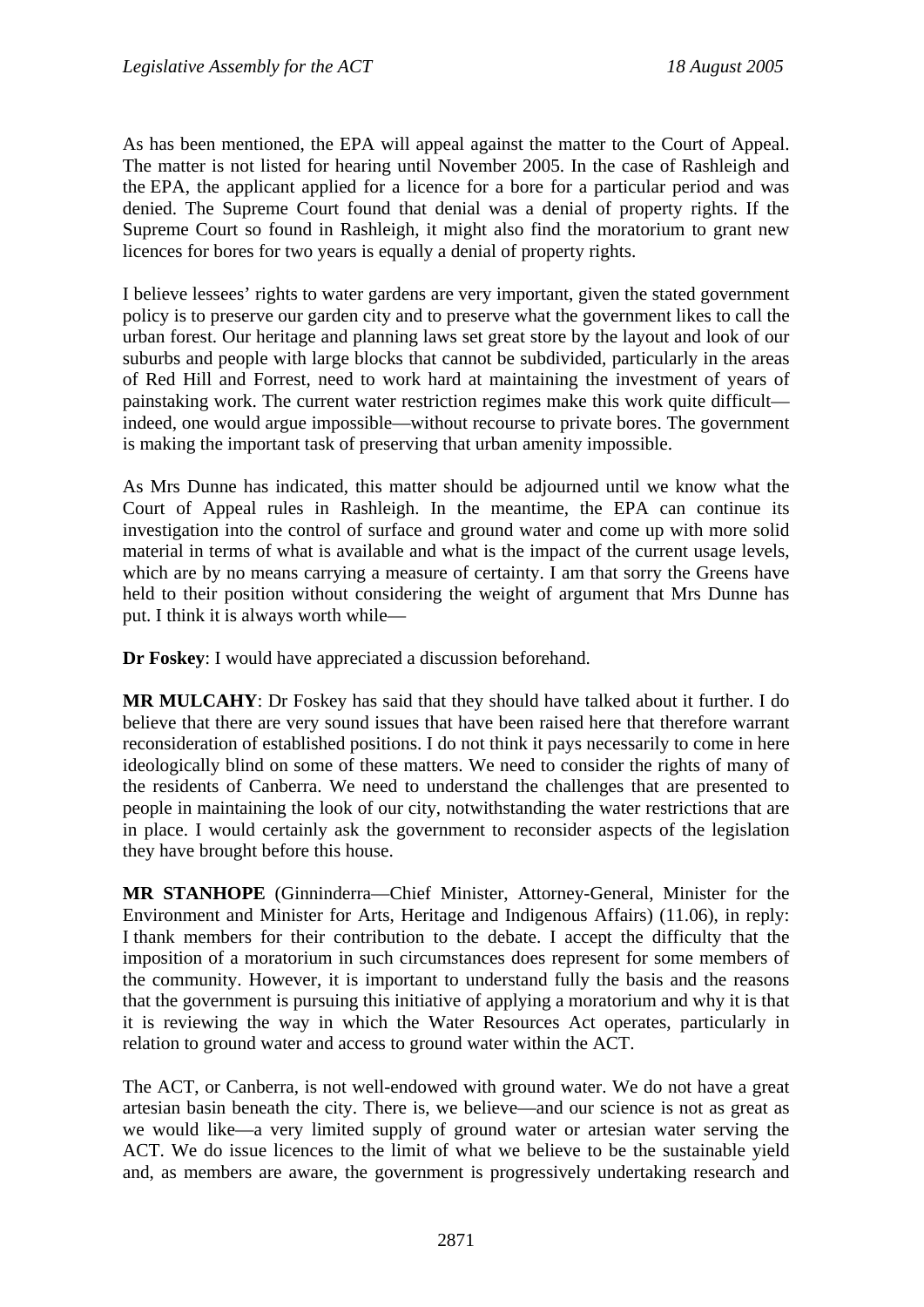analysis in relation to the extent of that water and appropriate sustainable yield. We believe, in relation to most of the water beneath the ACT in the various subcatchments that are represented, that that sustainable yield has essentially been reached in almost all of them.

With a limited supply, particularly in a period of drought, it begs the question: what is the highest use of that very limited resource and who should have the benefit of that limited resource? It seems to me an obvious question to ask. We have a water resource and we believe it is probably at or just about at its sustainable yield. It is appropriate that we look at and see in the first instance who is benefiting, whether that benefit is a benefit to the broader community, and whether the use of that water represents the highest possible use of the water, and that is what we are seeking to do. We need to put a moratorium on the current system that is in place. It is essentially a first come, best-dressed system, in other words, a system that is operated on the basis that if you have the capacity, through your individual resource, to access the water then you are at the top of the list.

It seems to me that that is a most inequitable way of allocating what is a scarce and increasingly valuable resource, particularly in an environment—and we have debated it in this place—where, as a consequence of the drought, broad community access to infrastructure such as school ovals has been seriously curtailed as a result of our incapacity to water and maintain those ovals. Let me put another part of the equation, and let us use the example that Mr Mulcahy uses. Should a wealthy owner of a large block in Forrest, a millionaire with the capacity to apply for and pay for the sinking of a bore, have his access to this limited resource measured against the fact that, around town, we have been forced to close a number of sporting ovals to our children and sporting groups?

There has been very lively debate within the Assembly around access to sporting grounds within Gungahlin—sporting grounds that were closed because of safety reasons—because we did not have the wherewithal to maintain them. This is part of the equation and this is what has driven this particular initiative. As a community, do we wish to maintain a system that allows, in Mr Mulcahy's example, wealthy residents, on large blocks, the capacity to maintain their gardens, as against the closing of school ovals and sportsgrounds in Gungahlin? It is an issue—

**Mrs Dunne**: It is not one or the other.

**MR STANHOPE**: It is one or the other. We have met our sustainable use—

**Mrs Dunne**: No, it isn't; they are different cakes.

**MR STANHOPE**: It is not a different case: it is exactly the case that we are investigating.

**Mrs Dunne**: I said it was a different cake; the Yarralumla cake is different from the Gungahlin cake.

**MR STANHOPE**: All of our subcatchments are essentially at sustainable yield. You cannot go and say; "There is excess water in Gungahlin, but we are at sustainability."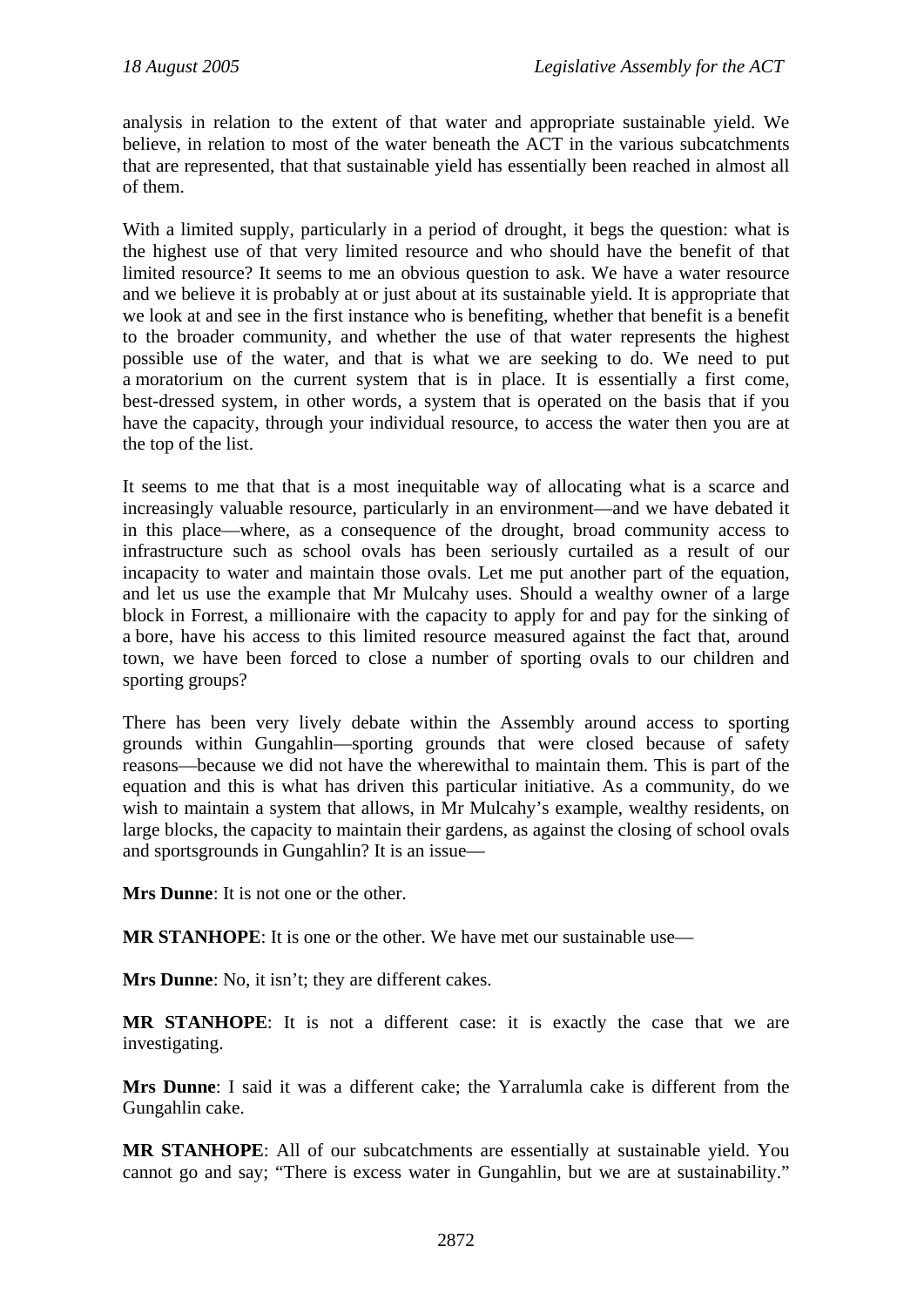That is not true. That is simply not the case. We are at the limit, or thereabouts, of our sustainable yield in all of our subcatchments. We have experienced this just recently. I have another example. Should we maintain the same allocation of water, say, in the Yarralumla catchment that prevents the allocation of water to commercial enterprises? The government is currently engaged in close negotiations with the owner of the zoo in relation to his water needs. All we are seeking to pursue through this moratorium is whether there is a higher order issue in our capacity to provide water to a major attraction and employer, and commercial engine, such as the zoo or should we simply maintain the status quo of first come, first served: all water to those residents that can afford to access it?

We need to understand that of the 120,000 houses, or thereabouts, in the ACT, 150 currently have private water licences. To the extent that you can argue—well, you cannot argue at all—that access to a licence is in some way allowing us to maintain the essential nature or fabric of the garden city, it maintains it for 150 residents but it ignores the fact that the other 119,850 are basically out there complying with the water restrictions that are in place, and doing it remarkably well. But there is a group of 150 residents who, through their access to resources, have said, "I do not particularly want to have to apply myself to the rigour of a water restrictions regime so I'll bung down a bore to access water and I'll continue to use water as I always have."

We are seeking to drive a cultural change. We are seeking to ensure that we utilise water for higher order, or the greater good. We are seeking to ensure that we fully understand the nature of our ground water resource. We are determined to ensure that it is used appropriately and sustainably. The way it goes now—first come, first served—simply cannot be said to be fair and, essentially, it shows a lack of rigour around the way in which we deal with this valuable, diminishing, community resource.

A number of other issues have been raised in relation to the fact that there is legal action currently under way. For us to put off or postpone this legislation in light of that would simply maintain the status quo—we would still have a queue of individuals lining up for a licence—and we would not be able to institute a new look or a review or to achieve the objectives that we are pursuing through this particular amendment to the Water Resources Act.

A number of other issues were raised by the scrutiny of bills committee. On the basis of advice and further consultation with the Office of Parliamentary Counsel, the government has decided today to introduce amendments that reflect the comments of the scrutiny of bills committee, and I propose to move those, with the support of the Assembly. I thank colleagues within the Assembly for their contribution to the debate and look forward to their continuing support.

Question resolved in the affirmative.

Bill agreed to in principle.

### **Detail stage**

Clauses 1 to 4, by leave, taken together and agreed to.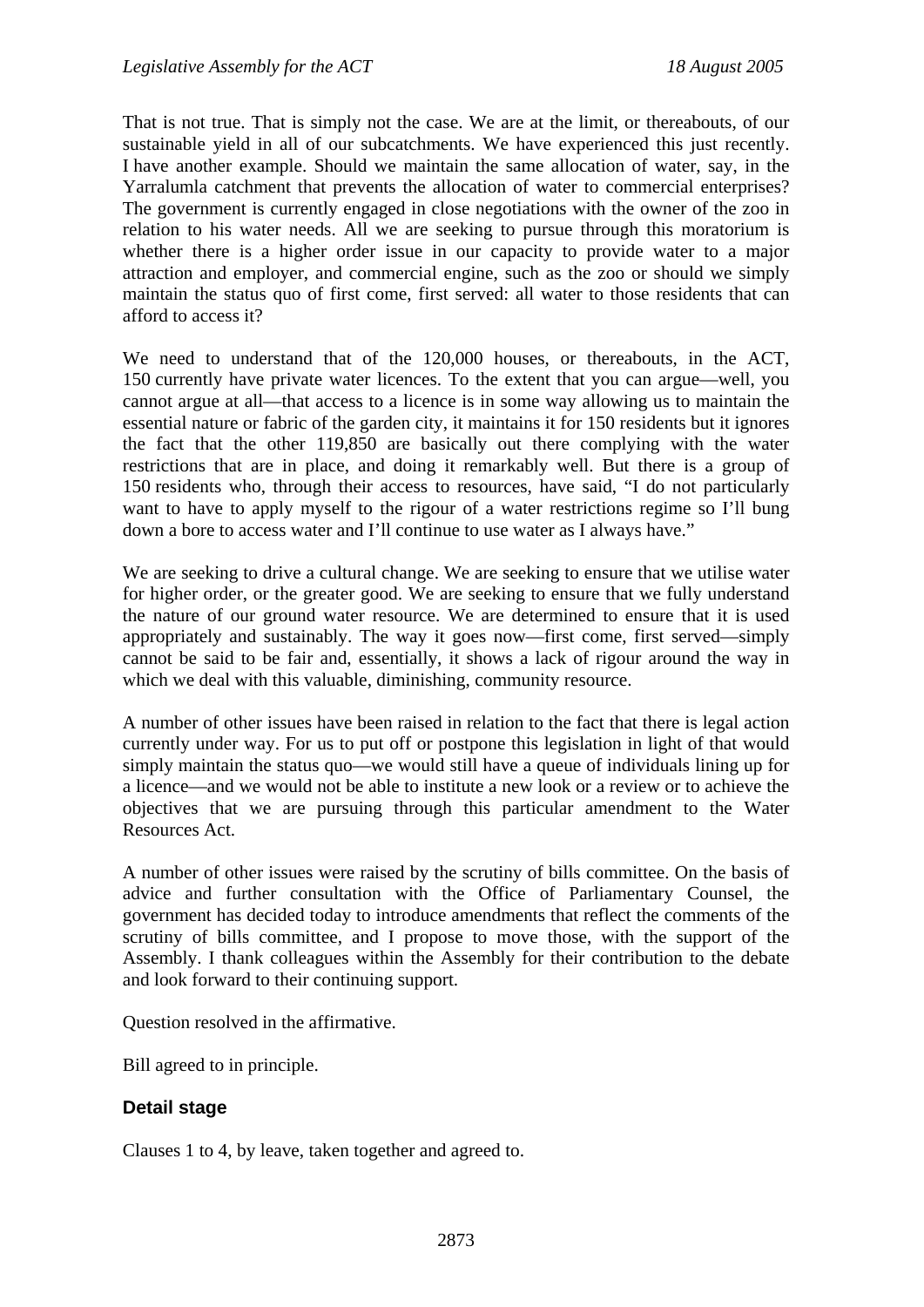Clause 5.

**MR STANHOPE** (Ginninderra—Chief Minister, Attorney-General, Minister for the Environment and Minister for Arts, Heritage and Indigenous Affairs) (11.16): I move amendment No 1 circulated in my name *[see schedule 1 at page 2939]*. I table a supplementary explanatory statement to the government's amendments.

The provisions of this amendment deal with the moratorium and deal with the refinement that I just alluded to. The Water Resources Amendment Bill allows the minister to declare a moratorium by means of a disallowable instrument. With this amendment, the moratorium is enabled through clauses in the bill itself. Consequently, this change provides the Assembly, subject to the passage of the bill, with the authority to instigate the moratorium. The minister would no longer be delegated the power to declare that moratorium. The issue of inappropriate delegation of vesting power raised by the Standing Committee on Legal Affairs disappears as the power to declare a moratorium would no longer be delegated to the minister.

The privative clauses that were in section 63B are no longer required and have been removed. These privative clauses were required to ensure that the ministerial decision to instigate a moratorium could take effect without the uncertainty that would arise if the decision were legally challenged. The removal of the clauses addresses the concern of the committee in relation to trespass on personal rights and liberties.

Another matter that has been considered in the amendment is whether the rights of individuals with proceedings before a court or tribunal would be curtailed by the moratorium. The amended bill would not curtail the rights of these individuals. The amendment includes a series of clauses in section 63B to ensure that any such matters that were initiated before commencement of the moratorium would be exempted from the moratorium provisions.

**MRS DUNNE** (Ginninderra) (11.19): The opposition will be opposing the amendment and the proposed new sections if this clause is amended. This amendment, rather than putting off instituting a moratorium for some time, is allowing the Assembly to decide that next week there will be a two-year moratorium on the issuing of licences for bores. We have to ask whether the community has been sufficiently prepared for the institution of this moratorium. I think the answer is no.

I asked the officials on Tuesday morning what public consultation had gone on, and what had been done to alert the community to the fact that there will be a moratorium The answer came back, "Mrs Dunne, when the minister introduced this bill into this place we put out a press release." I asked, "Have you done anything since then to notify people that this moratorium is coming into place?" "No, Mrs Dunne, we haven't."

This is an open and accountable government. This minister, as the Leader of the Opposition, spent a whole lot of time saying just how open and accountable a Stanhope government would be. I suspect that not even the broadest interpretation of open and accountable government would say that one simple press release on an esoteric subject like the Water Resources Amendment Bill, which probably did not even get a run in the paper because it was probably seen as—I was going to say dry—a bit too esoteric to be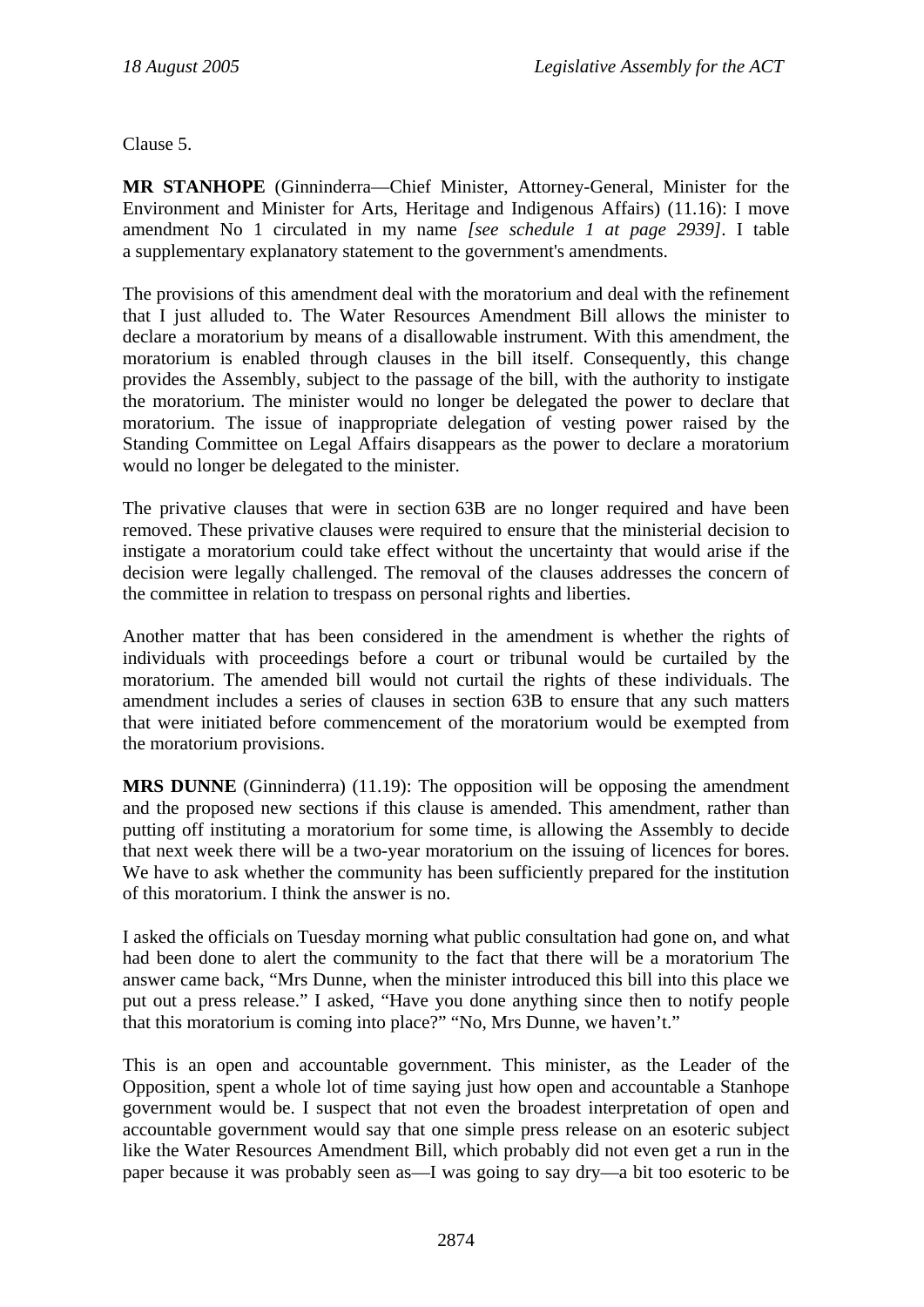read about over your weeties. People who may have an interest in this probably do not know that it is going on. We are being asked today to decide that from right now, or the day after this bill is signed by the Chief Minister, there will be a moratorium. There is no introduction, no information, nothing out there in the public to allow the public to make any adjustments in that regard. This is an unacceptable way to behave.

The government was criticised by the scrutiny of bills committee for the way that it approached the subject so the government has come up with a different but equally bad solution. What it boils down to, and it was expressed at great length in the minister's response in the in-principle stage, is that the government does not really care. It is only about 150 people, and we all know that they must be wealthy people because they live on large blocks in places like Forrest and Yarralumla. I suspect that Mr Stanhope does not think that people in those areas vote for him—and I suspect also that Dr Foskey thinks that people in those areas do not vote for him—so they do not count. We immediately have this class war thing coming up: these are rich people on large blocks.

The minister asked, "Who is benefiting from these people being able to extract water and keep their gardens going?" Of course, the people who own the blocks benefit from it; there is no doubt about that. Yes, they will benefit. They will maintain their property values. But Mr Stanhope seems to fail to understand that these people are unable to make any other arrangement. As Mr Mulcahy said, because of the planning and heritage limitations on most of those blocks, they cannot subdivide their blocks. It is against the law. We made the decision in this place, in the previous two Assemblies, to prevent people from subdividing these blocks.

We also made decisions in the previous Assembly about what we require people who live in these areas to do with their gardens. They must maintain their hedges and they must maintain the heritage aspects of their plantings. We made decisions in the last Assembly about elements of the garden city in the oldest part of the garden city; the places that are affected most by this moratorium. It is not just the personal benefits that people gain from having a garden of a particular sort; it is about the impact it has on the streetscape and on the vistas. It is about the impact that it has on the whole of the territory.

Taking away the ability of these people to maintain their gardens will have long-term impacts upon the garden city and the urban forest. At some stage in the future, we will be debating the Tree Protection Bill. I will be moving amendments to the Tree Protection Bill to make it a tree-harming activity to fail to water your trees. If we are going to have legislation to protect trees, let us have real legislation to protect trees. Do not use this legislation to take away people's rights and responsibilities under legislation to maintain their heritage-listed gardens and their heritage-listed streetscapes in a way that this Assembly and this legislature, over a very long period, has demanded of people.

Mr Stanhope said some fairly spectacular things in his closing remarks. He said, "We are driving cultural change." This moratorium will not do anything to change the way people water their gardens. It will not do anything to cause them to think that they can get the same result with less water, to have a more efficient watering system. There is nothing in this about cultural change. There is nothing in this about communicating better, smarter ways of maintaining your garden. There is nothing in this that creates communication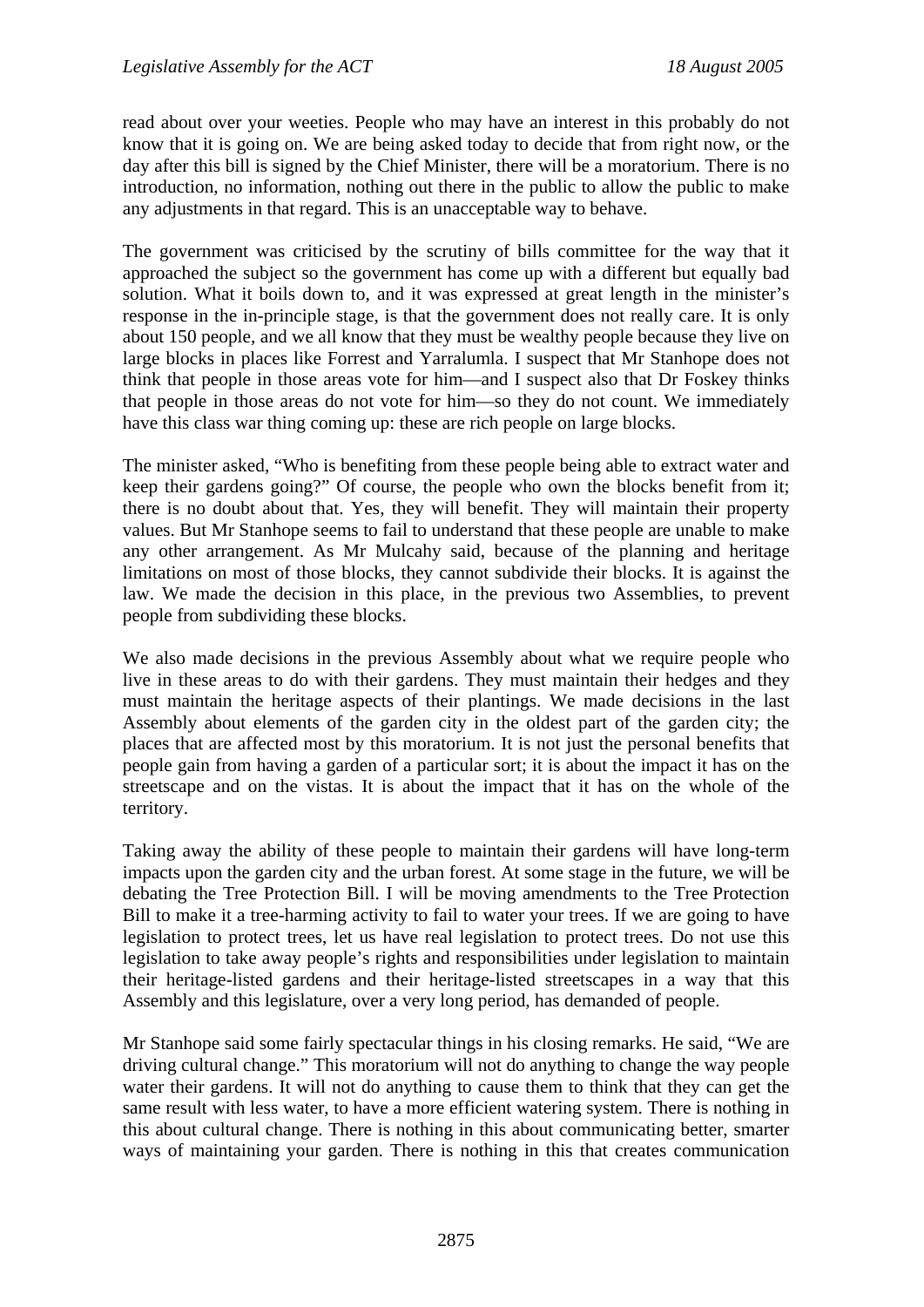between the government and the regulators, the people who are concerned with water conservation and the people who want to use water.

I am entirely in favour of cultural change about the way we manage our gardens. I believe, as I said to Mr Mulcahy when we were discussing this the other day, that you can have your cake and eat it. You can maintain the garden city. You can maintain the look of the city. You can maintain the streetscape and you can conserve water. But you have to be smart about it, and you have to communicate that smartness, that cleverness, to the people who are using it. Yes, people will continue to use water in the way that they always have unless you communicate with them. There is nothing in this moratorium legislation that allows people to communicate that.

This government has failed in almost everything that it has done in relation to conserving water out of doors. It is quite happy to impose and allow Actew to impose water restrictions, but it has done very little to help the horticultural industry, to help gardeners make life better in Canberra so that we can preserve our garden city and still comply with a better, more efficient way of watering. The agricultural industry has done it so that we do not lose water through irrigation, so it goes back into the ground water system. There are ways and means of ensuring that you water things so that you only put on enough water to allow for plant growth and transpiration.

There is nothing that this government has done to help people maintain the amenity that we have come to expect in Canberra and, at the same time, conserve water. There is only the large, monolithic, corporatist moratorium approach. The moratorium is a bad way to do it. The Liberal opposition will be opposing it for all the reasons that I have stated and Mr Mulcahy has stated. We will be opposing this amendment and we will be opposing this clause later in the day.

**DR FOSKEY** (Molonglo) (11.29): I think what we are looking at here is a conflict of values or something of that kind. The hardship that may be suffered by the people who have been using ground water to keep their gardens green is, I think, being exaggerated by Mrs Dunne at this point. I am not familiar with bore water gardens in Yarralumla, but I walk around Deakin and, of course, I appreciate the greenness in a drought, as we all do, but I also can see that sometimes when people have a lot of water on tap they tend to create gardens that are addicted to water. I hope that one of the things people have learned during Actew's education campaign is that you can train your garden to exist on less water. There are ways of watering that allow you to minimise your water use and maintain greenness.

I do not think it is the place of this legislation to have in it some way to help ground water gardeners to change their way of gardening. I hope that the people who will be affected by this amendment—and I am not sure of this so I will ask Mr Stanhope to respond to this in his closing speech—will be contacted in a way that lets them know that they may be giving up some private rights to water, as they may believe them to be, and I think that all that needs a change. They should be given hints and ideas on where they to go to find out ways of maintaining their garden over the period. Also, it is quite possible that, at the end of this moratorium, they will not regain their water rights as they see them and as they have had them. We are looking at change here and change is always hard for some people. I believe the government should be making it as easy as possible for this change to be initiated.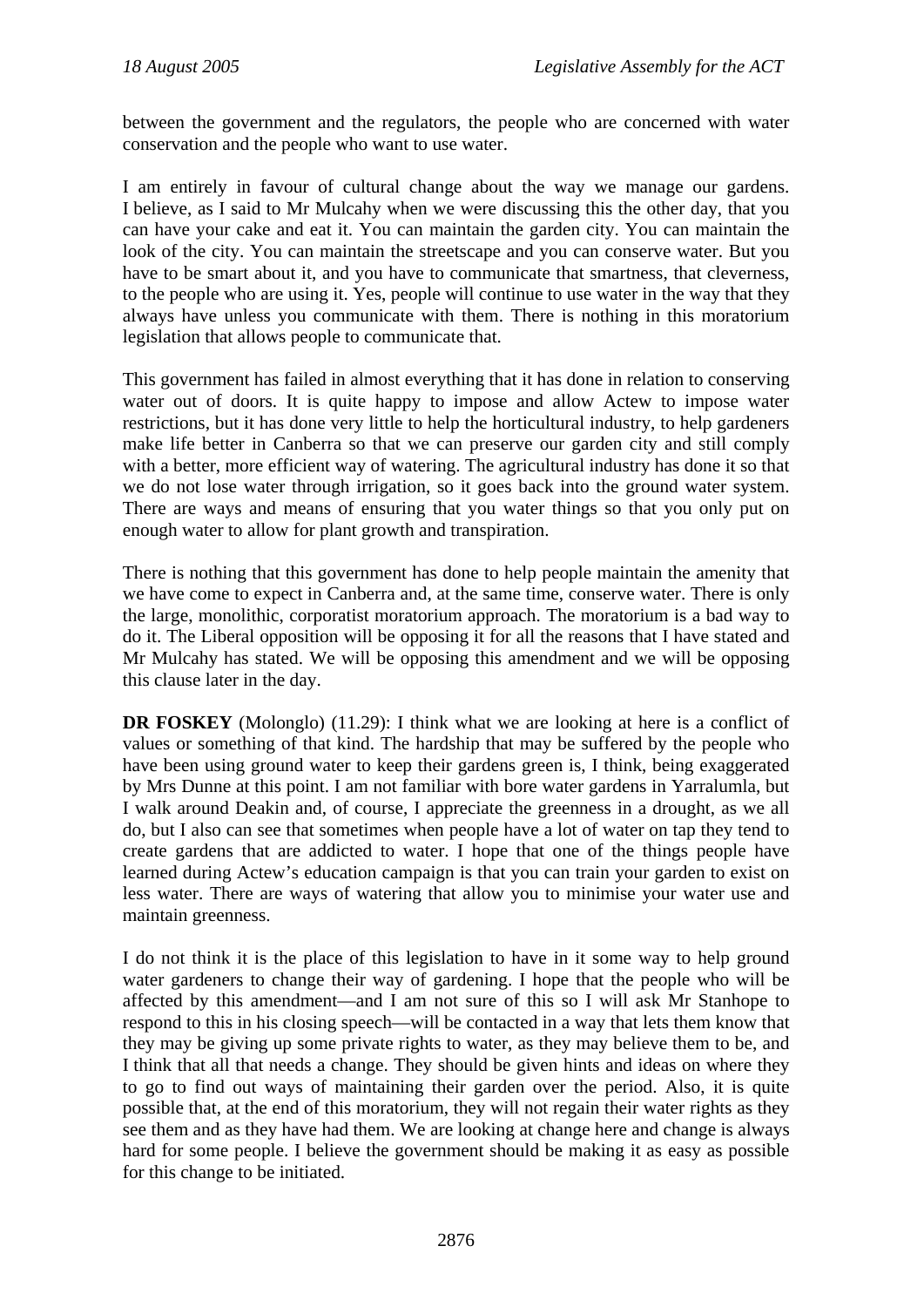**MR STANHOPE** (Ginninderra—Chief Minister, Attorney-General, Minister for the Environment and Minister for Arts, Heritage and Indigenous Affairs) (11.32): I just wish to make the point, Dr Foskey, that the legislation has no retrospective application. It does not affect an existing licence holder at all. There is no impact at all on existing licence holders. The impact is prospective. The review will simply affect, in the future, the way in which we make decisions around the granting of licences. We are looking, as I indicated, for a way of ensuring that the greater good, the community benefit, would be met through an allocation of leases, rather than the ad hoc first come, best dressed approach that currently applies. I am making the point about a way in the future to allow us to look at whether watering a school oval is a higher order use than the private use of a very limited and increasingly valuable resource. There is no retrospective effect: the proposal, the moratorium, will not impact on any existing licence holders.

**Dr Foskey**: Sorry, I got the wrong impression.

#### **MR STANHOPE**: Yes, we all did.

**MRS DUNNE** (Ginninderra) (11.33): It is also important to note about these amendments that the government has admitted that it does not know anything or it knows very little about the water resource. This has been a failure of government over a very long period, and not just a failure of this government. The water resources legislation has been in operation since 1998 or 1999, I cannot remember exactly when, and the issue of ground water was important at the time this legislation was passed. I remember the late Gary Crostin briefing me on the importance of ground water and how little we knew about the ground water processes.

I think it has been a failing of successive governments—I do not have a problem with saying so—that we have waited until we have got to a crisis before saying, "What are we going to do about our ground water? What is there and what do we know?" We need to put that in perspective because, when the Chief Minister and Minister for the Environment says that our ground water in some catchments in the urban areas is completely allocated or all but allocated, we do not know exactly how much ground water we have.

We know it is not a vast amount, like that in the Great Artesian Basin. Madam Acting Deputy Speaker, you know that I am a person who considers that we have to be very cautious about these things, and I have spoken at length on a number of occasions about the importance of preserving ground water, particularly in the Great Artesian Basin. We are talking about a body of water that is held in the ground. When the minister talks about its being overallocated, he is talking about the top 10 per cent of that water being available for extraction. We do not know exactly how big that body of water is.

The Chief Minister might be giving the impression that all of that water is being extracted, but that is not the case. It is the top 10 per cent that is available for extraction through bores and through the collection of surface water, and that is all. Let us say that 700 megalitres falls into a catchment every year. There is then 70 megalitres available for extraction. The Chief Minister and Minister for the Environment is saying that for a particular catchment we may be getting close to extracting 70 megalitres a year. Yes, it is on a first come, first served basis but that is how we do a whole lot of things in public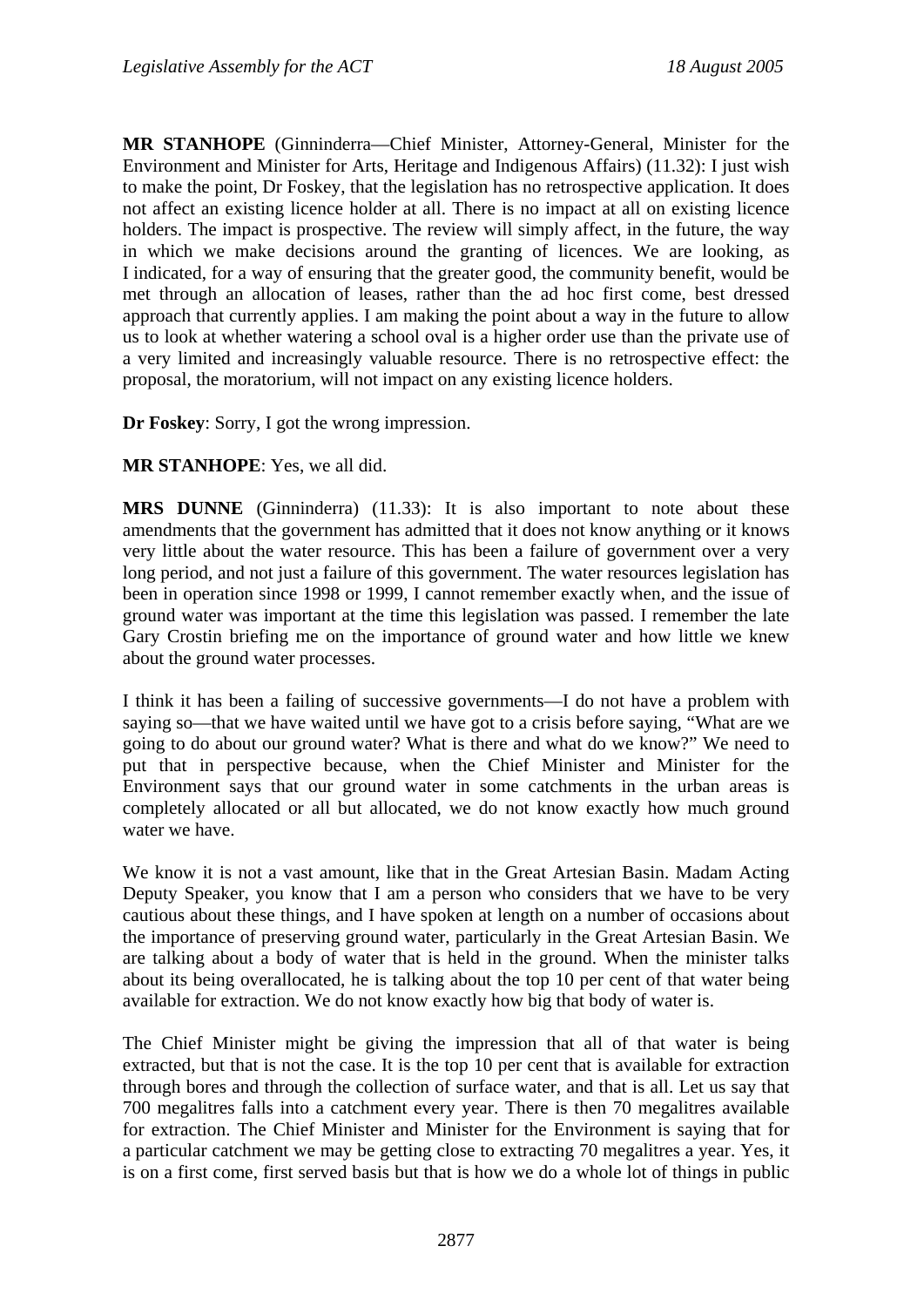policy—from collecting taxes to allocating public housing. What we are extracting here is, we think, towards the limit of a limited subset of the amount of water that is available. That point needs to be made.

We are not saying that you should not go out and do the science. You do not need the moratorium to go out and do the science. These officials are doing it now. It is happening now. There are surveys going on. What we are saying is that, because of the doubt about the property laws associated with this, do not institute the moratorium. It does not mean that your hands are tied. You can go out and do the science and then the minister can come back in here and tell us what is the state of affairs. He and his colleagues have been responsible for looking after the environment for nearly five years and they have sat on their hands.

Back on World Environment Day in 2002, we passed a motion about the importance of water and one of those issues was ground water. We have been thinking water and acting water in various forms ever since. However, there is a lot of thinking and not much action in the water resources management plan, and this government has been sitting on its hands on ground water. Ground water has always been an issue and, for the past four years, this minister has done nothing about it. His solution is to say, "I really don't know what's going on, so what I will do is I will penalise anybody who wants to extract ground water." People coming up to a third year of drought might be thinking that they cannot keep going like this, that if they do not do something their heritage garden will die.

What this minister has done, with the help of Mr Corbell, is to say that we must preserve the garden city, that people cannot subdivide their blocks, that they must keep their heritage garden and their streetscape. All of those things are not just a private good; they are a public good. Whether it is a higher public good than watering an oval is yet to be determined, but the Chief Minister cannot come in here and say that it is purely a private good. These are legislated things required by this Assembly and what are they doing? They are turning off the tap. That is why the opposition will be opposing this amendment.

**MR CORBELL** (Molonglo—Minister for Health and Minister for Planning) (11.39): Mr Stanhope has asked me to take carriage for the remainder of the bill, as he has to attend a commemoration function for Vietnam veterans this morning. I will keep my comments brief but I do want to respond on the issue of planning provisions as they relate to water use, which is an argument that Mrs Dunne has raised. I have to say that the two are not mutually exclusive nor are they mutually incompatible. That is the issue that should be put on the record here today.

Maintenance of the garden city character, maintenance of the subdivision pattern, which is critical to the early garden city suburbs, particularly in the older suburbs of Red Hill, Forrest and so on, is not incompatible with a requirement for better and more efficient use of water. If Mrs Dunne is advocating that we should proceed to permit subdivision of these blocks, I welcome her argument, but I do not accept that the subdivision pattern, in any way, is at odds or contradictory with the objective of trying to ensure the more efficient use of the water resource, in particular the protection of the ground water resource.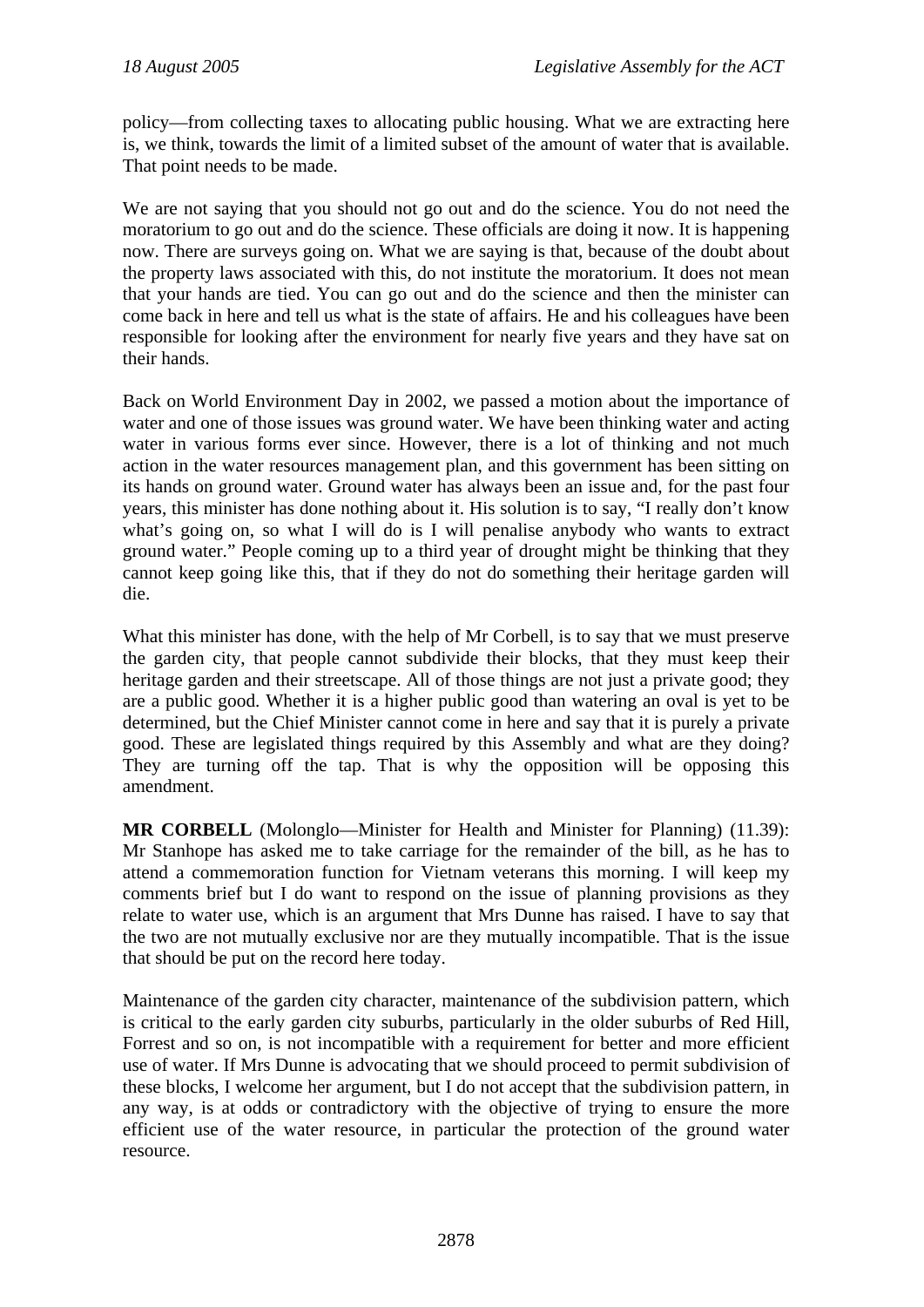A range of mechanisms can be used through smart landscaping to reduce water use, even on large blocks. We understand those principles. We understand that it can be done. There are excellent examples of dry land landscapes that are visually and aesthetically pleasing, that can maintain the garden city character of some of these older subdivisions without simply saying that the only solution is to allow the people to sink a bore. That is a nonsense argument. If the Liberal opposition really believes that the only way to maintain the garden city character is to sink a bore for large blocks—

**Mrs Dunne**: You should have come into the debate earlier, Simon, you would have understood—

**MR CORBELL**: I was listening to it upstairs, Mrs Dunne. I was listening to you very closely. The Liberal Party's arguments on this issue simply do not make sense. There is a range of mechanisms available to ensure that gardens remain visually and aesthetically pleasing but also are much more efficient in the use of water and which will avoid the need for simply saying that the solution is to sink a bore. This is a prudent, balanced and conservative, and rightly conservative, approach when it comes to the use of a ground water resource, because the ground water resource is limited. For that reason, I think the arguments on planning grounds are not strong from the Liberal opposition and this amendment should be supported.

Question put:

That **Mr Stanhope's** amendment be agreed to.

The Assembly voted—

Ayes 7 Noes 4

| Mr Corbell   |  |
|--------------|--|
| Dr Foskey    |  |
| Ms Gallagher |  |
| Mr Gentleman |  |

Mr Hargreaves Mrs Burke Ms MacDonald Mrs Dunne Ms Porter Mr Mulcahy

Mr Seselja

Question so resolved in the affirmative.

Amendment agreed to.

Clause 5, as amended, agreed to.

Clause 6.

**MR CORBELL** (Molonglo—Minister for Health and Minister for Planning) (11.46): The government will be opposing this clause. The proposal is to remove this clause from the bill. It is a privative clause to ensure that the provisions of the Administrative Decisions (Judicial Review) Act 1999 do not apply to a decision of the minister in relation to the declaration of a moratorium. This clause is no longer required, as the minister will no longer be empowered to declare a moratorium. The removal of this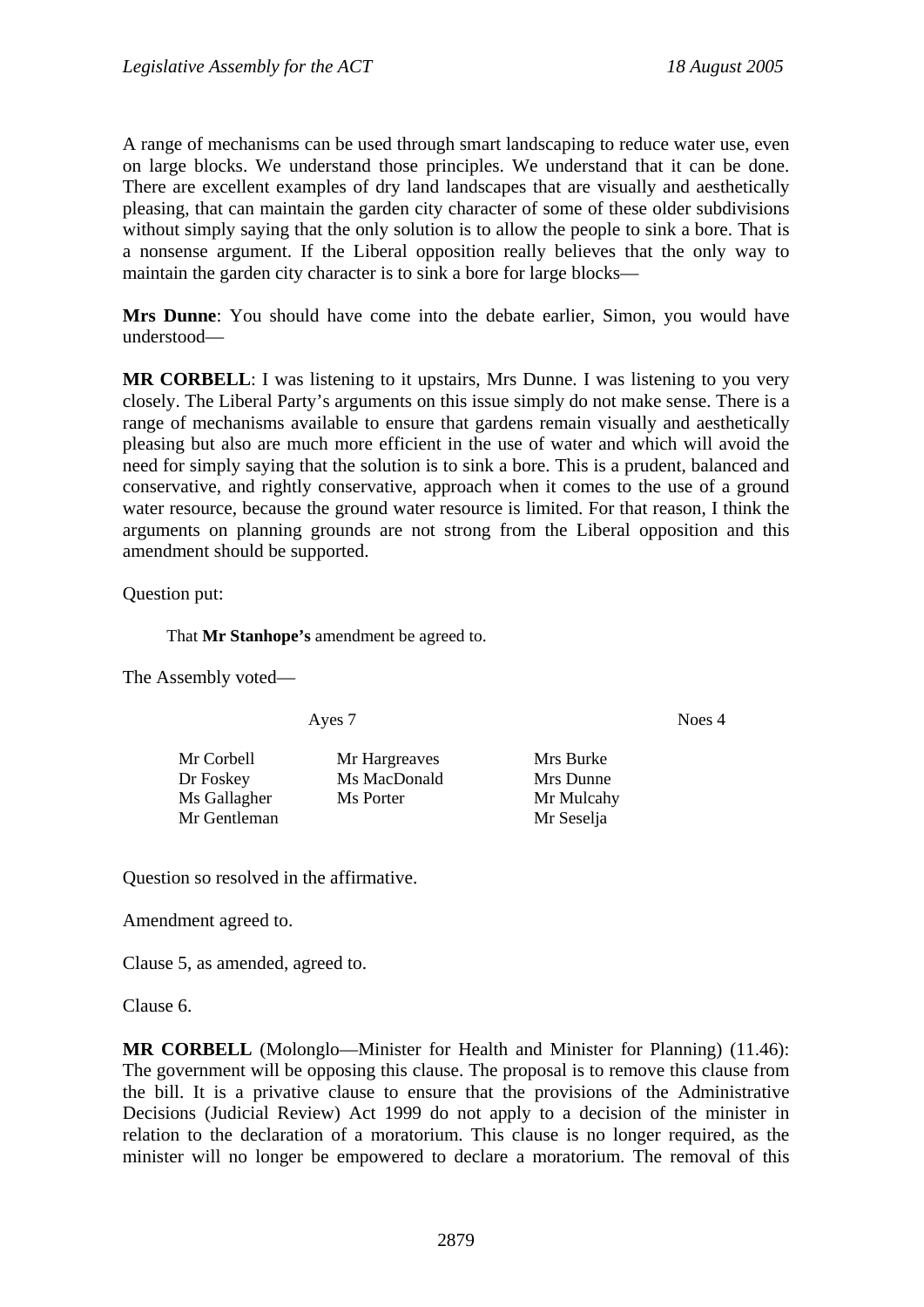<span id="page-21-0"></span>clause further addresses concerns raised by the Standing Committee on Legal Affairs in relation to trespass on personal rights and amenities.

Clause 6 negatived.

Title agreed to.

Bill, as amended, agreed to.

## **University of Canberra Amendment Bill 2005**

Debate resumed from 21 June 2005, on motion by **Ms Gallagher**:

That this bill be agreed to in principle.

**MRS DUNNE** (Ginninderra) (11.48): The provisions within the University of Canberra Amendment Bill were first introduced as part of an omnibus statute law amendment. This process, rather than the content of the provisions, caused some controversy and these provisions were withdrawn earlier this year and reintroduced as a freestanding bill. I understand that these provisions are essentially template provisions necessary for all jurisdictions to adopt and they have some implications for commonwealth funding. I also understand that the University of Canberra has perused this bill and that, whilst it had some concerns at the outset, it is now comfortable with the provisions of the bill and keen to have them passed. As I have said, this is essentially template legislation but it ramps up the responsibilities for members of the university councils and imposes more responsibility on them so as to facilitate higher levels of commonwealth funding. The opposition will be supporting the bill.

**DR FOSKEY** (Molonglo) (11.49): The ACT Greens will be supporting this bill, which assists the University of Canberra to meet an Australian government benchmark for university funding. Many issues have been raised about university governance over the past few years. An Independent Commission Against Corruption report raised questions about the risk of corruption in universities' commercial activities; something the commonwealth government at the time was not inclined to take on board.

Since then issues regarding the governance of universities themselves have come up fairly often around Australia, although with varying degrees of justification. In 2001, the National Tertiary Education Union passed a resolution on intellectual freedom in university governance. It argued that good representative governance was essential to support the intellectual freedom that universities have a responsibility to uphold. It is probably not surprising that those concerns are not at the heart of the commonwealth government's national governance protocols that lay out the benchmarks for additional funding and have driven this bill. They are focused more on corporate responsibility.

Of particular interest here is the requirement for a university to establish policy and procedural principles consistent with legal requirements and community expectations and to build in accountability requirements and sanctions when the duties are breached. There is a financial benefit to the university once this legislation is passed, so I am doubly pleased to support it on behalf of the ACT Greens.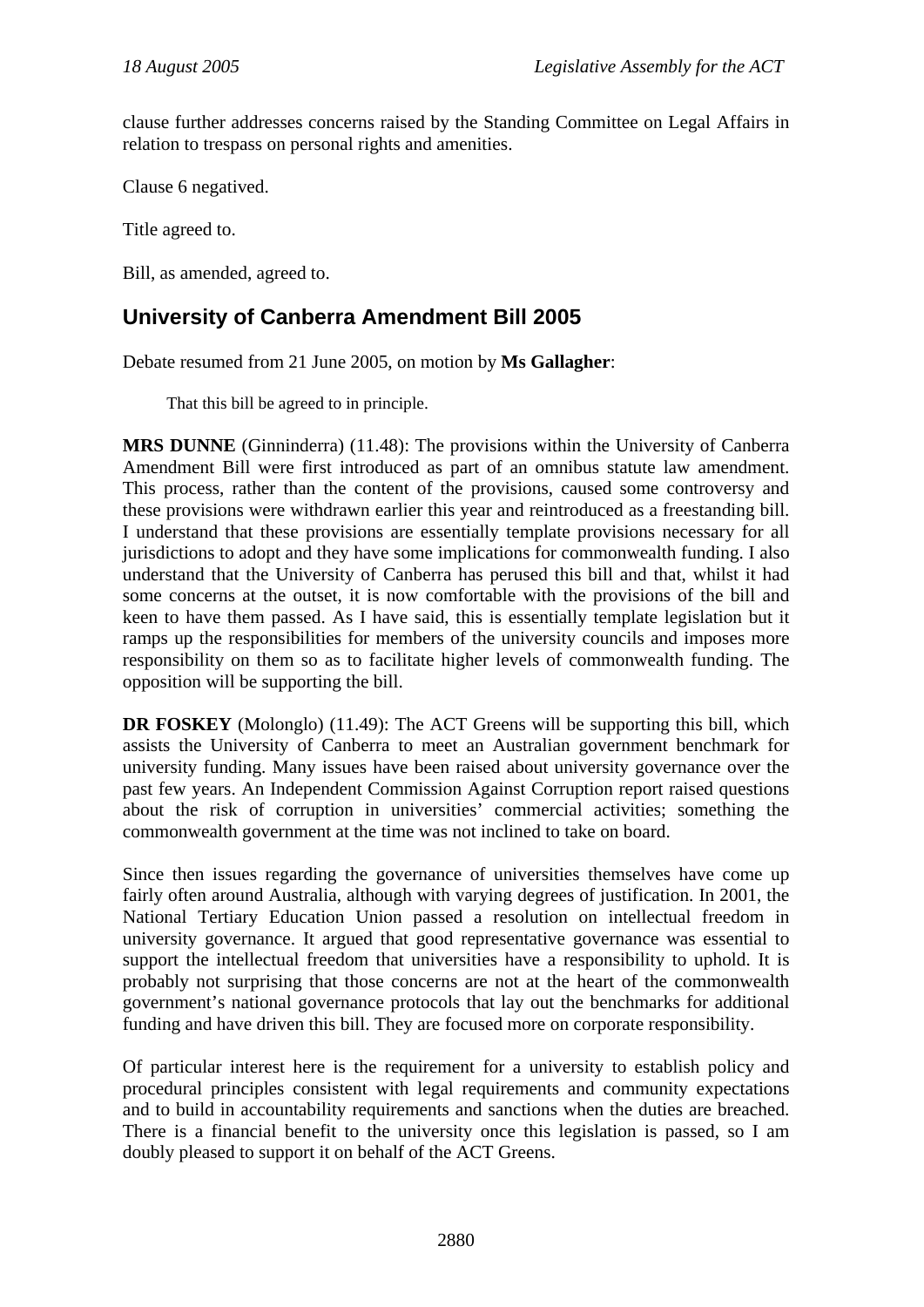The linking of a funding formula with governance requirements is understandable in this context. It reminds us, however, that the commonwealth government is taking a similar approach in its insistence on universities offering AWAs to new employees. It also ran a few unusual projects linking a lot of education money to pictures of Simpson and his donkey, and on the insistence of operating flagpoles. I am sure that Ms Gallagher could list a range of instances where commonwealth interference in state education systems is not so welcome. However, in this instance the requirements of the commonwealth are not so onerous for the University of Canberra and, indeed, may enhance its accountability, its procedures, and other aspects of governance.

**MS GALLAGHER** (Molonglo—Minister for Education and Training, Minister for Children, Youth and Family Support, Minister for Women and Minister for Industrial Relations) (11.52), in reply: I thank members for their contributions. The bill amends the University of Canberra Act 1989. The amendments made by the bill embed national governance protocols agreed to in late 2003 by universities and Australian ministers with responsibility for higher education. This bill will ensure that our university benefits from a robust governance framework, in keeping with the national and international trend for corporate entities to embrace best practice governance.

The bill is identical to the amendments that were first put forward as part of the government's Statute Law Amendment Bill 2005, also known as the SLAB, which Mrs Dunne referred to earlier in the debate. Appropriate agencies were consulted earlier this year as part of the SLAB process. Following the advice of the legislative steering committee in late March this year, I agreed to submit the amendment to this Assembly as a separate bill, because I support the national governance protocols, and the ACT government wants the university to be able to access the extra funding that flows from adopting them.

As I pointed out when this bill was introduced, it does not change the number of university council members, or the composition of the membership. The range of university stakeholders currently provided for in the act remains, and comprises the university executive, a person elected by graduates of the university, three members of the academic staff elected by members of that staff, a member of the general staff elected by members of that staff, two students of the university elected by students from the university, and up to 10 persons appointed by the Chief Minister.

The amendments specify the duties of the university council members consistent with the national governance protocols, including providing for sanctions when duties are breached; amending the protections to be available to members, consistent with the Corporations Act; further quantifying the circumstances in which members must vacate their office to include disqualification as a company director under the Corporations Act; amending the manner in which the deputy chancellor is appointed to the council, because the protocols specify which positions are appointed by virtue of office; and limiting the maximum term of council members to 12 years.

I will be moving a minor amendment to clause 9, and I will speak to that when we come to it in the detail stage. This bill will provide an improved governance framework that protects the interests of students and staff at the University of Canberra. The bill will ensure all council members continue to work for the good of the university. I thank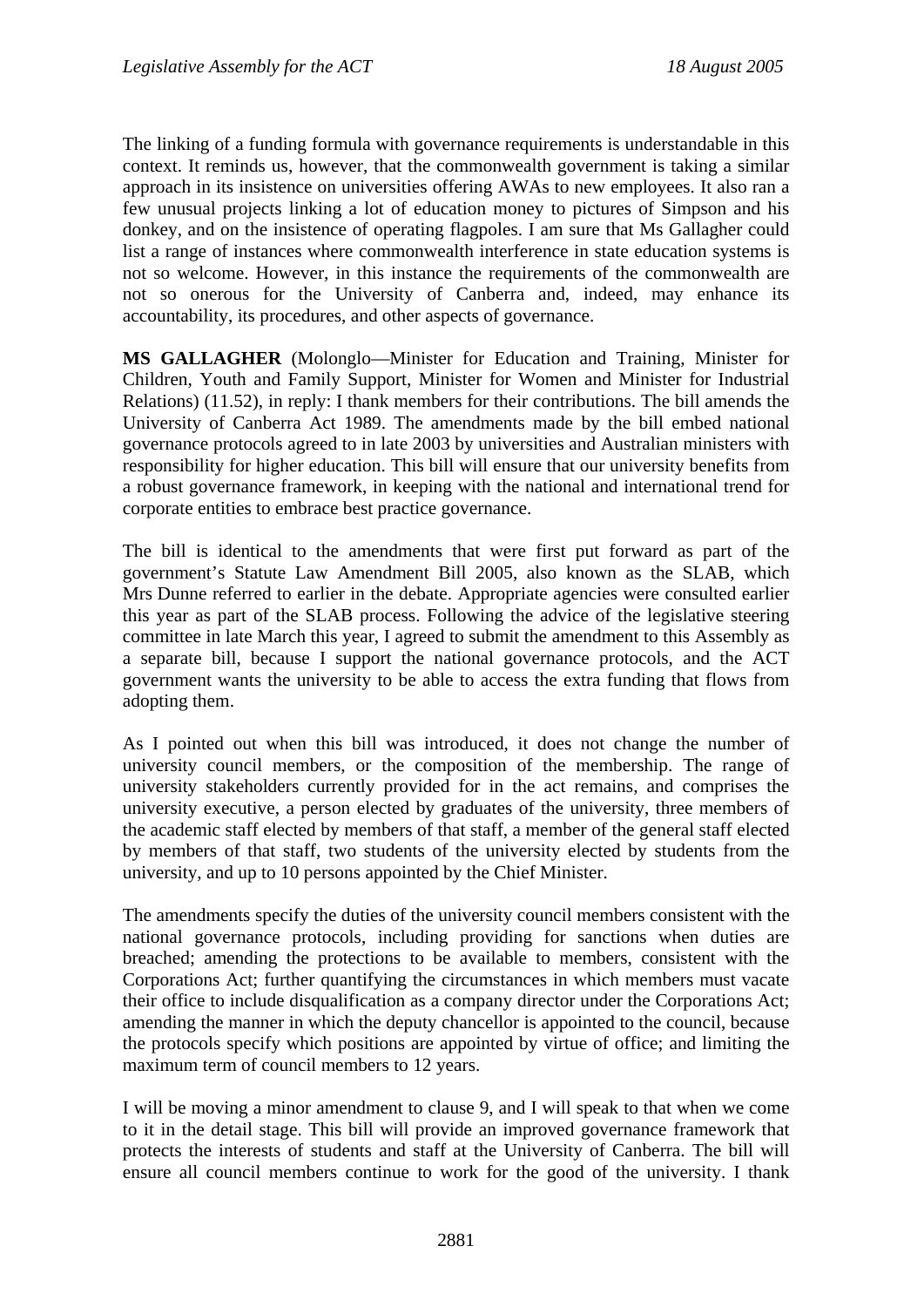<span id="page-23-0"></span>members for their support, and I also acknowledge the efforts of the Canberra university, and officers from the Department of Education and Training for their work on this bill.

Question resolved in the affirmative.

Bill agreed to in principle.

### **Detail stage**

Bill, by leave, taken as a whole.

**MS GALLAGHER** (Molonglo—Minister for Education and Training, Minister for Children, Youth and Family Support, Minister for Women and Minister for Industrial Relations) (11.55): I move amendment No 1 circulated in my name. *[see schedule 2 at page 2941]*. I present a supplementary explanatory statement to the amendment.

We are amending the provisions for sanctions in the University of Canberra Amendment Bill. I recently wrote to Mrs Dunne, in her capacity as shadow education minister and as manager of opposition business, and to Dr Foskey, explaining the need for a minor amendment to this bill to ensure full compliance with the national governance protocol. The specific protocol is:

7.5.15 Protocol 3: the higher education provider must have the duties of the members of the governing body and sanctions for the breach of these duties specified in its enabling legislation.

New section 12A specifies the duties of the members of the University of Canberra council. The current text of new section 12A (4) provides for sanctioning of members if they breach subsection (1). The duties of members are spread across subsections (1) and (2) and this amendment simply nominates a breach of either subsections (1) or (2) as grounds for sanction.

Amendment agreed to.

Bill, as a whole, as amended, agreed to.

Bill, as amended, agreed to.

# **Unit Titles (Staged Development) Amendment Bill 2005**

### **Detail stage**

Bill as whole.

Debate resumed from 1 July 2005.

**MR CORBELL** (Molonglo—Minister for Health and Minister for Planning) (11.57): I seek leave to move together amendments Nos 1 to 6 circulated in my name.

Leave granted.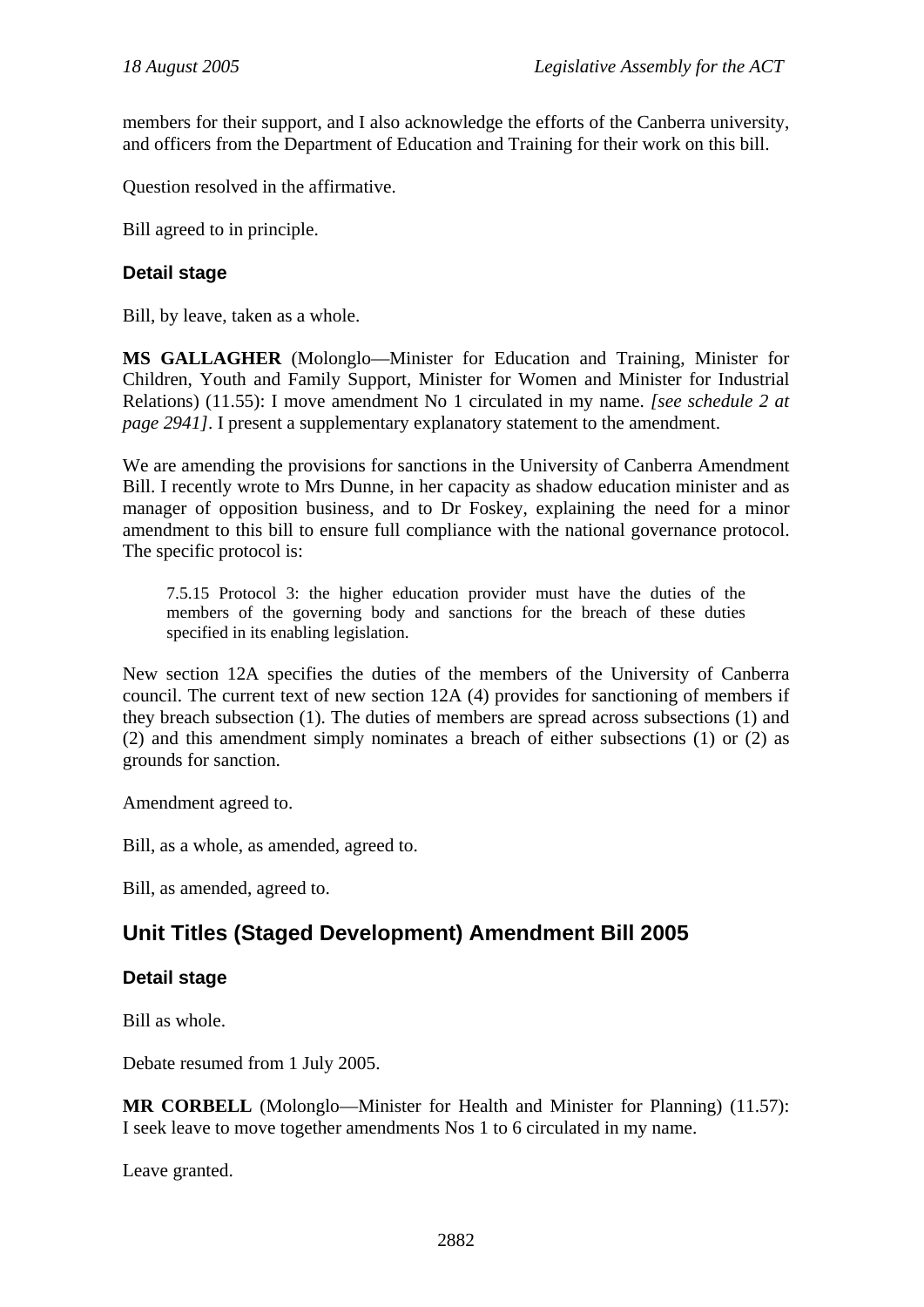**MR CORBELL**: I move amendments Nos 1 to 6 *[see schedule 3 at page 2941].* I table a supplementary explanatory statement to the amendments.

These government amendments are in response to further feedback from a range of stakeholders with an interest in this legislation, in particular industry stakeholders but also other territory agencies and the ACT Law Society. For the benefit of members I will briefly outline the purpose of these amendments. Amendment 1 provides for new clauses 10A, 10B and 10C.

New clause 10A inserts a number of new sections. These sections make provision for the amendment of the development statement for an uncompleted stage of a staged development and refer to the criteria that need to be met or to be taken into account by the Planning and Land Authority where agreement has been obtained for the amendment and where agreement is not available due to various circumstances. A new clause 10B inserts provisions to restrict the application of section 32 to amendments to the development statement to which section 31A does not apply. New clause 10C inserts the provision to restrict the application of section 33 to amendments made under section 30 (2).

The second amendment arises for the renumbering of the act following republication. The third amendment provides for a new clause 14A, which inserts a new section 64A. This section deals with contributions to the general and sinking funds for a staged development where the development has not been completed. Amendment 4 provides for a new clause 16, which omits proposed section 110A (2) and substitutes a new section 110A (2), with respect to those who are entitled to vote on a motion for an uncompleted stage or a completed stage of a staged development.

Amendment 5 provides for a new clause 17 which inserts a new section 132 (3). This section inserts a new definition of "parcel" for a staged development. The definition is restricted to buildings at completed stages, so the owners' corporation only has to insure the building in the completed stages. Finally, amendment No 6 is to the schedule. Amendment 1 (1) provides for a new section 179 (5) by substituting section 179 (5) in the Land (Planning and Environment) Act 1991. This section has been punctuated to assist in interpretation. I commend the amendments to members.

**MR SESELJA** (Molonglo) (12.01): As flagged when we discussed this recently, the opposition is happy to support this bill and will also be happy to support the amendments. These amendments were brought forward in the last session of the Assembly and we wanted some time to consider it. The minister agreed to adjourn the debate, so we appreciate that. We have had the opportunity to have a briefing with ACTPLA officials, and that was most helpful. We have also consulted with industry groups. In the main, the feedback was that the bill as a whole is a step in the right direction and that the amendments are necessary in some cases and certainly helpful for the most part.

The last time this bill was before the Assembly I spoke about the improvements that this bill will provide in the staged construction of multiunit developments and of the protection that this bill provides for owners in relation to common property and multistaged developments. Finding that balance between favourable conditions for the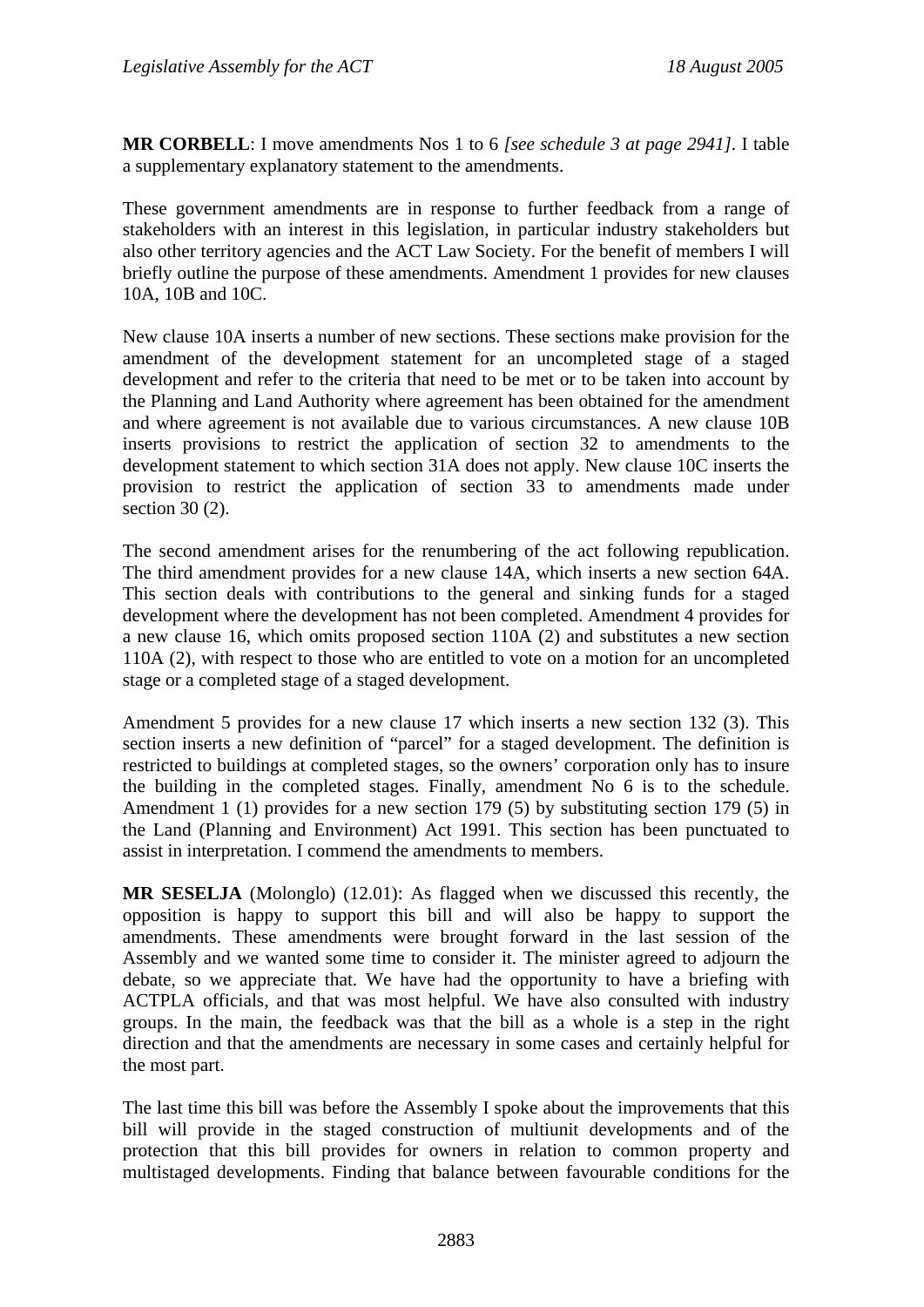<span id="page-25-0"></span>construction industry and the protection of the rights of owners of units is the key and this bill does seem to go some way towards doing that. I also spoke of the importance of the role that ACTPLA will play in ensuring compliance during the construction of multistaged developments and this bill prescribes a number of conditions in relation to amenity for multistaged constructions.

These will only be of practical benefit if the supervision and compliance are well managed. I look forward to ACTPLA conducting this thoroughly. No doubt the industry and others in the community will be watching that closely to see how it is managed. Once again I thank the ACTPLA officers who provided the briefing. As I said, it was most enlightening and did take a little bit of time, because some of the amendments were a little bit on the technical side. Just restating, we have received feedback from industry and no real concerns have been raised, so the opposition will be supporting the bill and the amendments.

Amendments agreed to.

Bill, as a whole, as amended, agreed to.

Bill, as amended, agreed to.

## **Occupational Health and Safety Legislation Amendment Bill 2005**

Debate resumed from 21 June 2005, on motion by **Ms Gallagher**:

That this bill be agreed to in principle.

**MR MULCAHY** (Molonglo) (12.04): The bill amends three items of legislation: the Occupational Health and Safety Act, the Dangerous Substances Act and the Long Service Leave Act. The first two require periodic reviews of their operation and effectiveness. These amendments provide for the minister firstly, to conduct the reviews instead of requiring her to arrange an independent reviewer and, secondly, to report to the Legislative Assembly before the Assembly's third sitting day in 2008. They also provide for the reviews to be generic, rather that individual matters for review being specified in legislation.

Amendments to the Long Service Leave Act correct anomalies that had the unintended effect of breaking continuity of service for members of the defence force and people temporarily employed outside the ACT. The opposition regards these amendments as commonsense improvements and we will support them.

At present, the Dangerous Substances Act must be reviewed as soon as possible after 30 June 2005, and the OH&S Act must be reviewed as soon as possible after 30 June 2007. These amendments bring them into line with a common reporting time of as soon as practicable after 30 June 2007. In any case, a report must be presented to the Legislative Assembly before the Assembly's third sitting day in 2008. That provides a reasonable length of time over which trends and practices can be properly evaluated and the impact of legislation assessed and reported on with a high level of confidence.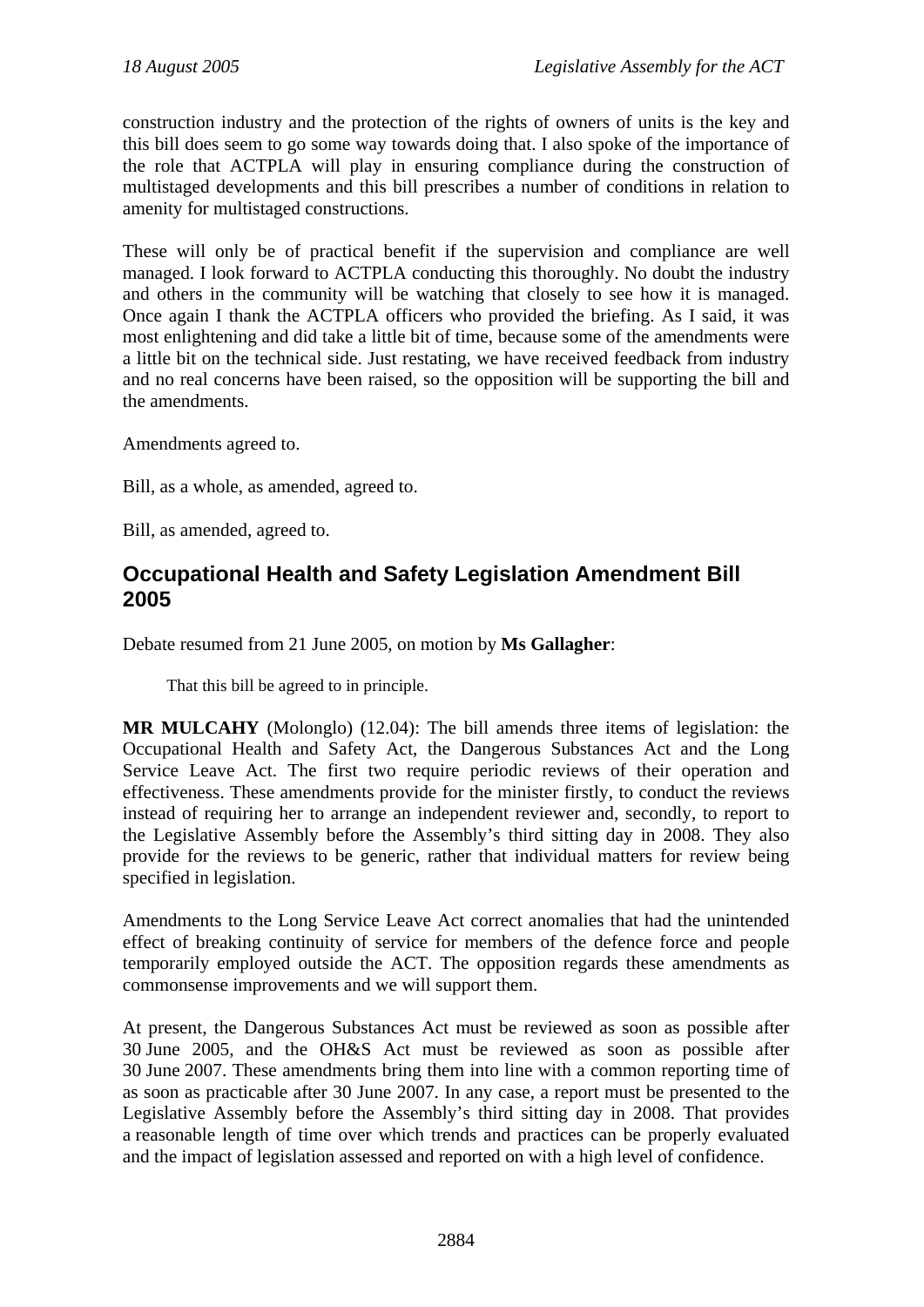Both the OH&S Act and the Dangerous Substances Act presently stipulate that the reviewer must not be a public employee employed in an administrative unit that is responsible for the administration of the acts. They also stipulate that the reviewer must not be subject to direction by the minister or the chief executive in carrying out the review. These amendments delete those requirements and give the minister the freedom to decide who does the review.

At face value, removing the independent reviewer and giving the minister the flexibility to make arrangements for the conduct of the reviews of the OH&S Act and the Dangerous Substances Act may appear as a loss in accountability. However, at present the minister arranges for the person to do the review, so it is she who decides who does it. She also sets the terms of reference; so in practice the reviewer is not as independent as one might first consider when reading this legislation.

The amendment requiring the minister to review the operations of the acts does not change anything in practice. The present OH&S Act specifically requires the review to include an assessment of the impact of the 2004 amendments, which tighten up the process for issuing infringement notices and provide for an increase in penalties for non-compliance with directives, and the operation and effectiveness of the provision for entry to workplaces by authorised representatives, that is, union right of entry. The proposed amendments delete those assessments being stipulated in legislation. Therefore, I would like the minister to put beyond any doubt that the impact of these items will be assessed as soon as possible after 30 June 2007. Obviously, l would be grateful for her assurance on this matter.

In our view there is no doubt that the impact of union right of entry to a workplace needs to be reviewed. It has been imposed against business under the guise of OH&S at a time when union membership and relevance are at historically low levels, as I have said on previous occasions.

### **Mr Gentleman**: It has been growing.

**MR MULCAHY**: For the benefit of Mr Gentleman, it is down to 18 per cent, as much as that may be a depressing figure. We have one of the lowest levels of union membership in the nation. The unions once came to me many years ago and said; "How do we improve our marketing to get more people involved?" I took one look at the people representing them and I thought; "Mm, you have quite a challenge." Their relevance to the proceedings is something that needs to be looked at.

I well remember the ferocity of people within the electorate of Molonglo, particularly the businesses, when we met at the convention centre prior to the election over their concern about some of the union right of entry issues that were seen as taking a very partisan approach to the administration. So we look forward to a review of how that is working. It creates a level of suspicion that does nothing to promote Canberra as a business-friendly location. There is much opposition to this policy of government and it provides a classic example of a government impost that affects business confidence, regardless of how the power is used. A broad-ranging review of its impact is clearly necessary.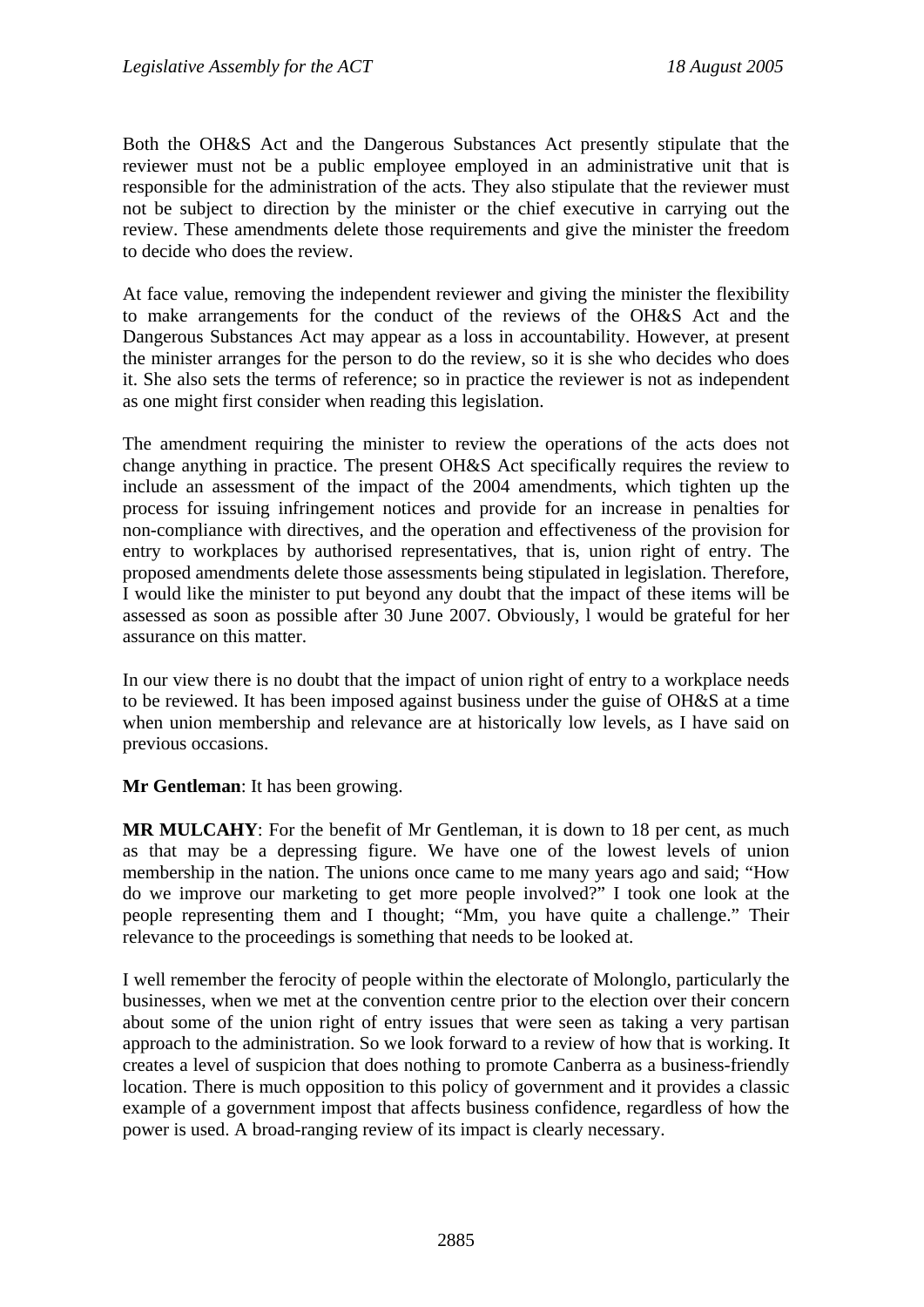At present, the Dangerous Substances Act specifically requires the review to include the effectiveness of the act in regulating the supply of fireworks in the ACT and the social and environmental effects in the ACT and elsewhere of the use of fireworks supplied in or from the ACT. The proposed amendments also delete those assessments being stipulated in legislation. Since the government already conducts an annual comprehensive review of fireworks regulation after every Queen's Birthday long weekend, the opposition sees no reason for that work also to be required by legislation. The annual review happens anyway. However, again I would welcome the minister's assurance that the effectiveness of regulating the supply of fireworks will be reviewed.

The Long Service Leave Act requires that an employee have a continuous period of service with one employer. However, when calculating an employee's period of service, several interruptions are deemed not to break continuity of service. These include interruptions due to events such as an industrial dispute provided the employee returns to the employer in accordance with the terms of settlement of the dispute; injury in the course of employment; and termination of service by the employer provided the employee returns to the employer's service within two months. These and other interruptions are not included in calculating the total period of service but they do not break continuity of service.

The long service leave amendments correct anomalies that had the unintended effect of breaking continuity of service for members of the defence forces and for people temporarily employed outside the ACT. They clarify that employees who undertake military service and employees working temporarily outside the ACT retain continuity of service. I congratulate in particular the Housing Industry Association for identifying the problems with the long service leave legislation as it applied to some defence force employees and employees working temporarily outside the ACT. I am advised that the HIA alerted the minister, and as a consequence the minister has responded with these amendments, which we support.

We had some initial concerns about the amendments to the review arrangements, but if the minister is prepared to assure the Assembly that the impact of the 2004 amendments, union right of entry under the OH&S Act and fireworks under the Dangerous Substances Act will be reviewed, I submit to the Assembly that nothing is lost. Finally, I commend and thank the minister for making her officers available to provide briefings to my office and to answer questions about the legislation and related matters.

**DR FOSKEY** (Molonglo) (12.12): I will be opposing this bill. I understand very clearly that the occupational health and safety legislation passed by the Assembly last year which, among other things, gave unions and occupational health and safety representatives the right to enter workplaces, and the Dangerous Substances Act passed earlier in 2004, which incorporated new regulations to govern the sale and use of retail fireworks, work closely together.

I can understand the arguments the government has put to justify this bill, which rolls the two proposed specific and independent reviews of this complementary legislation together into the one generic and internal process. However, for the government to do this at what was to be the drop of a hat is a betrayal of the process that it engaged in in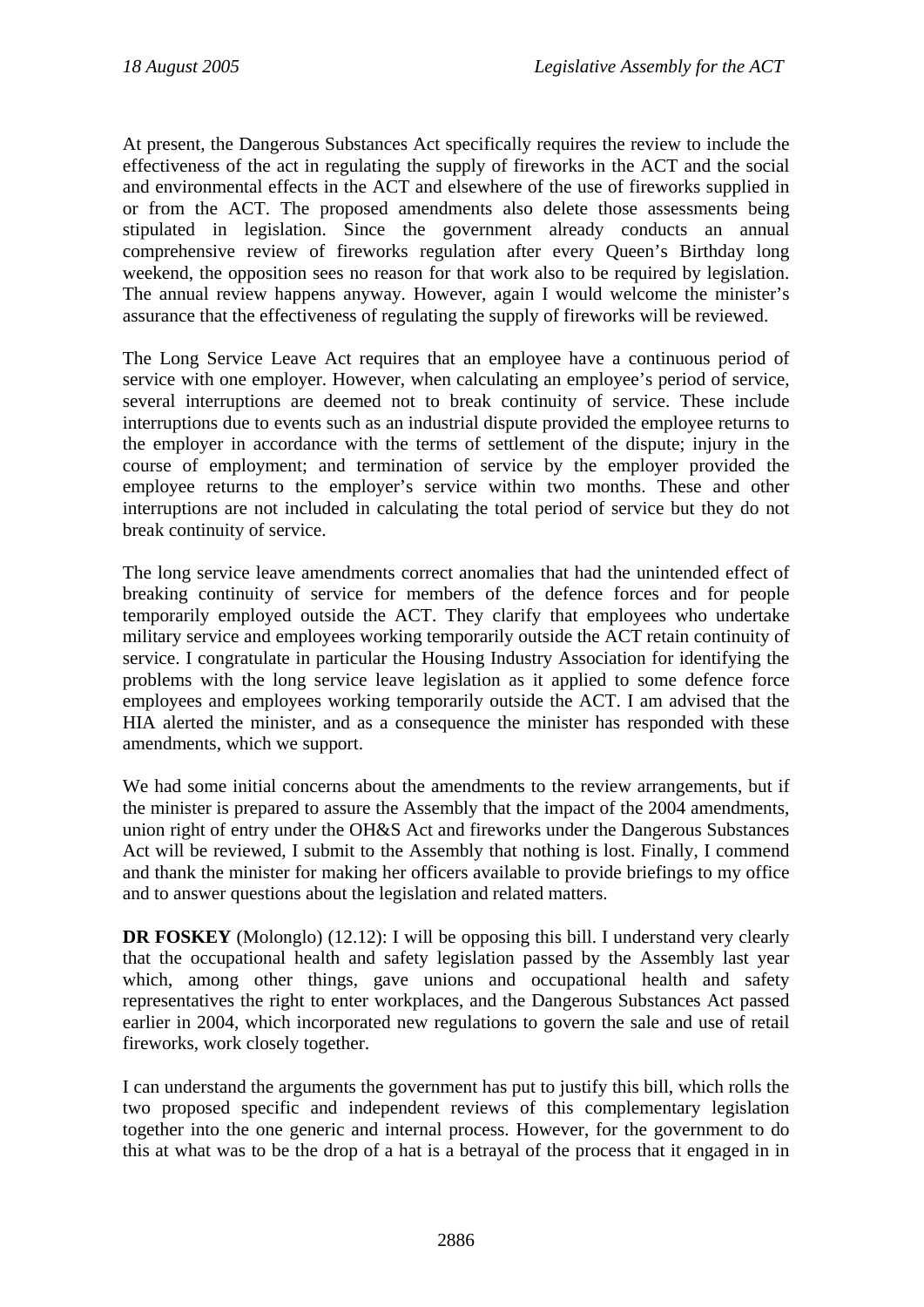good faith with a range of community and business groups as well as the crossbench in the Assembly when the bills were passed last year.

The ACT Greens were pleased to support this overall legislative approach when it was introduced. Between them, the Dangerous Substances Act and the amended Occupational Health and Safety Act established a safety duty for businesses, employers and managers in how they treat their work force and how they handle their workplaces. It was a fairly profound change in approach which to an extent reversed the onus of proof and now requires those people responsible to be able to demonstrate that, on the balance of probabilities, they take due precautions when it comes to dangerous substances, and that they have in place an appropriate occupational health and safety regime.

Last year's dangerous substances bill marked the introduction of this wide-ranging regime. It made other significant changes in regard to control and management of a range of substances and of oversight in compliance measures. Members might recall there was some pressure on the Assembly to pass the legislation fairly promptly at the time, as incorporated in the regulations to the act was a new retail fireworks regime. Members would also recall that retail fireworks had been contentious in Canberra over the past few years, with their use across extended periods of time in mid-2003 and their seemingly uncontrolled availability leading to a growing clamour for them to be banned.

The new retail fireworks regime embedded in the regulations to the Dangerous Substances Act was this government's final attempt to arrive at a more acceptable form of availability. The time frame leading up to the June long weekend last year was tight. The OH&S bill later in that year was particularly contentious because it gave union occupational health and safety representatives the right of entry to workplaces, something that, following a strenuous public relations campaign conducted by Canberra's business organisations, was felt by many small businesses across the territory to be quite threatening.

The ACT Greens, through the office of MLA Kerrie Tucker, were intimately involved in the final stage of the development of both those bills, in fairly positive collaboration with the government and at various times with the others on the crossbench, and in supporting them through the Assembly. One of the concessions the government was not unhappy to make at the time was to build in an independent review of the Dangerous Substances Act with a particular focus on the social and environmental impact of retail fireworks in the ACT and elsewhere.

Similarly, given the hostility and distress that had built up over the union right of entry provisions, there did not appear to be a great problem in putting an independent review of the revised OH&S Act in place and in ensuring that in conducting this review specific attention would be given to the impact of these contentious provisions. Those agreements were reached in that debate without, it would seem, any strong resistance or argument by government.

If this bill is passed, the government remains committed only to a combined review of the operations of this scheme, with no specific focus on the most contentious matters and no guarantee of independence. My personal view on the new fireworks regime is that it is a decided improvement of the previous systems and, if the government took legal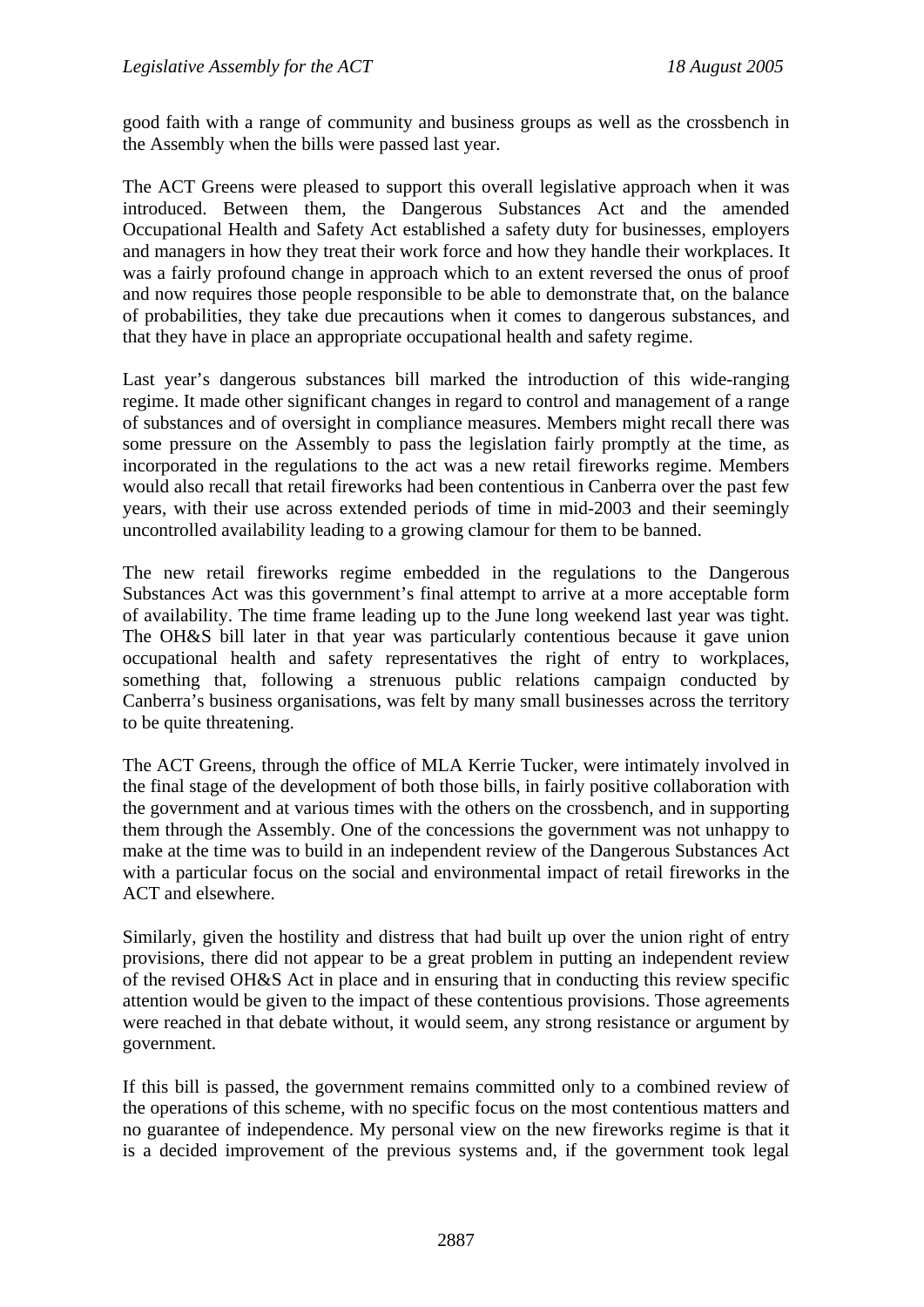action against fireworks merchants who broke the law rather than friends of animal liberation having to draw attention to them, it could work even better.

However, I would be very interested to see what a more comprehensive review of the new regime would show. Similarly, I have not yet heard of any disruption to workplaces caused by visits of union representatives on an occupational health and safety pretence although this early in the process, and without an investigatory assessment of the impact of these provisions, I am not in a position to make such a judgment.

My concerns lie chiefly with the approach. This is not a greatly different government from last year's. The agreements it made last year to gain support from the crossbench were also made de facto through the crossbench with the community and business groups whose concerns have been represented in those negotiations. This is the government simply remaking the legislation because it is more convenient and because it reflects poorly on the regard it has for those people and those organisations that it has worked with in the past. It goes something like this: "We will work with you if we have to and, as soon as we do not have to, we will not." That is a very poor principle by which to run government. On the other hand, it is a strong indicator that a minority government is required to hold some important values and the Canberra electorate would do well to note them—in essence, cooperation and trust.

This is not the first example of government making decisions of convenience in a way that undermines the trust of its community partners. I have no doubt that it will not be the last. This bill is clear evidence that government's inevitable inclination is to slide towards decisions of convenience on the presumption that its instincts are correct and that a more participatory approach to government will only develop if constraints remain on and cooperation is required of those in power. I think this is the message the community will take from this, at least those community groups that were so involved in the process last year.

I am a little surprised that the Liberal opposition is agreeing to this legislation with so little demurring. I would have thought that, after all the complaints, the business community would have wanted a much more rigorous evaluation of the legislation, but apparently everything is fine there. I understand that the minister has given commitments to ensure that the particular issues of concern in these acts that I have referred to will be looked at specifically during the internal review. I look forward to hearing those assurances at the conclusion of this debate. Of course, the Greens will be looking with interest at, and requesting to see, a copy of the reports that come out of the evaluation.

**MS GALLAGHER** (Molonglo—Minister for Education and Training, Minister for Children, Youth and Family Support, Minister for Women and Minister for Industrial Relations) (12.20), in reply: The legislation we are considering today amends the review of act requirements in the Dangerous Substances Act and the OH&S Act. The amendments refocus the reviews on the broad operation of the regulatory regimes established by the act, align their timing, and provide flexibility to the minister in establishing arrangements for their conduct.

As it stands now, the Dangerous Substances Act requires an independent review of the operation of the act as soon as practicable after 30 June 2005. Similarly, the OH&S Act currently requires an independent review of the Act, passed last year, as soon as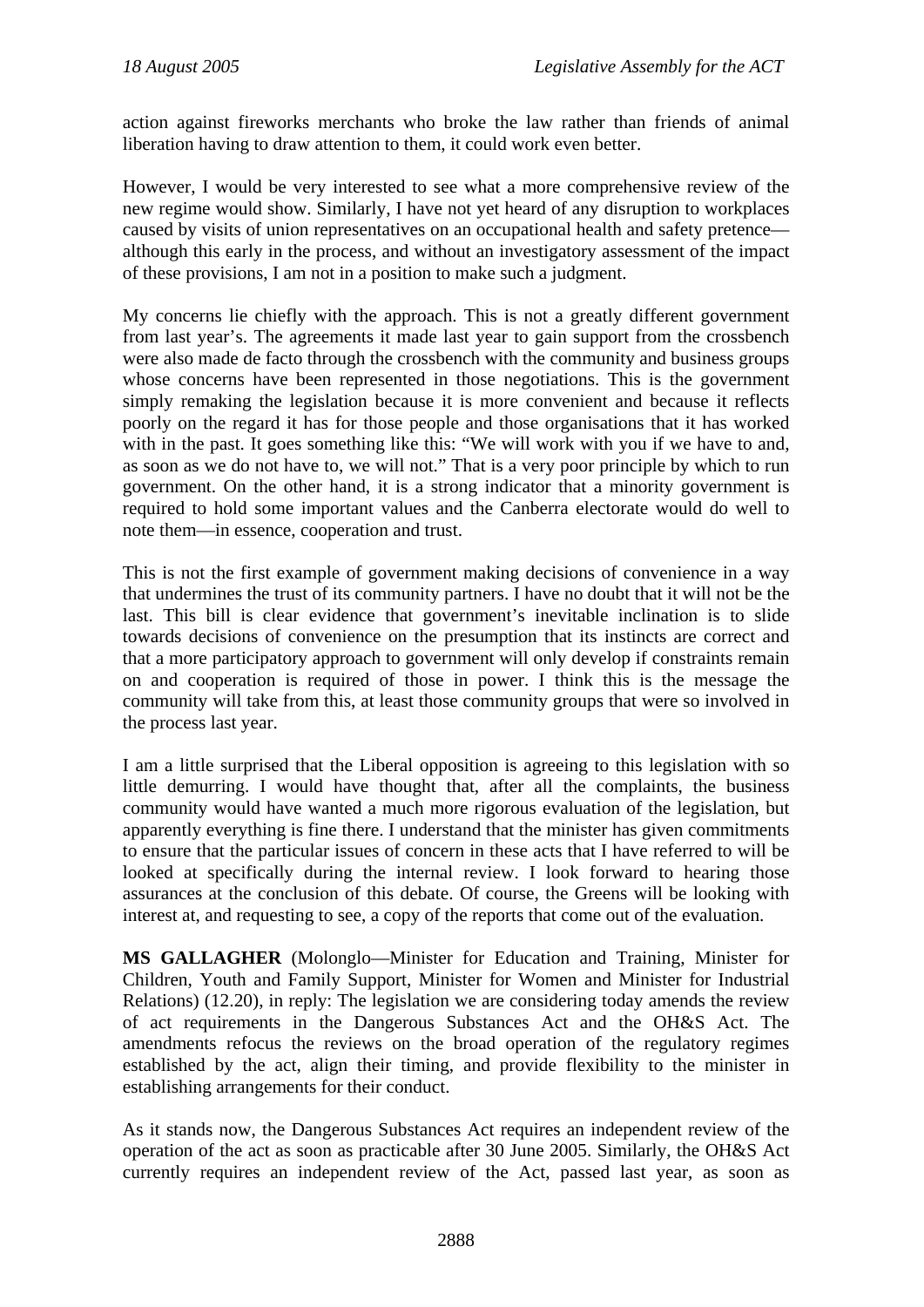practicable after 30 June 2007. These review provisions were initiated through amendments by the crossbench during debate on both bills in March 2004 and June 2004.

The Dangerous Substances Act creates a modern duty-based framework for the regulation of dangerous goods and hazardous substances, and anticipates international developments in integrated chemicals management. The OH&S Act, as amended, creates an enhanced compliance and enforcement framework for workplace safety in the ACT. This framework is paralleled in the compliance and enforcement provisions of the Dangerous Substances Act. Both acts, as amended, establish complex and innovative regulatory regimes.

Legislative requirements to review the operation of significant new laws are not uncommon and ensure that, following a sufficient period; a sound assessment of the workability of the legislation and its effectiveness in meeting its objectives can be made. However, the government believes that the period of time needed to adequately and comprehensibly assess the legislation should be longer than that currently specified in the Dangerous Substances Act. In seeking to amend the provisions along the lines I will now outline, the government maintains its commitment to the robust review of both these important bodies of legislation.

The Dangerous Substances Act is amended by clause 4 of the bill. The review of act provisions at section 224 presently require a reviewer must not be a public employee employed in an administrative unit that is responsible for the administration of either the Dangerous Substances Act or the OH&S Act; nor should the reviewer be subject to direction by the minister or the chief executive in carrying out the review. While the government is committed to reviewing the Dangerous Substances Act, it questions the need for the current specific requirements regarding arrangements for their conduct. The exclusion of public servants involved in the administration of the legislation from the role of reviewer unnecessarily limits the options that I, as minister, may wish to consider in establishing a review process.

The current requirements could potentially impose considerable costs on the conduct of the review through the need to engage an independent reviewer. The public servants who developed this legislation are experts in the area, and their core duty is to develop and evaluate appropriate legislative regimes. The work of an independent reviewer will, undoubtedly, duplicate much of this work. The merits of an independent review and the public expense it would attract should be a matter for the minister to take into consideration when a review is being set up.

The government recognises that a serious review exercise requires a reviewer to proceed in an objective and impartial manner. This imperative should inform the conduct of all reviews. A requirement that the reviewer not be subject to a direction by the minister or chief executive when carrying out the review, however, is not representative of the general approach to legislative reviews. It could place unnecessary constraints on the framing of the review's terms of reference and its arrangements that go beyond the objectivity and independence of the findings. This requirement is also subject to amendment in this bill.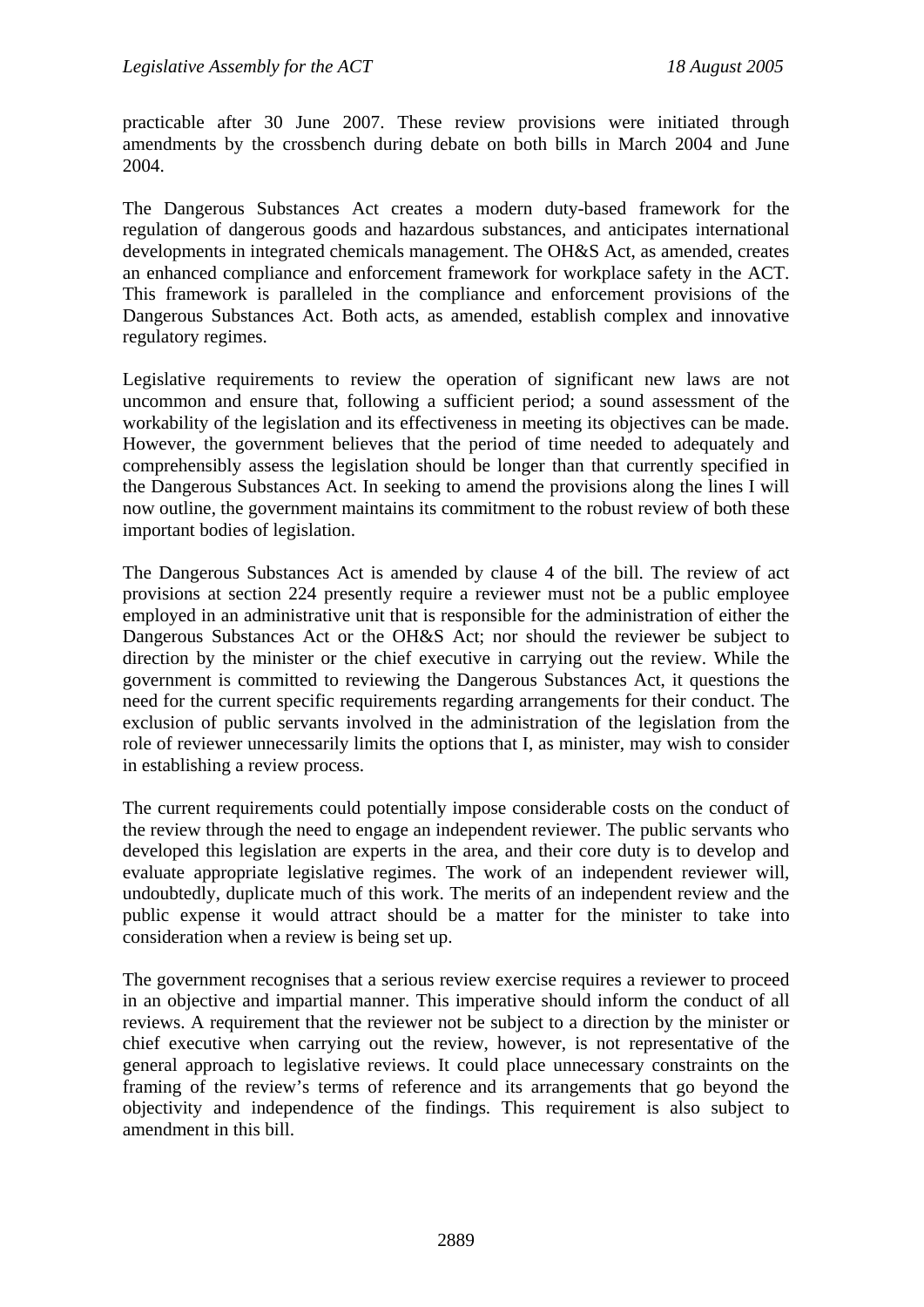The regime established through the Dangerous Substances Act is broad and complex, and is supported by a wide range of regulations for explosives, including fireworks, storage and safe handling, asbestos awareness, asbestos prohibition, and the licensing of security sensitive substances such as fertiliser grade ammonium nitrate. Additional regulations will be developed for health surveillance, control of carcinogens and transport in the coming period. While the current provision mandates a focus on fireworks, it would not be sensible for the government to review such a narrow aspect of a broad subject matter dealt with under the dangerous substances regime in isolation.

As I have just outlined, fireworks are merely one small element to be examined in an extensive review of the dangerous substances legislation. Nonetheless, the review will include an assessment of the effectiveness of the act in regulating the supply of fireworks in the ACT, as well as the social and environmental effects in the ACT and elsewhere of the use of fireworks supplied in, or from, the ACT.

In making these amendments the government is seeking to maintain both the breadth and particularity of the original terms of section 224. The government conducts a review of fireworks provision in the Dangerous Substances Act after every Queen's Birthday long weekend, to assess the suitability of the current regime. We do not merely pass legislation and leave it to sit, unchecked, on the statute book for years to come. We continuously monitor ACT law to ensure it is keeping pace with changes in the territory. The Dangerous Substances Act was only enacted in March 2004, and we do not believe a review just over 12 months after its passing would enable a full analysis of the dangerous substances regulatory regime. Sufficient time should be allowed to pass before a review takes place, so the regime as a whole can be properly assessed.

The government is also of the view that there are potential synergies in aligning the timing of the review of the Dangerous Substances Act with the timing of the review of the OH&S Act. Accordingly, clause 4 substitutes the current provisions in section 224 of the Dangerous Substances Act, and requires the minister to review the act as soon as practicable after 2007, a date that will now correspond with the date the review of the OH&S Act must be conducted. The amended section also requires the minister to present a report on the outcome of the review to the Assembly on or before the third sitting day in 2008. I hope that addresses one of Dr Foskey's concerns. Understandably, the date of the expiration of the section also has been changed, and will now expire on 30 June 2008.

This bill also introduces technical amendments to the Long Service Leave Act to remedy unintended changes, which Mr Mulcahy outlined earlier in this speech. I also thank the Housing Industry Association for contacting my office and alerting us to the unintended consequences of the changes made earlier this year. Those concerns of the HIA, as outlined by Mr Mulcahy, have been dealt with in this bill. The amendments to clause 5 address the problem outlined, and the passage of the bill will limit the possibility of employees being disadvantaged as a result.

Section 230 of the OH&S Act is amended by clause 6 of the bill. Like its equivalent in the Dangerous Substances Act, the review of act provision presently requires that the reviewer must not be a public employee employed in an administrative unit that is responsible for the administration of the act, nor should the reviewer be subject to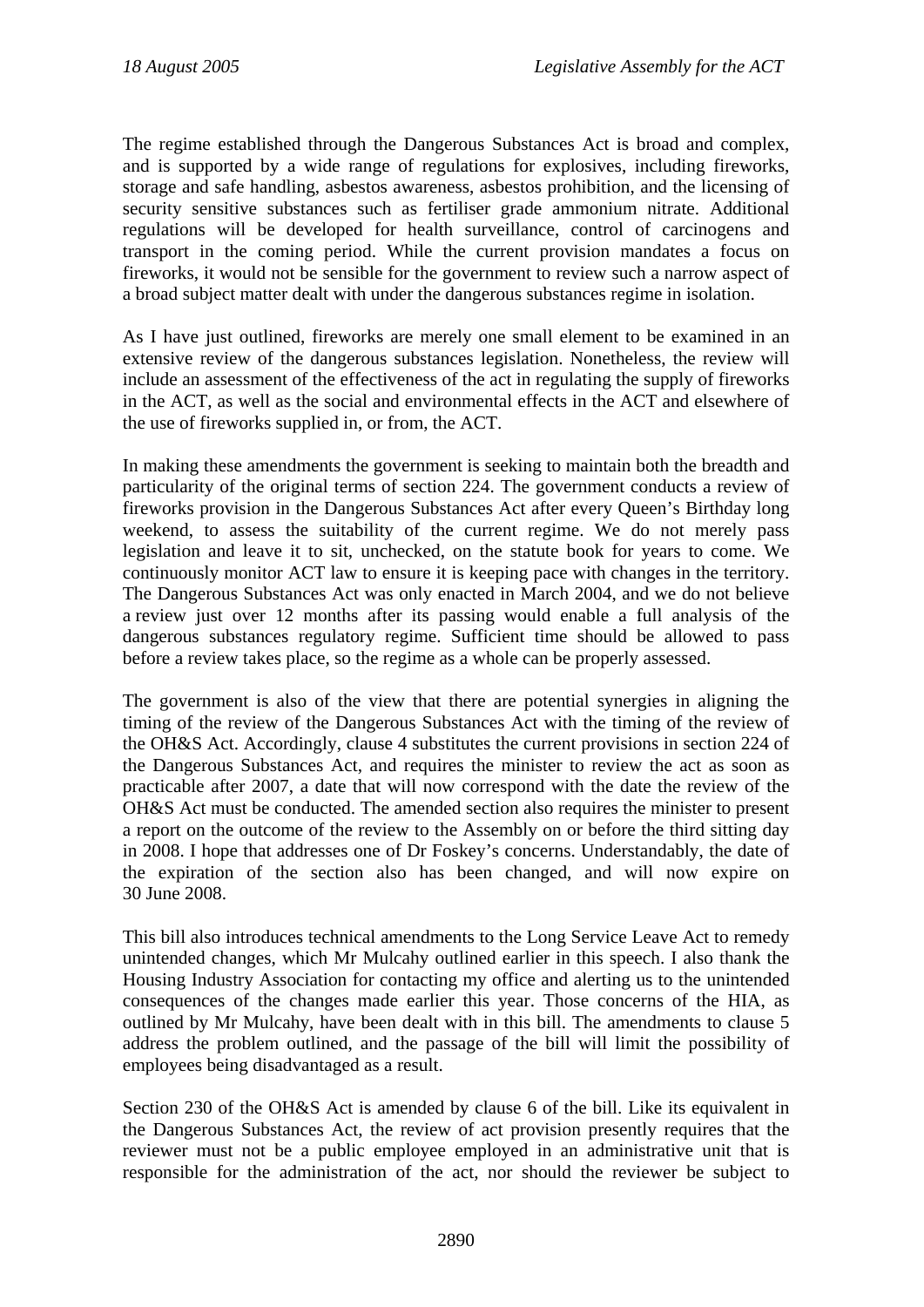<span id="page-32-0"></span>direction by the minister. The government's view is that the potential costs of establishing an independent review, plus the restrictions imposed, both on the minister and public servants working in this area, are unreasonable, and would not necessarily deliver the best outcome to the territory.

Like the Dangerous Substances Act, the current review provisions in the OH&S Act expressly require the review to examine a specific area, namely, the reformed compliance model. Again, these amendments do not preclude the review from examining these areas. They are areas about which concerns were raised in debate on the original bills and, of course, they would be involved in and, I imagine, be at the forefront of any review that is undertaken in the future. So clause 6 substitutes the current provisions in section 230 of the OH&S Act. The section requires that the minister most review the act as soon as possible after 30 June 2007. This date has not been altered. The section also obliges the minister to present a report on the outcome of that review to the Assembly on or before the third sitting day in 2008.

The Dangerous Substances Act and the OH&S Act, as amended, are landmark legislation. There is a strong case for reviewing the regulatory regimes established by the acts, and we are committed to undertaking these reviews. Nevertheless, the conduct of these reviews will represent a considerable allocation of public resources, regardless of who is ultimately selected to undertake them. As such, it is every important that these resources be put to the best possible use to achieve an outcome that benefits the territory. The amendments proposed by the government today will promote a thorough analysis of the workability and effectiveness of these two complex and complementary regimes after a reasonable time has passed.

I also give a commitment that both reviews will include all stakeholders from the community and from business, and will seek submissions from all of the groups interested. There is no reason that the stakeholder input would be any different in a review being undertaken by a public servant as opposed to an independent reviewer. Stakeholders, of course, are vital to the success of any review of any legislation, and I give my commitment on that. I thank members for their contributions and thank the Office for Industrial Relations for the work in putting this amendment bill together. I look forward to the passage of this bill.

Question resolved in the affirmative.

Bill agreed to in principle.

Leave granted to dispense with the detail stage.

Bill agreed to.

### **Sitting suspended from 12.32 to 2.30 pm.**

### **Ministerial arrangements**

**MR STANHOPE**: For the information of members, I wish to advise that the Treasurer and Minister for Economic Development and Business is on Assembly business elsewhere today. He regrets that he is unable to take questions in question time this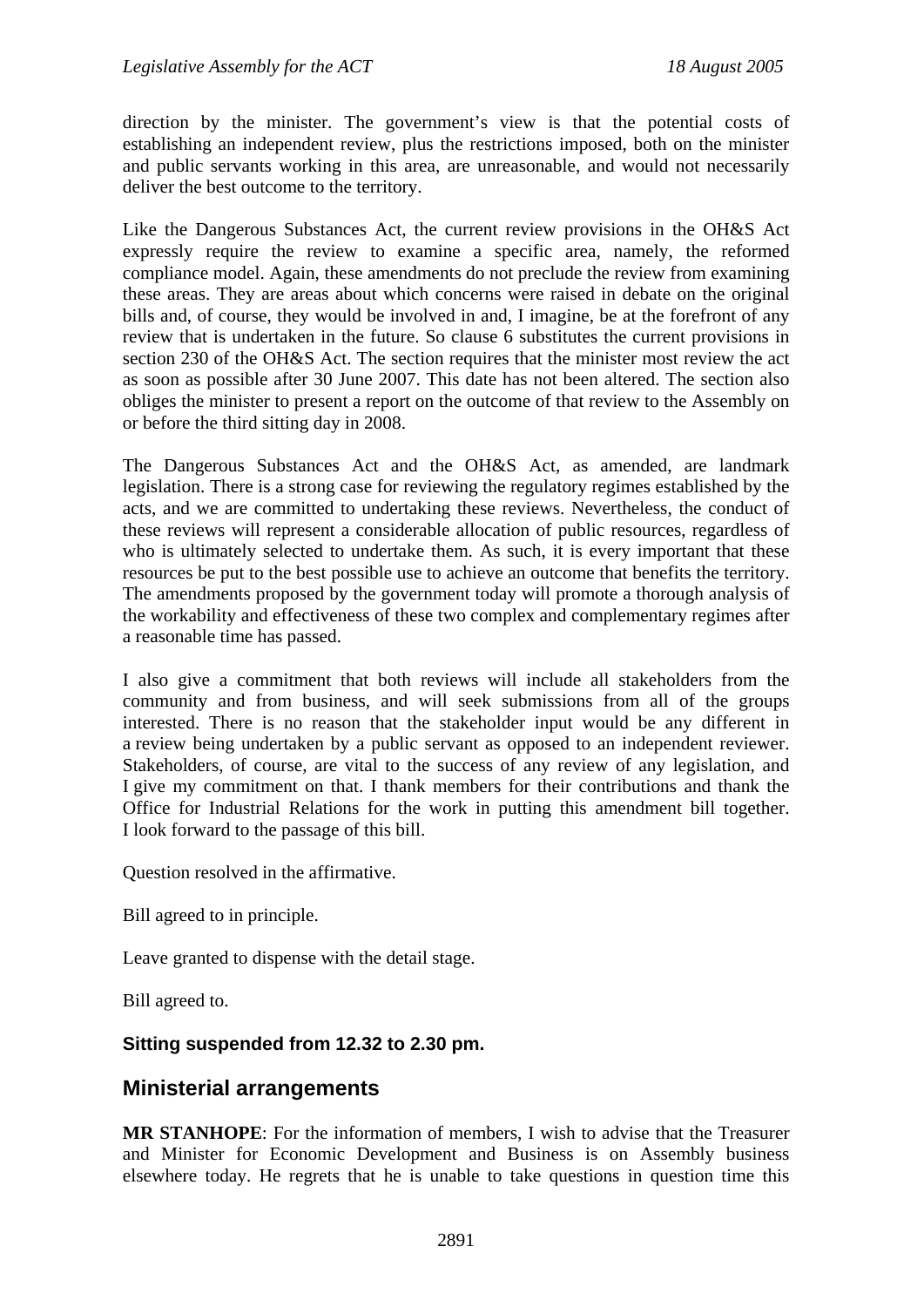<span id="page-33-0"></span>afternoon. If there are questions for the Treasurer or Minister for Economic Development and Business, I would be happy to assist.

### **Questions without notice Nurses—attrition rates**

**MR SMYTH**: My question to the Minister for Health is in relation to nurse turnover rates in the ACT. Minister, in your answer to question on notice 444, you advised that 188 nurses at registered nurse level 1 were recruited in 2004-05. However, in that same period, 100 level 1 registered nurses resigned, an effective attrition rate of 53 per cent of the intake and 16 per cent of the total number of level 1 nurses employed in ACT public hospitals. Minister, why is the attrition rate so high for level 1 registered nurses?

**MR CORBELL**: I thank Mr Smyth for the question. One of the key factors influencing nurse turnover is the rapid aging of the nursing workforce. The nursing workforce is a rapidly aging workforce. Whilst we are seeing good numbers of younger nurses joining ACT Health across the range of its services, we are still seeing—given the average age of the workforce is the mid 40s—an increasing number of older nurses leaving the workforce due to their age and due to lifestyle choices that they are making. This will remain an ongoing pressure for the ACT government, regardless of its political persuasion, in managing the workforce and, indeed, in addressing changes in the composition of the workforce.

For that reason, this government is the first government to establish a workforce plan for ACT Health and an assessment of workforce needs into the future because, whether it is in nursing, whether it is in allied health, whether it is in a range of other health specialties, that is, some medical specialties even, we need to have a comprehensive strategy in place to address recruitment and retention issues. I am pleased to say we now have that in a very wide variety of areas across ACT Health and we will be continuing to use those strategies to address these issues as we continue to face, obviously, areas of workforce shortage, nationally and internationally, and the aging of the workforce in areas such as nursing.

**MR SMYTH**: Minister, given the high level of attrition of level 1 nurses, does it not show that your strategy is, therefore, failing?

**MR CORBELL**: I can't stop people getting older and retiring, Mr Smyth.

### **Surveillance cameras**

**MR PRATT**: My question is to the Chief Minister. Chief Minister, in question time yesterday you said that you would most likely be increasing the number of CCTV cameras in the ACT, and that you already had a disaster evacuation plan for the territory in place. In contrast to your latest position, however, you said in the *Canberra Times* only three weeks ago, on 25 July, that you were reluctant to install surveillance cameras throughout Canberra's public places, that you would prefer to spend more money on police officers for the territory rather than install security cameras around the city. You also attacked the positions taken by the Prime Minister and the state premiers on increasing anti-terrorist measures after the recent London bombings as "knee jerk and populist responses." Chief Minister, what exactly has motivated your uncharacteristic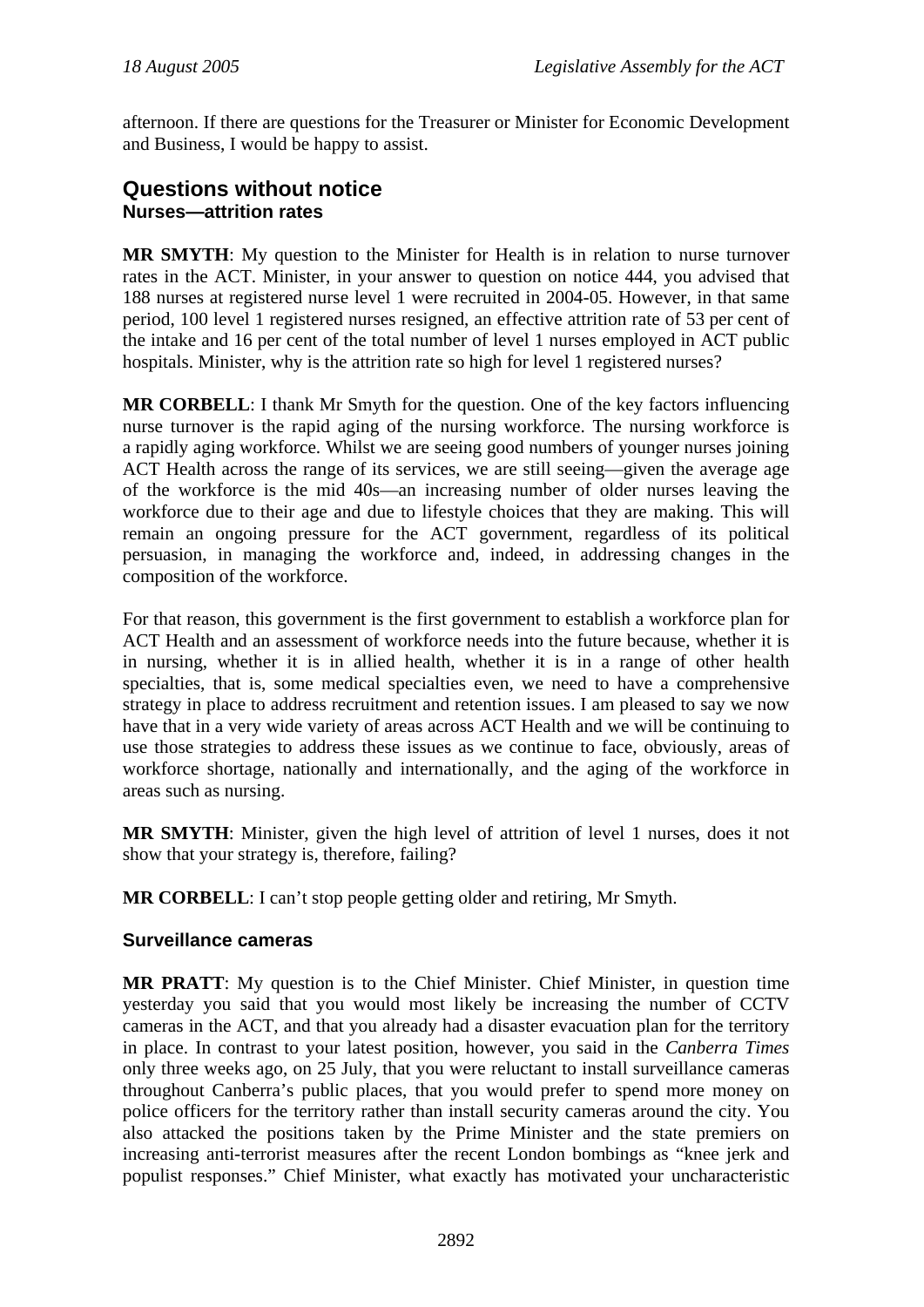backflip in the last three weeks and when will you brief the community on how to evacuate in the event of an emergency?

**MR STANHOPE**: In the long preamble to the question there were a number of assertions, some of which I acknowledge, some of which I reject and some of which simply do not follow logically or are invalid assumptions about things that I have said or positions I have taken in relation to CCTV cameras or security generally. The concern I expressed about knee-jerk responses to terrorism was a response to the fact that governments, led by the commonwealth, have been cooperating very closely over a number of years in the development of a range of security responses as a result of the international security situation that we face—the terrorist attacks that have become a scourge around the world. We work in a methodical, coherent, structured way through agencies, programs and policies that have been developed in cooperation with governments over the last three to four years.

It does concern me that in light of the very structured processes and arrangements that have been put in place that the Prime Minister from afar, as a result of an apparent observation of police work post-bomb in London, suddenly had a brainwave that he had seen and experienced things that suggested to him that what we now needed was a national identity card. The first of the pronouncements from Lords—that is, the cricket ground—was that the first thing we needed was a national identity card. At the COAG meeting that I attended on, I think, 1 June or 2 June, the issue of a national identity card was specifically raised and rejected by the Prime Minister and premiers. Yet six weeks after a COAG meeting—attended by the Prime Minister, chaired by the Prime Minister, on an agenda submitted by the Prime Minister, where the issue of a national identity card was raised and explicitly dismissed—the Prime Minister, in a pronouncement, in company I do admit with some of my state colleagues, said that the way forward was to pursue that. That is what concerned me, Mr Pratt, and that is what I was responding to: knee-jerk responses to fulfil a perceived political need.

I attended a meeting, chaired by the Prime Minister, in the first week of June, at which the question of a national identity card was raised and dismissed as not relevant. Six weeks later, the Prime Minister raises it again from afar and says that it is now something we should pursue. You tell me that there is not just a touch of adhockery in that. There is, and that is what concerned me: that, around a table at a meeting of leaders, a specific initiative is dismissed as not relevant or not appropriate and yet within six weeks it is suddenly appropriate and must be debated. That is adhockery. That is knee-jerk decision making. That was the point I was making, and I stand by it. That was adhockery and that was a knee-jerk response to the major issues that we face in relation to security.

**Mr Smyth**: Oh! So why did you change your mind?

**MR STANHOPE**: It was in the context of comments about national identity cards and the fact that "Oh, we need to investigate this." It is interesting that the Prime Minister has gone silent on both proposals. To the extent that the issue of CCTV cameras is now being pursued at officer level with the commonwealth, suddenly—particularly when the question of costs and resourcing has been raised with the commonwealth—there has been a touch less enthusiasm from the commonwealth in relation to CCTV cameras and their utility than one would have been led to believe at the time that the statements were being made.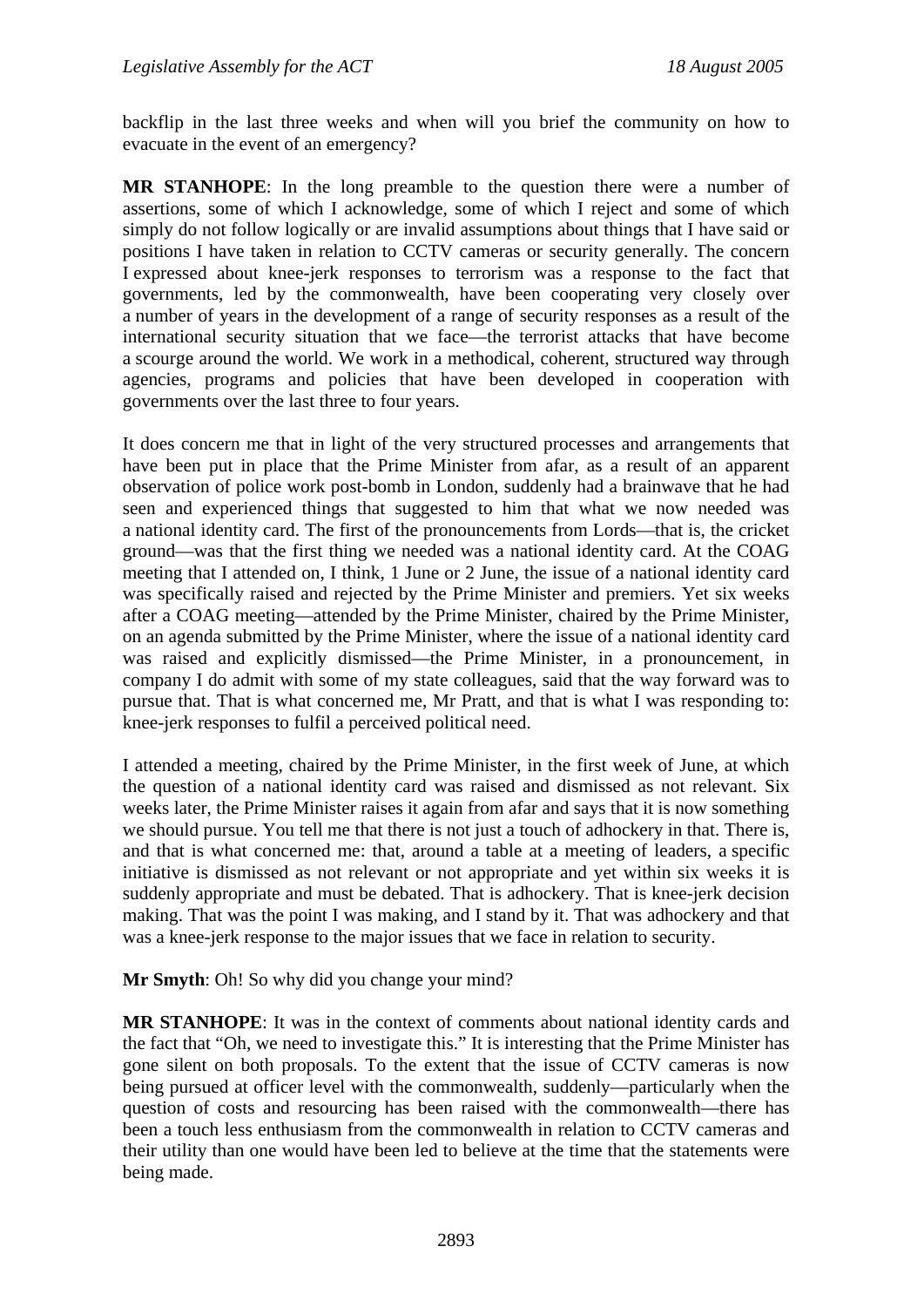**Mr Smyth**: Oh! So why did you change your mind?

**Mrs Burke**: Yes, what about your mind. Use the Prime Minister as an excuse.

#### **MR SPEAKER**: Order!

**MR STANHOPE**: I have announced that the ACT will, and we discussed this in question time yesterday, pursue an audit and investigation of the utility, the management, the placement and the possible use of CCTV cameras in other areas within the ACT. We will do that and that is what we are doing. It is a very reasonable thing to do. As I said yesterday, even within the ACT, having regard to the relatively small number of CCTV cameras that we have, there are, I believe—and I will await the outcomes of the audit four separate ACT government agencies with responsibility for them. I just do not think that is desirable.

**MR SPEAKER**: Supplementary question, Mr Pratt?

**MR PRATT**: Thank you, Mr Speaker. Chief Minister, what has changed in terms of the ACT security risk in your mind? Why has it taken you so long after the 2002 Bali bombing to start beefing up security?

**MR STANHOPE**: Well, we haven't—that is just an absolute nonsense—

**Mr Pratt**: You have got all of these avenues that you have not even touched.

**MR STANHOPE**: It is a matter of major concern—I understand Mr Pratt has been the recipient of briefings from those officers within the ACT—that Mr Pratt stands up in this place and says the ACT government has done nothing since Bali. That defies the fact that I know of the detailed briefings that he has had. The concern for me is that—if he can stand up here now and say that he believes nothing has been done on the basis of the confidential briefings he has received—he is dumb.

**Mr Pratt**: I didn't say that.

**MR STANHOPE**: He has been given the most detailed briefings—

**Mr Pratt**: I didn't say nothing has been done.

**Mr Smyth**: He didn't say that: he said you!

**MR SPEAKER**: Order, Mr Pratt. Order, Mr Smyth.

**MR STANHOPE**: He has been given the most detailed briefings by the ACT's most senior security officials on the detail and the depth of the planning that has been undertaken in the ACT and he stands up in this place and says that nothing has happened, it has taken this long—

**Mr Pratt**: I didn't say nothing has happened.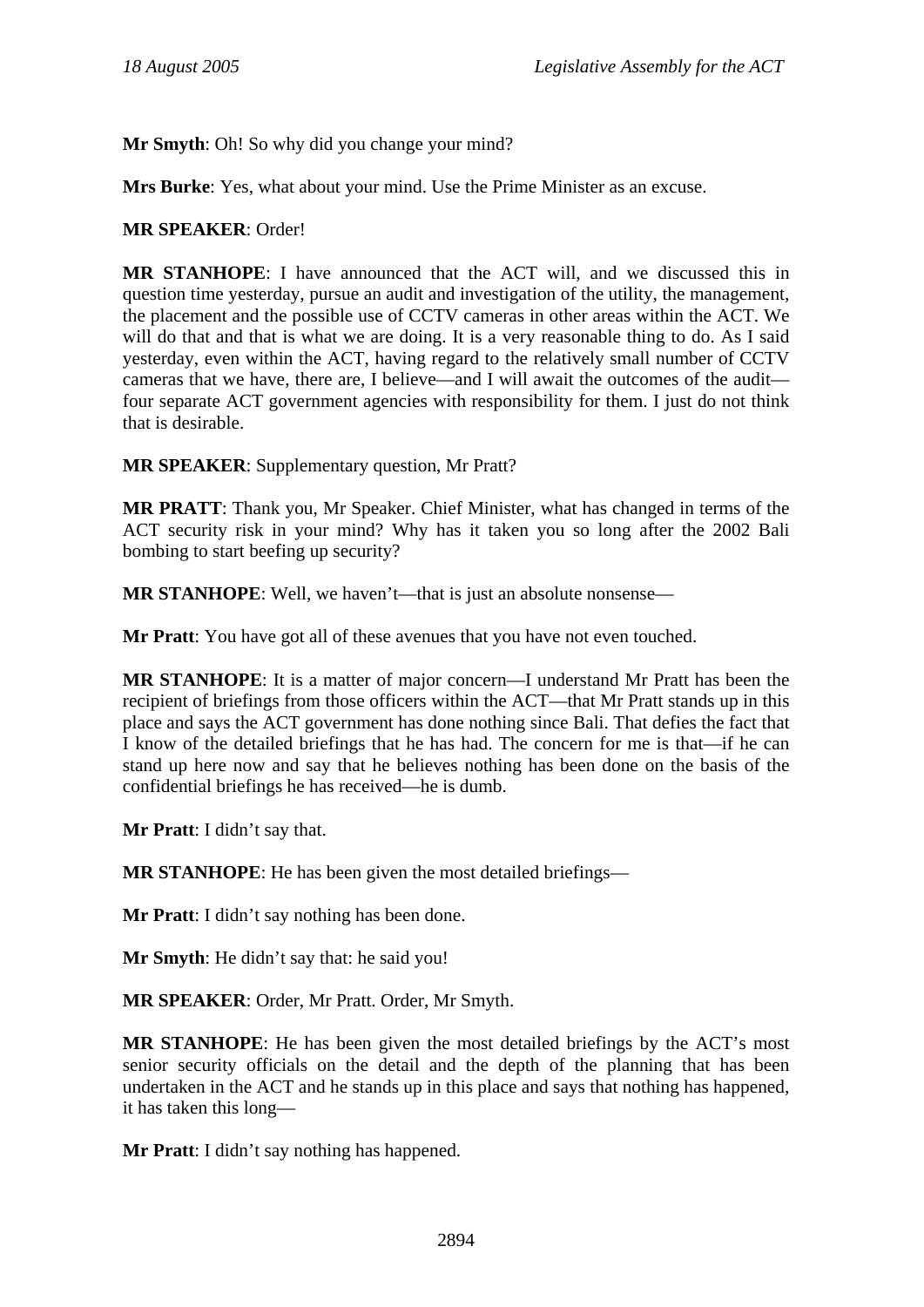#### **MR SPEAKER**: Order!

**MR STANHOPE**: Well, I wonder if there is any sense in wasting the valuable time of my officers, in giving detailed confidential briefings to the shadow minister for emergency services, if he is going to come in here and say nothing has been done. He obviously either did not listen or he simply does not understand.

**Mr Pratt**: There are a lot of measures that you have not even started on.

#### **MR SPEAKER**: Order!

**MR STANHOPE**: It really does make a final point about this legal action in which Mr Pratt is embroiled, why it is that his colleagues with him in incarceration actually believe he needs to be sued for putting their lives at risk in a security situation.

**Mr Pratt**: There are a lot of orders that you haven't even commenced.

**Mr Mulcahy**: Point of order.

**MR SPEAKER**: Order! Chief Minister, resume your seat for a moment. Mr Pratt, I have called you to order at least three times. I warn you. Have you got a point of order, Mr Mulcahy?

**Mr Mulcahy**: Yes, Mr Speaker. You ruled yesterday on the matter of sub judice, canvassing matters that were coming before the courts and it seems the Chief Minister is straying from that ruling. I would ask you to bring him back to the matter of the question.

**MR SPEAKER**: I will not have any comment about matters that are going to come before the courts, Chief Minister. But I must say it is very difficult to hear what anybody is saying in this place because of the interjections, and it will not be tolerated. Chief Minister.

**MR STANHOPE**: Thank you, Mr Speaker. It is a matter of grave concern to me in a circumstance where the government has shown courtesy to the opposition and the shadow minister, that is, the shadow minister, who is also our now noted anti-police shadow minister, the police-bashing shadow police minister, and we know the regard with which he is held by the ACT Police in relation to his very noted and detailed police-bashing. It is a matter of grave concern in relation to the courtesy which the government has extended to the opposition—to both the Leader of the Opposition and the shadow minister for emergency services in relation to security briefings, which, in many respects, must be regarded as and remain confidential because of the nature of some of the information that is being provided by the government to the opposition—that the opposition abuses that courtesy, abuses that trust, when it comes in here and claims that nothing has been done.

They know very well—exactly and precisely—what has been done and they have had the opportunity to question in close detail the senior ACT government officials responsible for security. Perhaps they have not taken the opportunity, perhaps they are too lazy, perhaps they do not care, perhaps it is all about using terrorism, and our response to the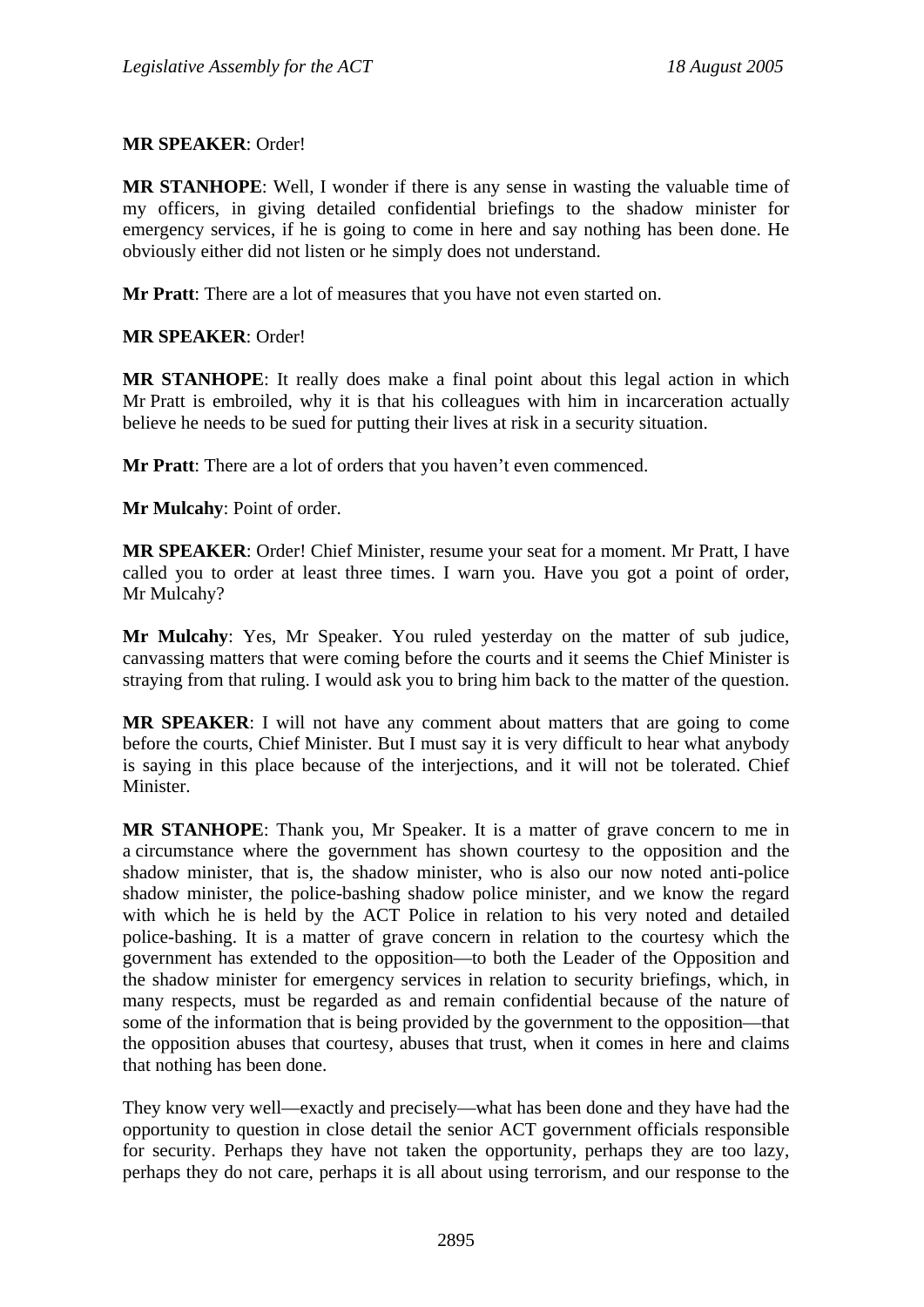security situation in the ACT, to raise anxiety and to score these shallow political points in an environment where they know that the allegation that nothing has been done is a simple nonsense. It is simply not true and they know it is not true.

They have been offered every possible opportunity to discuss, to question all of our officials in relation to these issues. None of my officials has ever come back from a briefing for the Leader of the Opposition or the shadow minister and said, "Look, we were asked questions which we deigned not to answer." They have not come to me and said, "Look, the Leader of the Opposition asked me this question and I felt it inappropriate for me to respond." They have not been asked a single question that they did not answer, and you come in here and claim nothing has been done. That is outrageous. It is an outrageous abuse of the generosity of the confidential briefing that we provided to you.

### **Fire management unit**

**MR SESELJA**: My question is directed to the Minister for Urban Services. Minister, why have you diluted the fire management unit in the urban services department, to the point where it will now comprise just one operator?

**MR HARGREAVES**: The fire management response with regard to the urban edge and rural areas in the ACT has, in fact, not been shrunk. It has not been rendered less effective; it has been rendered more effective by the more appropriate placement of personnel.

**MR SESELJA**: Mr Speaker, I have a supplementary question. Minister, how can the public be assured that its urban assets will be protected, given that you have gone against the McLeod recommendations, which called for the firefighting capabilities of urban land managers to be strengthened, not diminished?

**MR HARGREAVES**: The community out there can be assured on two counts: first, that we have enhanced our fire response capability; and, second, that it is the Stanhope government in power and not the Liberals.

### **Industrial relations—reforms**

**MR GENTLEMAN**: My question is to the Minister for Industrial Relations. I understand that state and territory workplace relations ministers met recently in Melbourne to discuss, among other things, the commonwealth's proposed industrial relations reforms. Did the commonwealth minister provide further details of these changes, and what was the outcome of that meeting?

**MS GALLAGHER**: I know members opposite are particularly interested in this answer, having accepted wholly the commonwealth government's line that these are good changes for Australian workers and for workers in the ACT, but they need to take the time to listen to the evidence about some of the detrimental impacts we are gleaning from the very little detail that we have been provided with by the commonwealth and to look at how the changes will be applied.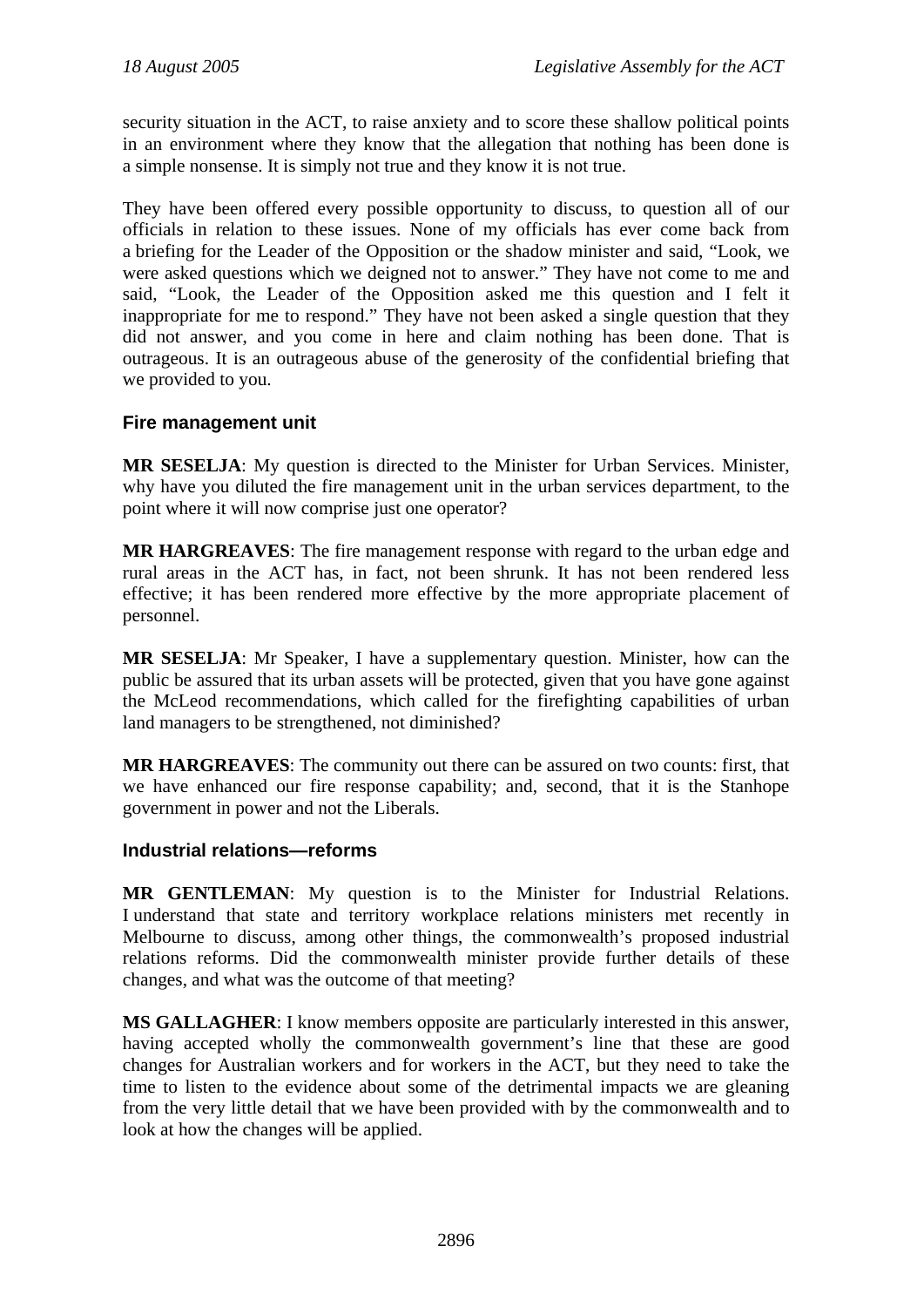State and territory ministers were lucky enough to have a meeting with the federal minister in Melbourne a couple of weeks ago, after the federal minister had cancelled the three previous meetings that were due to be held post the federal election, to discuss with the federal minister the industrial relations changes and the impact they will have on working people around the country. The commonwealth was unable to provide state and territory ministers with any detail of its proposed laws other than to say they were being drafted, it was a serious drafting process and it would not be in a position to talk with anyone about these laws until they were introduced into federal parliament supposedly in October. This is despite the commonwealth minister's repeated assurances to me as the ACT minister, but also to the Victorian and Northern Territory ministers, that on laws that will have immediate effect—that is in our jurisdictions as opposed to the other jurisdictions around Australia—about consultation prior to introducing legislation that will affect workplaces in those jurisdictions.

Having reneged on that commitment, which it has given numerous times—that is, by not only the current minister but also the previous industrial relations minister—the commonwealth government was unable to give us any details other than what it has provided to the media. So, after nine months of talk there is still no detail of these changes—how they are to be applied; when they are to be applied; and what process we might have to discuss these laws with the commonwealth government—other than the rather disturbing facts the government has provided to the media and comments that the Prime Minister and the workplace relations minister, Kevin Andrews, have made over the past nine months.

The ministers who attended this meeting were hopeful that we could get commitment from the workplace relations minister that no worker would be worse off under these proposals. A similar commitment was sought to that given by John Howard in 1996. We asked Mr Andrews to re-affirm that commitment. However, he refused to sign a guarantee that no Australian worker would be worse off as a result of these proposed changes and made it clear that he would not be in a position to sign that document at any time in the future.

The laws, as we have been told in general, will have immediate impact in the ACT once they are passed by federal parliament. That is, the ACT will become the guinea pig for the rest of Australia to see how these laws are applied. They will exempt 95 per cent of the ACT private sector work force from unfair dismissal laws. That means that around 100,000 workers in the ACT—juniors, casuals, apprentices, shift workers, permanent workers—will no longer have access to a low-cost, independent remedy should they be dismissed unlawfully. That makes the workplace more vulnerable, as 100,000 workers in the ACT can be sacked on the spot for no reason at all and have no access to remedy other than funding their own case to the Federal Court. I do not know how many juniors and apprentices are in a position to fund such legal action.

The changes to minimum award standards and the commonwealth's proposed minimum standards that are being talked about will mean that professionals such as nurses could lose up to 33 per cent or around \$18,000 per year from their salaries. Restaurant workers could have wages cut by 20 per cent. Hotel receptionists could lose up to \$9,000 a year. Tradespeople could have a pay cut of up to 16 per cent, including the loss of payments for supervising and specialist qualifications, and cleaners could lose up to 27 per cent.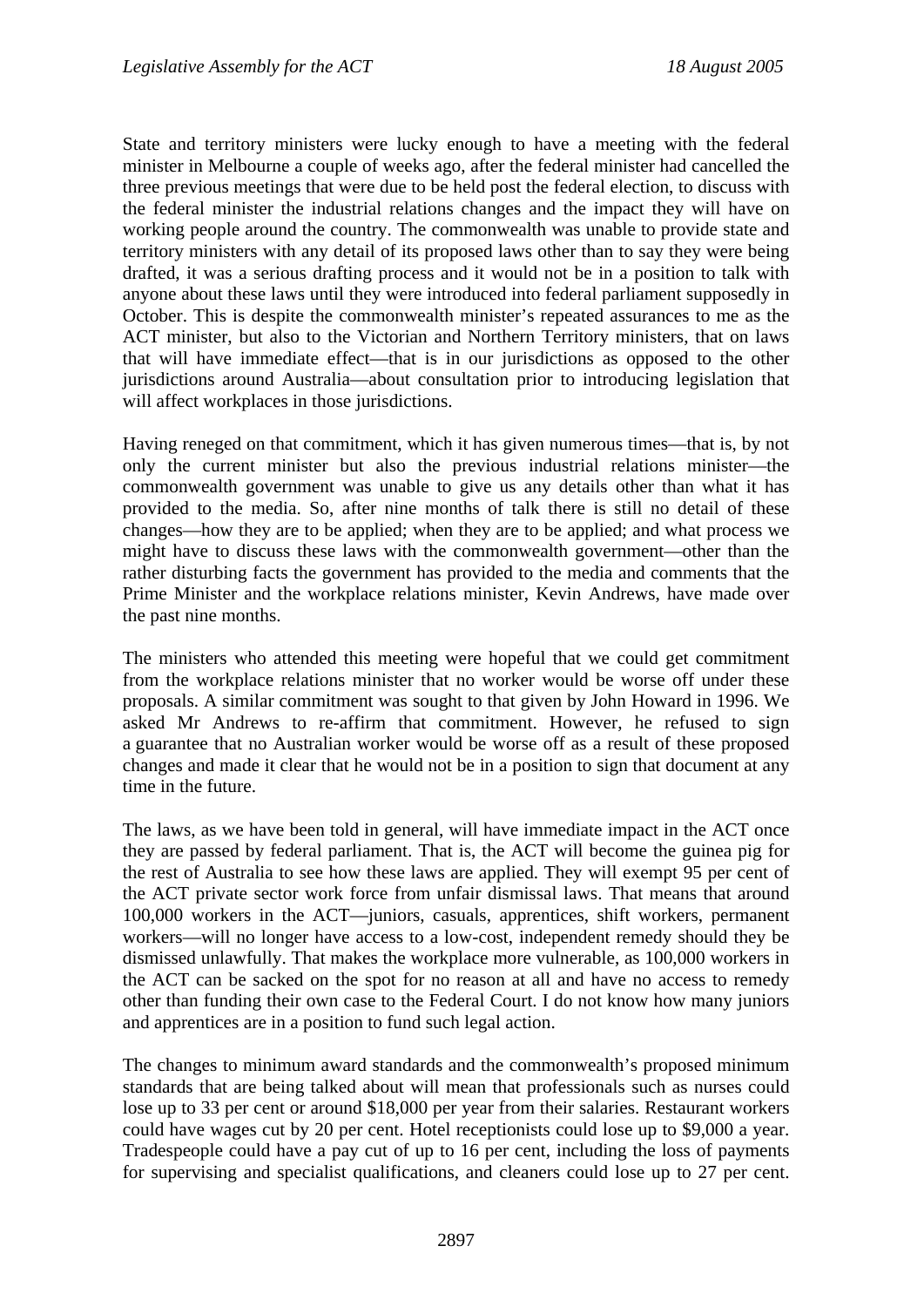These changes will lead to poorer outcomes. What is worse, the federal government knows they will lead to poorer outcomes—more power for employers, less for employees.

**MR SPEAKER**: Order! The minister's time has expired.

**MR GENTLEMAN**: I ask the minister a supplementary question. The minister mentioned that the coalition's policies might affect families in particular. I note last week the Australian Industrial Relations Commission handed down its decision in the family test case. Did the ACT government have a role in the decision—

**Mrs Dunne**: Point of order: there is considerable preamble to these questions.

**MR SPEAKER**: That is a fair point. The member will come to the question.

**MR GENTLEMAN**: Did the ACT government have a role in the decision in this test case, and is it threatened by the commonwealth's proposed industrial relations changes?

**MS GALLAGHER**: The ACT government did have input into the family test case. We joined with other states and territories in providing a joint submission, arguing for these changes. The Industrial Relations Commission's statement on the case acknowledged that the provisions are "based to a large extent on the proposals of the States and Territories." The decision means that eligible employees will now be able to request an extra year of maternity leave, to work part time until their child is of school age, and an additional four weeks of simultaneous, unpaid parental leave, on top of a right to four weeks simultaneous paternal leave at the birth or adoption of a child. This gives employees the potential for up to 104 weeks unpaid, shared parental leave.

Employers will have to consider the employees' circumstances and may only refuse these requests on reasonable grounds related to the effect on the workplace or the employer's business. These grounds can include cost, lack of adequate replacement staff, loss of efficiency and impact on customer service. Parties reached agreement during conciliation on unpaid emergency leave and communication during parental leave. Employees will also be able to use up to 10 days personal leave for carers leave, and all employees, including casuals, will be able to have up to two days unpaid leave in case of family emergency.

These changes mean that approximately 100,000 ACT private sector workers who have direct award coverage can now enjoy real options for work-family balance. Awards can be varied on application to include the new provisions and coverage may extend further if the decision flows on to certified agreements. This is a great outcome for families in the territory, however it is already threatened by the commonwealth government's determination to undermine workers' rights and working families. Mr Howard has already stated that the federal government will not guarantee that this decision will be protected in his coming reforms.

We challenge the federal government to ensure that critical rights, such as balancing work and family, are protected in his new scheme. Otherwise, this decision could have little effect for those employees on certified agreements and AWAs. I am deeply concerned that the capacity of the Industrial Relations Commission to hear and decide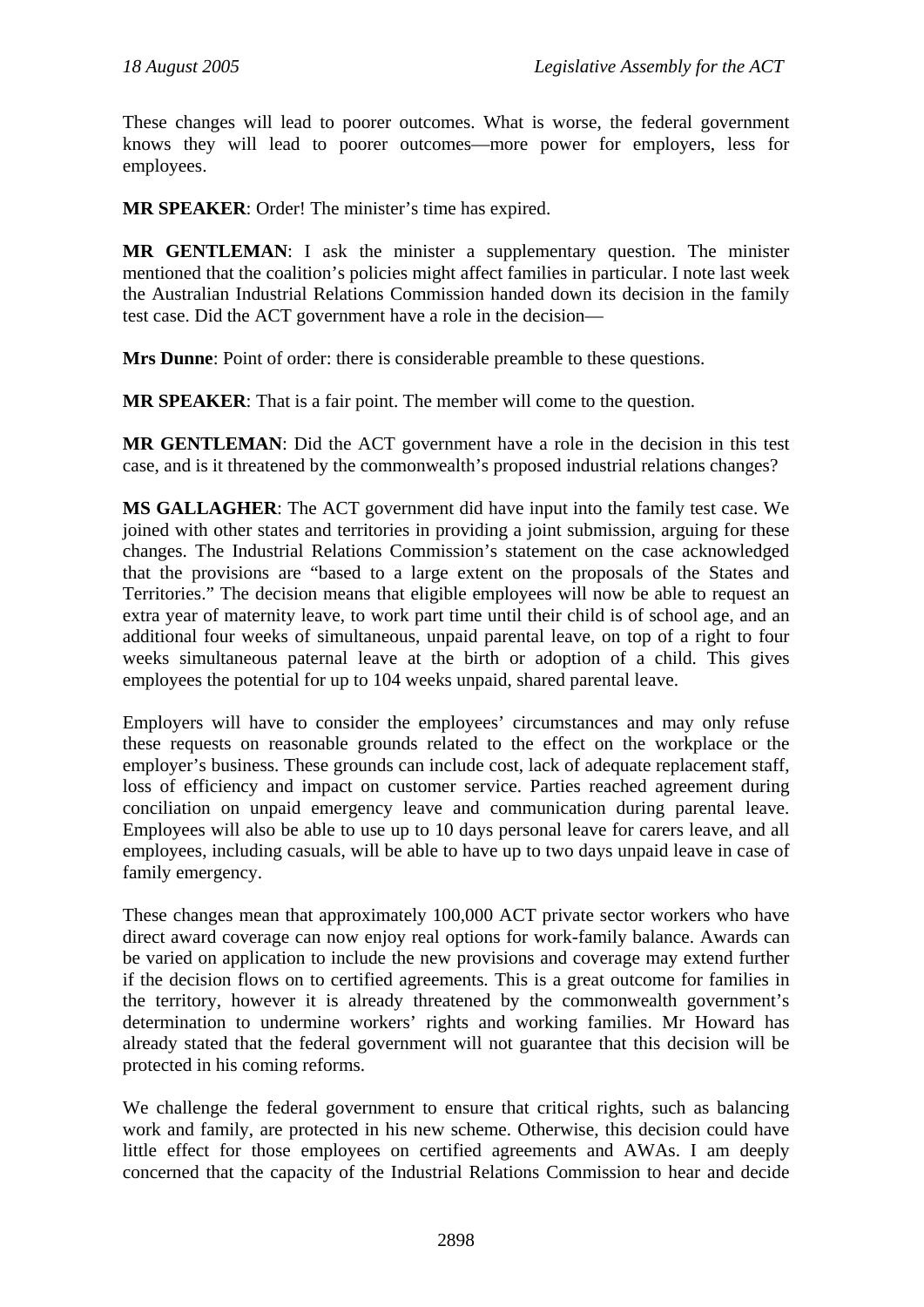test cases like the one on which it has just handed down a decision will be under threat when the new industrial relations system is introduced by the federal government. It is one area that Mr Howard has been clear on: reducing the powers of the Industrial Relations Commission.

Mr Howard suggests that the case is an example of his brave new world, where flexible employers will grant enterprise workers their every wish under gold-laced AWAs. Instead, figures from the Australian Bureau of Statistics show that only 7 per cent of AWAs registered to date have provision for maternity leave. Further, women on AWAs earn, on average, \$5.10 an hour less than men, and research also suggests that secret contracts offer less flexibility for work-family balance and provide less job satisfaction. I am fearful of the impact the increased use of AWAs, unmitigated by the family test case, will have in the ACT. ABS data show that the ACT has the highest percentage of female participation in the work force of any state or territory and, further, our percentage of women in the work force with children under four is some 10 per cent higher than the national average.

Clearly, the reforms proposed by the federal government will have a major impact on the life balance of women and families in the territory. The test case currently offers hope to those families so they can strike an appropriate balance between work and families. Unfortunately, the commonwealth government is seeking to rip this right away from workers before they have had an opportunity to use it.

# **Dragway**

**DR FOSKEY:** My question is directed to the Chief Minister. I note the petition that you tabled on Tuesday signed by 1,516 citizens questioning the existence of an environmental study that must be approved before the proposed dragway moves beyond a feasibility study. Could you please provide the Assembly with an update on the progress of that environmental study, including who is conducting it? Could you please table the terms of reference in the Assembly by the end of the day?

**MR STANHOPE**: Thank you for the question, Dr Foskey. I do not have that detail. I am very aware that a range of studies is currently being undertaken in relation to the proposal to construct a dragway in the Majura Valley. There is a heritage study. There has been a study focusing particularly on prior occupation or use of the site by indigenous peoples. The heritage study is incorporating a study of issues in relation to that. There is also a continuing study in relation to noise, which, of course, has an environmental component of its own force. It is an environmental investigation. There is also, as you suggest, a further study in relation to the environment.

The dragway committee, chaired by Geoff Cannock, I know has been particularly vigorous. It is involving itself, particularly through the membership on the dragway committee of the chairs of both the north Canberra and Hackett community associations, with the communities of north Canberra in all of its work and deliberations. I know members of the committee have been very active in seeking to cover all the issues of concern to all residents within north Canberra, as well as those within the Majura Valley.

I will take advice immediately, Dr Foskey, on the documentation that is available and that could be readily provided today. I am certainly happy to take the question on notice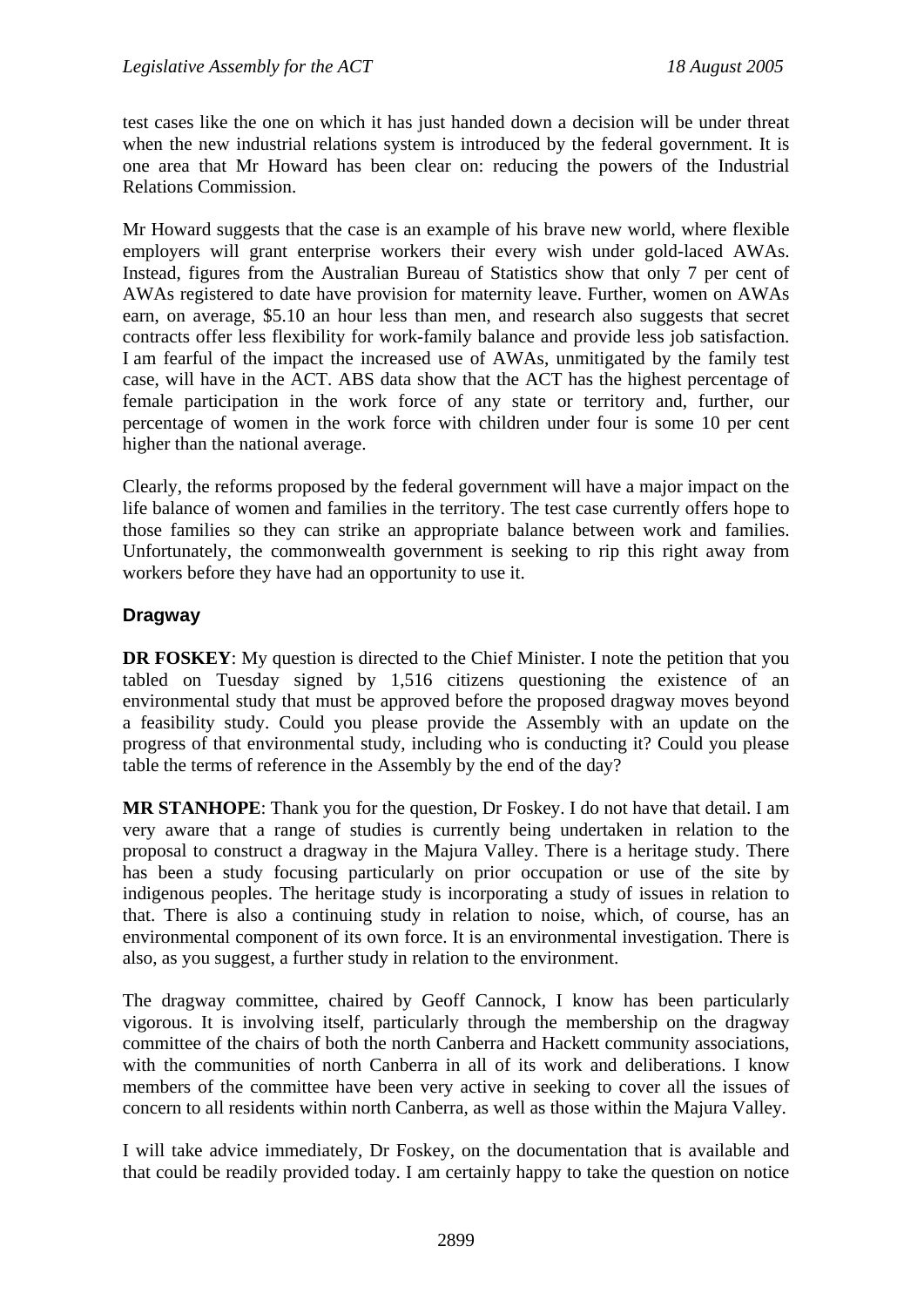and to respond to you in relation to all parts of the question. Yes, I am more than happy today to provide to the Assembly those documents that are available and readily able to be provided. I do not know what they are. It might be that there are some documents that it would not be convenient or appropriate to table today. I simply do not know. I will take advice on that. But I am more than happy to provide everything that is available to you and to the Assembly.

**DR FOSKEY**: I ask a supplementary question. Mr Stanhope, I wonder if you could explain why it is that there is not anyone on the advisory committee with environmental expertise?

**MR STANHOPE**: It is a question that I think any organisation, and particularly any government, faces with any committee. A decision was taken about the membership of the dragway committee that was inclusive of motor sport within the ACT. It was inclusive to the extent that it included the chairs of the North Canberra Community Council and the Hackett Community Association and has as a specialist member a noise expert from the University of New South Wales at ADFA. It is chaired by Geoff Cannock, the Chief Executive Officer of the Royal Canberra Agricultural Society. I think it is a particularly good committee. It is a committee, of course, focused on motor sport, but with the chairs of both the North Canberra Community Council and the Hackett Community Association as full members, there was a genuine commitment by the government to ensure that the broad interests of residents were involved.

In relation to the studies that are being undertaken, they are being undertaken through full access to specialists. There is no inhibition on any resident Canberran making submissions involving themselves, just as the residents of north Canberra are doing, and doing very energetically. In relation to the environmental studies into noise and other environmental impacts, the government welcomes responses from all people within the community, including, of course, anybody with a particular focus on the environment.

# **Public service**

**MR MULCAHY**: My question is to the Minister for Industrial Relations. The minister will recall admitting to a gaffe that in granting pay increases amounting to some \$50 million to the ACT public sector she did not seek any productivity improvements or any gains in terms of more or better services to the community. She compounded the gaffe by asserting that productivity gains in return for pay increases meant a reduction in employment conditions. By contrast, however, in addition to what her government's economic white paper says about the importance of productivity growth for raising living standards, the Chief Minister has now come on board, saying that productivity growth is a legitimate goal of business, including government, which is a business in its own right.

**MR SPEAKER**: Is this a speech or a question, Mr Mulcahy?

**MR MULCAHY**: I am just giving the minister information, Mr Speaker.

**MR SPEAKER**: Come to the question.

**MR MULCAHY**: My question to the minister is: do you repudiate this embarrassing contradiction by the Chief Minister in his statement of 30 July 2005?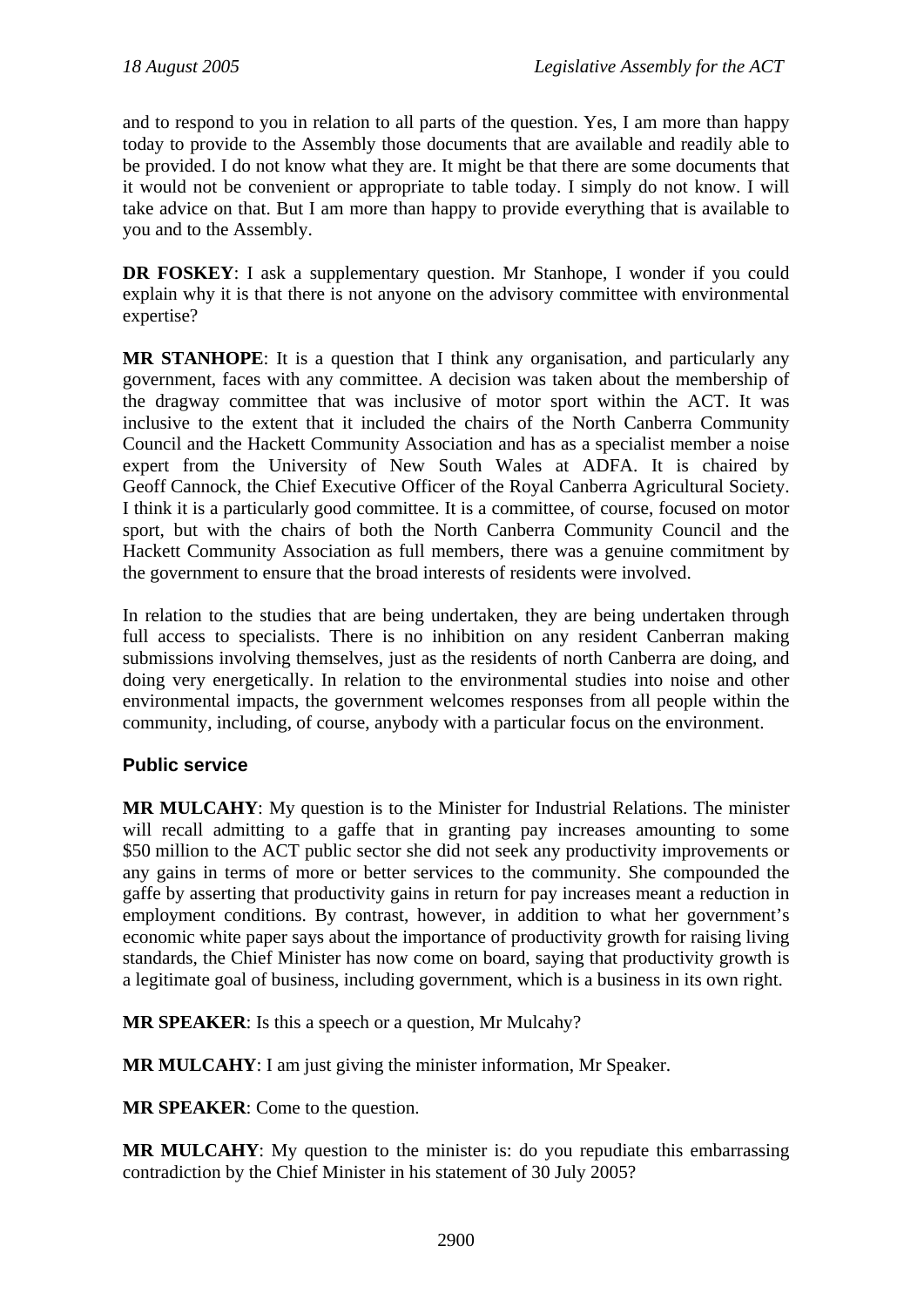**MS GALLAGHER**: I thank Mr Mulcahy for the question. I always enjoy getting a question on industrial relations, particularly when we are poles apart in our philosophies about it. They are always enjoyable questions to answer. Mr Mulcahy, in his long introduction to that question, forgot to balance out and to use my argument at the time about productivity savings in delivering those wage outcomes. The fact is that those opposite had delivered a real wage cut to ACT public servants when they were in government and we were not in a position to reduce conditions or seek productivity savings in order to deliver a pay increase. Our public servants were so lowly paid, so far behind the commonwealth salary levels, that we had to play catch-up.

I have made no secret of that. I know that Mr Mulcahy loves to talk about it as being a huge embarrassment to me that we have actually made appropriate wage offers to our public servants, but it is something that I am not ashamed of. It is something that this government is proud of that we were in a position to prioritise allocations of funding in order to have a well-resourced public service, well-paid teachers, well-paid nurses, well-paid clerical staff and well-paid ambulance officers and firefighters in order to have a functioning and effective public service. This is something that I would argue we probably did not have when we came to government, because everybody was walking out the door. Nobody wanted to work here. They were going over to the commonwealth. Separations rates from the ACT have significantly reduced since staff in the ACT public sector have been remunerated in a proper and fair way by this government. That was the aim of the delivery of those wage outcomes in the certified agreement.

I know that Mr Mulcahy does not agree with that. I know he thinks that we should have taken away conditions and not offered as much money as we did. He has been quite clear about that. He cannot bear the fact that a teacher gets paid about \$45,000 or that a nurse gets paid about the same amount. He think that that is an extravagant salary to be paid for the work that they do. We know that that is Mr Mulcahy's view on these matters. I am very comfortable with the position that the ACT government has taken in bargaining and I know that the Chief Minister and I are as one in our minds on this matter.

**MR MULCAHY**: Minister, what sorts of productivity gains will you seek in the next round of public sector pay negotiations?

**MS GALLAGHER**: Mr Speaker, it would be a most unusual turn of events for me to disclose to the Assembly the bargaining strategy of the government prior to commencing the negations. I think that the negotiations are due to commence in about 18 months. I can tell you that even in 18 months time we will not be providing to the Assembly the government's bargaining strategy for dealing with the ACT public service.

I can tell you, Mr Speaker, that in 18 months time, once the full effect of the federal industrial relations changes have come into force in the ACT, the ACT government will, as we do now, negotiate collective agreements with our employees and seek to ameliorate some of the more detrimental impacts of the commonwealth's changes that will be in place at that time to ensure that we can offer protections to our workers, our employees, that unfortunately the private sector workers will not be able to have.

**Mr Smyth**: You have not seen the legislation.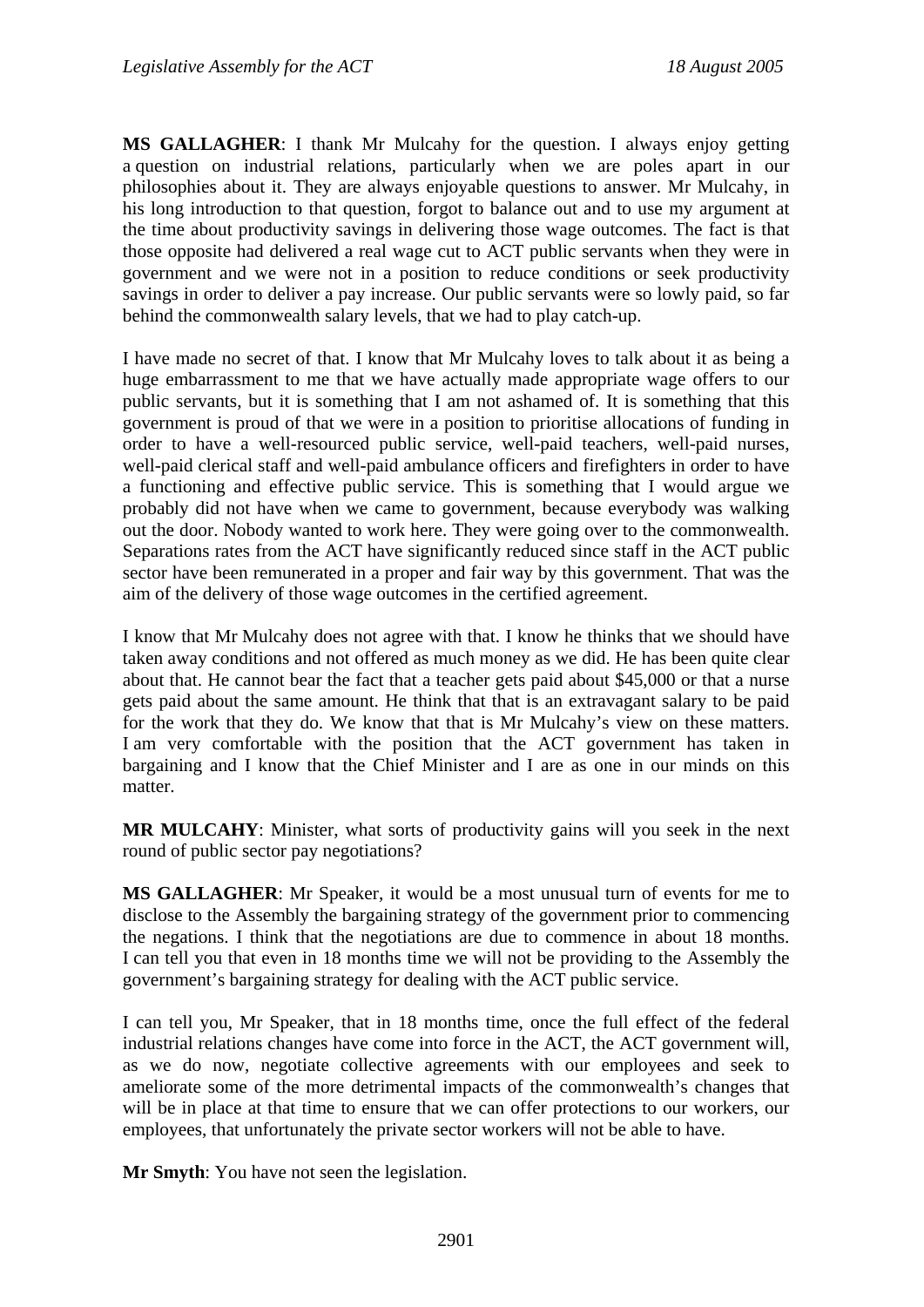**Mr Mulcahy**: There has been a 14 per cent real growth in wages under the Howard government.

**MS GALLAGHER**: I know that those opposite love the federal government's proposed reforms. I heard them say during my previous answer, "Justify this. Tell us how these changes are going to be detrimental." I would argue that the opposition should be telling us, because nobody has been able to say how these changes are going to have a good impact on anyone or how taking unfair dismissal rights away from 100,000 workers in the ACT is going to be good for workers.

**Mrs Burke**: Unless you have run a business, you will never understand.

**MS GALLAGHER**: How is stripping back industrial awards going to be good? How is no longer having a no disadvantage test going to be good? How is promoting the use of secret contracts over collective agreements going to be good for ACT workers, or abolishing the powers of the Industrial Relations Commission? No longer will the Industrial Relations Commission be able to check collective agreements to make sure that they meet the no disadvantage test.

**Mr Mulcahy**: It's a dinosaur.

**MS GALLAGHER**: No longer will they be able to resolve disputes on behalf of employees at the request of employers or unions. How is that going to be a good change for ACT workers? I would say that the challenge to the opposition in accepting the federal government's line that these changes will be good for the ACT is to show us the reasons that the system we have in place now, the protections we have in place now, for working people need to be changed, need to be stripped right back.

**Mr Smyth**: A 14 per cent real increase in wages in nine years.

**Ms MacDonald**: I take a point of order, Mr Speaker. Would you mind reminding particularly Mr Smyth and Mr Mulcahy, and Mrs Burke on occasion, of standing order 39? I think that they have forgotten what it says.

**MR SPEAKER**: Interjections are highly disorderly, but I thought that the minister was doing pretty well.

**MS GALLAGHER**: In conclusion, Mr Speaker, details of the bargaining strategy of the ACT government with the public sector unions in such negotiations and the content of what might or might not be in future certified agreements will not be tabled in the Assembly. But I can assure those opposite, because I know that they are concerned, that we will be looking to maintain conditions to protect current employment standards and make sure that the changes that the federal government is seeking to implement across the ACT are addressed by the ACT government in areas that we can. I believe that we will become the employer of choice in the territory.

# **Health—elective surgery**

**MRS DUNNE**: My question is to the Minister for Health. Minister, the June patient activity data sets tabled by you the day before yesterday showed that there were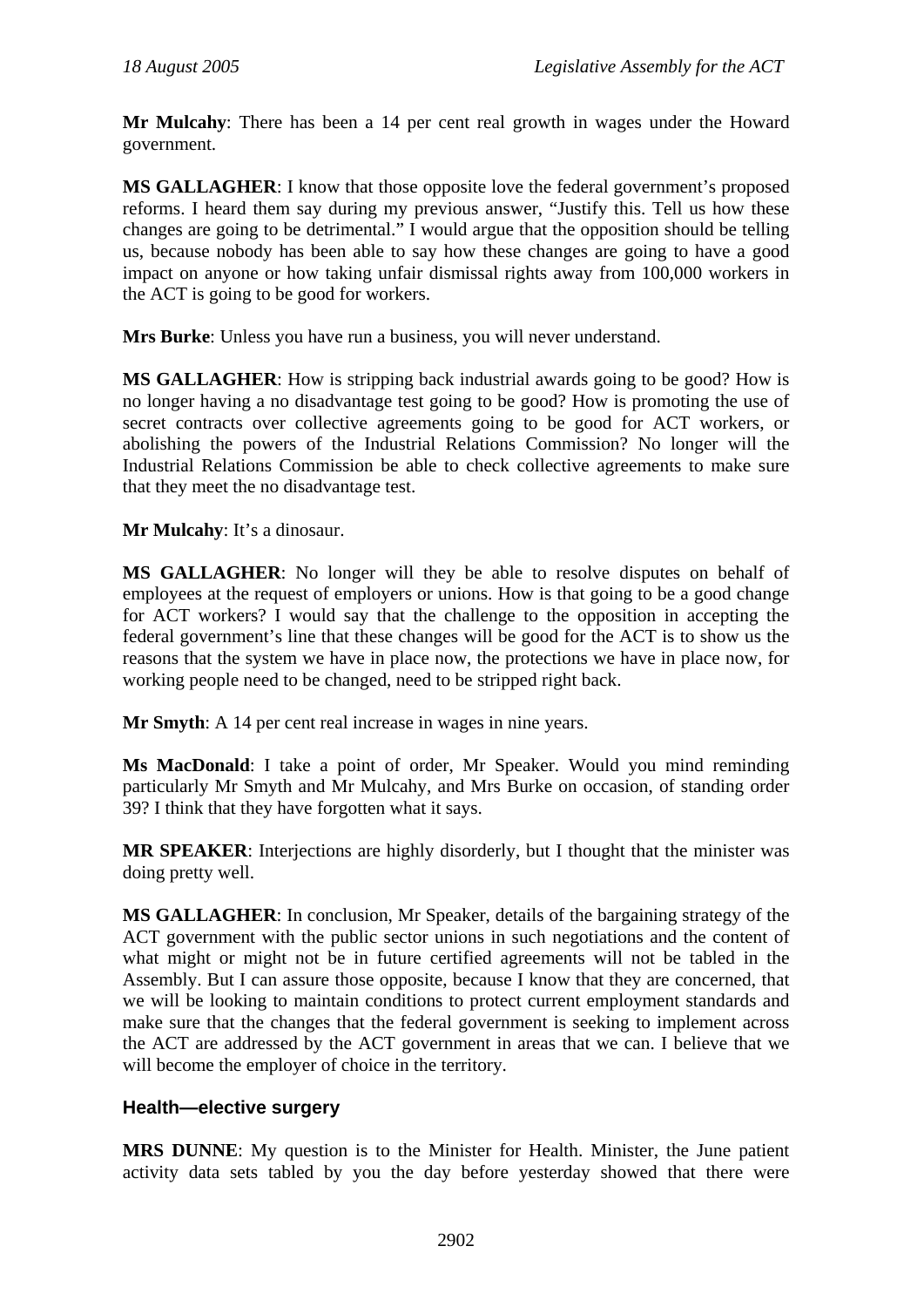22,340 elective surgery admissions during 2004-05. In the previous year, there were, in fact, 27,515 admissions. In 2002-03, there were 26,618 admissions. Are you holding all those numbers in your head?

Given that, in 2004-05, there were 5,000 fewer admissions than in 2003-04 and 4,000 fewer admissions than in 2002-03, how can you claim that there were record numbers of elective surgery procedures performed in 2004-05, as you have consistently done?

**MR CORBELL**: The facts speak for themselves. I will need to check the figures because I do not have them in front of me but I think, in the last financial year, we had the second highest ever level of elective surgery activity. The facts speak for themselves. That is the situation.

**MRS DUNNE**: My supplementary question is: how can the minister explain the so-called higher than ever rate of admissions when the figures themselves show that there were 22,000 in 2004-05 compared to 27,000 in 2002-03?

**MR CORBELL**: It sounds like the second highest level to me.

# **Policing—Higgins**

**MR STEFANIAK**: My question is directed to the minister for police. On 12 July this year you kindly attended Castieau Street, Higgins, with me and spoke with residents who had concerns about speeding vehicles in the street. You promised to do a number of things—specifically, one was to have your office arrange to get a police officer there to speak to the residents. I spoke to one resident yesterday who was meant to be contacted. To date, no contact has been made with the residents to arrange this meeting. Will you now undertake to have your office organise this meeting as soon as possible as you promised?

**MR HARGREAVES**: Absolutely Mr Stefaniak.

### **Housing—Ainslie Village**

**MRS BURKE**: My question is directed to the Minister for Disability, Housing and Community Services. Why is there any need to change the tenancy management model currently run by Centacare to some form of community housing association predominantly run by existing residents at Ainslie Village? Is this change in management the best outcome for residents at Ainslie Village?

**MR HARGREAVES**: A number of residents at Ainslie Village feel that their involvement in the management of that village is not finding its way into management decisions. It is not about disenfranchising people; it is not about a lack of democracy and all that sort of thing. It is about whether you do things with people or do things to people.

There have been discussions between officers of my department and the residents of that village. There have been discussions with Centacare. To my knowledge, it is time for the management regime to be reviewed. It has been in place for quite some time and it is time that it be reviewed. And it has been reviewed. I am pleased to advise the Assembly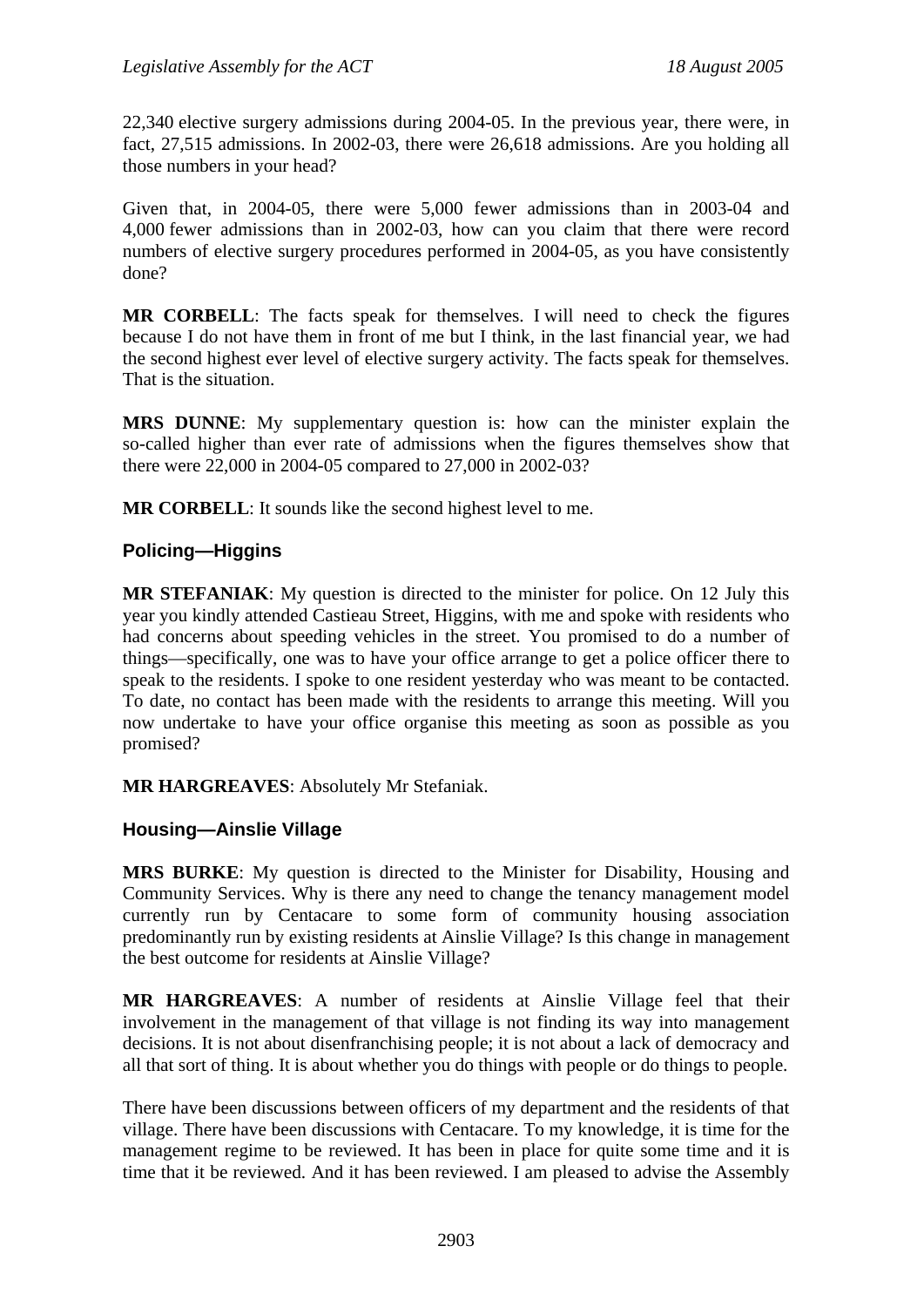that arrangements will be put in place for more involvement on the part of the residents of that village. There will be greater accountability of the activities in that village to the residents of that village.

It is also my understanding that the conversations with Centacare have been fruitful. The people from Centacare who have been speaking to us are quite happy with the arrangements that will ensue. I am particularly encouraged that the administrative regime, the management regime, at Ainslie Village that will ensue after the changes will be for the better for those people who live there.

The people at Ainslie Village need assistance, security and a sense of ownership and home. It would be inappropriate for any government, in funding a management regime within that village, to do anything but that. That is the whole idea.

**MRS BURKE**: Mr Speaker, I have a supplementary question. What support mechanisms will you put in place to ensure that some of the more vulnerable tenants continue to receive the required level of specialist care, given that an organisation such as Centacare will not be there to provide full assistance to tenants?

**MR HARGREAVES**: Mrs Burke presumes that Centacare will not be there at all. That is incorrect. The regime that will apply in Ainslie Village will mean enhanced support to those people. It will encourage peer support for those people. It will be a new direction, and a direction that is embraced by Centacare.

### **Health—smoking**

**MS MacDONALD**: Mr Speaker, my question is to the Minister for Health, Mr Corbell. I note from today's press that the government is moving to ban the sale of fruit flavoured cigarettes. Minister, would you please inform the Assembly how this move is yet another demonstration of the government's commitment to protect the health of young Canberrans?

**MR CORBELL**: I thank Ms MacDonald for the question. ACT Health Protection Services do regular investigations of tobacco retailers to ensure that they are complying with the conditions of their licence. During those investigations, they have detected the sale in Canberra of fruit flavoured cigarettes. I brought one of those in here to show members. This one is called lemon fresh cigarettes. Another one is called strawberry flavour cigarettes. As you can see, the packaging is designed to be very appealing and attractive. The smell of the flavouring is very strong.

These cigarettes send exactly the wrong message to young people in our community. They send the message that smoking is tasty; that smoking is a bit like having a lolly or a flavoured soft drink; and that it has no serious health impacts. Quite clearly, we do not consider, as a government, this to be an appropriate or responsible approach to the sale of tobacco in our community.

For that reason, I announced yesterday that the government would be acting to ban the sale of fruit flavoured cigarettes in the ACT. We will be the first state or territory to do this. We will do this initially by inserting conditions into tobacco licences that prohibit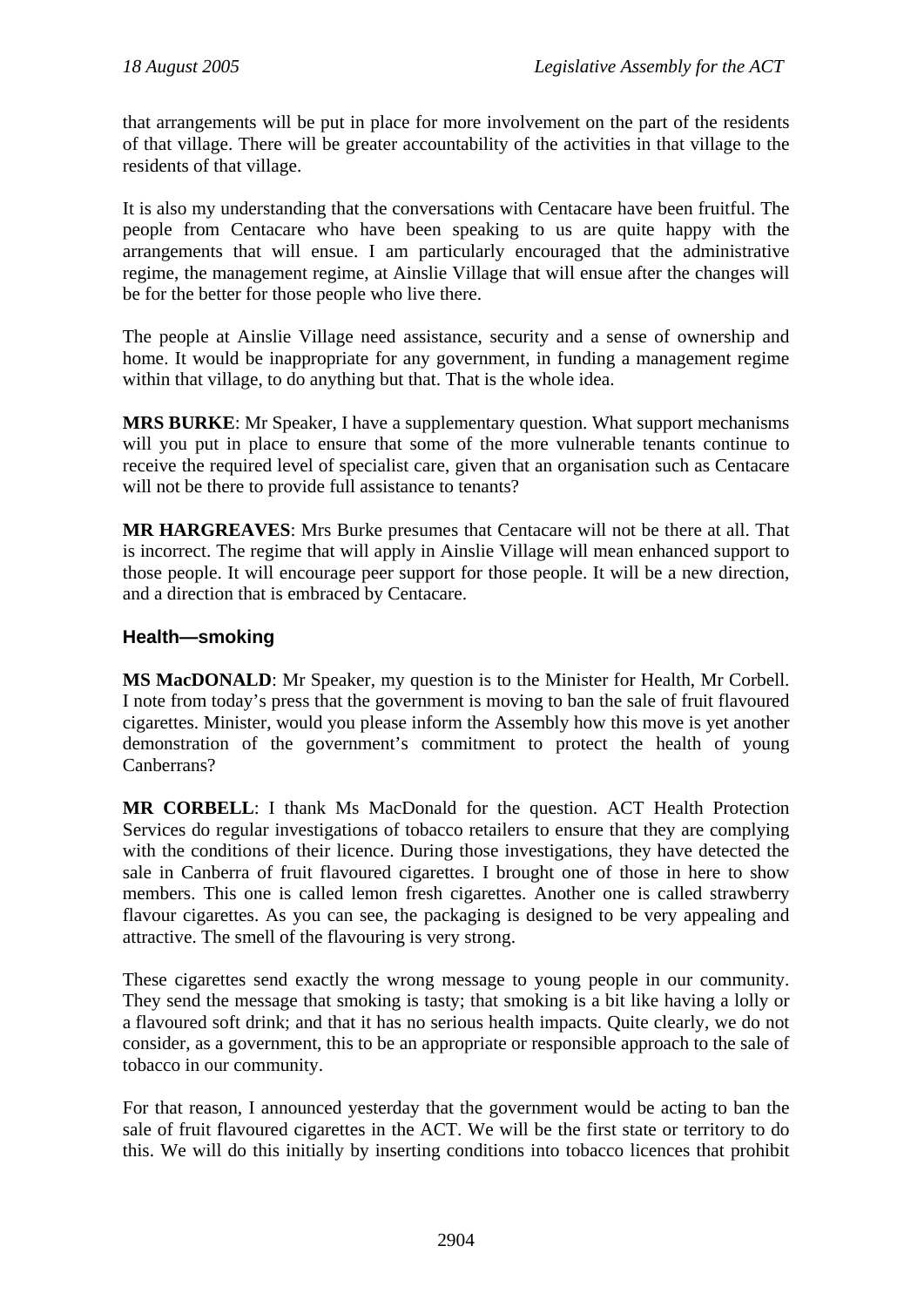the sale of these types of cigarettes. In the medium term we will also seek to amend the Tobacco Act to ban the sale of these cigarettes.

These cigarettes have been imported from Hong Kong. They are called DJ Mix cigarettes. They are distributed by a Sydney-based company, ironically called Trojan Tobacco. We will be, as I have indicated, the first jurisdiction to move in this way. I will be urging my state and territory counterparts to also take this approach.

The Australian government has indicated that it is in no position to prohibit the sale of these cigarettes. I am not sure whether that is the case. I think they could potentially prohibit their importation, but that is something that is probably worthy of some further investigation. This comes at a time when the level of smoking amongst young people in our community is on the decrease. Allowing the sale of these products, in my view, would be very much counterproductive to that trend.

There is very clear data that shows that a person who begins smoking as a teenager has a far greater risk of developing smoking-related diseases as an adult, is at risk of more serious diseases and has a less successful chance of quitting. If you start early, it is harder to quit. For all these reasons, these cigarettes will be banned from sale in the ACT quite soon. I will be urging my state and territory counterparts to follow our lead.

### **Multicultural affairs**

**MS PORTER**: My question is to the Minister for Disability, Housing and Community Services. Can the minister please inform the Assembly of recent developments in the multicultural affairs portfolio?

**MR HARGREAVES**: I thank Ms Porter for the question. I acknowledge and appreciate Ms Porter's ongoing involvement and interest in multicultural issues in this town.

The ACT has a unique multicultural community. Unlike in other cities around the world, Canberrans of all cultural backgrounds live side-by-side in harmony. The social cohesion in the ACT that is demonstrated by tolerance and respect for all cultures and religions continues to be strong. Fortunately we have not experienced significant instances of racial or religious intolerance that other cities have experienced. I sincerely hope we never do.

Multiculturalism and the active participation of diverse cultures in the city's governance is alive and well here. It underpins the success our community has had in maintaining a harmonious environment for all. The ACT government provides funding through the multicultural grants program to support cultural events and participation in the national multicultural festival, which encourages organisations to foster a climate of inclusion based around their culture. The festival, over 10 days, showcases Canberra's rich tapestry of cultural diversity, and participation in the national multicultural festival is increasing, with the festival this year attracting 125,000 people from all backgrounds over 76 events.

Next year we expect it to be even better, and I have recently announced the addition of a new event in the 2006 festival, a harmony parade through the city. The parade will be an exciting event and is in response to countless requests to celebrate and showcase the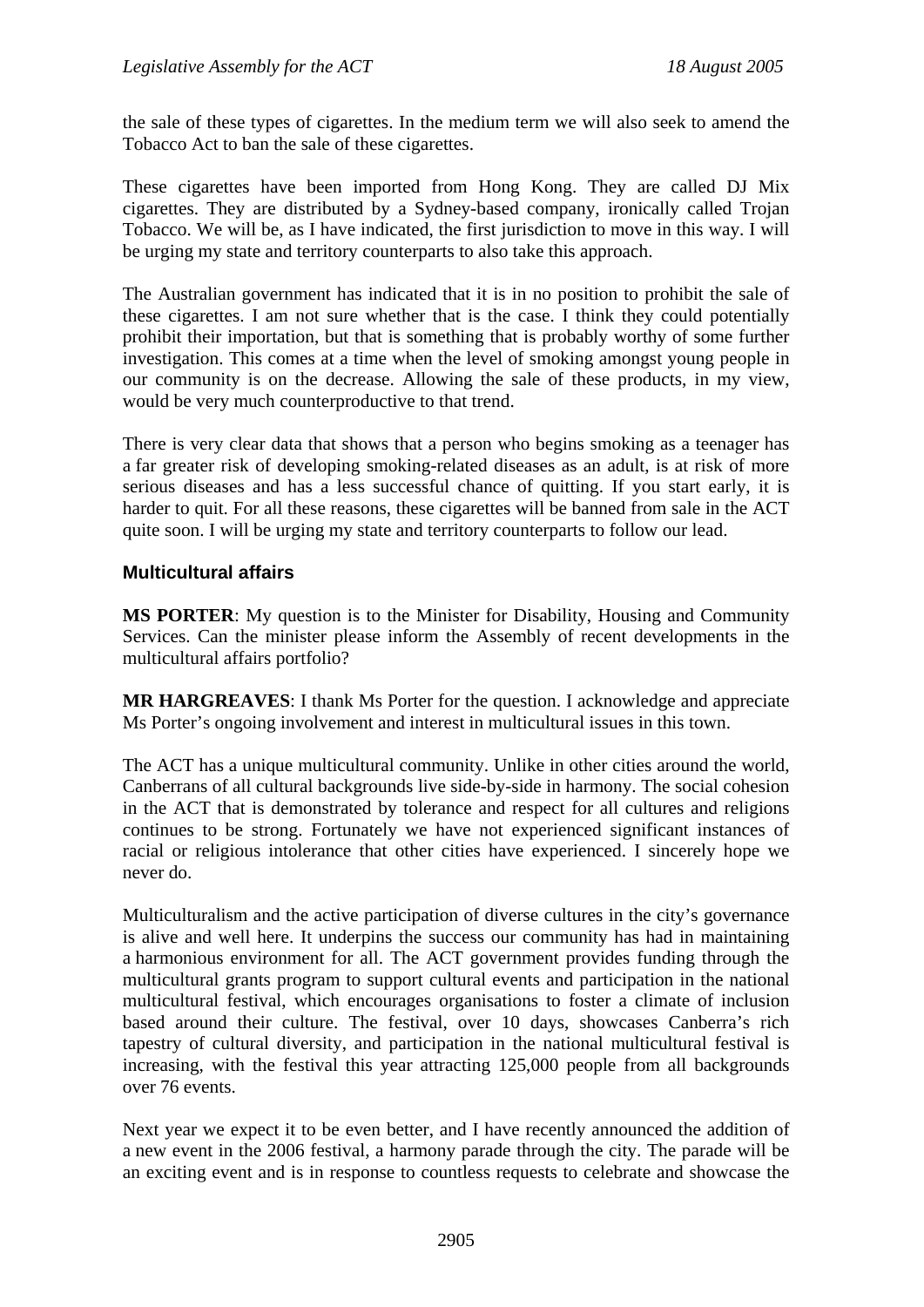best of the Canberra community through highlighting community groups, clubs, organisations, schools and social groups in the ACT—a real demonstration of the social cohesion that exists in our city.

The ACT government also provides funding for community language schools so that members of the multicultural community can teach their respective culture and language. Last week I had the opportunity to announce the recipients of the 2004-05 multicultural radio grants. The 2004-05 multicultural radio grants, totalling \$100,000, are aimed at assisting multicultural broadcasters in undertaking multilingual programs on the two multicultural radio stations, 2XX and CMS. This grants program provides financial support to many community broadcasters, among other things, who, in turn, provide key information in different languages to those Canberrans whose first language is not English, therefore contributing towards alleviating isolation within our community. This year, 42 organisations received grants to continue development of innovative projects that contribute to sustainable communities by highlighting cultural diversity and social harmony.

Finally, I am pleased to advise that the new multicultural centre is on track to be completed by the end of November, with the peak multicultural organisations and those from the new and emerging communities accommodated in December. This represents the fulfilment of the Stanhope government's election promise to Canberra's multicultural communities.

**Mr Stanhope**: I ask that all further questions be placed on the notice paper.

# **Supplementary answers to questions without notice Health—elective surgery**

**MR CORBELL**: Further to a question in question time today by Mrs Dunne, in which she asked me about elective surgery, I will provide some additional information for the information of members. At the end of June this year, there were 4,645 people on the ACT public hospital elective surgery waiting list. In 2004-05, 8,369 people received elective surgery. This is the second highest number on record. The highest ever on record was in 2003-04 when 8,435 people received elective surgery.

# **Quamby Youth Centre—human rights audit report Paper and statement by minister**

**MR STANHOPE** (Ginninderra—Chief Minister, Attorney-General, Minister for the Environment and Minister for Arts, Heritage and Indigenous Affairs) (3.24): For the information of members I present the following paper:

Human Rights Act, pursuant to subsection 41 (2)—human rights audit of Quamby youth detention centre, dated 30 June 2005 (prepared by the Human Rights and Discrimination Commissioner).

I seek leave to move a motion authorising the publication of the audit.

Leave granted.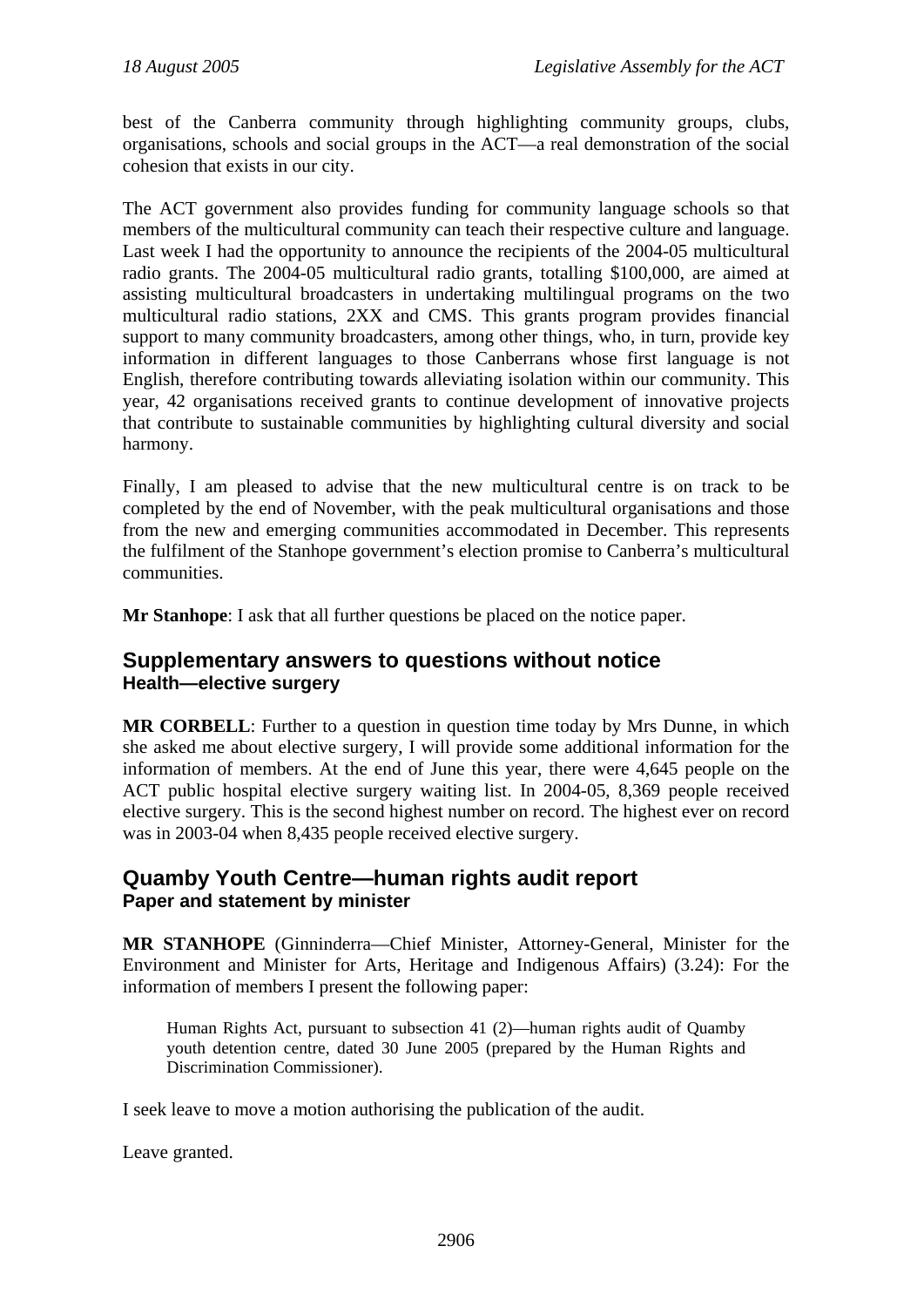#### **MR STANHOPE**: I move:

That the report be authorised for publication.

Question resolved in the affirmative.

#### **MR STANHOPE**: I move:

That the Assembly takes note of the paper.

**MR STANHOPE**: On 1 July 2005, the human rights commissioner furnished me with the report of the human rights audit into the legislation and practices surrounding the Quamby youth detention centre. The Quamby audit was conducted under section 41 of the Human Rights Act 2004. This provision enables the human rights commissioner to review the effect of territory laws on human rights. It is a vital element of the dialogue model under the Human Rights Act and serves to guarantee that the measures of our human rights performance are dealt with in an open and transparent way.

The audit reviewed the effect of the Children and Young People Act 1999 on the rights of detainees at Quamby. As far as possible the review also sought to examine the effects of polices and guidelines at Quamby, focusing on the operational procedures applied by Quamby staff. The Quamby audit marks the first occasion on which the statutory audit powers under the Human Rights Act have been exercised and the first time that operational practices at Quamby have been assessed against human rights standards. It demonstrates the value of these powers in the human rights dialogue that has taken place in the territory. This is the sort of dialogue and action on human rights issues that is making a lead for the rest of the country.

The aim of the audit was to provide information and analysis to inform the government's review of the operational, legislative and policy framework at Quamby and to assist the process of ensuring that the new youth detention facility will operate in accordance with the human rights standards. Most of the recommendations do not result from obvious breaches of the Human Rights Act. In many cases, the review identifies practices that engage human rights, but does not make findings as to proportionality. In these cases it recognises that breaches of the Human Rights Act depend on the circumstances. In effect, they can only be assessed on a case-by-case basis.

Members should note that the report was a cooperative effort by the human rights commissioner and the Office for Children, Youth and Family Support. In a very real sense the department was seeking input from the commissioner for improving the operations of what is recognised as an outdated facility, and the minister has publicly stated that she will be guided by the report in reviewing Quamby's legislative framework and operating procedures. To that end she will be tabling a formal government response to the audit report. This is consistent with the aim of the report and with the tenor of the recommendations.

Reports such as these show that the Human Rights Act is being worked out in a spirit of cooperation between the bodies with responsibility for that task. The process shows that the Human Rights Act is not an obstacle to good administration, but an essential element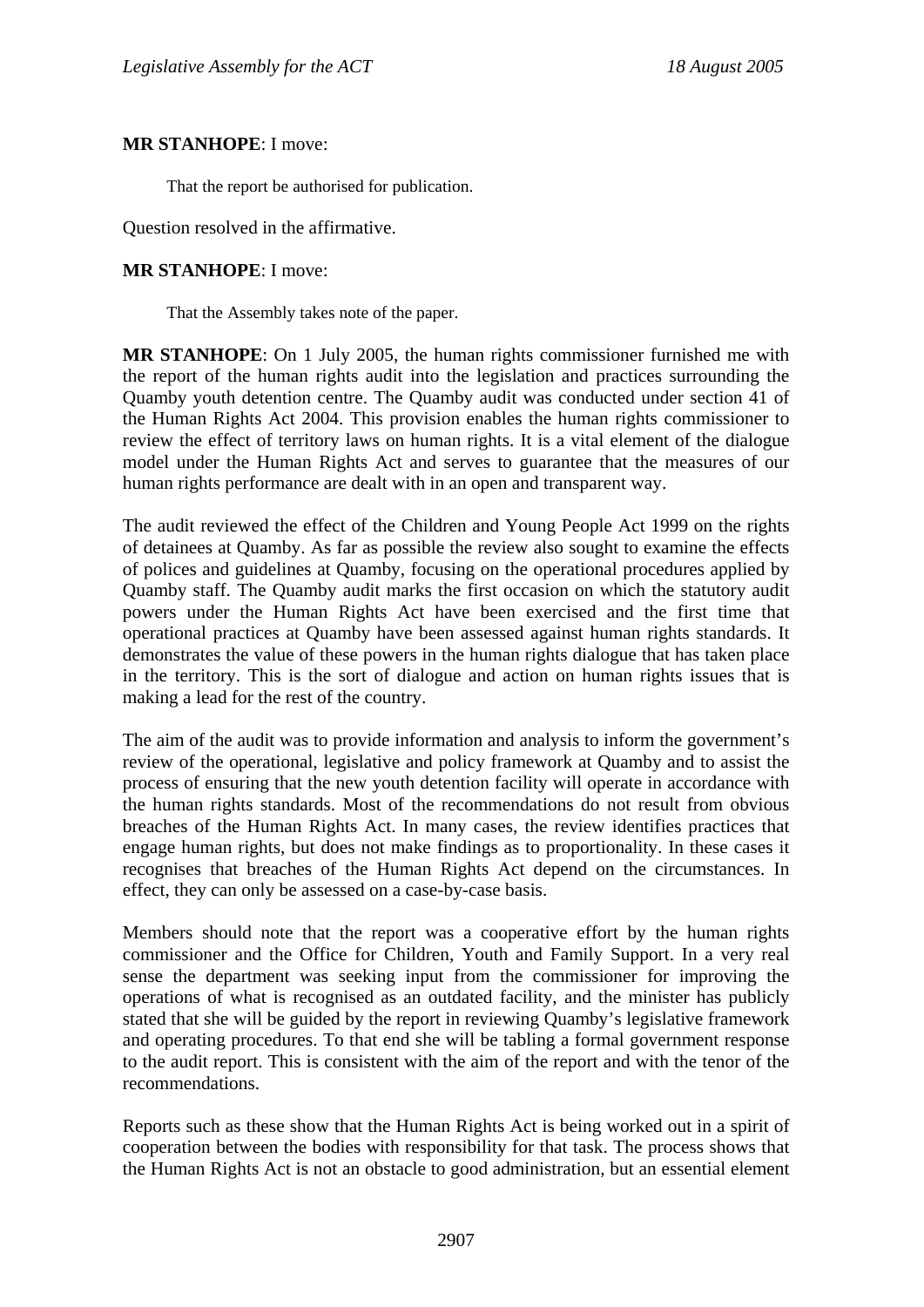in the path to achieving it. The Human Rights Act has given us the opportunity and the incentive to look again at whether our legislation, policies, practices and procedures are compliant with basic standards in our society. The process helps us to make human rights real in the territory. This is why we brought in a Human Rights Act, to provide a real threshold to measure ourselves against. I thank the human rights commissioner for the valuable contribution to the human rights dialogue.

Debate (on motion by **Mr Stefaniak**) adjourned to the next sitting.

# **Papers**

**Mr Stanhope**, on behalf of **Mr Quinlan**, presented the following papers:

Australian Capital Tourism Corporation Act—Australian Capital Tourism Corporation—

Pursuant to subsection 23 (8)—business plan 2005-06. Pursuant to subsection 28 (2)—quarterly report—April to June 2005.

# **Land (Planning and Environment) Act Papers and statement by minister**

**MR CORBELL** (Molonglo—Minister for Health and Minister for Planning): For the information of members, I present the following papers:

Land (Planning and Environment) Act, pursuant to section 216A—Schedules leases granted, together with lease variations and change of use charges for the period 1 April to 30 June 2005.

I seek leave to make a statement in relation to the papers.

Leave granted.

**MR CORBELL**: Section 216A of the Land (Planning and Environment) Act specifies that a statement be tabled in the Legislative Assembly outlining details of leases granted by direct grant, leases granted to community organisations, leases granted for less than market value and leases granted over public land. The schedule I have tabled covers leases granted for the period 1 April 2005 to 30 June 2005.

During the quarter 17 leases were issued by direct grant. Of these, three were granted using Disallowable Instrument 220 of 2003. The first lease was granted over block 1 section 91 city to National ICT Australia Limited on 19 May 2005. The lease was granted to enable the construction of an information and communications technology centre of excellence.

The second lease was granted to Aldi Foods Pty Ltd on 19 May 2005. The lease was granted to enable the construction of an Aldi supermarket. The third lease was granted to Georgia Koundouris and Aristidis Eric Koundouris on 14 April 2005. The lease was granted to enable the expansion of the existing supermarket located on block 15 section 204 Wanniassa.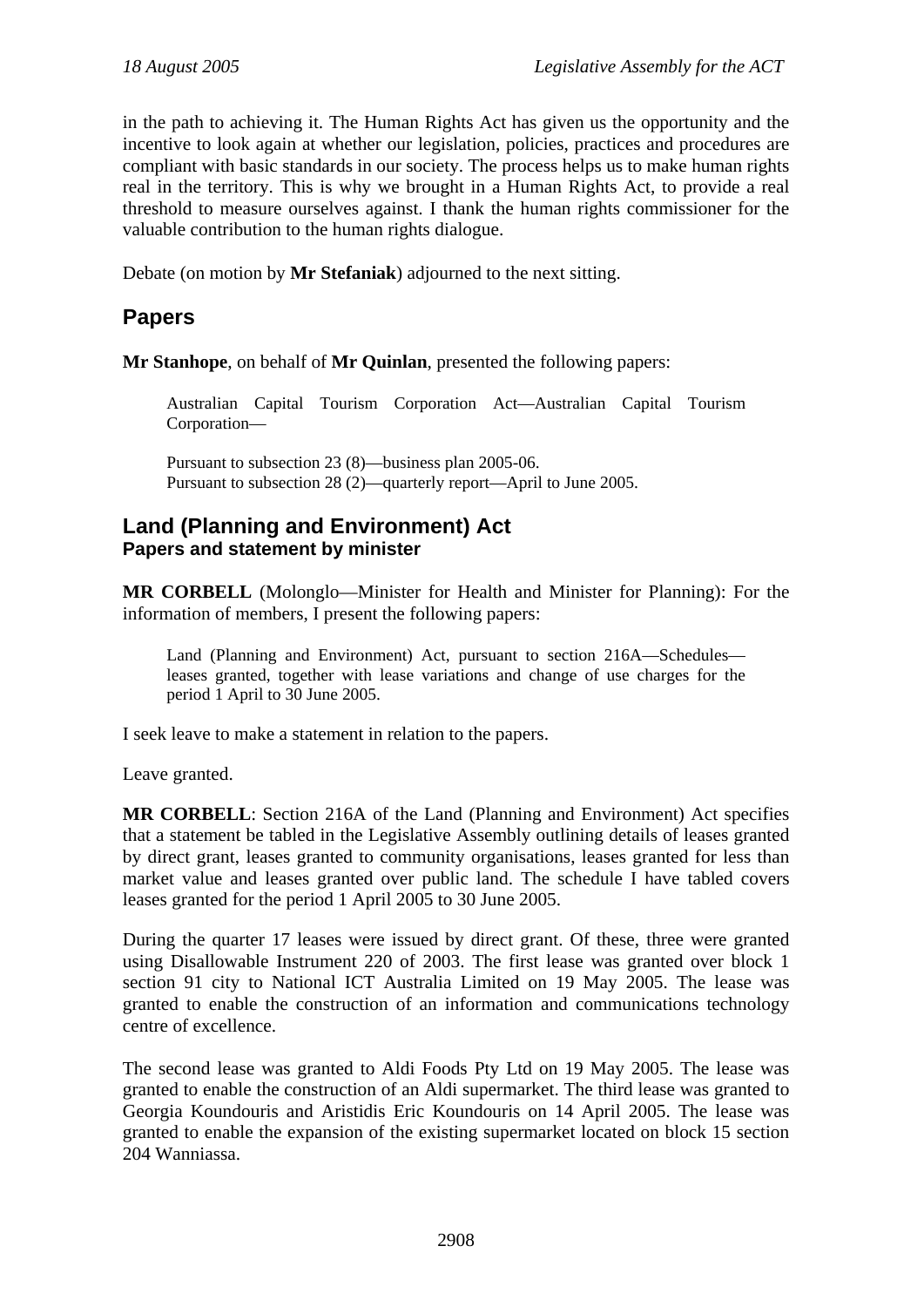For the information of members, I also table two other schedules relating to approved lease variations and change of use charge payments received during the same period.

### **Quamby Youth Centre Human rights audit report—government response**

**MS GALLAGHER** (Molonglo—Minister for Education and Training, Minister for Children, Youth and Family Support, Minister for Women and Minister for Industrial Relations): For the information of members, I present the following paper:

Human Rights Act—human rights audit of Quamby detention centre—government response, dated August 2005.

I seek leave to make a statement in relation to the paper.

Leave granted.

**MS GALLAGHER**: Today I table the ACT government's response to the human rights audit of Quamby detention centre. The audit was conducted by the Human Rights and Discrimination Commissioner, Dr Helen Watchirs, during May and June this year and was presented to the Attorney-General on 1 July 2005.

The audit was a high-level review of fundamental human rights principles and examines the current legal framework and operational practices at the facility, including humane treatment, segregation, privacy and information and communications. Members will recall the government released its response to the audit report on 3 August, together with the site selection report for the new ACT youth detention centre.

The audit was undertaken with the full cooperation of government and in collaboration with government. Significantly, the audit report marks the first occasion on which the statutory audit powers under the Human Rights Act have been exercised and the first time operational practices and procedures at Quamby have been assessed against human rights principles. The audit report is therefore a demonstration of the Human Rights Act in action and sets an example to other jurisdictions that have not embraced such legislation.

As the Chief Minister noted at the launch of the report, human rights is not a reward that is bestowed on selected people in the community. It is a fundamental and universal right. The treatment of detainees, in particular juvenile detainees, has long been the subject of human rights scrutiny, and quite legitimately, because these people are amongst our most vulnerable citizens. This government is appreciative of the human rights commissioner for highlighting the areas in which we are not meeting our responsibilities under the act.

Many of the issues associated with Quamby have a long history, indeed dating back to the beginning of self-government in the ACT. To take one example, since 1989 until quite recently, the detention facility was operating without a proper legislative basis. When this was brought to our attention, we acted quickly to rectify the situation. We accept the adverse findings in the audit constructively as a further step on the road to better governance.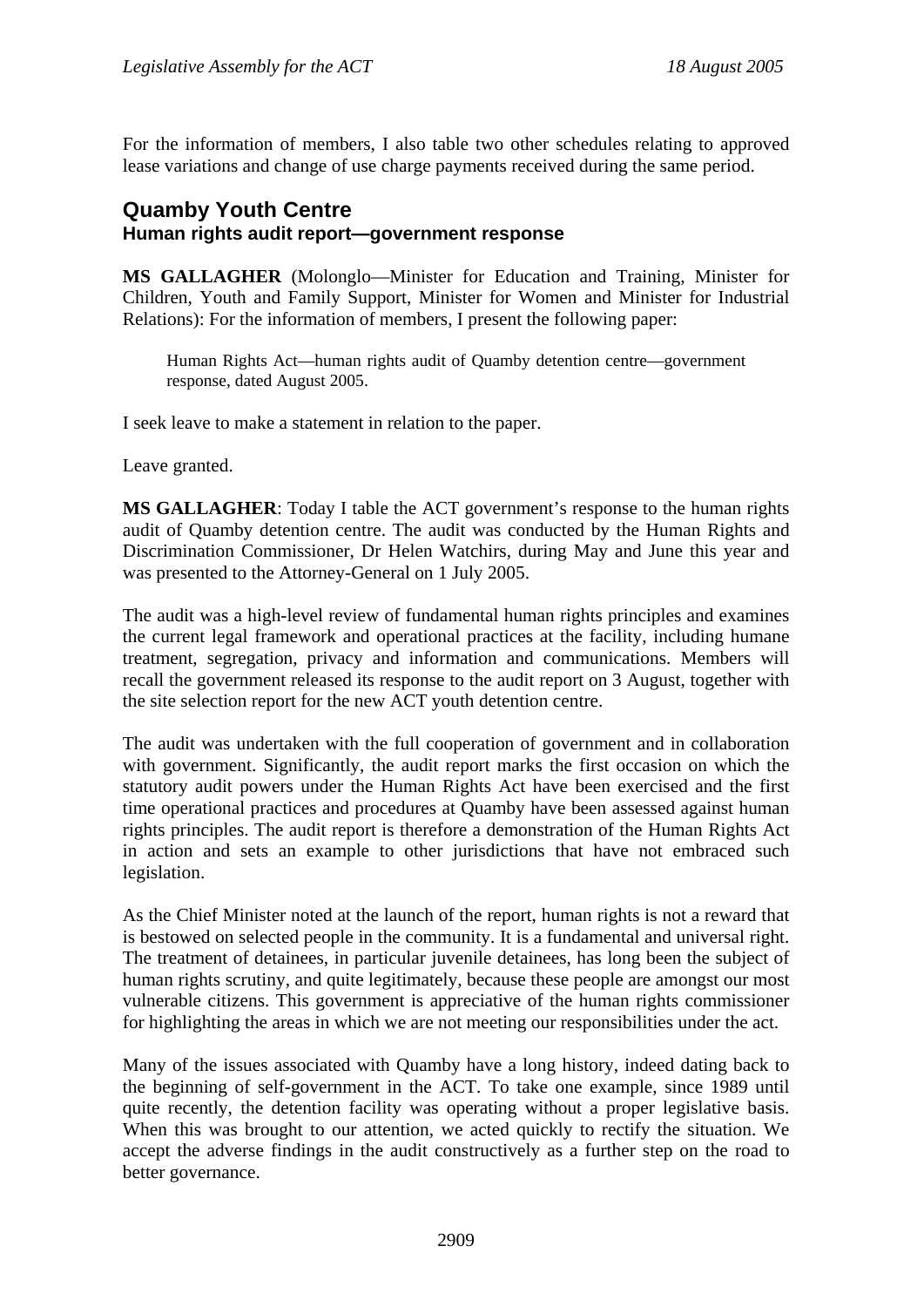It is important to note that there are also positive aspects in the audit. The commissioner was impressed with the high level of commitment and professionalism of Quamby staff, highlighting that Quamby was the recipient of the 2002 National Training Authority Award for Excellence in Training in a correctional environment. The audit recognised that the department supports and encourages staff who wish to increase their qualifications, noting that 90 per cent of staff had completed a Certificate 4 in Community Services (Child Protection, Statutory Supervision and Juvenile Justice). Importantly, the audit did not find any instances of serious abuse, but rather highlighted issues of concern.

When juveniles enter Quamby, it is usually the last step of many in the intervention process. As the human rights commissioner noted, young people are sent to Quamby as punishment, not for punishment. I believe strongly in this principle, but I also believe that there must be an understanding amongst our young people that there are consequences to actions. This life principle is the basis of successful citizenship. It underpins the way we manage young people in detention and our response to the recommendations of the human rights audit.

The audit report contains a list of 52 recommendations. Of these recommendations, the ACT government has agreed to 25 and agreed in principle to the remainder. We are adopting a staged approach to meeting these recommendations. This is not because we are idle or lack will. It is necessary because the current physical structure of Quamby imposes severe restrictions on the capacity of the department to manage the diverse needs of its residents. These restrictions have been well documented.

To date four of the audit's recommendations have been implemented in full. These are recommendations 2.3 relating to the use of the seclusion cell; recommendation 7.5 relating to cardio equipment for female detainees; recommendation 15.1 relating to management oversight of videos and DVDs; and recommendation 15.2 relating to the delivery of weekend newspapers.

The vast majority of the audit recommendations relate to the areas of classification and placement of detainees, the behaviour management system and personal cell and correspondence searches. A review of the current standing orders for Quamby is currently under way and will be completed by the end of next month. As part of this process there will be a review of policies and procedures for Quamby. Importantly, these reviews will address 30 of the 52 recommendations.

A further review of the behaviour management system has also commenced and it is expected that this will be completed by October. Janet Rickwood, a former official visitor, has been engaged to undertake the review of the behaviour management system and additional experts will be consulted during this review, due for completion in October. These reviews will also inform the operation of the new facility and be undertaken in close collaboration with the Office of the Community Advocate and the Human Rights Office.

The limitations of the current youth detention facility have meant that segregation of detainees on the basis of gender, age or whether the detainees have been sentenced or are on remand has been problematic. The current facility is also inadequate in relation to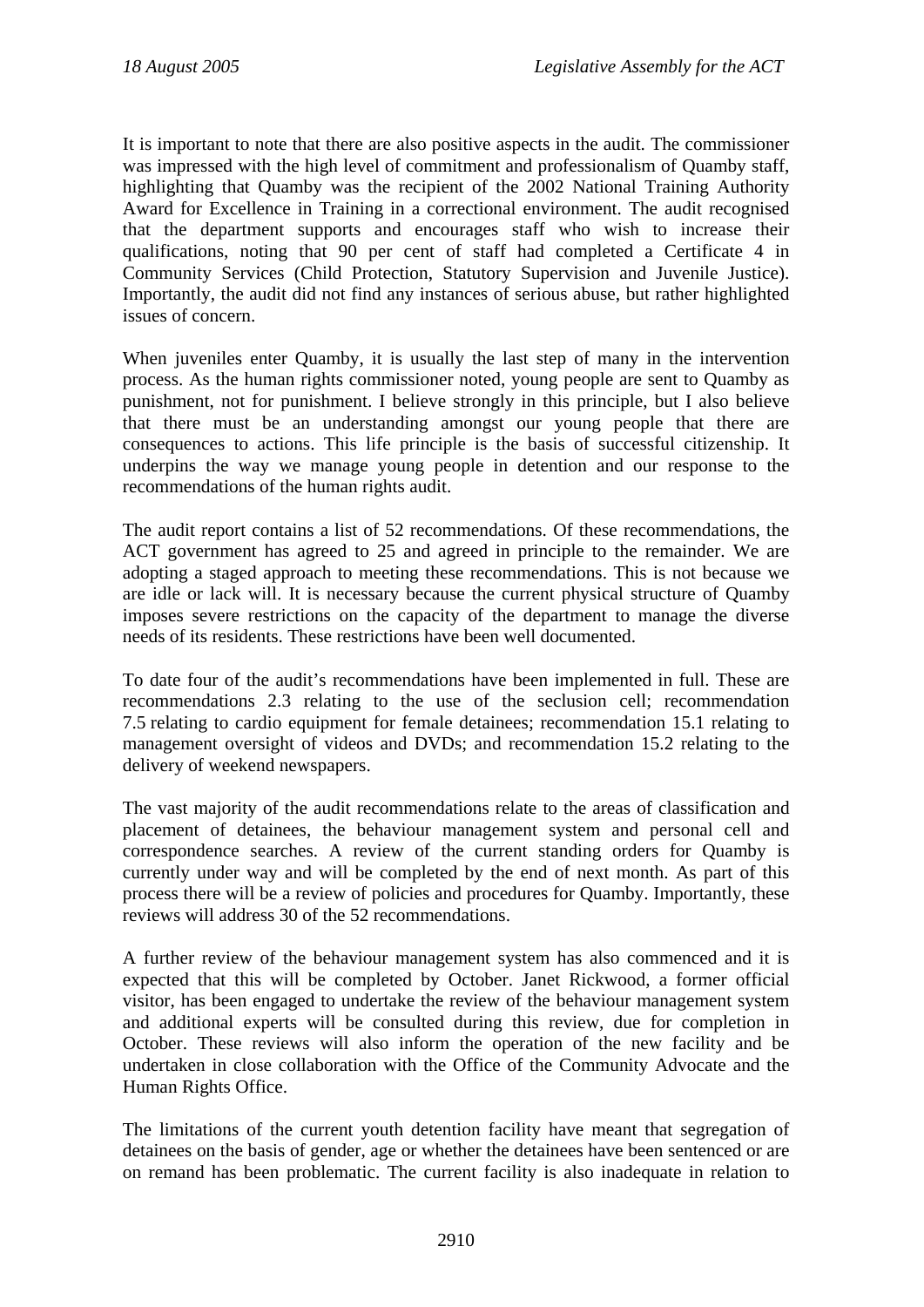segregating detainees in terms of disability, health or mental health issues or substance issues. To assist in relieving the pressures the ACT government has purchased a transportable accommodation unit, which will allow for increased capacity and flexibility in the classification and placement of residents.

Pending the development of the new facility, it is critical to overcome some of the inadequacies of the existing centre. The new accommodation unit will provide two separate units, totalling 14 bedrooms, central dining and recreation rooms, laundry facilities, a central officer station and secure entry. The time frame for procurement, installation and commissioning of the unit is expected to be five months.

Recognising the current youth detention facility is inadequate and in urgent need of replacement, the ACT government has committed \$40 million to the construction of a new facility that will be operational in 2008. On 3 August I released a report identifying four possible sites for the new centre and these are now subject to public consultation.

In conclusion, this government aspires to uphold basic human rights in its dealing with every member of the community, including those who have come into contact with the criminal justice system. This is a fundamental measure of democracy. I commend to members of the Assembly the government's response to the human rights audit of Quamby detention centre.

# **Personal explanations**

**MR PRATT** (Brindabella): Mr Speaker, under standing order 46, I seek leave to make a clarification.

**MR SPEAKER**: Do you claim to have been misrepresented, Mr Pratt?

**MR PRATT**: This is in relation to question time today, Mr Speaker.

**MR SPEAKER**: Yes, Mr Pratt.

**MR PRATT**: Thank you, Mr Speaker. Today in question time the Chief Minister misrepresented a supplementary question that I asked, and I just want to clarify that. The Chief Minister stated, in response a question I asked on to the issue of security measures undertaken in the ACT, that I had alleged that, "Nothing has been done," that that was the nature of the question. The supplementary question I asked in fact said no such thing. In fact, we have known for quite some time that CBRN, urban SAR and police counter-terrorist measures have been developed over time.

**MR SPEAKER**: You cannot start a debate about these issues, Mr Pratt. If there is a personal explanation, you have got to stick to the area where you have been misrepresented and then leave the matter. My leave to you to make a personal explanation cannot be used as an artifice to continue the debate about an issue.

**MR PRATT**: Thank you, Mr Speaker. The supplementary question, as I clarify it now, took aim at Mr Stanhope's ambivalence about a number of other essential measures. That is what the question was about. It was about other essential measures. I talked about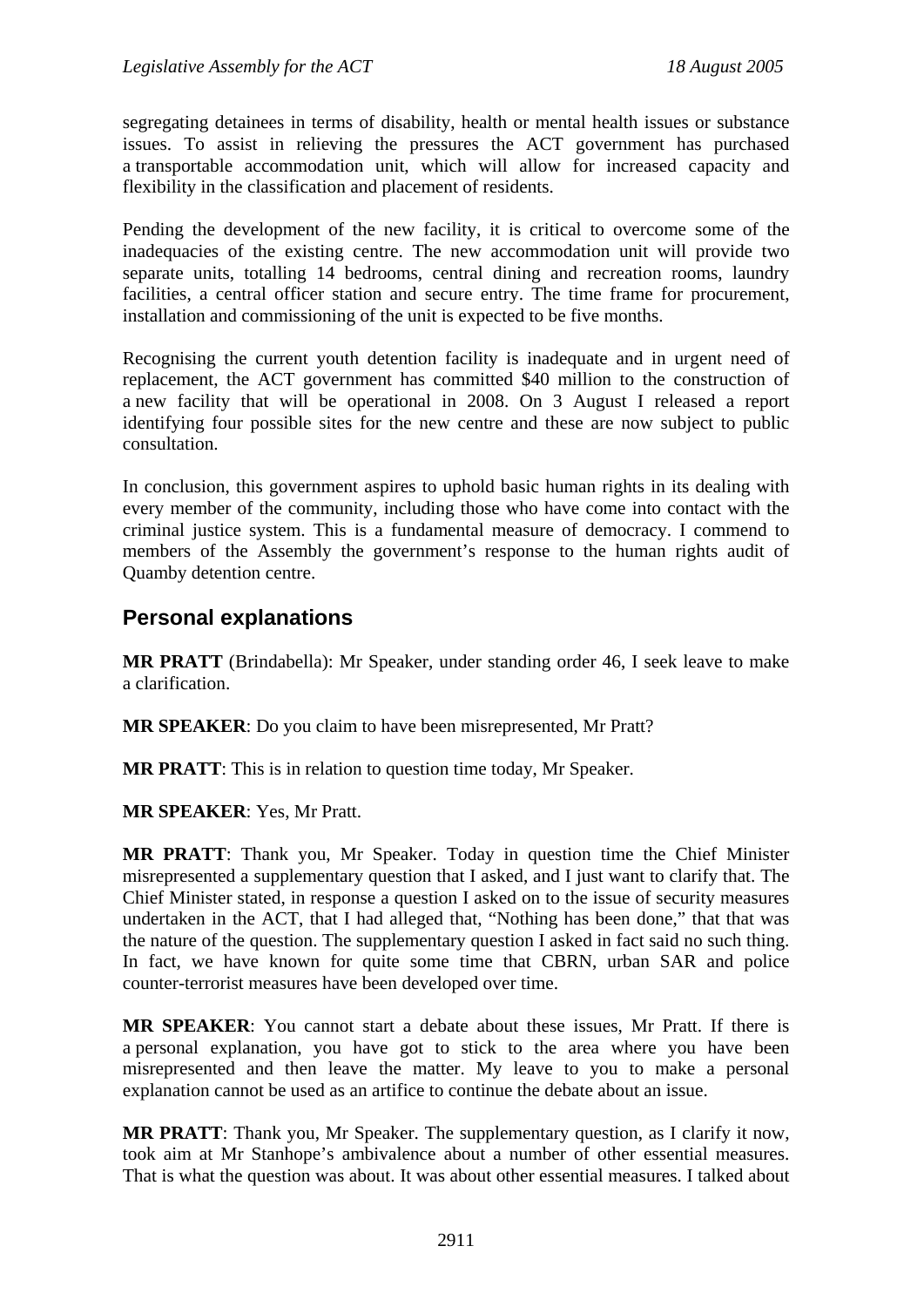the CCTV and the evacuation plan measures. That is what the supplementary question was aimed at.

Secondly, Mr Speaker, may I say that, in relation to the issue of "the knee jerk and populist response" comment that Mr Stanhope made, that was an issue in the question. He stated that that was in relation to the issue of ID cards only. I would like to point out that that is not right. I would like to—

**MR SPEAKER**: You are entering into the debate on the subject.

**MR PRATT**: So I cannot clarify that issue at this point, Mr Speaker?

**MR SPEAKER**: No. You cannot start a debate about the issue, Mr Pratt. I give leave for personal explanations for members to explain where they have, in this case, personally been misrepresented, not about how one or another person in this place has described a particular issue. This is not a debating device. You cannot use it as a debating device.

**MR PRATT**: Fair enough, Mr Speaker. Then I shall leave it at this point and simply say that the nature of my supplementary question did not allege or imply that nothing has been done by the government or the services about counter-tourist measures. I will deal with the other issue separately.

# **Investment prospects Discussion of matter of public importance**

**MR SPEAKER**: I have received letters from Ms MacDonald, Mr Mulcahy and Mr Seselja proposing that matters of public importance be submitted to the Assembly. In accordance with standing order 79, I have determined that the matter proposed by Mr Seselja be submitted to the Assembly, namely:

The outlook for Canberra's social and commercial appeal to investors and residents.

**MR SESELJA** (Molonglo) (3.42): The city of Canberra, designed and planned from its inception by Walter Burley Griffin, an architect considered one of the foremost exponents of his craft at the time, has a unique place in our nation. Not only is it Australia's national capital, home of government and the central focus for our democracy, but also it is the hub of the vibrant, productive and growing region that forms part of the south-eastern region of New South Wales. It is home to some 320,000 residents who for many years enjoyed a standard of facility and living that was the envy of other Australian cities, mainly due to the economic contributions of the federal government in a time prior to self-government for the territory.

At that time this city was a public service town. Most of its residents came here for government jobs and, as the home of a number of key defence personnel, there was also a somewhat transient population as postings and transfers took people to other cities after brief stints in the ACT. The city is now faced with different challenges. With the advent of self-government, the responsibility for our roads, our infrastructure and our services has switched to the ACT government. We have a growing number of small and medium—sized businesses here in the ACT and we have a growing pool of self-employed workers. That has assisted with expanding our population and our revenue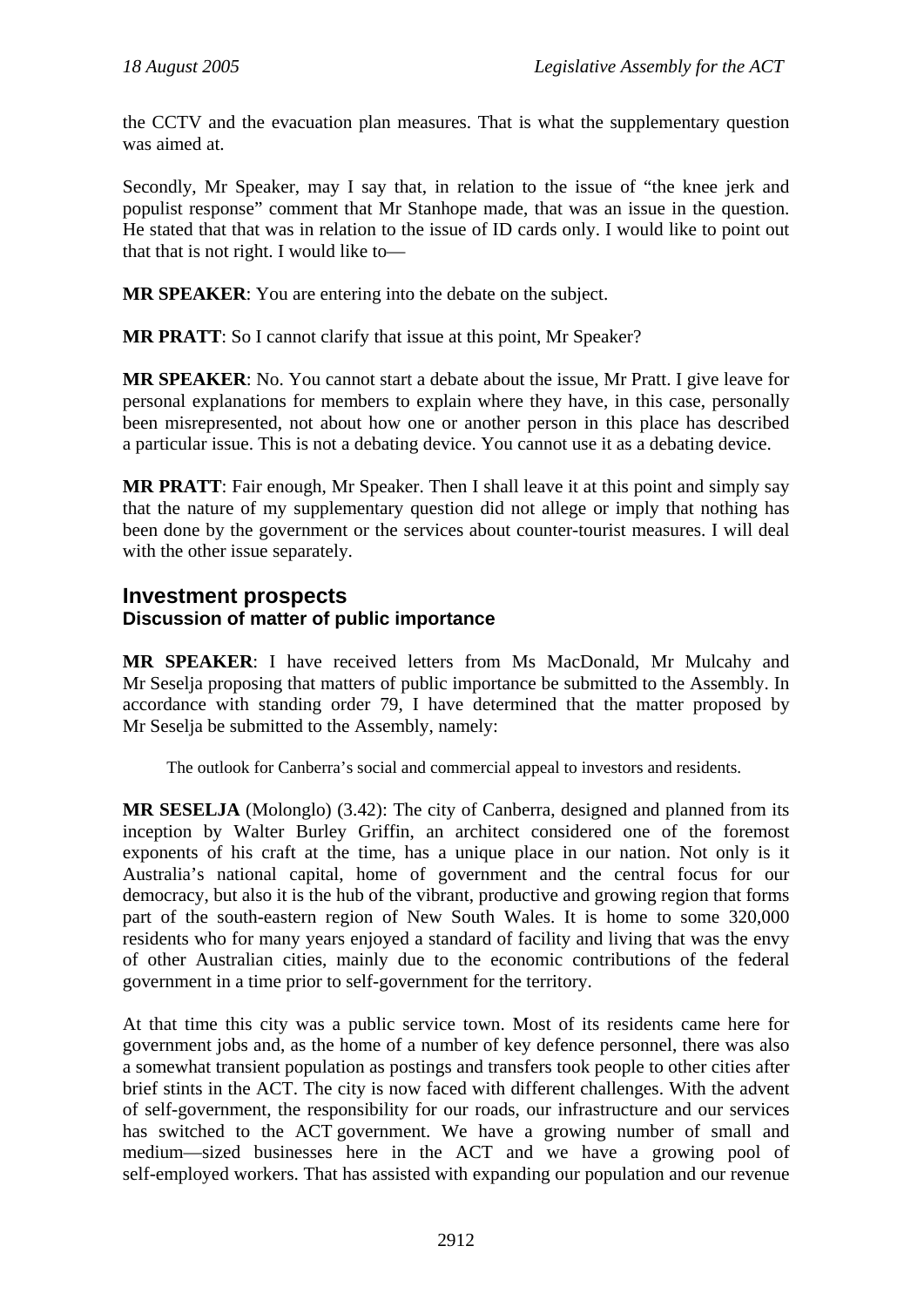base. However, we will always depend to a significant degree on the activity of the federal government and its public service. This is, of course, an important and welcome part of the nation's capital.

Today I and other members of the opposition will be highlighting a number of issues that will impact on the future of the social and commercial appeal for investors and residents in the ACT. These concerns have been spoken of widely in the media in the past weeks. I know from my meetings with local residents, with business people, with young families and from recent forums that these issues are of concern to many people in Canberra.

The first issue I would like to address is the growing generational divide here in Canberra and also in Australia. We continue to hear about our ageing population. In an answer to a question today, Mr Corbell said, "I can't stop people retiring and getting older." Well, that is absolutely true, but it is up to government to start coming up with strategies for dealing with an ageing population. In Canberra I think the key will be retaining and attracting our young people in order to avoid a significantly ageing population.

There has been much discussion in recent times about the need for aged care facilities and some of the future needs of an ageing population, and that is a debate that is going to continue. But one of the concerns I have, and I am sure many others have, is that there will be a generational divide. The generational divide I speak of is that at the moment and statistics show this—we have a large, ageing population that controls more of the wealth than has ever been the case in the past. This could result in a real divide between rich and poor, our older and younger residents, and it is a phenomenon that has not existed in this country before.

One of my concerns and one of the matters I am flagging today is that, by dealing with this issue now, we can avoid having a significant generational divide in the future. Without overstating it, we do not want to see a position in the future where young people bringing up families in Canberra and around Australia, but particularly in Canberra, are so burdened by taxation in order to look after older residents that it becomes virtually impossible to get ahead and to own a house. If some of these issues are not addressed, all sorts of resentment and generational divide and, without overstating it, generational warfare could result. This is a concern and, as the youngest member of this Assembly, I feel it is important to speak about some of these issues for the future.

One area of interest to the Canberra community has been the size of our city, its optimum population and its future growth or otherwise. I think this is crucial to the issue that I have just raised. In May this year, with great pleasure and delight, the Chief Minister launched a report by Clive Hamilton of the Australia Institute into the potential future population growth of the ACT. Despite the various opinions that abound about Mr Hamilton and his Australia Institute, it seems to me that the report already had a conclusion and just needed the detail to support it. It set out to kick not only the building and construction industry, but also to basically say that growth and development is bad and that we will be just fine if we stay exactly how we are.

I think that is unfortunate. I think it is short sighted. Growth in Canberra is going to be an important factor in our countering the negative effects of an aging population. I think if we stay where we are in growth at around the 320,000 to 330,000 people mark, it will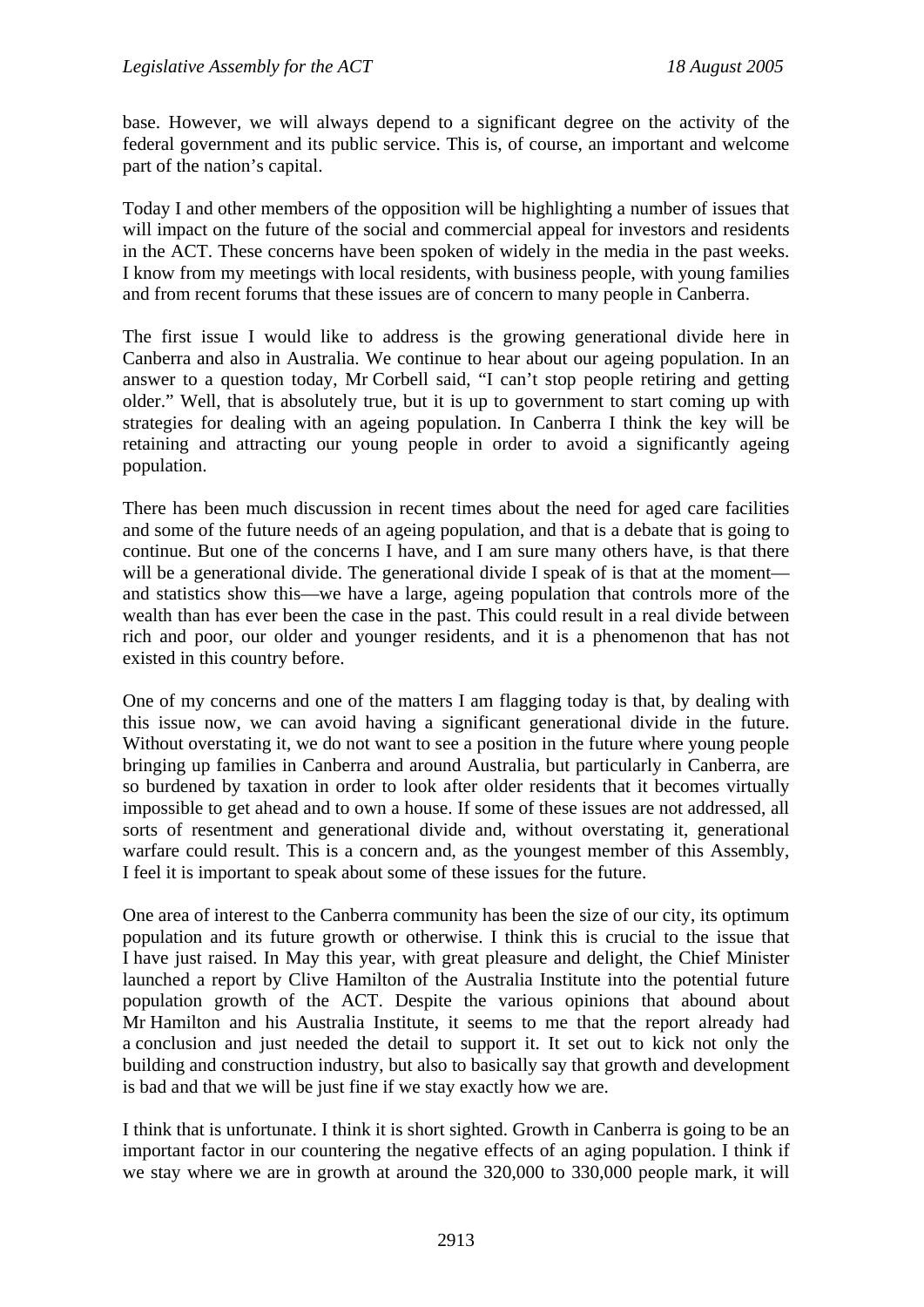raise some serious social issues and some serious economic issues for us in the future. I think there is some sort of idea in some quarters, sometimes expressed by people like the Australia Institute, that somehow the building and construction industry or developers are greedy and bad for Canberra. I think that is unfortunate. It does not recognise the importance of that sector to the economy of Canberra.

Workers here spend money. They shop, they buy supplies and they train our young tradespeople. They pay rent. The MBA have stated that, for every \$1 million spend on construction, about 15 jobs are provided. That is important and, with billions of dollars of development in the pipeline, that obviously means many thousands of jobs in Canberra in the building and construction industry. This sector is obviously an important part of our growth. It is not the only part of our growth, but it is not a sector that should be dismissed and demonised as some would have it.

The Australia Institute report highlighted one interesting fact that I think should be noted. It is that young people, those aged between 18 and 34, those who will make up the future of the city in the years to come, were more likely to support an expansion to the size of the city in the future. This just brings me back to my earlier point about the importance of growth. It is in the interests of not only our aging population but also our young people that our population grow, that we retain young people and that we attract young people to Canberra, those who have left and those who come from other places. If our young population continues to dwindle, we will be in a situation where the kinds of services that the elderly need will not be affordable. We will also be in a situation where young people, young families and the working population will have more and more of a taxation burden in order to deal with these issues. Obviously demands on hospitals, roads, public transport and public infrastructure are going to become more of a concern, but I think that growth, retaining young people and attracting young people back to the region, is going to be part of this.

Current growth rates are a cause of concern. In the last year or two in the ACT the growth rate was about 0.2 per cent, whereas in the region the growth rate was somewhere around 1.7 per cent. That is above the national average, so it shows there is a demand for people to live in the Canberra region. I think it is incumbent upon government to provide the kinds of conditions that would attract people to actually settle in Canberra and to stay in Canberra, rather than necessarily choosing places like Yass, Queanbeyan, Goulburn, Murrumbateman and other surrounding areas.

There has been a lot of talk in recent years about sea change, and the other day for the first time I heard the term "tree change". It is about not just older populations, but other people leaving larger cities like Sydney and Melbourne for a simpler and more relaxed lifestyle in areas like the Sunshine Coast. The Sunshine Coast has overtaken Hobart as the tenth largest population centre and the Gold Coast is now larger than the ACT. But I think Canberra is actually in a pretty good position to take advantage of this because Canberra actually offers much of what sea changers or tree changers are actually looking for. Canberra has many of the benefits of a big city, many of the facilities, but it does not have a lot of the disadvantages of living in a very big city like Sydney or Melbourne.

Our travel times to work are much less than in those cities. We are still, in the main, more affordable, although that is becoming less the case, and that is something I will deal with in a moment. Educational opportunities in Canberra are good and we have a lot of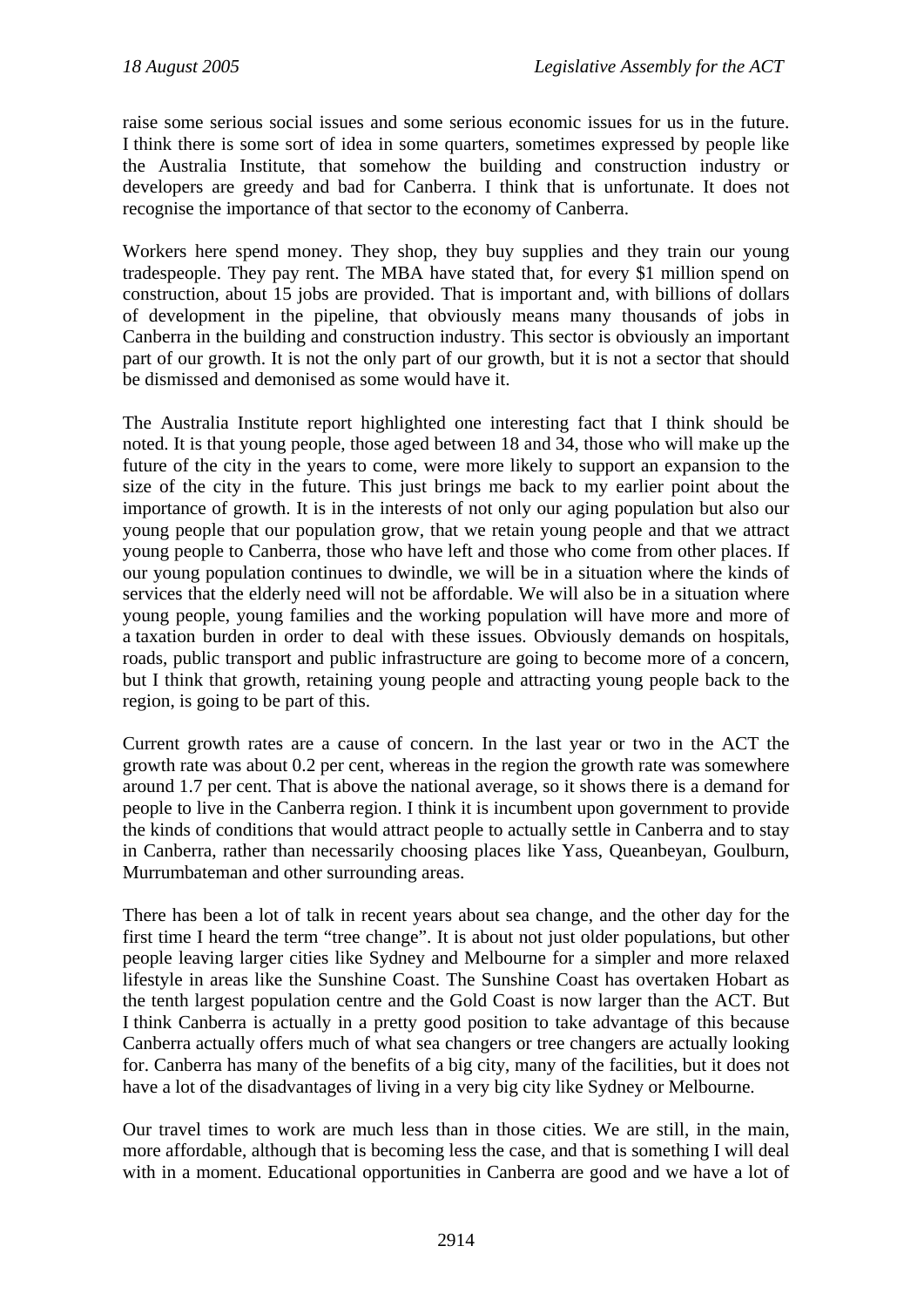roads, schools and facilities of a high standard. So we have a lot to offer to people looking to move from the bigger cities and I think we need to start taking advantage of that. I would expect that, with some forward thinking, the ACT would encounter much more significant growth rates in the future and I think that would be a good thing.

Two of the issues that are of particular concern and are particular reasons for people either leaving Canberra or choosing not to settle here are the cost of land and homes and the diversity of opportunity in employment. Housing costs in the ACT have risen significantly over the past few years and Canberra has lost one of the advantages that it had in terms of value compared with larger cities. Earlier in the year the combined AMP and real estate institute report found that the median cost of housing in the ACT had increased to a level higher than that of Melbourne and second only to Sydney, and this is a significant concern.

It used to be the case, and a KPMG report recently showed this, that people would leave Canberra in their 20s seeking employment opportunities. They would go to places like Sydney and Melbourne. They would go overseas and come back in their 30s and 40s to raise children. One of the things that drew them back was not only the lifestyle in Canberra, but also the cost of living and the cost of buying a home. As we see from those figures, that is changing. Canberra now has the second highest median price, and that is in the context of a city that does not have the same natural barriers to development that a place like Sydney does.

We do not have a coastline or mountain range or areas of national park that Sydney has that limit its growth. Canberra has much more scope for development. That is something that we need to manage better. Looking at it objectively, given Canberra's natural advantages, it does not seem right that the median house price in Canberra is the second highest in the country. So there needs to be better management in areas like that.

I have spoken about educational opportunities. Canberra has a very high literacy and numeracy rates and high levels of education, and this is a big advantage. Places like the ANU are a great building block for industry in Canberra and provide a lot of potential. But one of the keys, having brought all these people into the ANU to study from internationally and from around Australia, is the idea of keeping them here and giving them job opportunities so that they can stay here and prosper. That brings me to the second major reason why young people are not coming back to Canberra as much as they could, and that is diversity of opportunity.

Canberra is not as much of a government town as it once was and the private sector is growing, but that is something we need to continue to work on. For professionals, people in IT and people in all sorts of other industries outside government there still are not the same kinds of opportunities that are available in the big cities. That is something that we are competing with. It is something that governments need to be working on. During the last election the Canberra Liberals had some policies around diversifying that, and that is something that I will be contributing to refining. It is an area that we need to improve. It is an area of crucial importance. We cannot rely on being a government town. We are no longer primarily a government town. It is always going to be a significant employer, but it is not the only show in town and I think we need to recognise that and diversify opportunities for the private sector.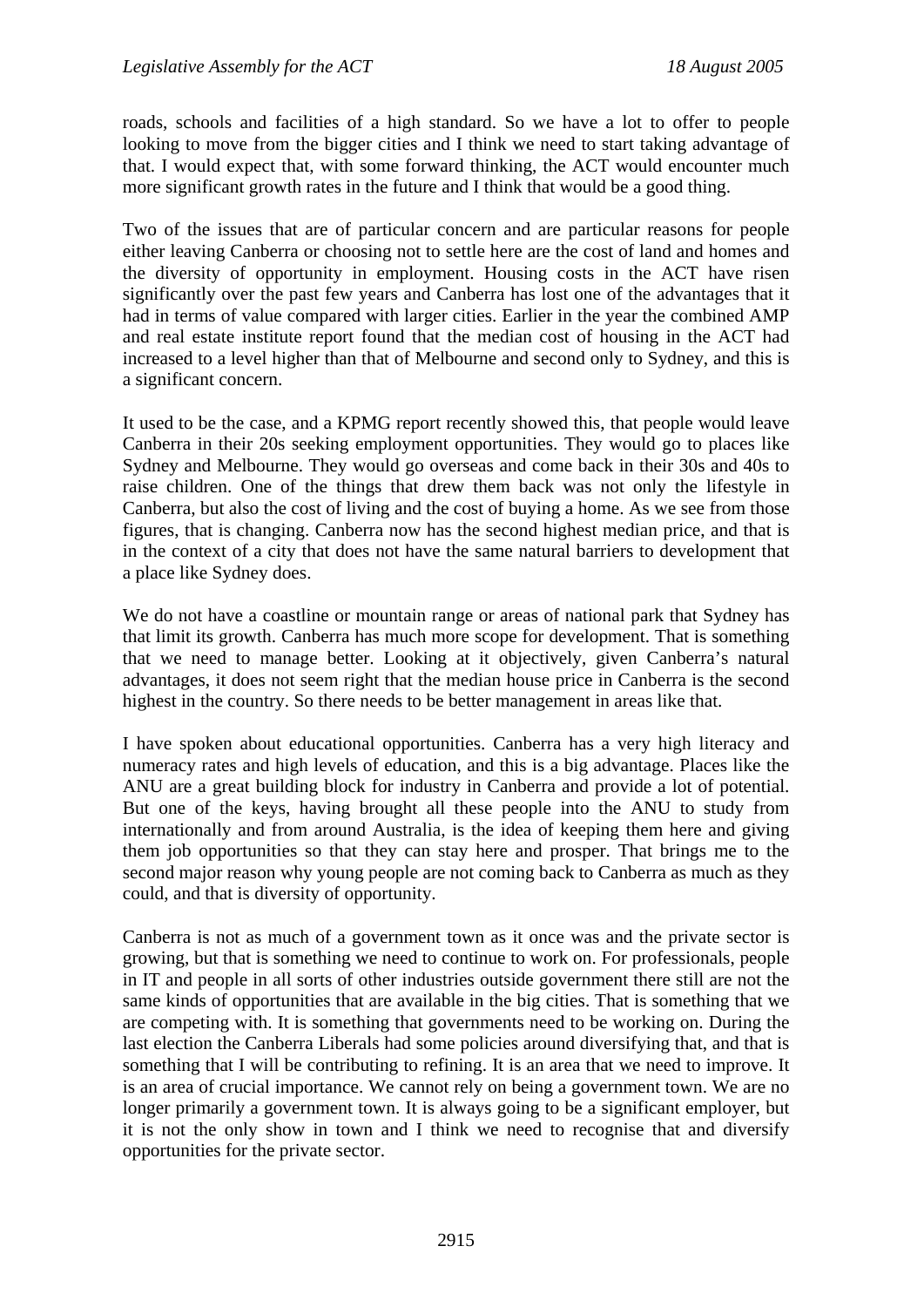In the minute I have left, I want to finish by mentioning that recently I announced a future Canberra forum, which is going to be a consultative body to drive some policies around some of these important issues. I am gathering industry leaders, community leaders, young people from the ACT and experts in their fields, consulting with them, getting some of their ideas and finding out some of the reasons why people leave Canberra and why they choose not to come back. What are some of the strategies that governments can put in place to make Canberra a more attractive place for young people, for young families, for people to come and raise families? I have put forward a couple of ideas, but no doubt there will be many others. I look forward to that forum providing an impetus for good alternative policies that we can put to the people of Canberra to provide ideas and strategies to avoid the significant concerns that an ageing population in Canberra will face in the future.

**MR CORBELL** (Molonglo—Minister for Health and Minister for Planning) (3.57): The government's vision for Canberra in the next 10 years and into the future is of a world city that becomes an even better, more vibrant national capital than it is today. Under the Stanhope government's policies, that vision is starting to be realised. Today in the papers, on the radio and in people's homes, Canberrans are talking about the future of this great city. We all have aspirations for ourselves, our identity and our national capital.

The government sees a Canberra with many facets. The government sees a Canberra that has a revitalised CBD, a dynamic and creative city heart—one of the key objectives of the spatial plan of the economic white paper—a Canberra that has the best vocational education and training system in the country, a Canberra that has an even stronger private sector, a Canberra whose universities play a major role in the growth of the city.

We see a Canberra that is sustainable; we see a Canberra that retains its essential commitment to social justice and equity of opportunity. For example, we see the ANU linked to the city with smart enterprises commercialising research and development; we see things like the national information communications technology Australia centre of excellence planned for City West and facilitated by support from the government. We see things such as those approaches planned for this knowledge axis with activity in biotechnology and nanotechnology.

The government is working towards the establishment of a dedicated secondary school/college environment for the best and brightest of our years 11 and 12 students to work with internationally recognised academics from the ANU. All of this is part of our seeing Canberra as a centre that retains and attracts young people in the 22 to 30-year-old age cohort. They are important for our future. For the same reason, the government is doing the work and making investments in the creation of new urban centres of activity in Canberra such as the revitalisation of City West. For example, Childers Street will be an urban street with arts, entertainment, residential, research and commercial activities all standing cheek by jowl and creating a vibrant precinct in the heart of our city.

The government will keep working to spread the good word about Canberra to make sure everyone knows what we already do and that Canberra is a great place to live, work and run a business. From a family perspective this means that our children are, and will continue to be, educated in the best schools in Australia. The government's investment of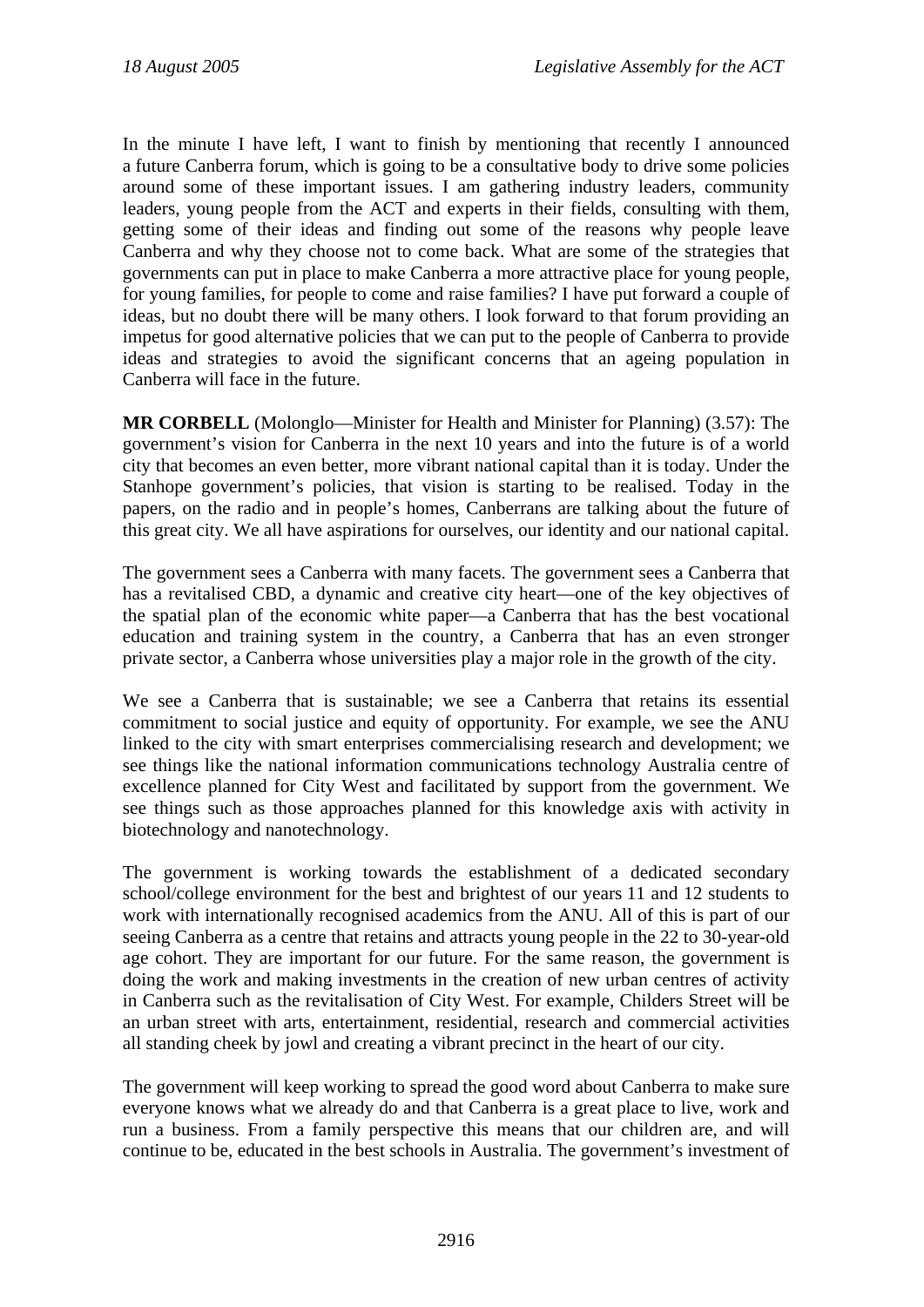another \$40 million for a new school in West Belconnen is a very strong demonstration of that.

Our children will benefit from our first-class vocational education and training system; young adults will be educated at some of the best universities in the southern hemisphere; and our graduates will have the opportunity to stay and work in smart business. As always, this economic vision is coupled with a commitment to social justice, a commitment to sustainability and a commitment towards opportunity for all. Small business is, of course, central to this vision. Let us take a snapshot of what has happened over the couple of years since the government has been in office. There has been the debate around the future of City Hill. The task force has engaged with the private sector, with planning professionals and with the community sector to make that happen. We have established a dedicated economic development arm of the government; we have announced a groundbreaking agreement with the Australian National University for the City West precinct to build, over the next five to 10 years, a smart zone linking the ANU with the Canberra central area. That investment is to be worth more than \$600 million over the next 10 years, with the first \$50 million already committed and work under way.

Two months ago we announced a \$30 million refurbishment of the National Convention Centre, and we bought the National Convention Centre for just \$1.10. That is a good, sensible approach and one that will enable us to keep our infrastructure up to date. The government has also announced the \$60 million Canberra home for National Information and Communication Technologies Australia, or NICTA as it is known, commercialising research in the information technology and communications area with the ANU.

In July we fixed up a defunct agreement of the previous government with the signing of an agreement with Qantas Airways that will see one of its key subsidiary businesses, Qantas Defence Services, set up a new business facility at Canberra airport. The benefits of this deal include the creation of 23 new jobs within the first year of operation. With projected business growth, we expect that this number will increase into the future. Qantas will commence a three-year marketing campaign worth \$1.75 million, promoting Canberra as a tourism destination, with a \$3 million investment in the establishment of the facility in the first year. On top of that the government is continuing to investigate and prepare proposals on expanding the hotel accommodation sector so we have greater capacity to host major national and international events.

The government will continue to focus on a range of other issues to address investment in our town centres as well. In total, the level of investment occurring in the city is close to \$3 billion. Our colleague Mr Quinlan has asked his department to look at a range of other issues, such as skills shortages, work force availability, infrastructure development, investment climate and leveraging the private sector into commercialisation of research and development, to address the challenges our city faces. The Department of Economic Development is looking at the effects of demography, globalisation and technology. The government is also continuing to focus on very important areas such as skills shortages. Last month, Mr Quinlan announced that the ACT skilled and business migration program will resume and that the program will be marketed in our key trading markets of the United States, Asia, Western Europe and elsewhere.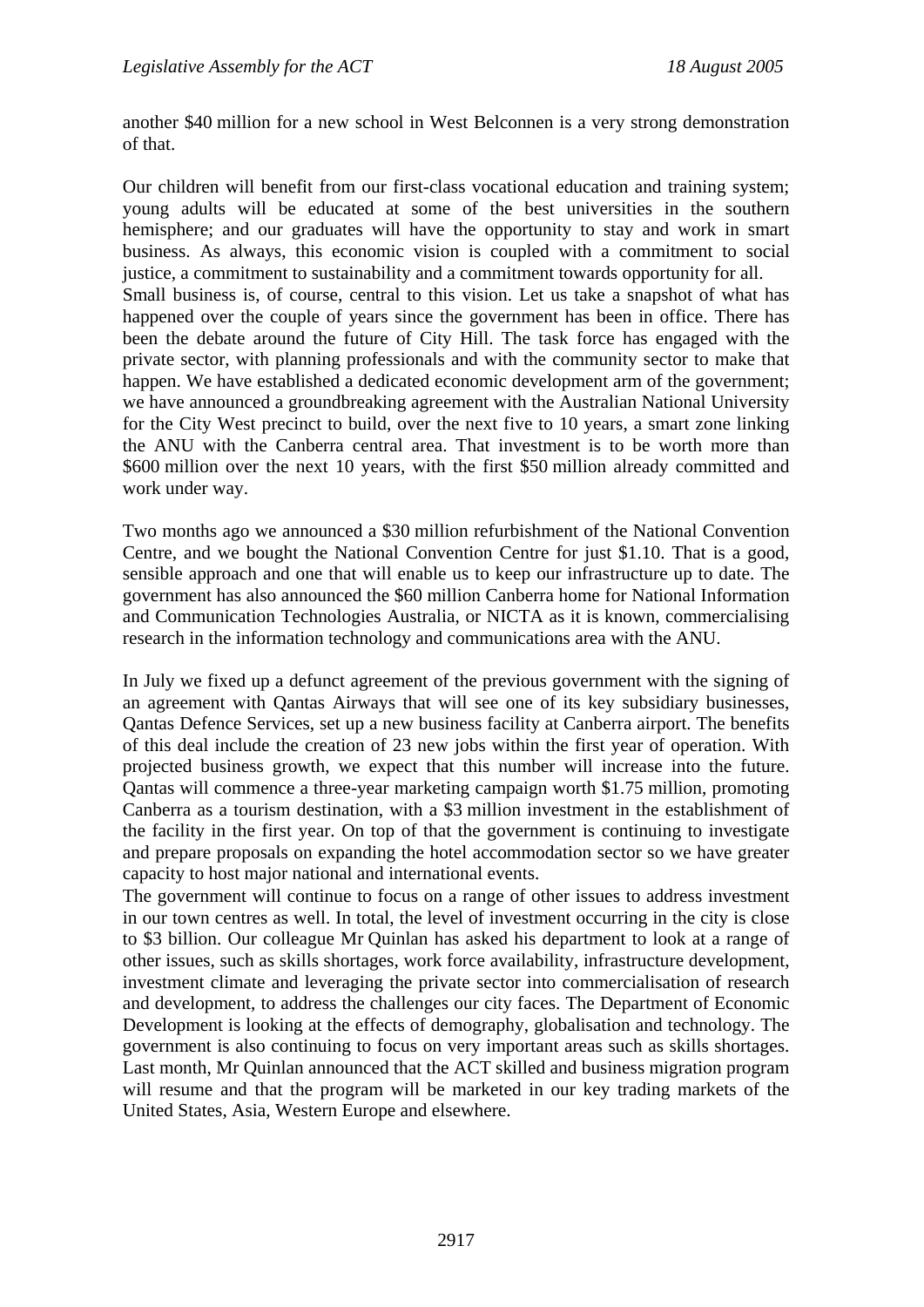To highlight some of the statistics that back up the ACT's position and the benefits that flow from having a strong economy, in many respects we are the best of the best when you look at the statistics. We have the lowest rate of unemployment in the country at 3.3 per cent; we have gross state product of over \$47,000 per head compared to \$39,000 nationally; we have the highest gross disposable income per capita of \$38,000 compared to \$25,900 nationally; we have the highest average weekly earnings of just over \$1,000, compared to the Australian average of around \$900; and we have the highest participation rate in Australia of 72 per cent compared to the national average of 64.

There then follow issues of business confidence, something we often hear about from our opponents, but the fact is that there is a higher level of business confidence experienced in the ACT compared to the national average. ACT is home to 12 per cent of Australia's total public sector R&D spent. The ANU is consistently rated as Australia's top university in various international ranking series and in the top 20 universities worldwide. A ranking released last week by the commonwealth Department of Education, Science and Training ranked both of our major universities—the ANU and the University of Canberra—among the top eight teaching universities in Australia.

Of our work force, 5.9 per cent hold a postgraduate degree, with 30 per cent holding a bachelor degree or higher qualification. Nationally, the figure is only 2.8 per cent and 18 per cent respectively. Our year 12 retention rates are the highest in the country. We have the highest ICT employment intensity in Australia at 25 ICT jobs per 1,000 population. Canberra companies which this government has actively supported, such as the Distillery, EOS and CEA, are players in the global market. We have the highest proportion of businesses with IT at 77 per cent compared to 71 per cent nationally; we have the highest proportion of businesses with access to the internet; and Canberra averages 14 per cent of all US biotech payments granted each year in Australia. These are strong statistics and a strong base to build on.

Let us look at other employment factors such as payroll tax, which amounts to \$693 per employee. ACT businesses incur the lowest average per worker payroll tax costs in the country. This figure is significantly lower than the figures of other Australian jurisdictions. Costs range from \$931 per employee in Queensland to close to \$1,500 per employee in New South Wales. We have the highest payroll tax threshold in Australia at \$1.25 million. These are all compelling figures.

Of course, the real challenge for Canberra is to demonstrate that it is a diverse, attractive and vibrant city which people want to come and live and work in, enjoy and be able to continue to enjoy into the future. The way to do this is to focus on our knowledge economy status. The 2004-05 state of the regions report prepared by the Australian Local Government Association ranks the ACT as having the highest concentration of knowledge-based activity in Australia. It is ranked number one for its knowledge-driven growth potential and is also ranked number one in the global knowledge flows indicator. This means that, out of the entire work force, the ACT has the highest ratio of global knowledge flow workers. Also, the ACT is ranked number one for its connectedness to global flows of knowledge and number one in terms of its innovative capacity.

Canberra was one of five Australian cities included in a recent KPMG study of the locational competitiveness of cities. Other cities studied were Adelaide, Brisbane,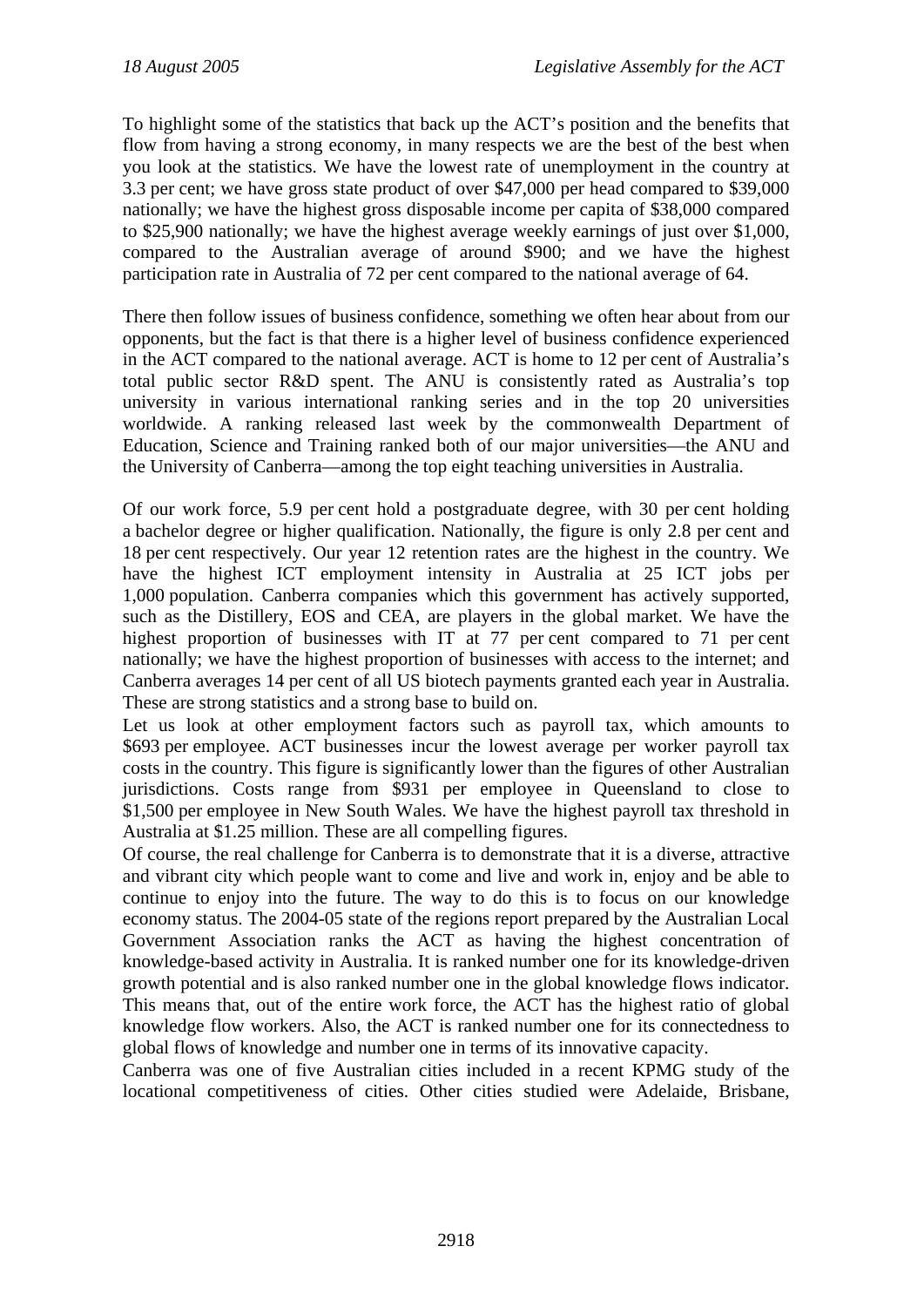Melbourne and Sydney. The eight-month research program covered 121 cities in 11 countries; namely, France, Germany, Iceland, Italy, Luxembourg, the Netherlands, the United Kingdom, Canada, the United States, Australia and Japan. More than 2,000 individual business scenarios were examined. Canberra, with a cost index of 91.5, was rated third behind Adelaide and Brisbane. These are also compelling figures.

The key challenge for the government into the future is to make sure that young people stay in Canberra and to make sure that older Canberrans have the services, infrastructure and support they deserve as they age. The government's planning and economic policies are well placed and are working to meet the following expectations: when it comes to planning, respecting the suburban quality of our streets; when it comes to transport planning, putting in place public transport infrastructure that helps support a competitive economy and a competitive and sustainable city; when it comes to creating attractive environments for younger people to live in, investing in creating more urban environments in our city centre, such as through the City West precinct; when it comes to economic policy, focusing on supporting businesses that are consistent with both our view and independent views that we are a knowledge-based economy and we get the biggest and best outcome for our city in supporting businesses that work in that environment.

We are tackling the skills shortages; we are focusing on giving the city the opportunity to expand, grow and develop into the future. The government's Canberra plan outlines a comprehensive program of addressing these key challenges. It is a plan that I think will stand the test of time and focus our activities for a long way into the future.

**DR FOSKEY** (Molonglo) (4.10): I feel somewhat misled by the title of Mr Seselja's matter of public importance, which is "The outlook for Canberra's social and commercial appeal to investors and residents". I feel it is important to note that there is quite a difference between the interests of investors and residents. Sometimes they are the same people but, on the other hand, may have different aims for our cities. Investors can sometimes benefit Canberra, although that is not always the case.

Lately we have seen that investors, in reacting to market forces, have responded with certain kinds of buildings. We are now being warned that, in a few years, we may have too much office space. Although I do not have any data to prove it—I am waiting for experience to show us—I am of the opinion that we have too many medium density high-rise kinds of residences that are not responding so much to what residents want but to what investors think they want and where they believe the dollars are. Perhaps Mr Mulcahy will expand on that. I understand that Mr Seselja's topic is huge and I doubt he got to say all he wanted to say.

**Mr Seselja**: Mr Mulcahy will cover other areas.

**DR FOSKEY:** That is good. This is a topic we talk about quite often in the Assembly in one way or another. We usually have the opposition saying, "This is wrong," and then someone from the government saying, "No, this is right." I am just not sure. I would like to see us go a little bit further and come together because, basically, we all want the same thing. We want Canberra to be a vital, energetic city; we want our own young people to stay here; and we want more young people to come here; we want a vital, growing economy; we want lots of arts events and sports events; basically we want everyone to be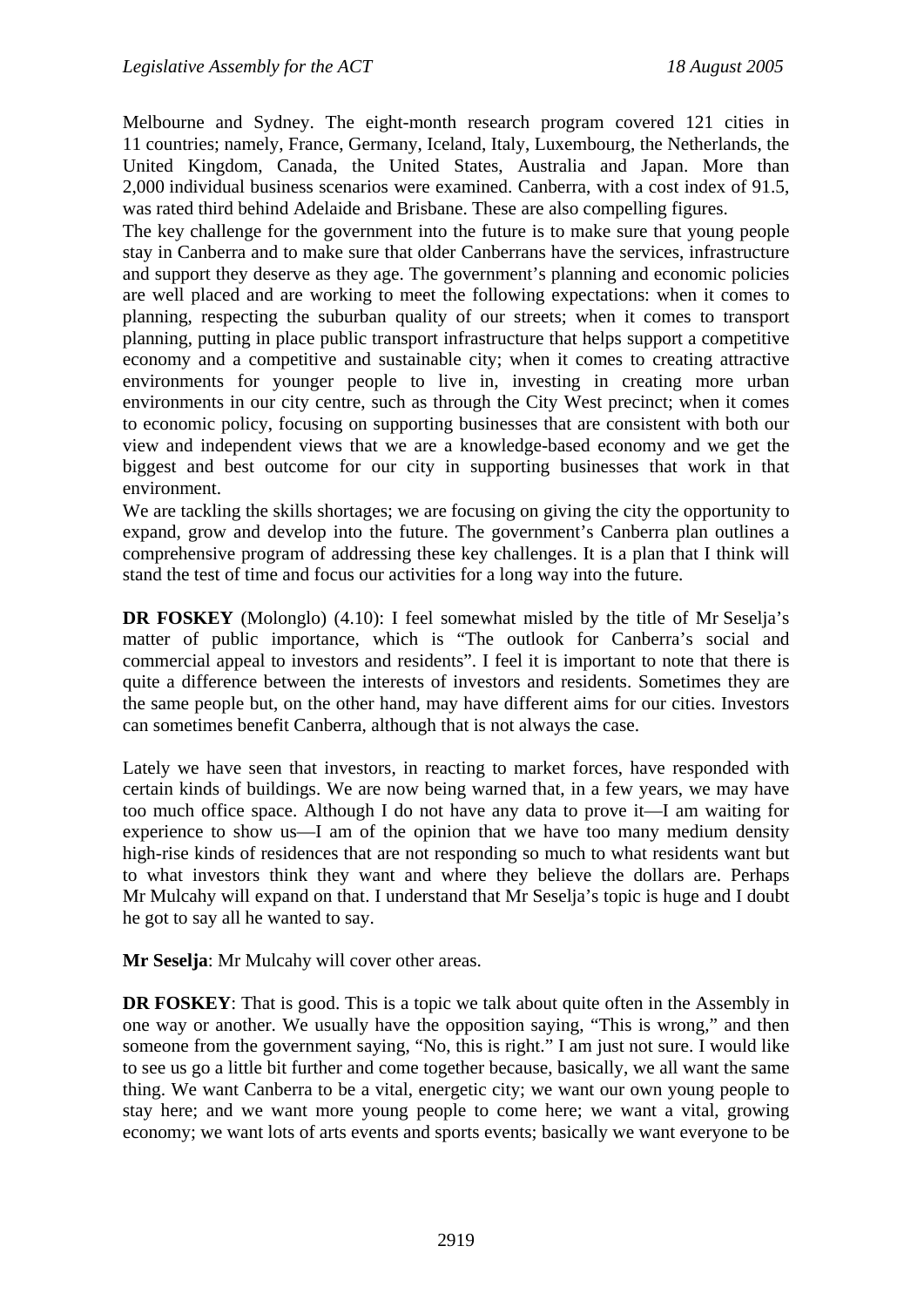reasonably comfortable and well housed; we want access to good food; and we want good roads, public transport, et cetera. Really, we all want the same benefits.

Of course, the Greens have a particular approach to these things as well, and I guess it is time to throw that into the mix. We think our small size should be looked at as an asset. I cannot see how Canberra is going to become a major city in terms of numbers unless someone strikes gold, oil or something like that here. I am not sure that is going to happen. Water is the new oil!

**Mr Mulcahy**: Canberra just needs steady growth; it does not need millions of people.

**DR FOSKEY:** Yes. I sometimes think a lot of us are sitting here wishing we lived in a city the size of Sydney or Melbourne; but Canberra is a major regional city that is given much greater importance by being not only the national capital but also a self-governing territory. That is what makes Canberra unique, in addition to the fantastic environment it is situated in, as well as the fantastic environment people have access to—the New South Wales towns with their different heritage interests and so on. That is what Canberra is. It is fantastic that, over the years, we have been able to develop beyond being a public service town. While that will always be an enormous part of our economy and work lives, we know that there are vicissitudes in public services and that we must have the resilience to respond to those.

There have been a number of processes in this town to create a vision for Canberra. People might remember one led by Peter Ellyard in the early 1990s; a vision of Canberra in 2020. I think that, if we went through that exercise again, we would come up with something similar. We can all say that we want all the things I have already mentioned, which Mr Corbell says we have or are working towards and that Mr Seselja says we want, but there are other ways to go.

We need to think outside the square, because we are not talking about a world that is the same as the one we have all been used to. I am a member of the ageing group of baby boomers. I am aware that, as a generation, we have tended to pull the drawbridge up behind us. There are many things I have had the benefit of that are not there for people younger than I. I am not part of the cause of that; in fact, I have fought against it. I am very aware that that is what has been done in many cases.

When I look at the cost of higher education and a number of other things, I am concerned that not only will younger people find themselves burdened with debt but also they will have a huge mess to clean up because we have not addressed our mess. We all know that Canberra consumers are profligate both by Australian standards and by global standards. So, when we talk about increasing our population we have to be very careful that, at the same time, we are reducing our overall ecological footprint. That should be something we take for granted. Unfortunately, too much of our idea of growth is predicated on increasing consumption: we want more people so they will buy more goods and services. Let us look at another town, not dissimilar in size, which has taken a different development path. Mr Corbell should be able to back me up on this because he has recently been there. Portland in Oregon has proved the idea that growth as purely an economic and a population thing is not essential for a prosperous economy. Newly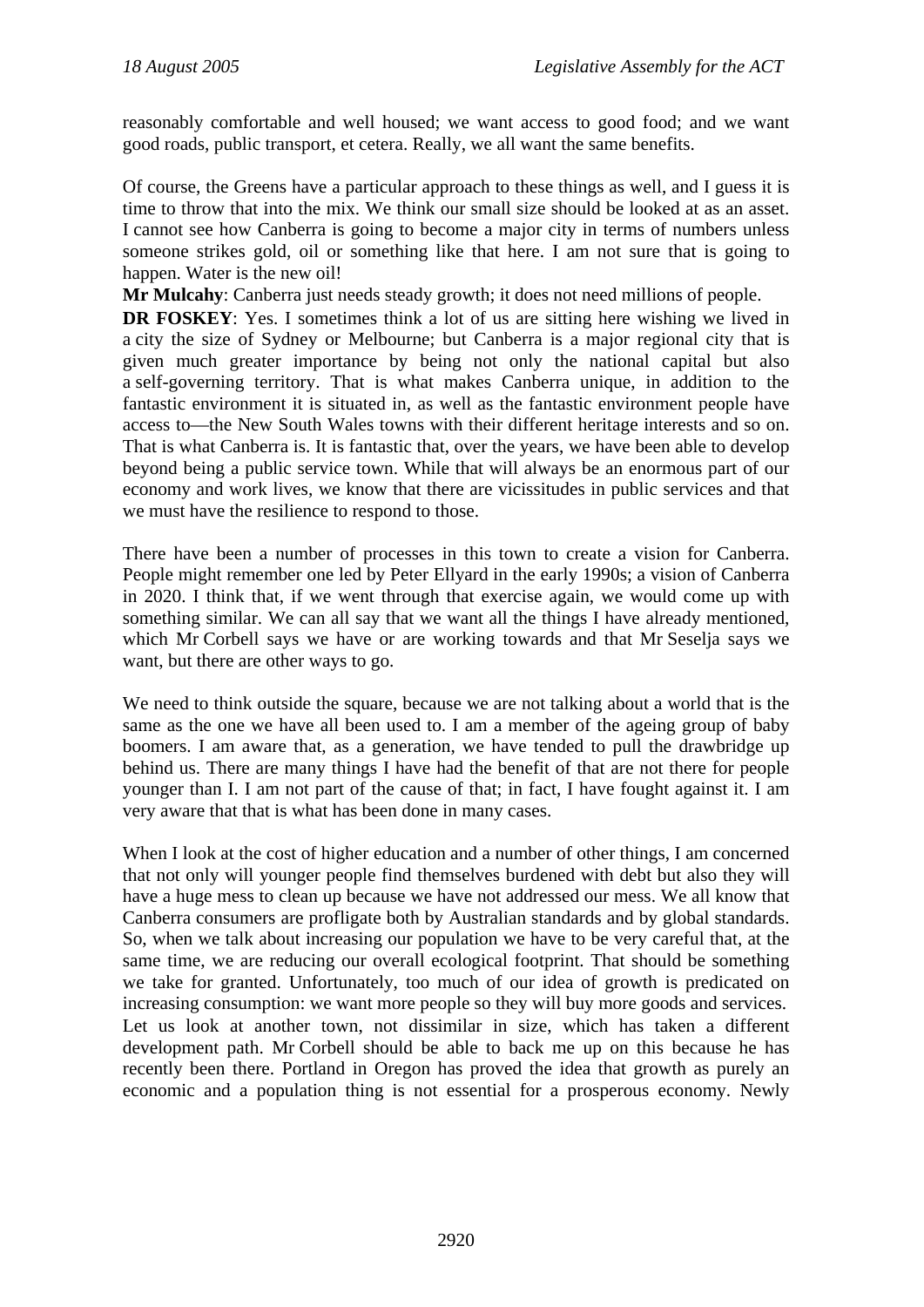released data shows that Portland, which is on the west coast of America and a relatively rich state, is called an environmental laboratory by some Americans.

Having set itself the target of reducing greenhouse gas emissions to below 1990 levels, not only has Portland achieved this, in fact it has over-achieved it and is booming economically. Officials in Portland insist that the campaign to cut carbon emissions has brought no significant economic price and, on the contrary, has brought huge benefits to the city. Less tax money is spent on energy; there is more convenient transport; there is a greener city; and there is expertise in energy efficiency that is helping local businesses win contracts worldwide.

The mayor of Portland has stated, "People have looked at it the wrong way, as a drain. Actually it's something that attracts people … it's economical; it makes sense in dollars." In Portland the regional government—equivalent to ours—offers financial incentives and technical assistance to anyone constructing a green building with built-in energy efficiency. It also offers all city employees either a \$25 per month bus pass or car park pooling.

There is a lot more I could say that I will no doubt say at a future time. I look forward to hearing a further explication in Mr Corbell's own time on the issue he has just raised. I know, from my contacts and activities in Canberra, that we too have a burgeoning group of small businesses ready to go, based around sustainability. There is to be a sustainability breakfast meeting of these people—that is where I first started meeting them—on Friday week. If anyone wants to know more about it, contact me and I will tell you how to get in touch. There are small business people with the most amazing ideas. They are ready to go but they need government policy to give them the space, and to give people an incentive to take on their services. We could be the Portland of Australia. Why not? We have that. Maybe we do not have tax powers; I do not know about that. I have always thought that we should be exploring our revenue-raising opportunities, but I would say that these industries in themselves are revenue-raising opportunities.

**MR MULCAHY** (Molonglo) (4.20): I have heard such an amazing selection of ideas that I am almost inclined to throw my notes away and respond, but I will try to maintain the themes on which I wish to speak on this very important issue that has been brought to the attention of the Assembly by Mr Seselja. The outlook for Canberra's social and commercial appeal to investors and residents is a very important issue and I am pleased that it is one we are discussing today. I was particularly impressed by a theme Mr Seselja took up from the fair perspective of a younger person: the matter of the ageing population.

I think I raised this subject the first day I was in the Assembly. It is a looming issue in Australia and by no means will Canberra be an exception. Our ageing community will be requiring an increased level of health and aged care services. There will be concerns on safety matters and a requirement to potentially alter people's style of living in their own accommodation. The younger population will be challenged with the tax issues that arise from the needs of this older community. It will be very difficult for governments, and governments will be required to look at their priorities. I can see that, down the track, there will be some very difficult decisions to make.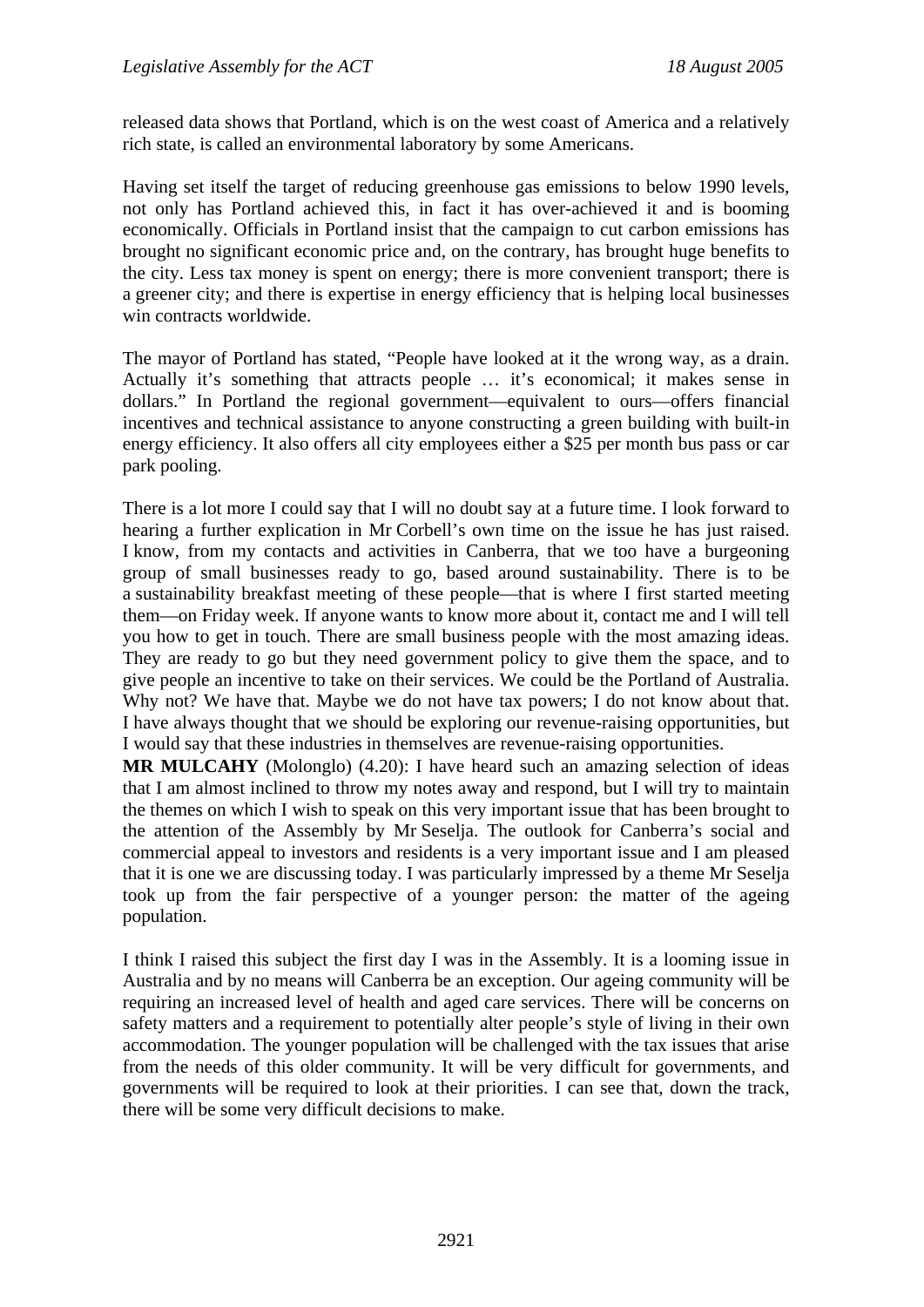Revenue will always be the instant solution of governments. Mr Corbell made an interjection about the appeal of the income tax that exists in the state of Oregon. I think the idea of more tax imposts on a younger Canberra population will be a matter of concern down the track. Whilst I do not think Dr Foskey's idea of drilling for oil or starting mining in the ACT will carry a lot of credence around the community, it is novel if nothing else. I think that, whilst it is probably not something that will receive a great deal of public support, at least it showed some thought going into the problems we face. We all want Canberra to be the best place for living, for business and for recreation but, of course, the big question is how we can make that happen. A key measure of how attractive Canberra is to people is whether they choose to come here and stay here, and indeed whether they come back if they leave here. On that test we are not doing so well. The net population growth is, in fact, four per cent, compared with 1.2 per cent nationally. That is, the ACT population is growing at one-third of the national rate. On 28 July this year I took the opportunity to participate in a seminar staged by the Canberra Business Council called "Beyond the Canberra plan", where I heard some fascinating addresses. It was one of the best prepared summits or conferences I had ever been to. Unlike many, where you hear people just give casual dissertations about their particular areas of interest, to their credit the presenters not only highlighted issues but

also put forward suggestions and solutions. I did not agree with every point raised, but there was an incredible amount of initiative shown in that. The Canberra Business Council deserves commendation for its initiative. There was an address by Mr Mark McConnell, a local Canberra business identity. He

spoke about the very serious issue of population growth and, in particular, about the impact of skills shortages. In his words, businesses rate skills shortages as the most important issue they are currently addressing. He highlighted the fact that we are seeing 2,500 young people leave Canberra annually.

I accept that people move. One of my own children will probably be heading overseas shortly to play football in another country. That is part of life and part of growing up. It seems to be even more prevalent these days that people go and spend a bit of time in other countries. It is critical for this territory to ensure that our young people, whether they move internationally or move to Sydney, Melbourne or Brisbane, come back to Canberra. If they do not do so, we are going to see an acceleration of the ageing population, which is already an issue.

We are faced with critical skills shortages. Political mileage is occasionally made on that at territory or federal levels, but the real concern we have to address is that, if we cannot solve that problem, we will start to damage the economic viability of our territory. As Mr Seselja pointed out, we will be potentially faced with a lower number of workers supporting a greater number of retirees with this ageing population and we are going to have to be clever in working out how to deal with these challenges. We have to take into account the fact that not only are we losing highly educated young people but also we are going to have a large number of people taking advantage of public sector superannuation schemes. These people can still make contributions to our community and to business and other activities here, but we need to work out ways of harnessing their contributions.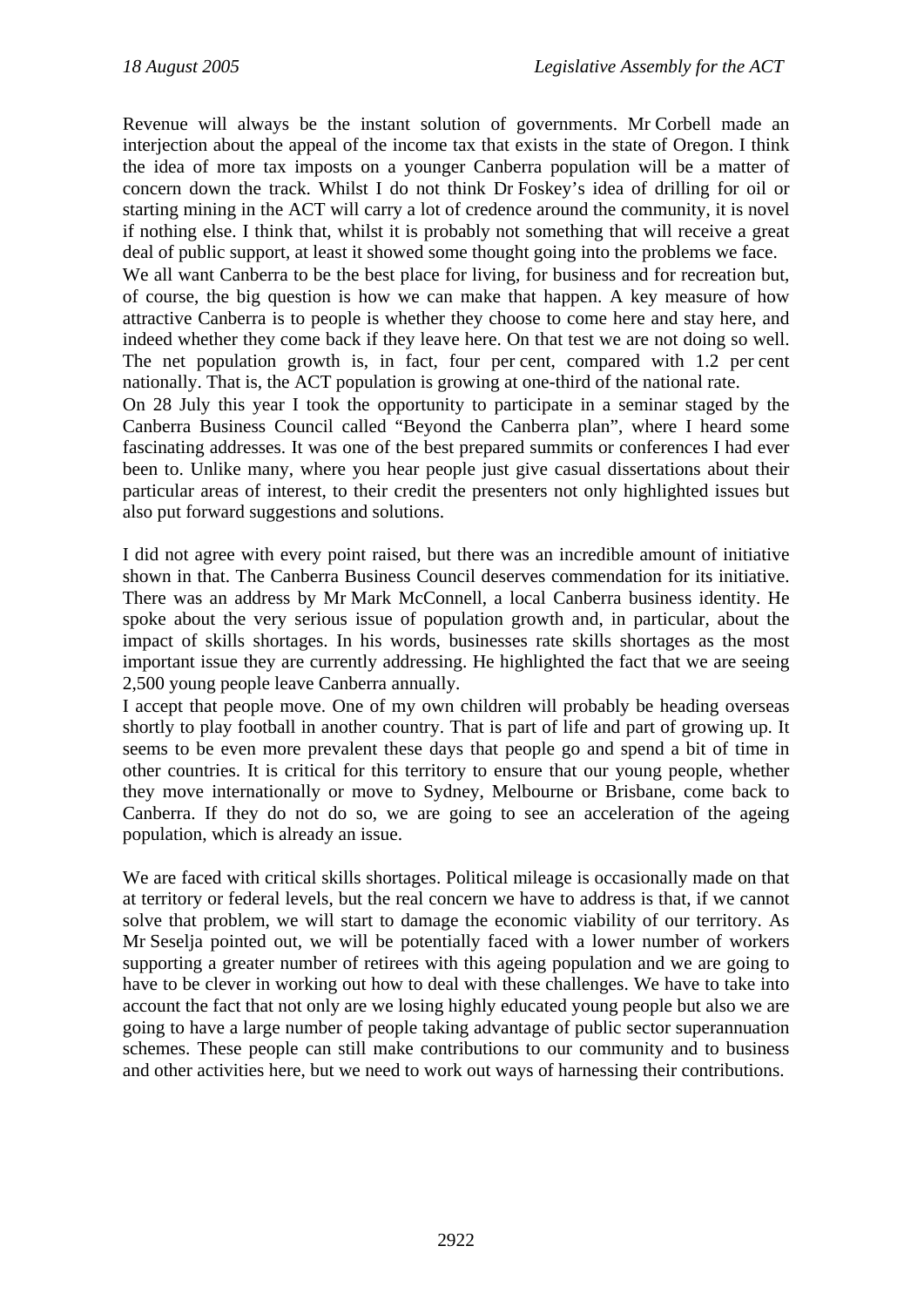We have already seen some early signs that industry segments such as technology will suffer very quickly if we lose educated young people. I see that problem growing if we cannot come up with some very clever solutions. When Mark McConnell talked about demographic proportionality his view was that we must establish targets, look at retraining the older work force and increasing their participation. We have to challenge norms; we have to look at things such as workplace flexibility to accept people's interest and willingness in going back into the work force. We also have to ensure that we have a business-friendly environment.

It was regrettable that the Minister for Economic Development and Business was not able to hear the wonderful papers delivered at this business summit. I would urge him to have his people brief him on the content of those papers. I am also sorry that the Chief Minister was unable to be there for any significant length of time. Rather than just getting the media takes on this event, he would have seen the very genuine commitment people pursued in bringing forth their papers. We talk about the ACT being unashamedly a pro-business environment and that we have to give credence to the claims made by the government and ensure that policies are reflective of those claims. Regrettably for the people of Canberra, those words really do not mean too much if we do not see them translating into strengthening our population base in the ACT, tempered with good economic growth and good levels of employment.

Mr Corbell claimed credit for just about everything in the town a moment ago and could see no failings. There is obviously no admission of anything not working perfectly, but there are alarming signs there if we see these rates of growth. Many of us claim credit locally. Last night I heard the Prime Minister say that, when things are going well, state and territory governments claim credit and that, when things are going badly, they blame the commonwealth government. Things are going very well at the moment and I am expecting that the ACT government will be claiming all the credit for the tremendous reforms we have seen nationally which we will continue to see and from which the people of the ACT continue to benefit.

I think there was an opportunity lost in that ministers did not make a better effort to attend the Canberra Business Council summit. Speakers talked about the great potential for economic growth. People such as John Hindmarsh spoke at that event; his focus was on the convention centre. Yesterday, we had some discussion on the convention centre. I have long had an interest in this area of activity. I think it is lamentable that we are going through the process of refurbishing that facility; we will not have any more exhibition space.

I have said in committee meetings and the like that people only have to get on a plane and go to Adelaide to learn how it is done. In a city that is not necessarily abundant with major tourist attractions, the South Australian facility has an incredible level of usage. It is booked out virtually throughout the year for many national conventions. They have realised how critical the convention centre is to the viability of their local tourism industry. As John Hindmarsh mentioned at the conference, the flow-on effect of tourism is colossal. It impacts on transport, catering and other key suppliers and can even flow into the construction sector where he has made his name.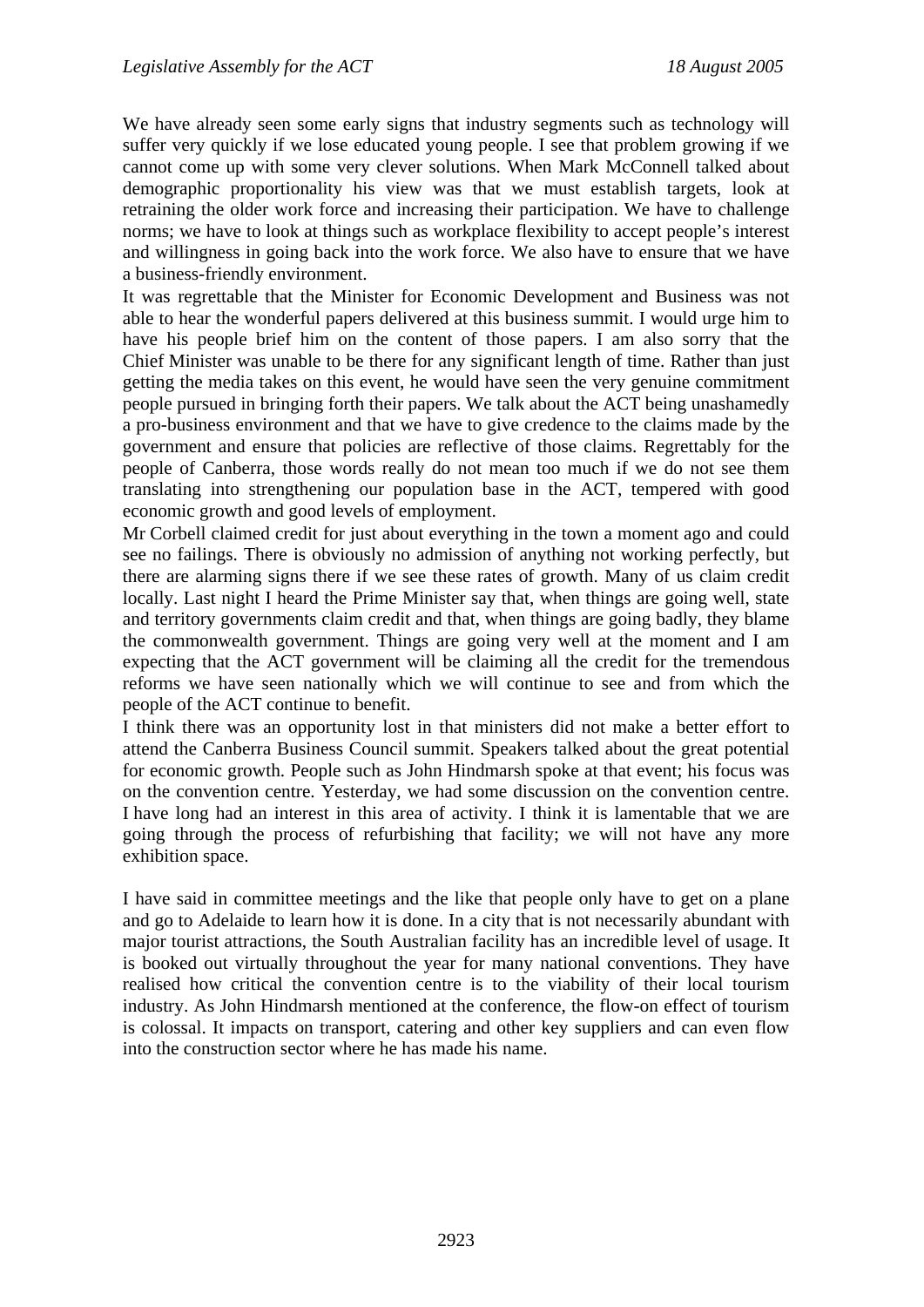The beneficiaries obviously need to contribute. I believe they do so through taxes. I do not think governments ought to throw endless amounts of money into these things, but they need to be looked at as contributions to the city. What is happening there seems to be very much a short-term approach. Mr Corbell made much of the \$1.10 transaction fee, but the reality is that he needs to look at it on a much more serious basis and understand that, without a convention centre that has capacity, we will not drive those accommodation venues he spoke about; we will not develop the yield because we do not have the high-spending tourists here and we will therefore not get the level of employment for the young people that Mr Seselja talked about because they are leaving the city in substantial numbers.

**MR STANHOPE** (Ginninderra—Chief Minister, Attorney-General, Minister for the Environment and Minister for Arts, Heritage and Indigenous Affairs) (4.30): I am more than happy to speak in debate on this matter of public importance about the outlook for Canberra's social and commercial appeal to investors and residents and to thank Mr Seselja for proposing it. There has been significant concentration on the aspect of this matter of public importance as it relates to Canberra's commercial appeal, but there has not been much concentration on Canberra's social appeal. I can understand members focusing on our economy, our capacity and our perceptions around that, as they are particularly important to our future and to our ability to meet our social hopes and aspirations.

I will deal with both aspects of the subject, the social and commercial appeal of the ACT. I refer, first, to the social appeal of Canberra. If one accepts the definition of the nature of Canberra and the place that it holds in the hearts and minds of both investors and residents, for those residents who have made Canberra home it is a wonderful, fantastic place with enormous appeal. I think we can be very thankful for that. To some extent, that social appeal and attractiveness have been hard earned in the context that significant planning work has been done to ensure we have a very liveable city, perhaps the most liveable city in Australia.

One would expect a resident, a politician, or a chief minister to say that Canberra is the most pre-eminent planned city in Australia and possibly the world and that it is one of the most liveable cities in the world. In the biannual listings of the most liveable cities round the world—and I am not sure who conducts the most well-known of those listings—some of our neighbours, for example, Melbourne in particular and Sydney to a lesser extent, are mentioned. Melbourne, along with Vancouver, jointly won the title of the most liveable city in the world after an internationally accepted study or audit of liveability was conducted. I was most concerned to see that the ACT was not listed in the first 10 or 20 and I discovered only then that Canberra was not considered as part of the mix. I think it was deemed that our population of 325,000 did not warrant comparison with other major liveable cities, and that there was a threshold of 500,000.

Acknowledging the fact that we were unfairly discriminated against or disqualified from being considered or classified as a liveable world city, I think the rules were deliberately drawn to disqualify competitors such as Canberra. Everybody in Australia would probably accept Canberra as being a far more liveable city than those other cities that feature so well. I think we should focus on that. What is it that we have that is so fantastic? Why is it that those who call Canberra home are so wedded to it? For those of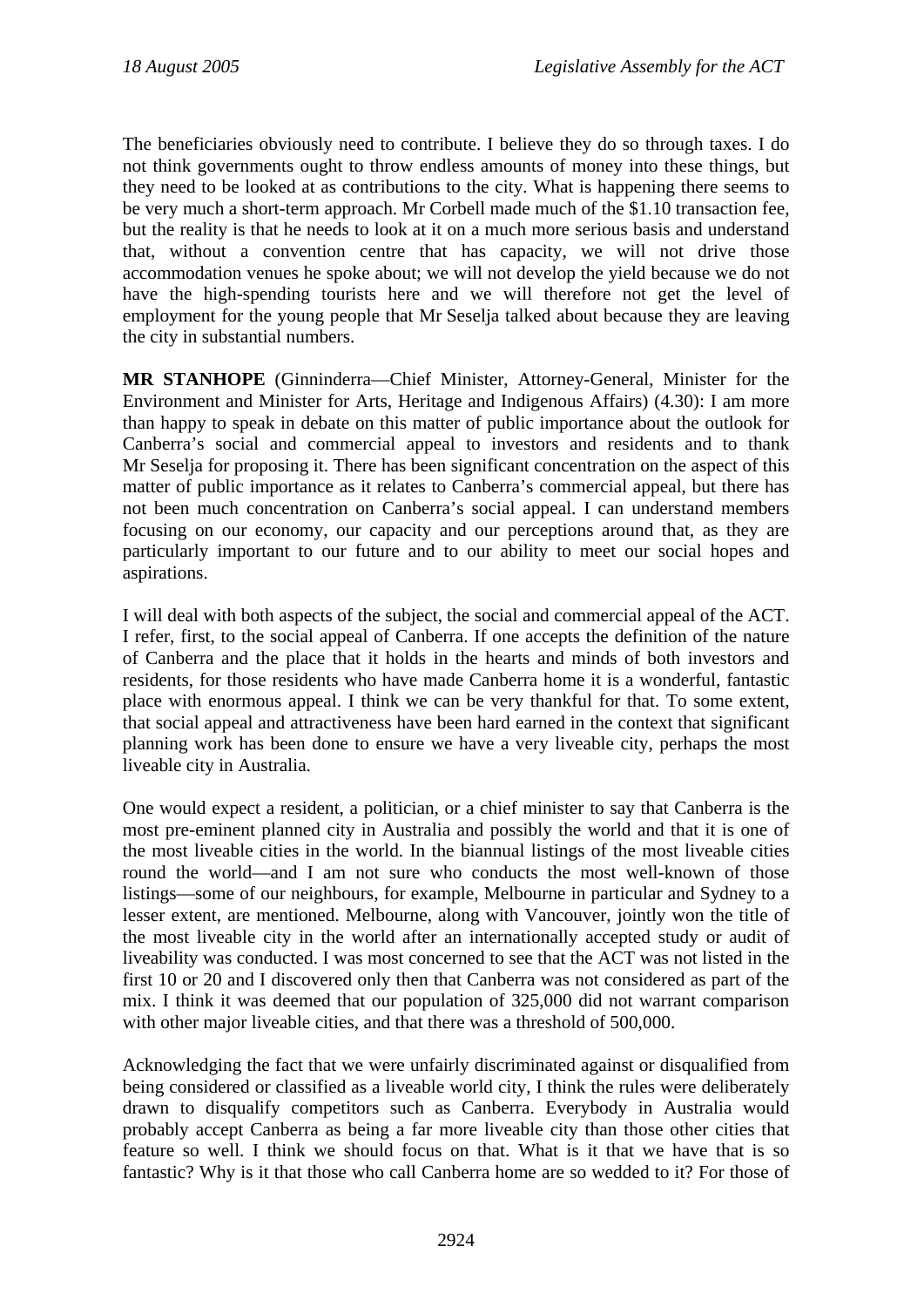us who have lived here for decades it is not just a question of rose-tinted glasses or the blush of a first impression: the appeal never fades, it continues to grow and to increase.

Canberra's appeal has grown for me and I think for most residents. We can see that in the context of the community's response to suggestions made at the beyond the Canberra plan forum which Mr Mulcahy addressed—the community's response to suggestions that the town was somehow boring and tired and not a place that had any appeal to investors, outsiders or residents. I think the residents of Canberra rose up almost as one and said, "No, that is not true. That is not our perception. That is not our feeling about Canberra, our home. We do not view it in that light at all. It is not relevant to our perception or to our reality." As a politician I have discovered on almost every occasion I have engaged in conversations in the street or organised community meetings or consultations that that is not the view of Canberrans.

This matter of public importance invites us to comment on the outlook for Canberra's social appeal to residents. I think Canberra's social appeal to residents is as strong now as it has been at any stage in Canberra's history. I think that social appeal is growing and growing. That is my experience as a 36-year resident of Canberra and it is the response of everybody to whom I speak who lives in Canberra. Every resident to whom I have spoken regards Canberra as a city that is beyond comparison.

There are a number of reasons for that. They include our commitment to the environment and the fact that we have the bluest sky, the clearest nights and the cleanest air; and they include our geographic location and convenience. The Minister for Planning can rightly take pride in the planning of Canberra and in the significant work that has been done, through the development of the spatial plan, to maintain Canberra and its reputation as a pre-eminent and planned city. We respect and jealously guard our street amenity and our garden and bush capital title, which are so important to Canberrans. These are the things we have maintained and will always maintain that lend themselves to Canberra's social appeal.

We put a great deal of effort into the Canberra plan. Major consultation underpinned the development of the Canberra plan through three major elements—the economic white paper, the social plan and the spatial plan. That is what is at the heart of this debate. The government has undertaken detailed and extensive consultation with the people of Canberra to obtain their ideas for the city. In our relationship with one another we have established what they want, what their expectations are and what sort of city they want to live in. We established what they wanted the city to look like and what we needed to do to ensure we met all those hopes and aspirations.

I could talk at length about the fact that as a result of our spatial planning work we have a sustainable blueprint for maintaining our pre-eminent designed city. We are building on the work of the past. The work that was undertaken in relation to the spatial plan was the first detailed planning work to be done in the ACT in almost 20 years. Today I released a progress report on the implementation of the social plan, which maintains our commitment to ensuring that we have the finest employment opportunities for all children within the ACT.

I have said before—and I stand by the statement—that part of this town's appeal in a social and commercial sense lies in the quality of our education. We maintain at all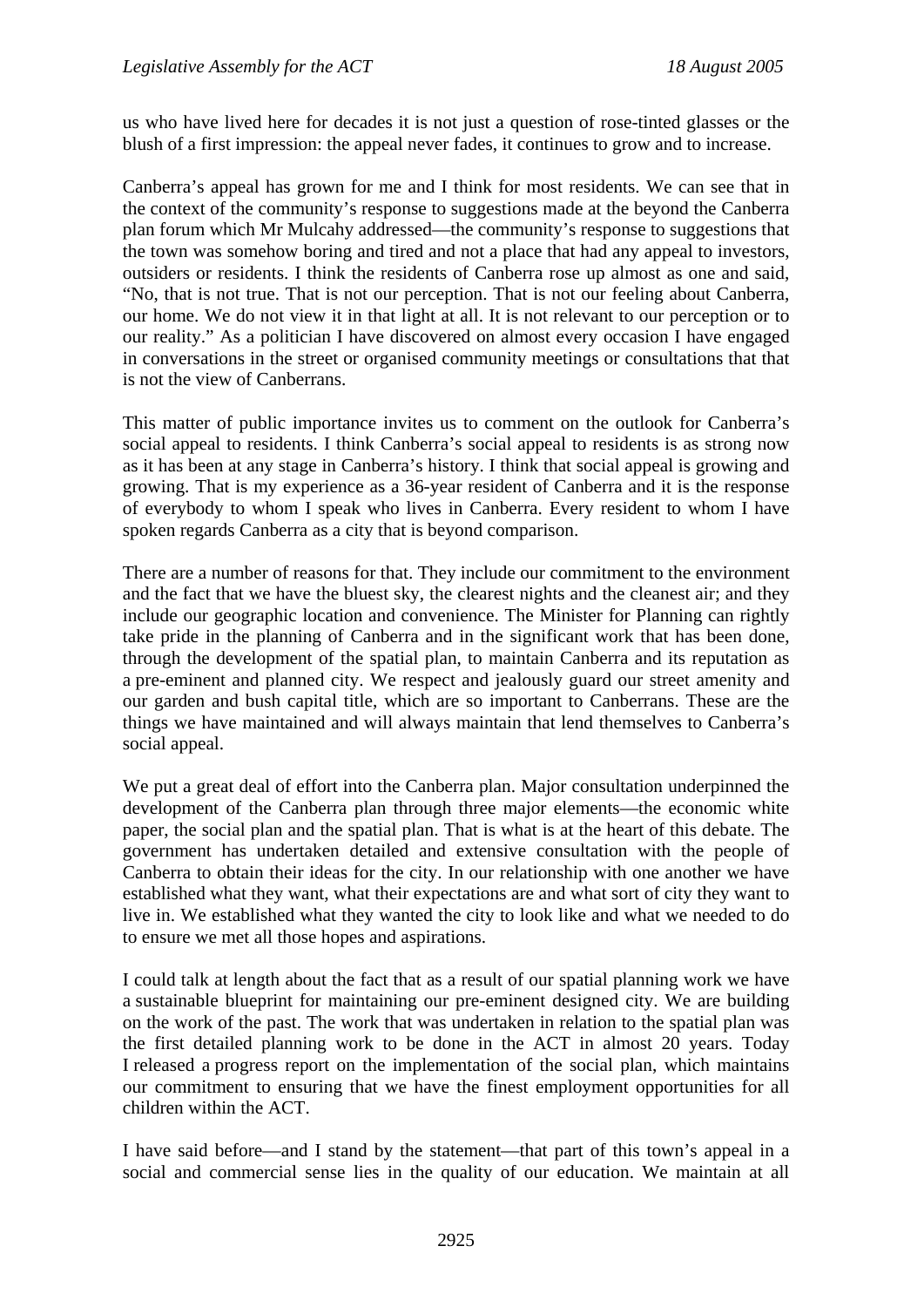levels the best possible education that could be provided to residents in any place in Australia. We do that through maintaining full support for the government sector, support for diversity in education, and continuing support for and nurturing of the non-government system. We have a commitment to the Canberra Institute of Technology and we have maintained and strengthened our relationship with the university sector, which has led to an increase in the status and standing of the Australian National University as one of Australia's leading teaching and research universities.

Our acknowledgment of and support for that research capacity is well understood. In an earlier presentation the Minister for Planning referred to the major memorandum of understanding that we entered into with the ANU relating to the development of City West and all that will flow from that, for example, enhanced technological opportunities. We provided seed funding for a major commercialisation fund, which is now worth \$30 million. We provided the building blocks for the establishment, within the ACT, of the ICT centre of excellence. These are just some of the initiatives we have pursued to ensure we maintained both the social and commercial appeal of the territory for residents, investors and outsiders.

Of course, it does not stop there. We continue to invest in education. We entered into a partnership with the Australian National University to establish the first university college, a college that will take our most gifted students and provide them with the opportunity to reach their potential in relation to educational opportunities. Similarly, we have invested \$43 million in public education in west Belconnen.

**MR SMYTH** (Brindabella—Leader of the Opposition) (4.40): I think the Chief Minister missed the point that Mr Seselja was trying to make. The people who come to Canberra stay here because they love it, which is why they are here. The question is: what are we doing to try to prevent the brain drain? What are we doing to retain young people who leave and go elsewhere, young people whom we always assumed would remain? As Mr Seselja quite rightly pointed out in his matter of public importance, that is not necessarily so. That was the point of the matter of public importance.

I think we all agree that we are proud of our education system, our infrastructure and the fact that Canberra is the nation's capital. The question is: what is the outlook for Canberra's social and commercial appeal to investors and residents? I think the Chief Minister missed the point.

**MR SPEAKER**: Order! The time allotted for this discussion has expired.

# **Residential Tenancies Amendment Bill 2005 Detail stage**

Debate resumed from 16 August 2005.

Clause 17.

**DR FOSKEY** (Molonglo) (4.42): I move amendment No 4 circulated in my name *[see schedule 4 at page 2944 ]*.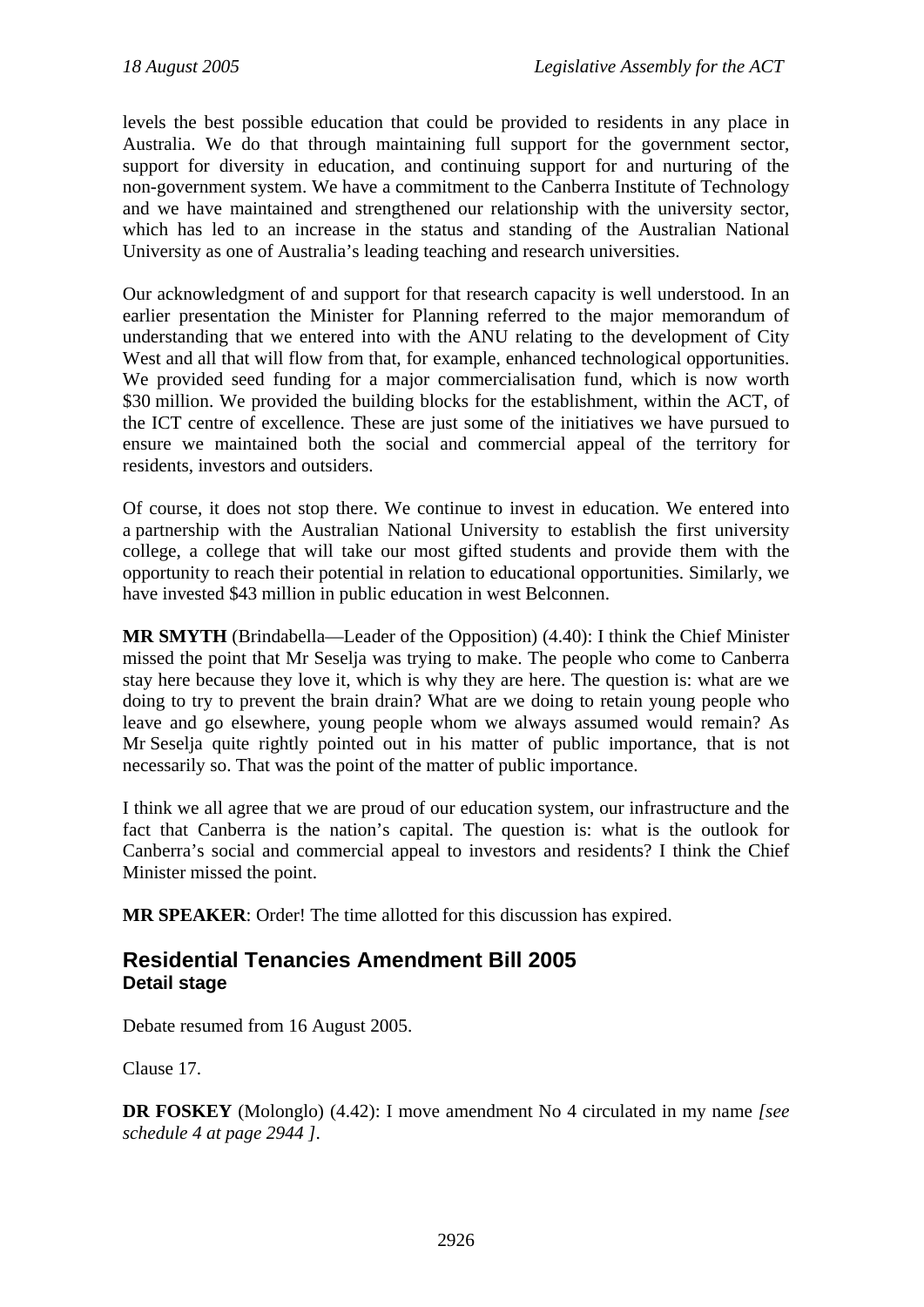This amendment extends the circumstances under which the tribunal can substitute a tenant to include circumstances where a domestic violence order has been made. On advice from the Women's Legal Centre, we suggest that this legislation will be improved as a result of this amendment. Clause 17 allows the occupant of premises to apply to become a tenant where a court has made an order to remove the tenant from the premises. This clause is intended to apply, in particular, in situations of domestic violence. The government's amendment adds a provision that where individuals have given an undertaking to the court they will leave the premises. That can provide the basis for another occupant of the premises to become the tenant.

Unfortunately, the amendment does not fully respond to the strong representations from the Women's Legal Centre and the Welfare Rights and Legal Service in relation to this clause. Both groups have argued that the clause should go further because exclusion orders and undertakings to the court can be difficult to obtain. According to the latest figures, exclusion orders and similar undertakings are made in fewer than one in five orders. Additionally, magistrates are reluctant to make exclusion orders at the preliminary order stage. Victims of domestic violence are very vulnerable when the tenancy is not in their name and they face the loss of the family home. It can also allow perpetrators to apply considerable pressure on victims by using the tenancy and their rights as tenants against victims and any children or other dependants.

Our amendment addresses this problem by allowing a broader range of circumstances to be considered by the tribunal, allowing the tribunal to exercise some discretion when determining whether there is sufficient basis for substituting the tenant. This would allow victims of domestic violence to achieve an earlier state of certainty regarding housing tenure, an important step in rebuilding after the end of a troubled relationship. The government has argued that this places undue strain on the tribunal, as it may be placed in a position of ascertaining whether domestic violence has or has not occurred. If we can ask the tribunal to determine whether a serious dispute between neighbours constitutes grounds for eviction, we can give it discretion to hear arguments for and against the substitution of a tenancy. I commend the amendment.

**MR STANHOPE** (Ginninderra—Chief Minister, Attorney-General, Minister for the Environment and Minister for Arts, Heritage and Indigenous Affairs) (4.46): The government has also proposed an amendment to clause 17. Government amendments Nos 3 and 4 are subject to the outcome of this amendment. I propose to move those amendments immediately after conclusion of debate on this amendment. Those amendments make it clear that the tribunal may make a substitution order to a person who has given the court an undertaking to leave the premises.

Dr Foskey's proposed amendment would permit the Residential Tenancies Tribunal to make an order that removes a tenant from a residential tenancy agreement and substitutes an occupant in the tenant's place in a broader range of circumstances, including whenever a domestic violence order is made. Under the Domestic Violence and Protection Orders Act 2001 a domestic violence order may be a final order, or it may be a short-term order known as an interim or emergency order. In addition, a domestic violence order may require the removal of a person from a property, or it may prohibit conduct or the damaging of property. Domestic violence orders can also be conditional, depending on the facts of a case.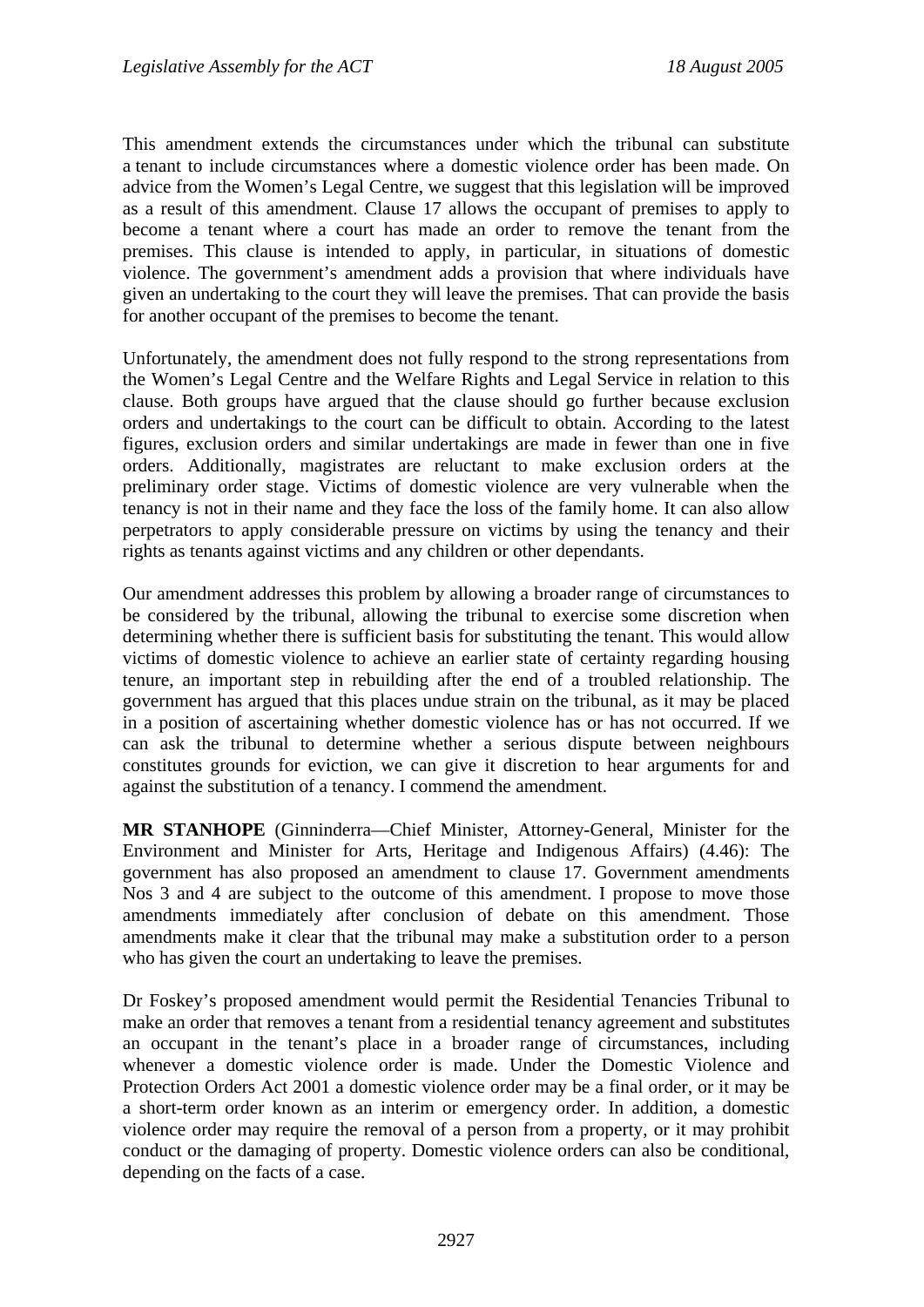The government's view of Dr Foskey's proposed amendment is that it is not appropriate for the Residential Tenancies Tribunal to be vested with the power to remove a tenant from a property when the Magistrates Court has decided that it is not warranted in a particular circumstance, or that an undertaking has been received in the Magistrates Court from the person concerned. In cases where an undertaking is not being given it would be inappropriate to enter a tenant's agreement where an interim domestic violence order has been made and the tenant has not had an opportunity to challenge the order. Dr Foskey's amendment would broaden the role of the Residential Tenancy Tribunal and allow the tribunal to take action where the Magistrates Court has deliberately determined it is not appropriate for that action to be taken.

The Residential Tenancies Tribunal should remain a low-cost, high-transaction tribunal designed to resolve tenancy disputes between a lessor and a tenant rather than disputes between occupants of premises. The tribunal does not have jurisdiction to resolve domestic violence disputes and it is not suited to deal with that type of matter or other intertenancy disputes. Domestic violence matters should continue to be heard by the Magistrates Court.

It is not that the government opposes the intent of Dr Foskey's proposed amendment; it is just that the government believes it is for the Magistrates Court, with its jurisdiction, to determine whether in a particular circumstance a person should be asked to leave certain premises. We do not believe that is a function that should be vested in the Residential Tenancies Tribunal.

**MR STEFANIAK** (Ginninderra) (4.49): The opposition will support the amendments to be moved by the government rather than Dr Foskey's amendment. I concur with the comments made by the Chief Minister in relation to this matter.

Amendment negatived.

**MR STANHOPE** (Ginninderra—Chief Minister, Attorney-General, Minister for the Environment and Minister for Arts, Heritage and Indigenous Affairs) (4.50): I seek leave to move together amendments Nos 3 and 4 circulated in my name.

Leave granted.

**MR STANHOPE**: I move amendments Nos 3 and 4 circulated in my name *[see schedule 5 at page 2945]*.

Amendment No 3 seeks to amend section 107A, subsection (1), which permits the Residential Tenancies Tribunal to make an order substituting an occupant of the tenant or a co-tenant where the existing tenant or co-tenant has given an undertaken to a court to leave the premises. Where such an undertaking is given to the court, this should be reflected in the residential tenancies agreement. This amendment also clarifies that a court order removing a person from the premises cannot be an interim order. This amendment was proposed as a result of discussions with community sector organisations.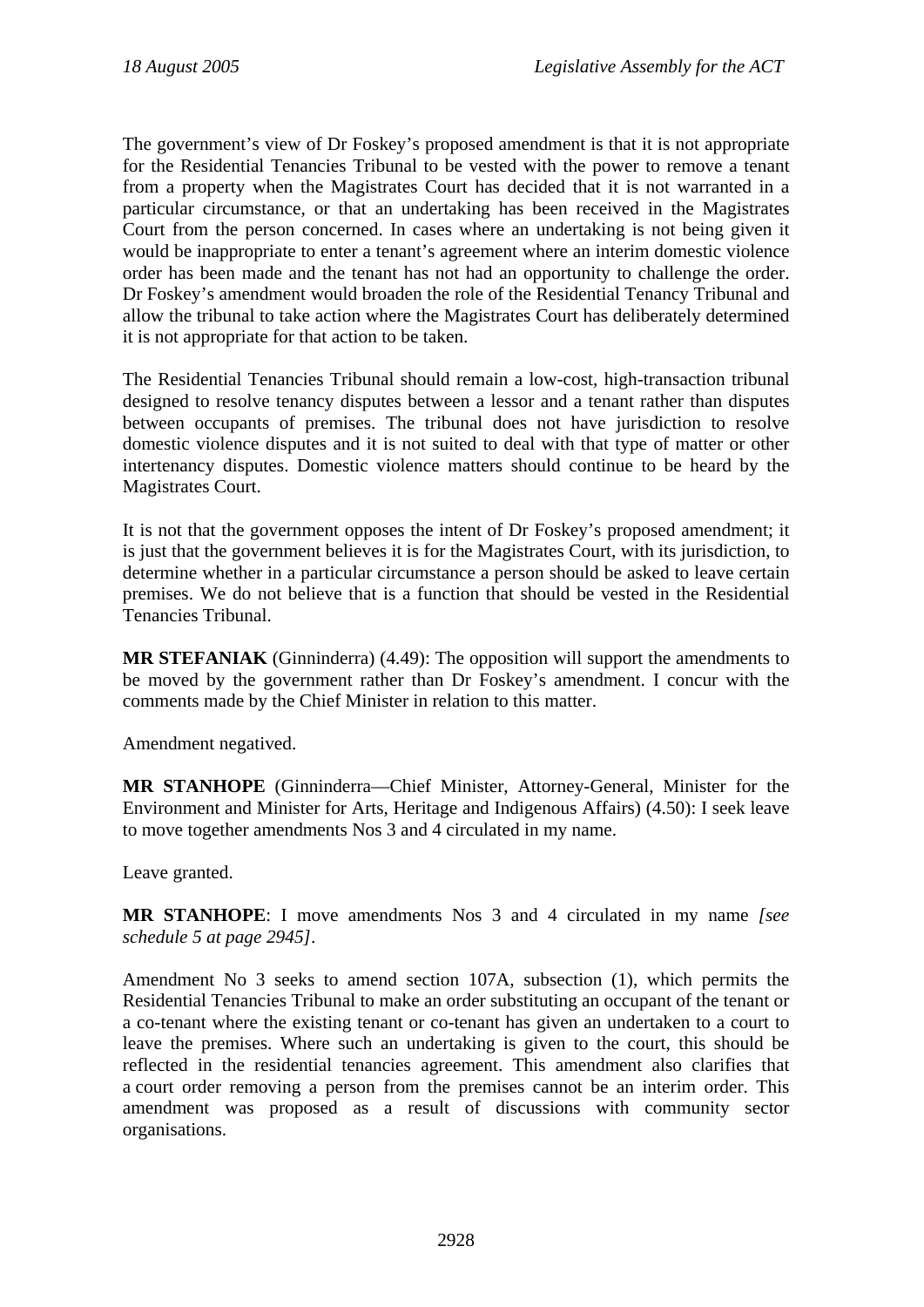Amendment No 4 is consequential upon government amendment No 3. This amendment provides that an application for an order under section 107A must be accompanied either by evidence of an undertaking to the court or by a copy of a court order to remove the person from the premises.

Amendments agreed to.

Clause 17, as amended, agreed to.

Clauses 18 to 21, by leave, taken together and agreed to.

Clause 22.

**DR FOSKEY** (Molonglo) (4.51): I seek leave to move together amendments Nos 5 and 6 circulated in my name.

Leave granted.

**DR FOSKEY**: I move amendments Nos 5 and 6 circulated in my name *[see schedule 4 at page 2944]*.

These amendments seek to amend clause 22*.* These seemingly minor amendments will replace the words "public housing tenancy agreement" with the words "tenancy agreement with the Commissioner for Housing" and the word "rent" with the words "rental rebate". In the opinion of some people, these amendments may appear to be minor and a little pedantic, but their primary purpose is to ensure clarity and the use of language that makes sense to public housing tenants.

**MR STANHOPE** (Ginninderra—Chief Minister, Attorney-General, Minister for the Environment and Minister for Arts, Heritage and Indigenous Affairs) (4.52): Without wishing to appear pedantic, similarly the government is not inclined to support these amendments. Dr Foskey proposes to establish a new definition of public housing. The government simply does not believe that anything would be achieved by doing that. The concept of public housing, in particular subsection 8 (1), which I use by way of example, is well established and understood.

In the context of Dr Foskey's proposal, the Housing Assistance Act provides that the functions of the commissioner are to administer, on behalf of the territory, programs and funding arrangements for the delivery of housing assistance in the ACT in relation to public rental housing and home ownership, income-related assistance, et cetera. The government is not persuaded that it is sensible to change definitions that are well established and well understood. For that reason there is nothing to be gained in supporting Dr Foskey's amendment No 5.

The government also objects to amendment No 6 on the basis that it extends a new jurisdiction to the tribunal to consider rental rebates in certain circumstances. Currently, the Residential Tenancies Tribunal does not have jurisdiction in relation to rental rebates. It is not a function of the tribunal and the government is not persuaded that it should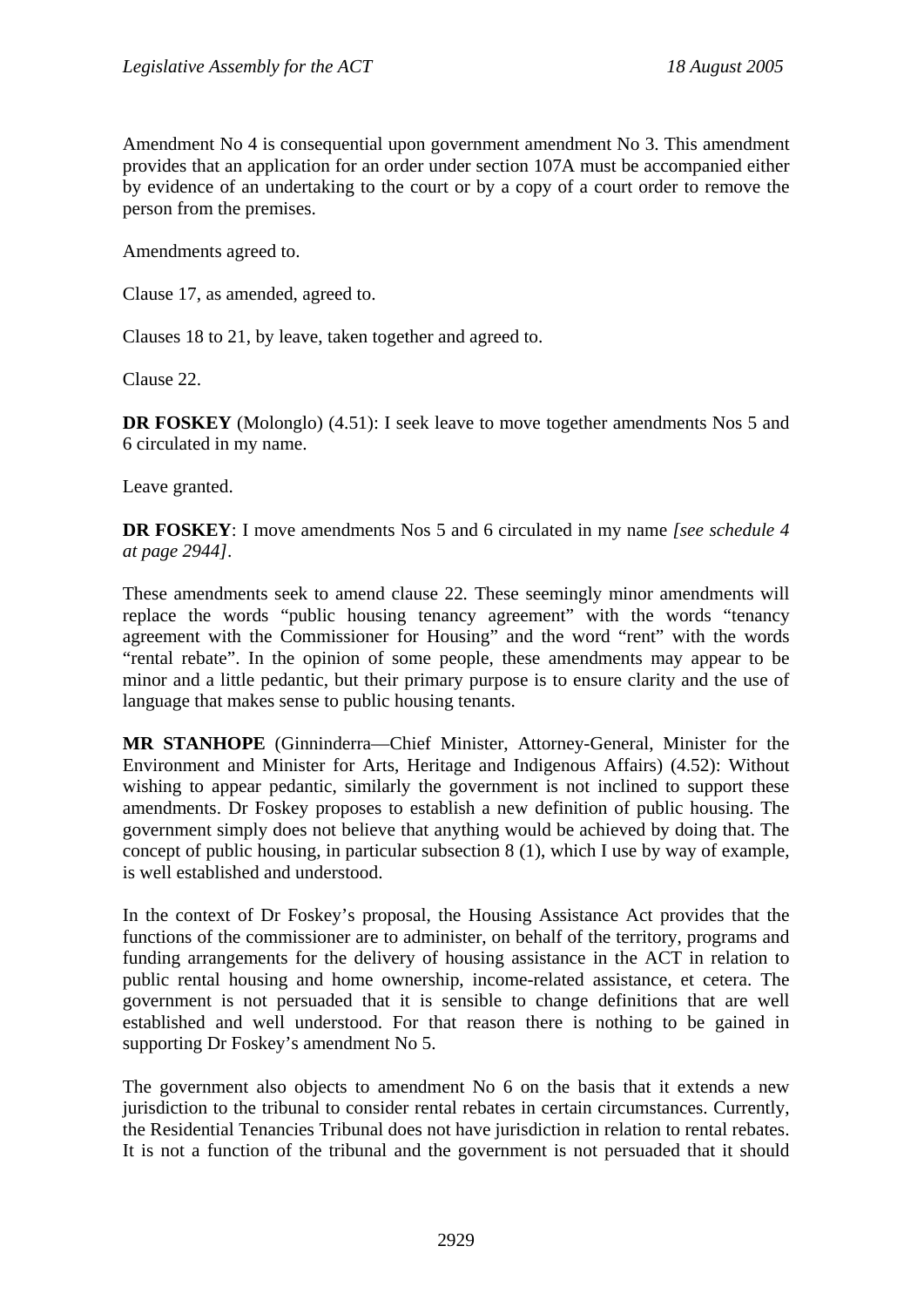become a function of the tribunal. The government's proposed amendment would allow a new base rental to be determined for an incoming tenant under a will.

Ordinarily, where there is a new tenancy the lessor may accept rental at the commencement of the agreement. The government's provision will enable the commissioner to make an application to the tribunal to establish a new rental in relation to an incoming tenant under a will, placing the commissioner in the same position in relation to an incoming tenant as in dealing with a new tenant. The government does not support the proposed amendments.

**MR STEFANIAK** (Ginninderra) (4.55): Amendment No 5 proposes to change a term that people are used to and that has been used for a number of years. I do not see any point in changing a term unless some benefit is to be gained. I cannot see any such benefit. In relation to amendment No 6, I again agree with the comments made by the Chief Minister.

**DR FOSKEY** (Molonglo) (4.55): I would just like to sum up in relation to the raft of amendments that I have moved. The Chief Minister rejected every amendment that I moved and implied that they were misguided, naive or unworkable. However, all these amendments were developed in consultation with those who have worked in the area, people who deal with tenants from the Residential Tenancies Tribunal on a regular basis. The impetus for these amendments relates to concerns that community groups have raised with me. Dissatisfaction was expressed following the limited dialogue on the bill that the government was willing to have.

Concerned people who have considerable expertise and who represent those who are likely to be affected by these changes should not be treated with the disdain that was apparent during this debate. We could have saved ourselves a considerable amount of time if the government had developed a better approach to consultation and it was willing to bring people together, listen to their concerns and work through these issues properly rather than just dismissing any views that were not consistent with its position or with the position of its bureaucrats.

Amendments negatived.

Clause 22 agreed to.

Remainder of bill, by leave, taken as a whole and agreed to.

Bill, as amended, agreed to.

# **Adjournment**

Motion by (**Mr Stanhope**) proposed:

That the Assembly do now adjourn.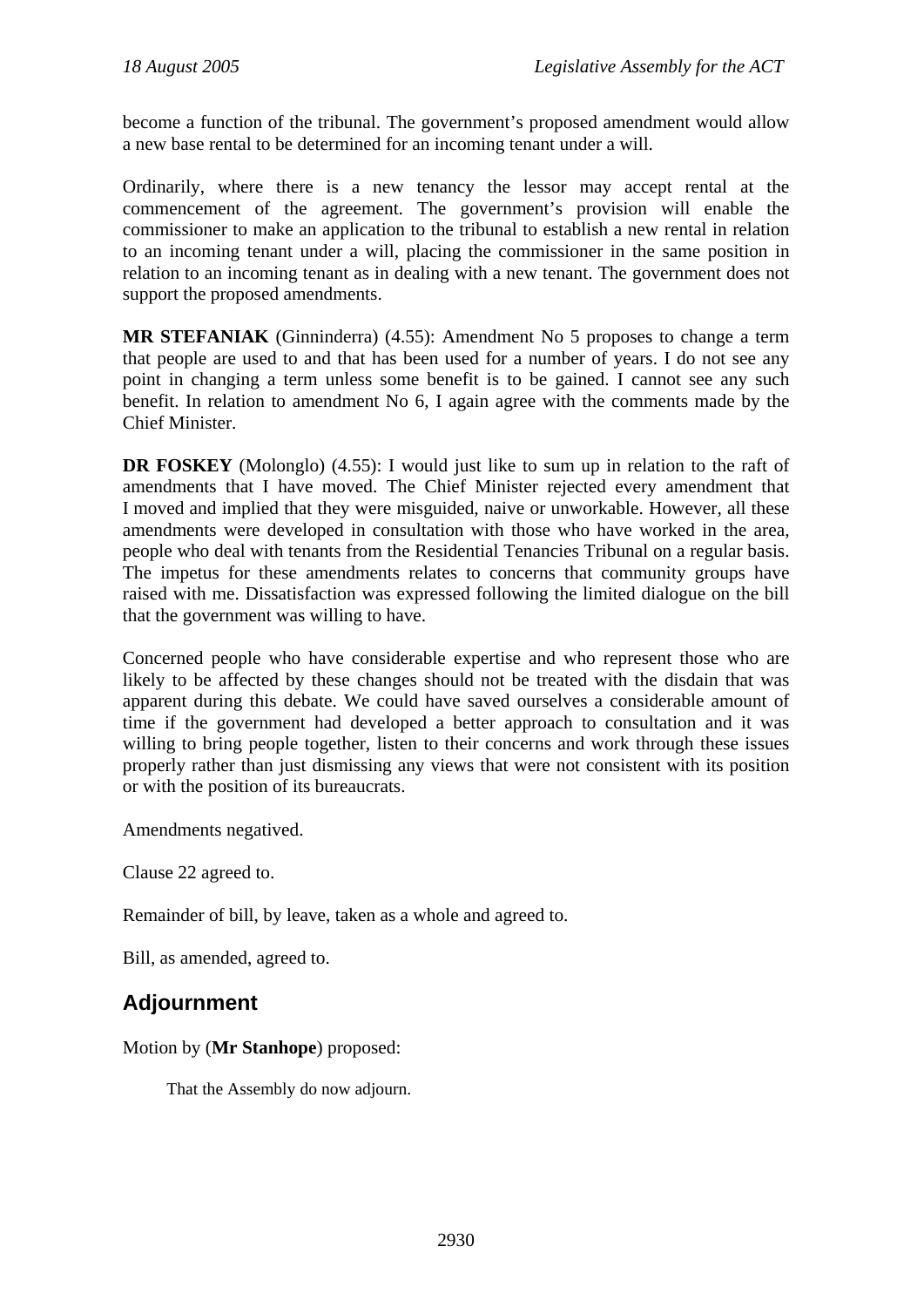## **Dragway Mr Charlie Shore—retirement Parliamentary world cup rugby**

**MR STEFANIAK** (Ginninderra) (4.58): I wish to refer to three issues. I was interested to hear Dr Foskey's earlier question about the effect of a dragway on the environment. Recently, someone told me that a resident who lives in the area where it is proposed to locate the dragway—I hope that it will be located there—is a former pilot who has a block of land that he wishes to farm. He said that he has no problems in relation to noise from the proposed dragway. In fact, he believes that noise from the airport will probably cause problems for the public announcement system and drown it out. That statement was made by one resident who will be affected by noise from the dragway, which I believe to be a positive statement in favour of the dragway.

Next week a long-standing employee, about 15 years, of Quamby—a difficult institution at the best of times—will be retiring. Charlie Shore has been at Quamby for many years and I think that on occasions he has run the place. Charlie has always conducted himself in an exemplary manner. He has impressed both his workmates and some of the difficult young people at Quamby with whom he has dealt. Charlie has been a father figure to some of the young people at Quamby and he assisted some of those who left in keeping to the straight and narrow. What he has done has been over and above the call of duty, including involving in sporting activities some of those young people who have left. They have continued to take an interest in sporting activities.

Over the years, Quamby has gone through some troubled times, including a coronial inquest conducted by Coroner Somes. As a result of the coroner's inquest, a number of public servants were criticised and it was recommended that they should lose their jobs. Charlie Shore was singled out for his efforts in attempting to assist a young person who tragically committed suicide at Quamby. I think that just shows the measure of the man. On behalf of everyone here, I say to Charlie Shore, "Thank you for a job well done, at times in very difficult circumstances."

The other day my colleague Mr Seselja got a bit of a run on an epic event—it was not quite a curtain raiser as it was played on a different field—in Sydney before the unfortunate loss by the Wallabies. I refer to the parliamentary world cup between the states and territories and the commonwealth. Modesty prevented Mr Seselja from saying a few things, but I will indicate to members now that the score was five all. Two tries were scored.

The first of them was scored them by a former ACT politician who should have been playing for the states and territories, namely, that big lug Paul Osborne, who insisted on playing for the commonwealth for some reason. That was closely followed by a try to the states and territories by a bloke playing his first game of rugby, that is, my colleague Mr Seselja. He will probably tell members that it was after a 50-yard run, but it was not. He was set up for a lovely try under the posts by one of the classic Wallabies, Marty Roebuck. It was a fantastic effort. Unfortunately, when he came to trying to convert it, the ball skewed off the side of his boot and ran along the ground to the right at a height of about two feet. As it turned out, the score was probably a good way to end this inaugural match—the first time state and territory politicians have played each other.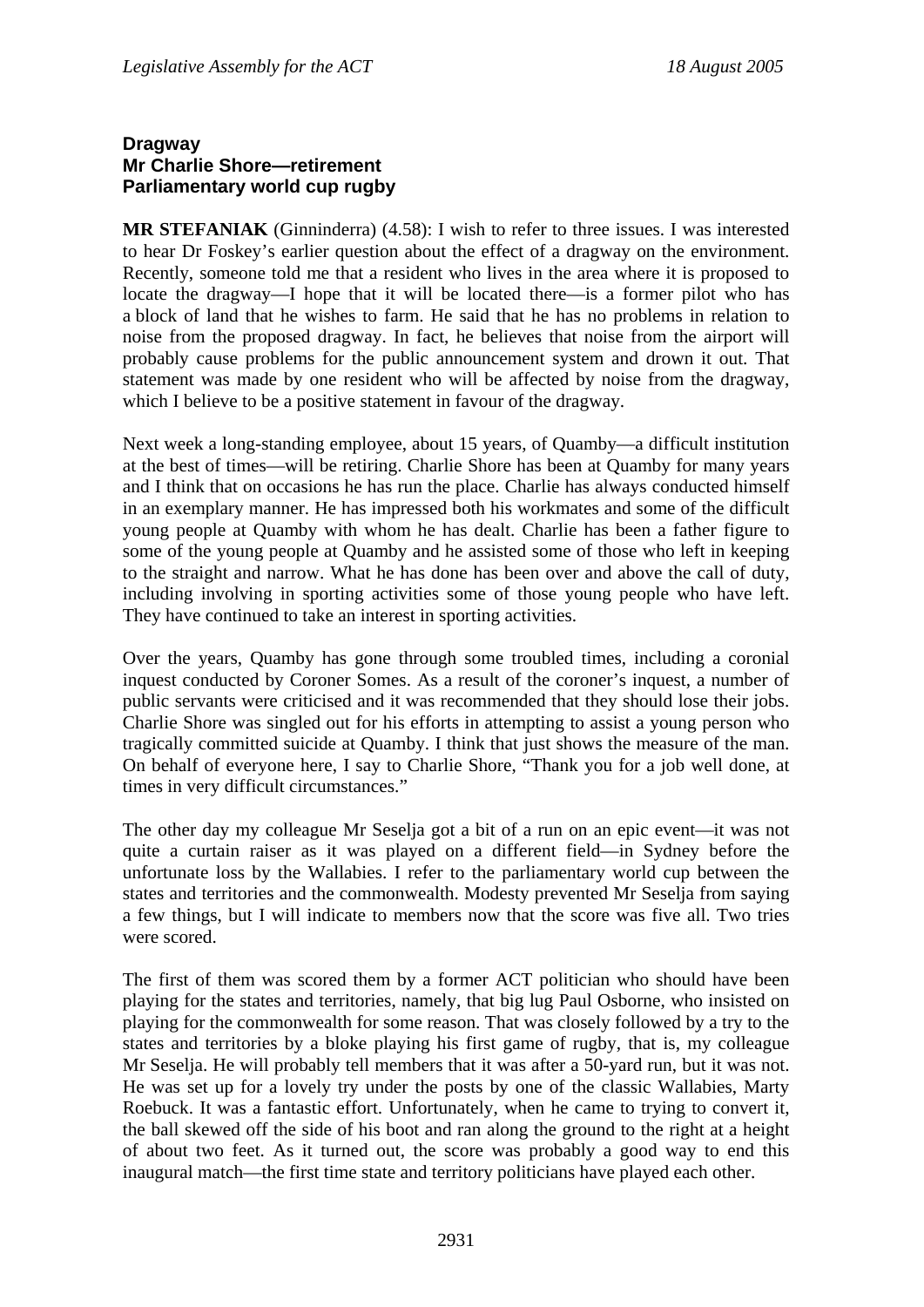Zed Seselja mentioned it was a shame that the only state politicians who fronted up were I, as team captain, he and my colleague Mr Pratt, who was the second oldest person, not by much, on the field. He distinguished himself with one particularly excellent run and a few good tackles. Generally, he had a lovely time, even though he was a bit sore afterwards, as was I. It is always good to play with classic Wallabies, people far better footballers than any of us were in our youth. I thank them all for playing.

I will mention also the staff members who played. Justin De Domenico, who has not played much rugby at all, was very good at fullback, exhibiting his Aussie rules talents. John Lane, a former staff member of mine, and Jeremy Johnson, who is currently working in Karin MacDonald's office, played exceptionally well and made a number of breaks. It was a real rugby game in some ways in that on the Friday night we recruited a couple of players from the Coogee Bay pub—Jamie Underwood, a five-eighth, and Brendan Nerdal, an inside centre, who happen to play for the university team I coach. Recruiting from pubs the night before is a traditional way of making up the numbers for lower grade rugby sides.

Finally, as well as thanking the classic Wallabies, I thank the following members of the ACT vets—if I leave anyone out I owe them a schooner—Lloyd Petty, John Hillier, president of the vets, Michael North, the oldest bloke on the field, even older than Mr Pratt, Gary Crocker and Phil Henry. As I said earlier, if I have left anyone out from the vets I owe them a schooner. All in all, it was a great day of fun. I thank all those who participated.

# **Daffodil Day**

**MS PORTER** (Ginninderra) (5.03): I remind members that tomorrow—Friday, 19 August—is Daffodil Day, the largest fundraising event of the Cancer Council of Australia. Last Sunday morning the Minister for Health, Mr Corbell, was joined by Assembly colleagues Karin MacDonald, Brendan Smyth, Jacqui Burke, Richard Mulcahy and me, the member for Fraser Bob McMullan, Senator Kate Lundy and members of the public for the launch of ACT Cancer Council's contribution to Daffodil Day on the lawns of the federal mall, where daffodils were planted spelling out the word "hope".

Daffodil Day is a day to support those who have been touched in some way by cancer and to focus on hope for a cancer-free future. The day, which was created by the Canadian Cancer Council in the early 1980s, is now run by cancer societies in seven countries and accepted internationally as a significant positive symbol representing those who live with cancer and their friends and families. The daffodil was chosen as a symbol of hope for those living with cancer as it is a hardy annual that pushes its way through the frozen earth after a long winter to herald the return of spring, new life, vitality and growth.

Daffodil Day is now in its twelfth year in Australia and is one of Australia's most popular fundraising events, inspiring as it does the belief that, one day, cancer will be beaten. Great strides are being made in this direction and survival rates are improving all the time. This Friday the Cancer Council hopes to raise \$7.8 million nationally. I know that members of the ACT community, as usual, will contribute significantly.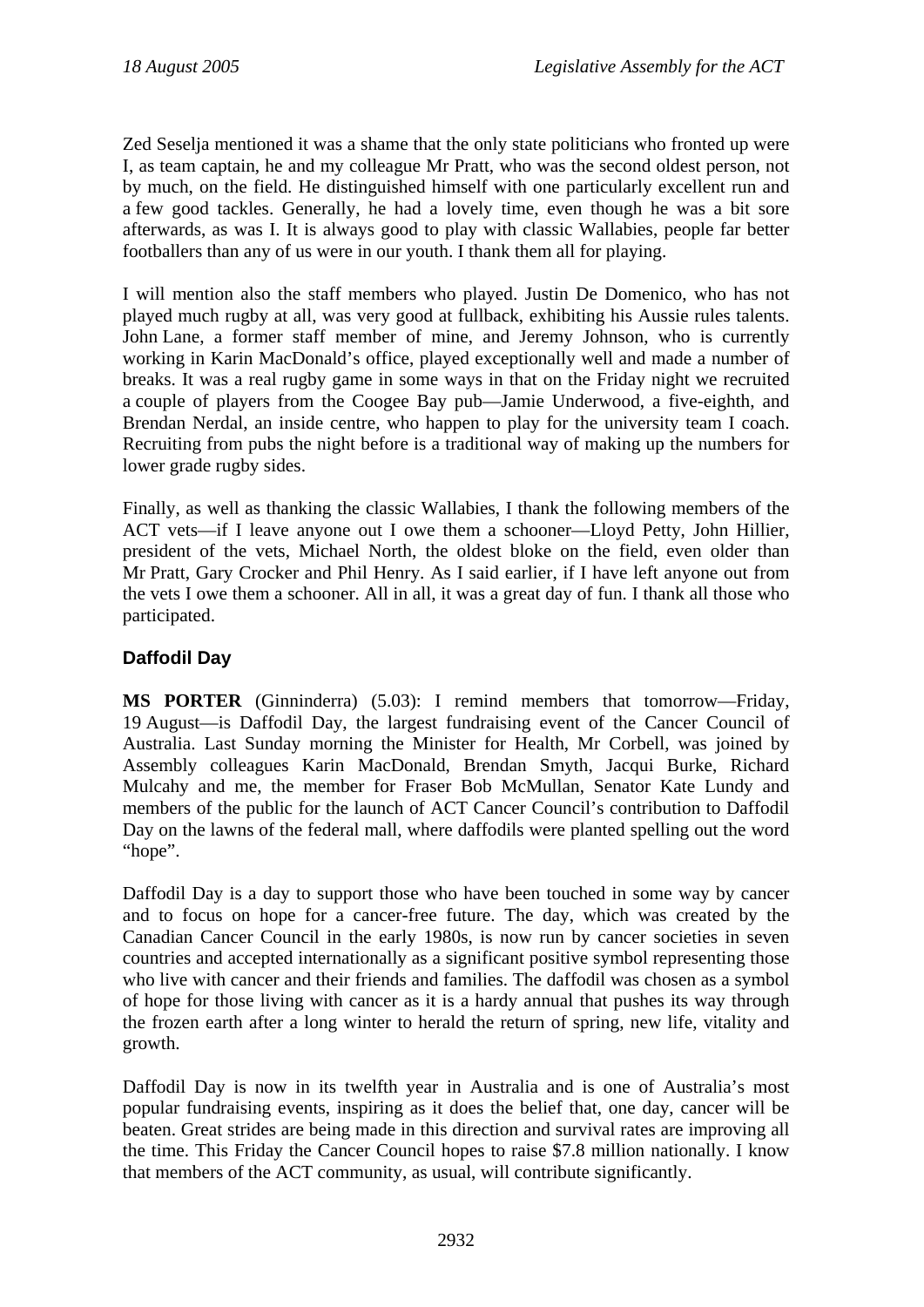On the day, more than two million daffodils and a wide range of associated merchandising material will be available for sale, including Douglas the Daffodil Bear, to raise funds for cancer research and support services. I encourage members of the Canberra community to dig deep and to support this outstanding cause. More than 10,000 volunteers will staff over 1,200 sites around Australia. In Canberra these sites will include major shopping centres and bus interchanges. We will not have to look far to find a friendly volunteer happy to accept our donations.

As usual, events such as this would not be possible if it were not for the significant contribution made by volunteers. I wish to place on record my appreciation of the work of ACT Cancer Council volunteers, many of whom work not only on Daffodil Day but also throughout the year in many capacities supporting those who have lived with cancer. In addition, I acknowledge the ACT Cancer Council for its best practice management of the many volunteers who work for it. At the beginning of the twentieth century those diagnosed with cancer faced almost certain death. However now, thanks to continued improvement in research and patient care, more than half those patients will be successfully treated.

Daffodil Day is a celebration of that progress. Whilst advancements in cancer treatment have been significant, almost one in three people still suffer from this disease. The money raised during Daffodil Day will help to find the causes of cancer. It will also help those touched by cancer through the continued provision of support services to sufferers and their carers. I urge all members to join me tomorrow, to purchase their fresh daffodils as well as their Douglas the Daffodil Bear, to help make this the most successful Daffodil Day ever.

#### **Surveillance cameras Afghan embassy**

**MR PRATT** (Brindabella) (5.06): I wish to highlight concerns relating to the response by the Chief Minister today in question time to my question about his attitude towards closed-circuit television cameras and his apparent backflip on increasing their number and using them to increase security in light of the risk of any future terrorist threat. It appears that the Chief Minister, in his answer today, misled the public and me in relation to his views about this issue. I call on the Chief Minister to correct the record now.

Today in question time the Chief Minister denied that he had criticised the installation of additional CCTV cameras as a "knee-jerk and populist response". His knee-jerk and populist response comments were in relation to discussions about a national identity card. That is not the case. Comments that the Chief Minister made only weeks ago clearly reveal that he was in opposition to CCTV cameras, not just in opposition to national identification cards.

Let me explain. The Chief Minister's position was clearly reported in an article in the *Canberra Times* dated 25 July entitled "PM tips more spy cameras—Touch of hysteria in reaction: Stanhope." The article reads:

ACT Chief Minister Jon Stanhope said he would be reluctant to install surveillance cameras throughout Canberra's public spaces.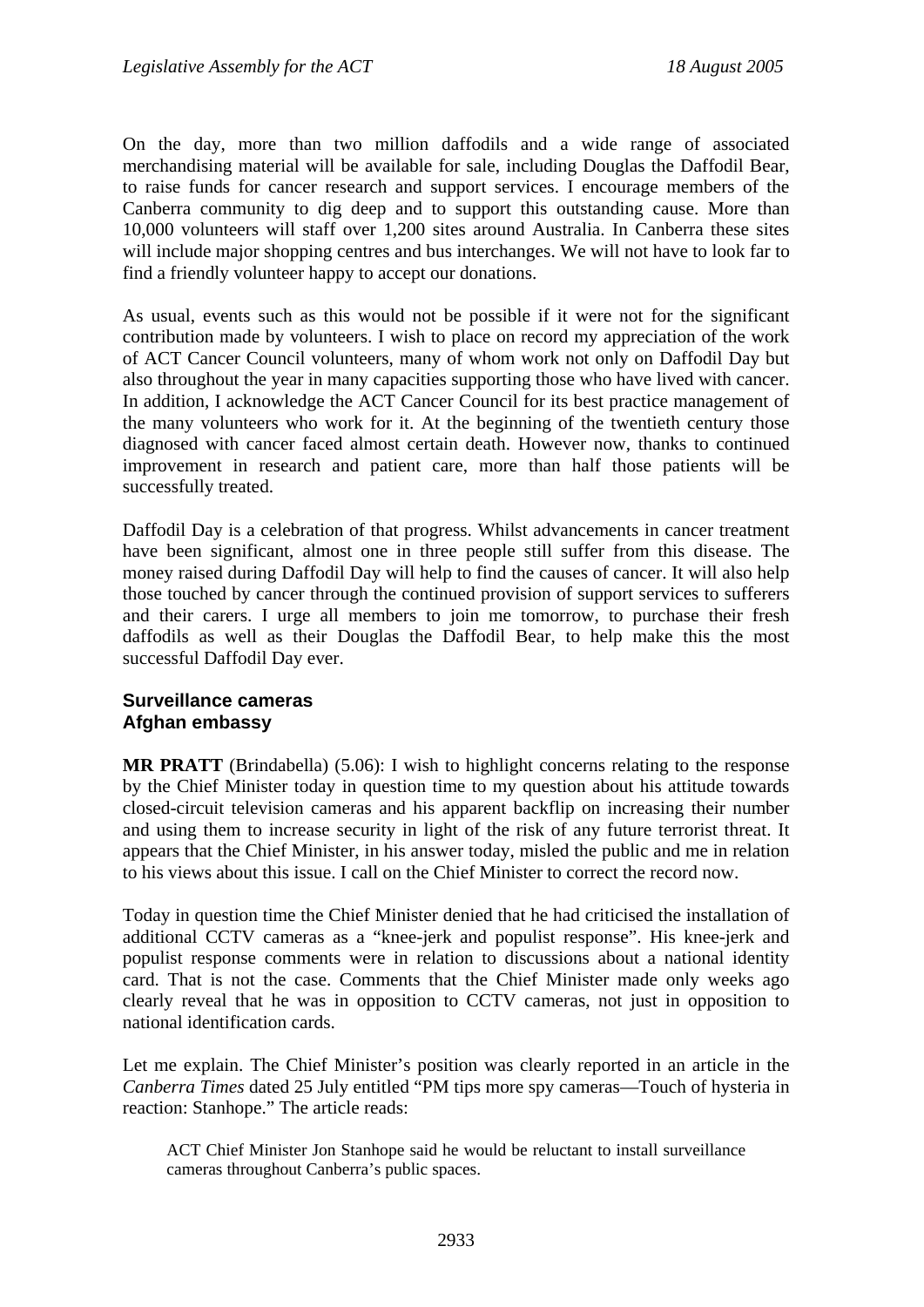He attacked the Prime Minister for what he described as a knee-jerk and populist response to the recent London terrorist attacks.

"There has been almost a touch of hysteria in his suggestions, first that we need an ID card for the whole nation and second that we now need surveillance cameras everywhere", Mr Stanhope said.

He was not convinced either measure would help protect Australia.

"Surveillance cameras, as seen in London, help after the terrorists have struck but the surveillance cameras in London did not stop the bombings", he said.

Mr Stanhope said he would prefer to spend money on more police officers than install security cameras around the city.

I reiterate that the Chief Minister clearly misled the public and me. He should correct the record now and explain to the house why he has done a backflip in relation to this issue. While police and emergency agencies have developed a number of important counter-terrorist and terrorist emergency response measures—I will not go into the detail of them—Mr Stanhope has been ambivalent about ensuring that other measures are developed. If he thinks our view in relation to this issue is dumb, all I can say is that his view about security and community safety is dumber.

Will he have the bottle to correct the record and explain his backflip? Will he state now when he will brief the community on the general nature of evacuation plans and related contingencies? Members should not hold their breath as he does not have a clue about or an interest in this raft of issues.

To refer to another issue, today the Afghan embassy was opened. Ambassador Saikal, who has been in Australia for 15 years, had to fight tenaciously to raise money in the Australian-Afghan community. He obtained the necessary funding and has built a very effective embassy.

Participants in the embassy opening today included Afghan foreign minister Abdullah Abdullah. Mr Abdullah Abdullah is the famous face of Afghan liberation. He was the public face who explained the uprising in the north of Afghanistan—a famous man who then became the country's first foreign minister after the destruction of the Taliban and al-Qaeda. Today members of the local Canberra Afghan community, in particular children, were beautifully dressed and participated in dances as they raised for the first time the Afghan flag on the premises of the new embassy. It was quite an occasion and one that I believe the entire Canberran community would support.

## **Standing orders Youth detention centre—location**

**DR FOSKEY** (Molonglo) (5.11): Before I give an adjournment speech, Mr Speaker, I want to refer to something relating to the standing orders. It has been brought to my attention that standing order 156 stipulates:

A Member who is a party to, or has a direct or indirect interest in, a contract made by or on behalf of the Territory or a Territory authority shall not take part in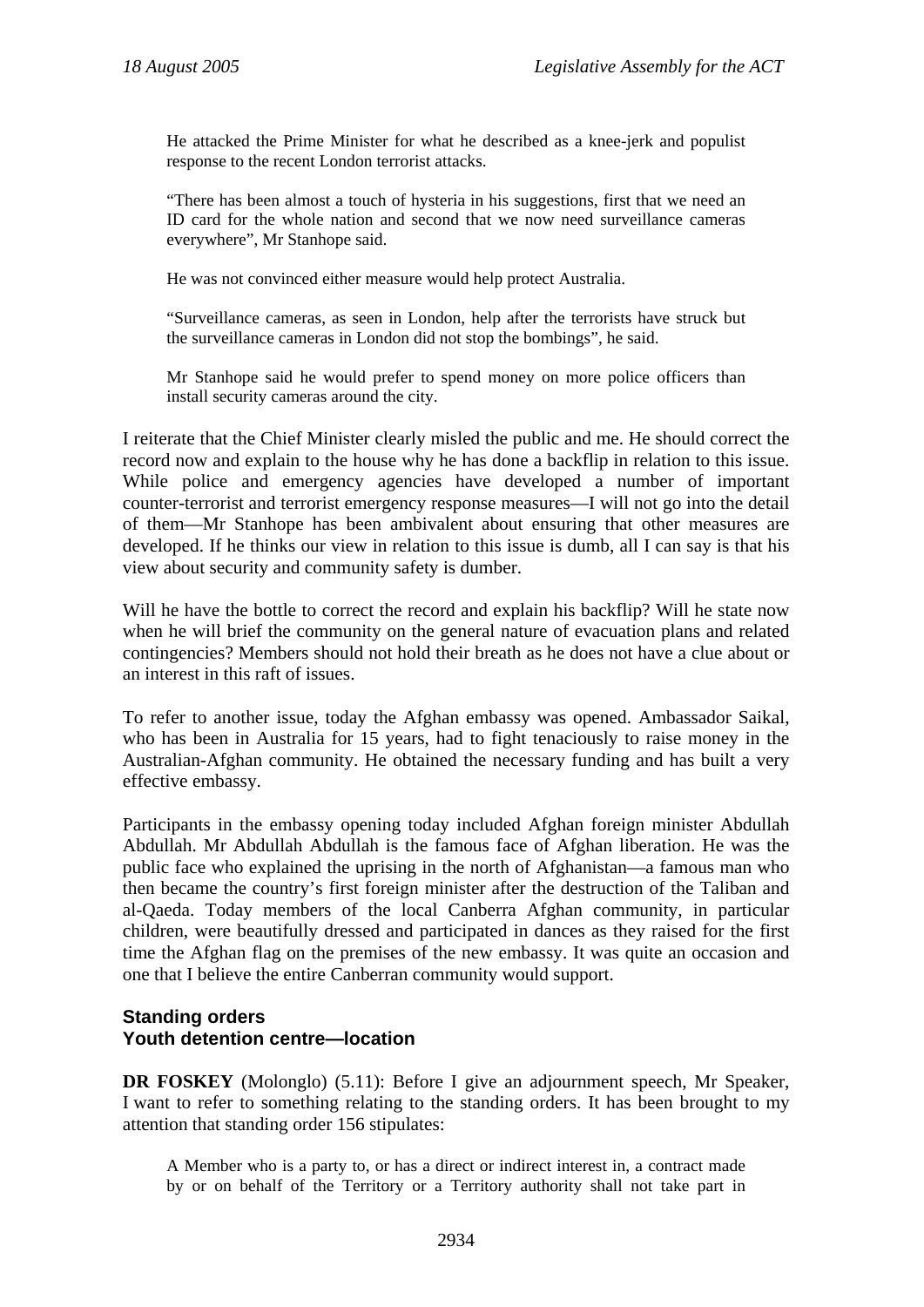a discussion of a matter, or vote on a question, in a meeting of the Assembly where the matter or question relates directly or indirectly to that contract.

I am sure it is already well known to members but I am formally informing you that, in relation the debate we have just had, I have a residential tenancy agreement with Housing ACT, which is an agency of the ACT government.

I was very pleased to see on the front page of the Northside *Chronicle* that the Gungahlin Community Council has welcomed the opportunity to have the new \$40 million youth detention centre—Quamby mark 2 or mark 3—in their area. I want to comment on that because it is a pleasing change from the response we often get in relation to facilities involving treatment for drug users, jails or detention centres. In this case, it is a youth detention centre and the community is opening its arms and saying, "Build it here".

It is quite clear that, in having Quamby mark 2 or mark 3 in the area, the council sees the potential for work, for visitors, for more movement in the area and for growth in its town. On the other hand, it is also an understanding, I think, that such institutions should not be isolated, should not be separated from normal human concourse, and that the people at the centre will be managed in such a way that other people have nothing to fear from having it in their area. I commend the Gungahlin Community Council for being so upfront in welcoming a new youth detention centre. I can give no opinion as to where that youth detention centre should go but I am very pleased that there are people who would welcome it in their area. I hope other areas follow suit so that we have a real choice about the best place to site it.

## **Lanyon high school—youth drop-in centre**

**MS MacDONALD** (Brindabella) (5.15): Mr Speaker, it was my great pleasure, on behalf of the Minister for Education, to officially open last Thursday, 11 August, the Lanyon high school's new youth drop-in centre, aptly named the Hub. Students are now able to meet with the school's youth support worker, Kylie Whitehill, in a relaxed and casual environment. It will open every lunchtime and operate a breakfast club two mornings a week. I understand that it will also open during morning tea break. The breakfast club has been made possible by the kind donation, I think from a staff member, of an old fridge in which they can store the milk.

The aim of the drop-in centre is to support students in a proactive way rather than a reactive way. A mixture of programs is currently running at the centre and these provide students with support and advice on managing and coping with a variety of situations. These programs include small groups for year 7 girls to discuss friendship issues, the building on your best program for boys in year 7 and year 8 who experience difficulty managing their aggression, and groups for year 10 girls to discuss issues such as safe relationships and safe partying. The students benefit greatly from these worthwhile and valuable programs.

The Hub also contains valuable information for students to read at their discretion on a variety of issues relevant to today's youth. Importantly, the Hub provides students with not only a safe and supportive environment but also an entertaining one. It has a pool table, chess table, couches and a fridge, and students are encouraged to drop by and enjoy these amenities.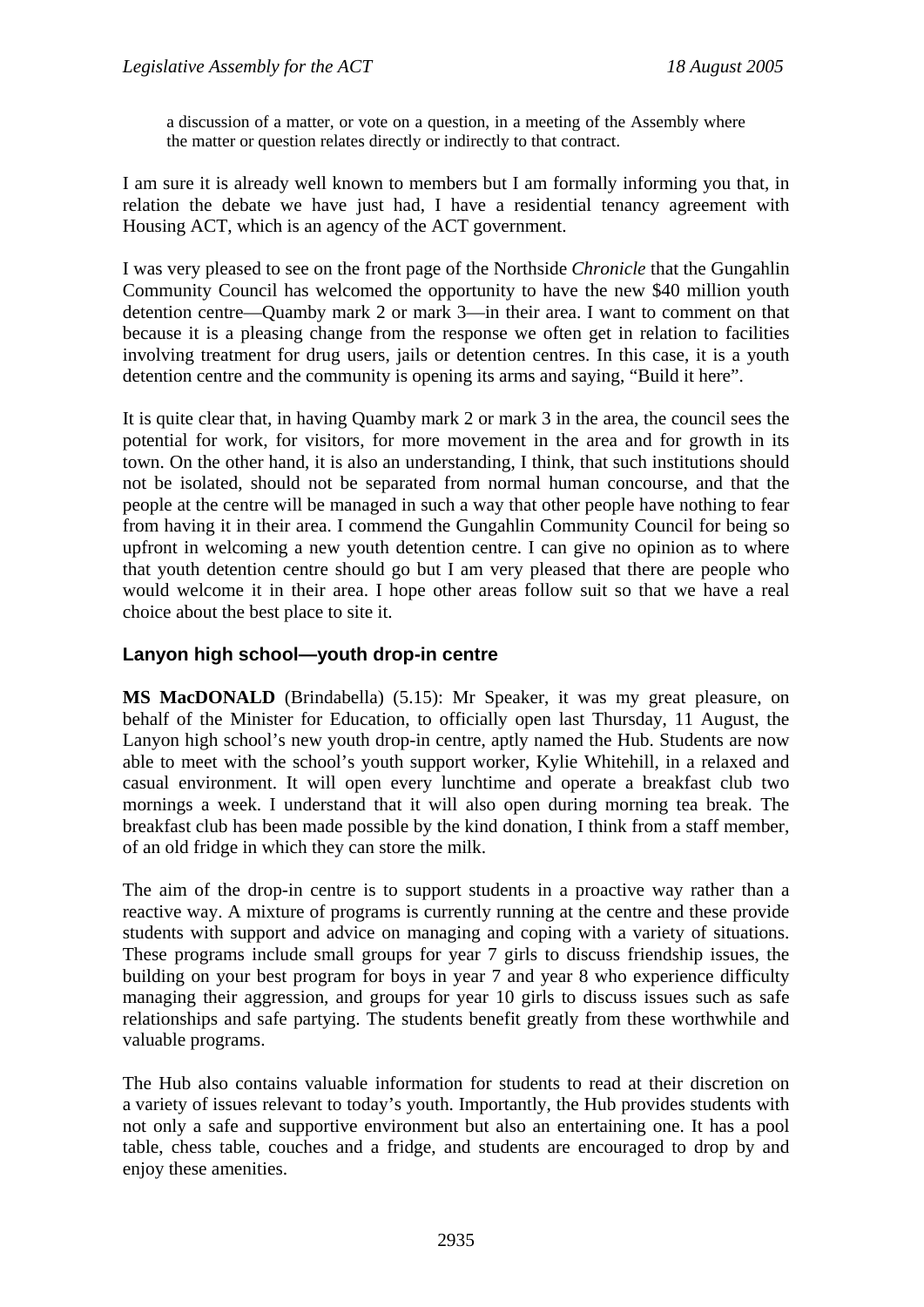I was talking to one of the teachers in the school who deals with a lot of the issues and he was saying that often he will just play a game of pool with the kids and that is when lots of issues come out rather than when they are sitting in a more formal situation across the table from each other. The kids feel more relaxed when they are playing pool or chess or just sitting down and relaxing.

While I was in the centre, a large number of students from the student representative council were enjoying a game of pool and seemed very relaxed in their new, comfortable surrounds. I was very impressed with the mural painted on one wall by a group of year 9 students. The contemporary design really livened up the room and added to the relaxed student-friendly atmosphere.

The drop-in centre at Lanyon high school was established under the youth support workers in high schools program. The program has seen the introduction of a youth support worker in every government high school. This ACT government initiative has enabled schools across the ACT to develop further support mechanisms for students. I congratulate Ms Whitehill, Doug Finlay and Lanyon high school's principal, Michael Hall, and all the other staff and volunteers involved in setting up the Hub. It is a wonderful centre and one that I am sure the students will get a lot of use out of.

I know that Michael Hall and Doug Finlay, and probably Ms Whitehill, have plans to do a bit more with the centre and, hopefully, they are already eyeing off an area in which to expand. I thank the students and staff at Lanyon school for making me feel very welcome last Thursday, and wish them the best of luck with the centre.

# *Reckless valour*

**MR SMYTH** (Brindabella—Leader of the Opposition) (5.19): I wish to bring to the attention of members the Quantum Leap production for this year entitled *Reckless valour*, which was on at the Playhouse from 27 July to 30 July. It was a moving tribute by 54 young Australians to young Australians in war. The interesting thing in this respect was the bravery of the Australian War Memorial in allowing young film-makers and dancers to use the memorial itself, from the Stone of Remembrance at the very front of the memorial, through the grand entrance to the memorial, right up to the Tomb of the Unknown Soldier. I think it was tastefully done and it sent out a real message that young people, particularly here in Canberra, do not see any glory at all in war but are willing to discuss war and in particular the contribution of young people like themselves who, for more than 90 years, have gone off to defend this country.

The journey of the work, as they called it, had a prologue which was a homage to the Australian War Memorial. It then looked at the Pool of Reflection, and what it is that we see when we look at ourselves. The performance then discussed the Roll of Honour. It looked at those 103,000 names., and how you can actually honour any of them who have paid that price. It looked at the Hall of Memory—the faces of the enemy, because obviously war is a two-sided thing—and challenged us not to forget. Another great part was how they linked up with another great ACT company, Bearcage Productions, and used not just the medium of dance but also the medium of film in the Playhouse. It was very effectively done on a screen that came and went, and you almost did not notice that it was there in the first place.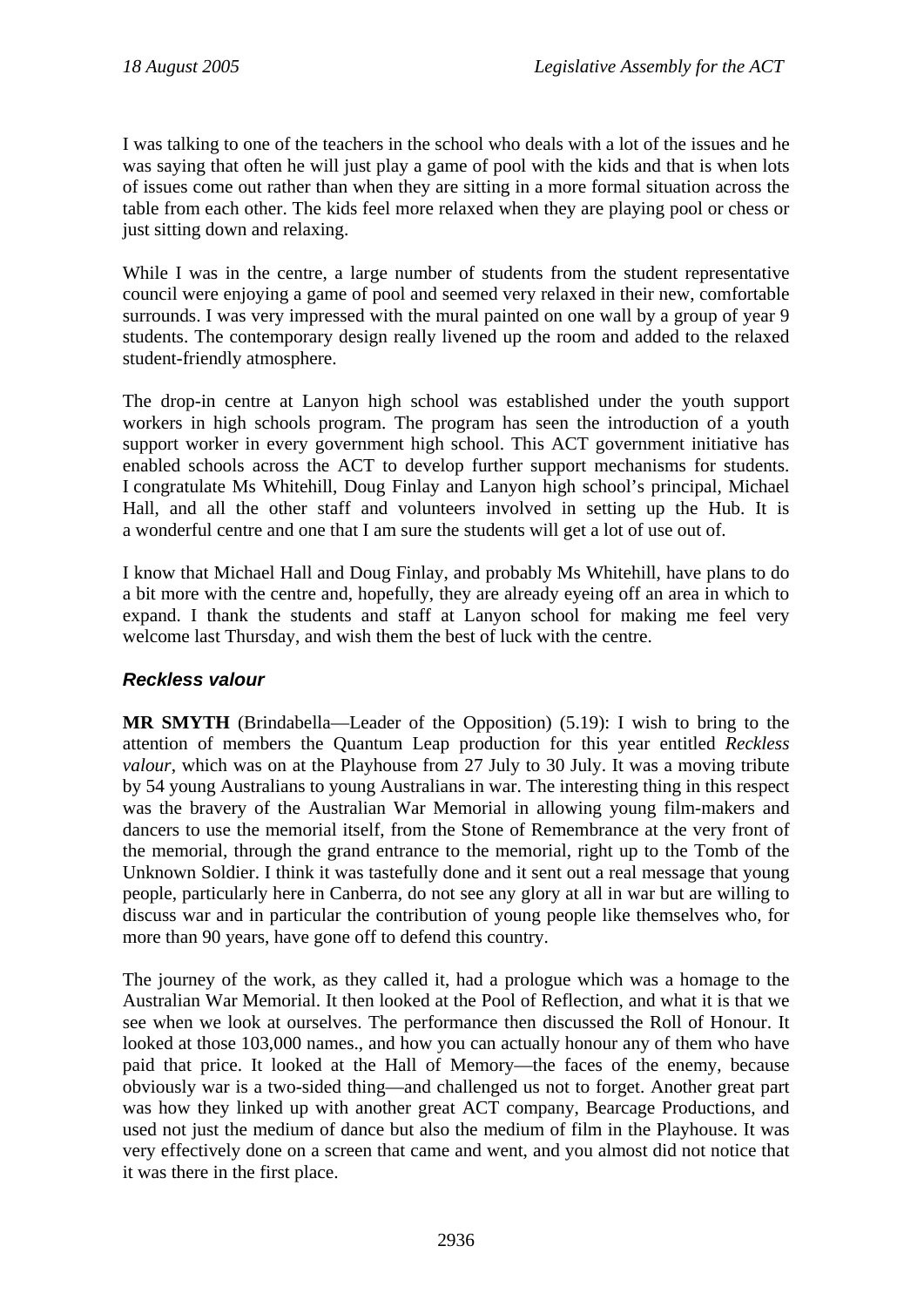So, to all those who were involved, it was a tremendous event. There were 54 young men and women aged between 13 and 26. They came from and had different backgrounds and styles. The great thing about this year's Quantum Leap production was the expanded exchange program that they conducted whereby 10 dancers from Thailand, New Zealand, Victoria and regional New South Wales joined the Quantum Leap troupe for the last month of production. Out of that they learned about what was going on in other jurisdictions and were able to show what was going on in the ACT.

In the program for the evening, Ruth Osborne, the artistic director, stated:

*Reckless Valour* is an excellent example of a successful collaboration between choreographers, composers, film-makers, dramaturge, the dancers, designers and the production team. It is inspiring to work with such an enthusiastic, energetic and totally committed team of artists of all ages. I hope this year's theme and the idea of young people expressing their thoughts through movement will inspire you and that you will enjoy their performances as much as they enjoyed performing for you.

The audience certainly did enjoy it. This has been the fifth year of Quantum Leap and there are some young performers, including a large number of young male performers, who have been in all of those productions. It is important to note that the participation of young Canberra males in dance is extremely large. We need to keep in mind that it is something we do very well in the ACT.

The program, and the Australian Choreographic Centre, was supported by Bearcage Productions, Healthpact, ACT Cultural Facilities Corporation, the Royal New Zealand Ballet, Minter Ellison, Ebanc Trade, Quantum Leap Parents and Friends, the Quantum Ideas Bureau, Recon Furniture, the Vikings rugby union club, Beringer Blass Wines, National Capital Press, the Australian War Memorial, the Department of Veterans' Affairs, Reliance Automotive, TDK Security, Goanna Printing, Elizabeth More, the Maxted family, the Village Building Company, ActewAGL and the Winbank family. The important thing to note there is the overwhelming support from across Canberra for the Australian Choreographic Centre and the Quantum Leap dance troupe, and the work that they do with young Canberrans, in a large and real way, to facilitate culture, to question issues that are important to young people and to perform and dance and entertain the rest of the city. They do it very well.

# **VP Day**

**MRS DUNNE** (Ginninderra) (5.24): On Monday of this week I had the privilege to attend with my younger children the 60th anniversary of VP Day. It represented the combination of a highly successful weekend of very moving, very impressive celebrations. For the veterans, it was a celebration of thanks. The Australians who fought in World War II were part of a struggle to preserve not just their own way of life but quite literally our civilisation. Even those who came back physically unscathed paid a high price. I know because, among all the others, I am talking about several of my uncles in a close-knit family.

We should not deny the survivors the opportunity of a celebration and, if they can remember the positive aspects of that time, as manifestly they can, we should be grateful.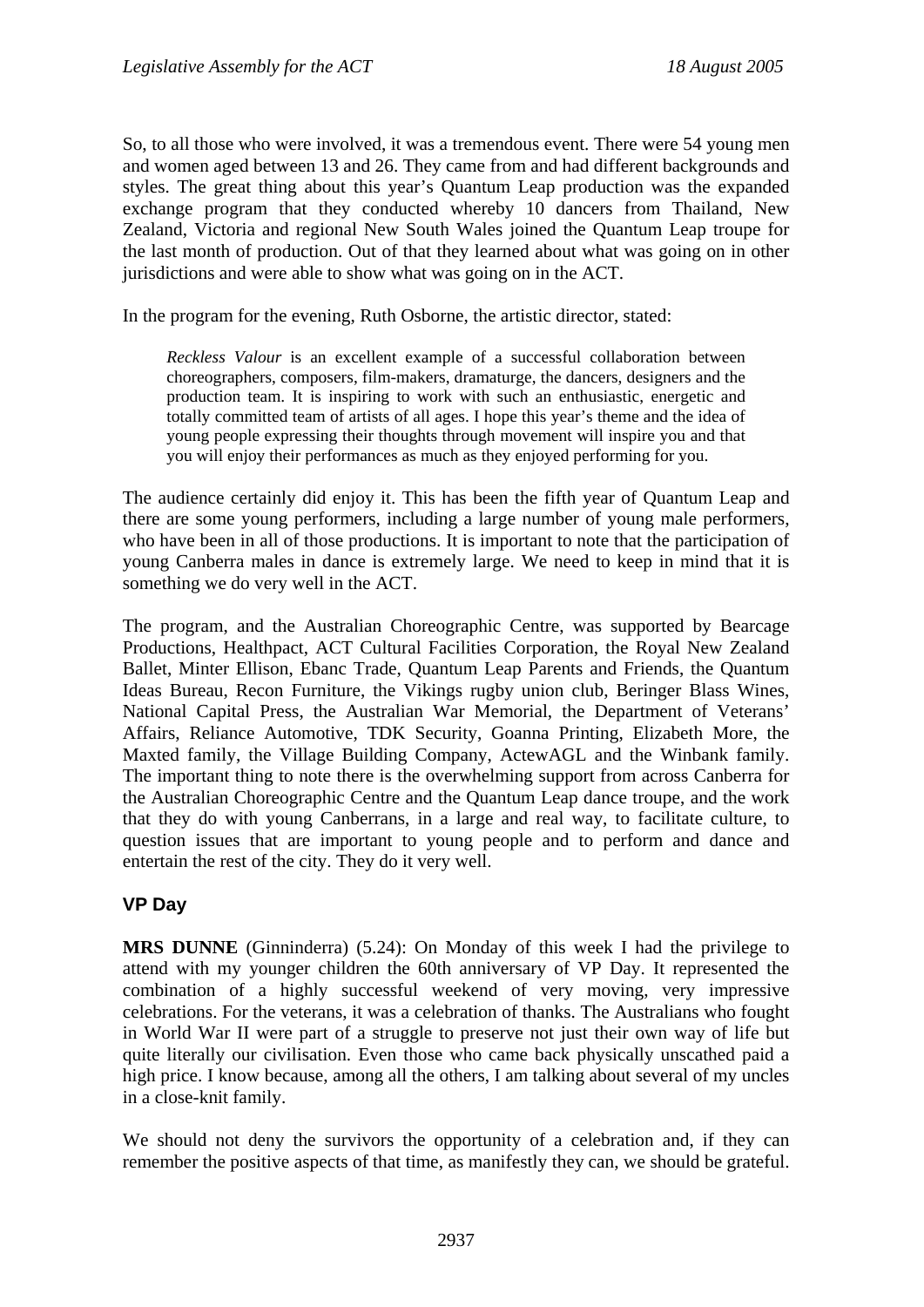I want to dwell on a couple of the comments made by the Prime Minister on Monday. He said:

Like all wars, the Second World War had its share of blunders and cowardice, of greed and petty rivalry. Controversies live on to this day.

Yet let us never equivocate: this was a good and just war, fought not for conquest but for liberty.

I endorse both those propositions. For me, the Second World War was the classic instance of a just cause. It represents perhaps the greatest moral challenge for those who claim to be pacifists: what would they have done in the face of the fascist threat to Australia, America and Europe?

A few days earlier we celebrated the 60th anniversary of another two events which precipitated the end of the war but which no-one would speak of celebrating—the dropping of the only two atomic bombs ever used in war on Hiroshima and Nagasaki. I have two brief points to make in this regard. Firstly, a just cause does not justify everything done in its name. Some things are simply and always wrong, even when done for good or noble purposes. This is a point that until recently everyone in our society believed. It was a criticism of totalitarian societies both of the left and right that they believed the end justified the means.

Recently, though, I have been alarmed to note that much of the commentary on the atomic bombing of Japan has concentrated solely on what might be called the net result: the balance sheet of carnage. If you believe, as I do, that the deliberate killing of innocent people is wrong, then it remains wrong even if more lives are saved as a result, and I do not mean by this the unintended deaths from attacking genuine military targets. It seems ironic that the tragic but unintended causalities of attempts to rid the world of more modern tyrants seem to be more widely condemned than earlier deliberate attempts to kill civilians. I am not judging the individuals who decided to drop the bomb, in circumstances that I cannot imagine. I know what my uncles thought and, given what they went through, I cannot condemn them. But, objectively, I have to say it was wrong.

Secondly, I reject the opposite error that this was an evil without precedent, the worst of the war, that we should remember the allies primarily as its perpetrators and their opponents primarily as its victims. Appalling crimes were committed in and during this war by various parties in various theatres of war. This was merely the application of a new and terrible technology to the by then accepted barbarism of making wars on populations, not just armies. If the end does not justify the means, nor does this act nullify or even reduce the justice of the cause.

**MR SPEAKER**: Order! The time allotted for the debate has expired.

# **The Assembly adjourned at 5.28 pm until Tuesday, 23 August 2005 at 10.30 am.**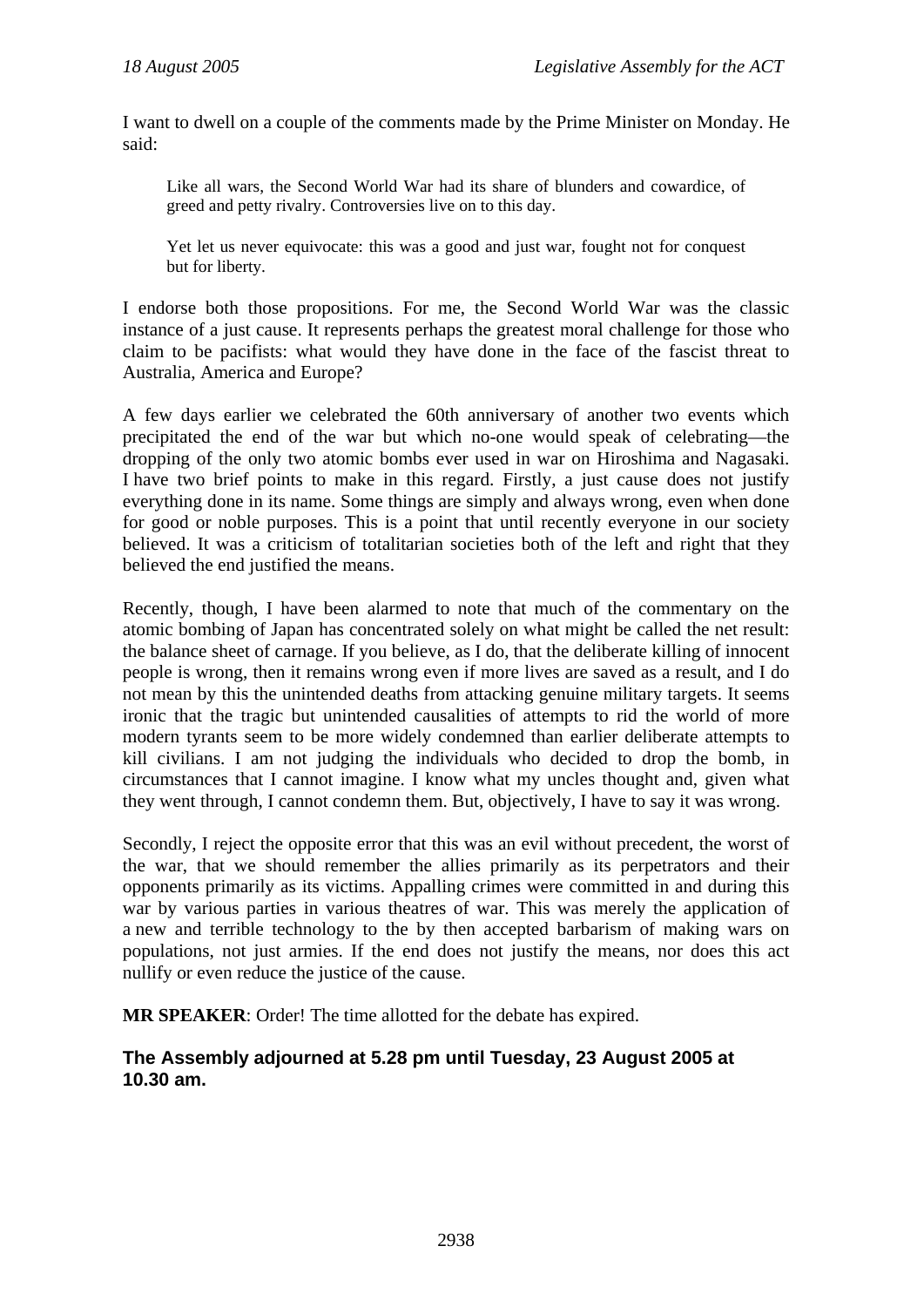# **Schedules of amendments**

## **Schedule 1**

## **Water Resources Amendment Bill 2005**

Amendments moved by the Minister for the Environment

**1 Clause 5 Page 3, line 8**  *omit clause 5, substitute*  **5 New sections 63A to 63C** 

*in part 9, insert* 

#### **63A Moratorium on granting licences etc**

(1) The operation of the following provisions is suspended:

- (a) section  $28(1)$  to  $(10)$  (Allocation of water);
- (b) section  $35(1)$  to  $(4)$  (Licence to take water);
- (c) section 44 (1) and (2) (Bore construction permit);
- (d) section 47 (2), (3) and (6) (Unlicensed recharge).
- (2) The operation of section 77 (3) (Review of decisions) is suspended in relation to decisions under the suspended provisions.
- (3) Without limiting subsection (1)—
	- (a) an application cannot be made for an allocation, licence or permit mentioned in the suspended provisions; and
	- (b) a decision cannot be made to grant or refuse to grant an allocation, licence or permit mentioned in the suspended provisions.
- (4) Subsections (1) and (2) have effect subject to section 63B (Exceptions to moratorium).
- (5) However, subsection (1) does not affect the operation of any allocation, licence or permit (including the conditions to which it is subject) if—
	- (a) it was granted before the commencement of this section; or
	- (b) it is granted after the commencement of this section because of section 63B.

#### **63B Exceptions to moratorium**

- (1) The operation of section 28 (1) to (10) is not suspended in relation to a grant of a water allocation to a person if—
	- (a) the grant is for an allocation of ground water under particular land; and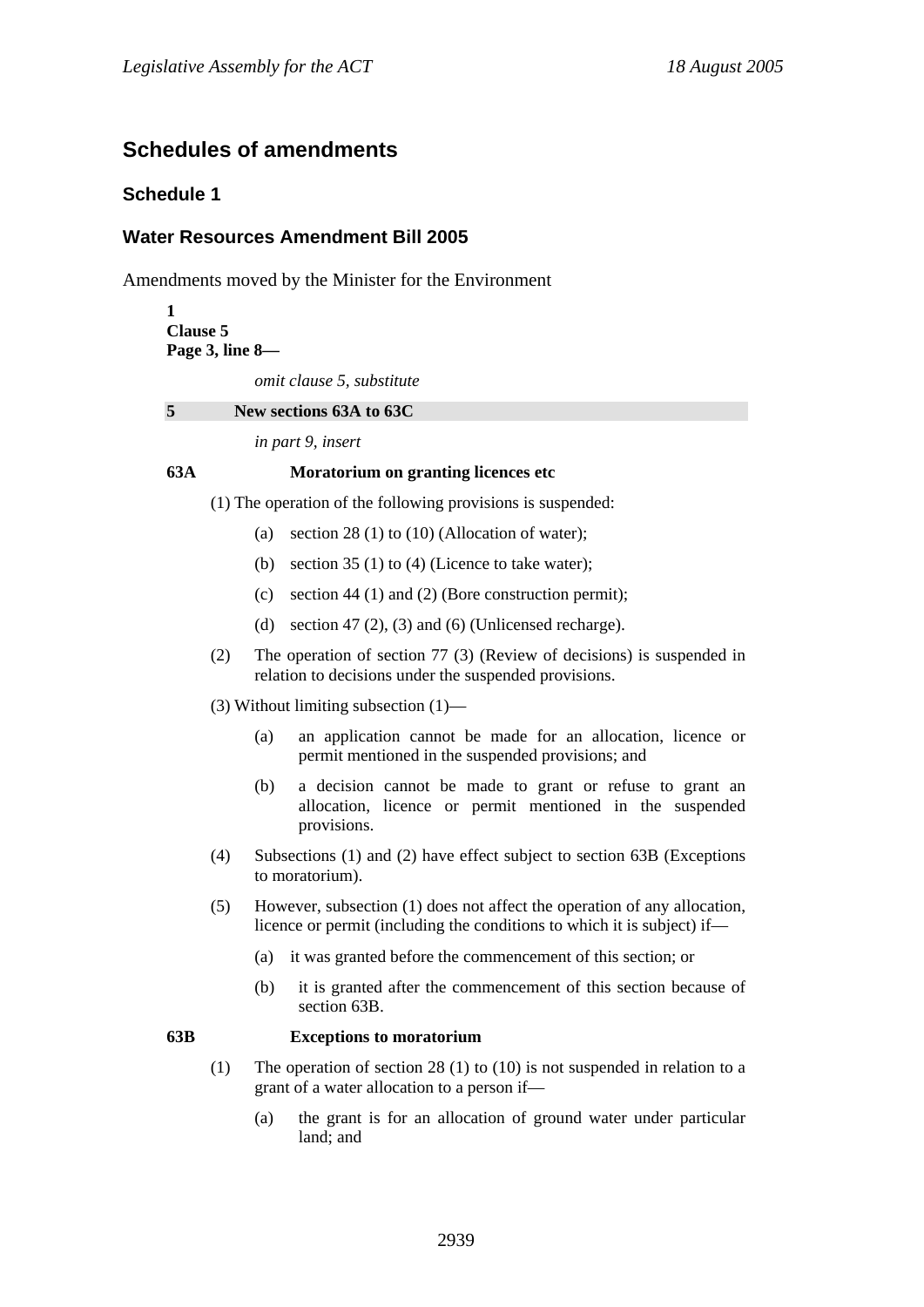- (b) the person holds or held a licence under section 35 to take ground water under the land; and
- (c) the land is the subject of a further lease of territory land granted after the commencement of section 13.
- (2) The operation of section 28 (1) to (10) is not suspended in relation to a grant of a water allocation to a water supply utility.
- (3) The operation of section 28 (1) to (10) is not suspended in relation to a grant of a water allocation if the allocation is granted under a court or tribunal order made in a proceeding started before the commencement of this section.
- (4) The operation of section 35 (1) to (4) is not suspended in relation to an application for a licence to take ground water under particular land (a *new licence*) if—
	- (a) the applicant holds or held a licence under section 35 to take ground water under the land; and
	- (b) the land is the subject of a further lease of territory land granted after the commencement of section 13.
- (5) The operation of section 35 (1) to (4) is not suspended in relation to an application for a licence to take ground water under particular land if—
	- (a) the applicant holds a licence under section 35 to take ground water under the land (the *existing licence*); and
	- (b) the application is for a new licence to take a volume of ground water under the land that is not more than the volume of water stated in the existing licence; and
	- (c) the new licence would have effect after the end of the term of the existing licence.
- (6) The operation of section 35 (1) to (4) is not suspended in relation to an application for a licence to take surface water from a particular place (a *new licence*) if—
	- (a) the applicant holds a licence under section 35 to take surface water from the place (the *existing licence*); and
	- (b) the application is for a new licence to take a volume of surface water from the place that is not more than the volume of water stated in the existing licence; and
	- (c) the new licence would have effect after the end of the term of the existing licence.
- (7) The operation of section 35 (1) to (4) is not suspended in relation to an application by a water supply utility for a licence to take water.
- (8) The operation of section 35 (1) to (4) is not suspended in relation to an application for a licence to take water if the licence is granted under a court or tribunal order made in a proceeding started before the commencement of this section.
- (9) The operation of section 44 (1) and (2) is not suspended in relation to an application for a bore construction permit by an applicant who—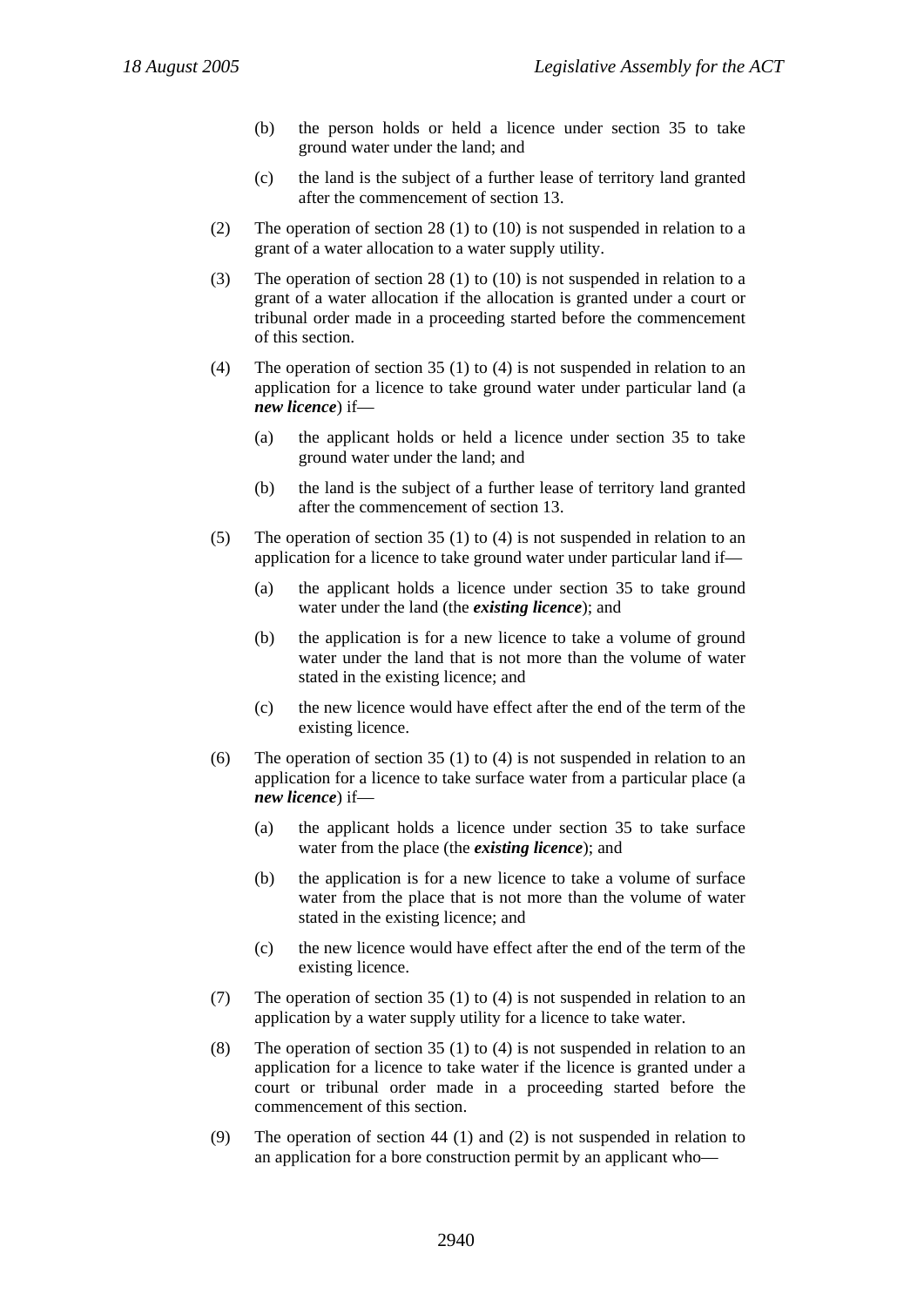- (a) holds a licence to take water from an existing bore; and
- (b) is applying for a permit for works on that bore or construction of a replacement bore.
- (10) The operation of section 44 (1) and (2) is not suspended in relation to an application for a bore construction permit if the permit is granted under a court or tribunal order made in a proceeding started before the commencement of this section.
- (11) The operation of section 47 (2), (3) and (6) is not suspended in relation to an application for a recharge licence if the licence is granted under a court or tribunal order made in a proceeding started before the commencement of this section.
- (12) A regulation may prescribe other exceptions for section 63A (1).

#### **63C End of moratorium**

Section 63A, section 63B and this section expire 2 years after the day they commence.

#### **2 Clause 6 Page 4, line 19—**

*[oppose the clause]* 

## **Schedule 2**

#### **University of Canberra Amendment Bill 2005**

Amendment moved by the Minister for Education and Training

```
1 
Clause 9 
Proposed new section 12A (4) 
Page 4, line 23— 
             after 
             subsection (1) 
             insert 
             or (2)
```
# **Schedule 3**

#### **Unit Titles (Staged Development) Amendment Bill 2005**

Amendments moved by the Minister for Planning

**1 Proposed new clauses 10A to 10C Page 4, line 3—**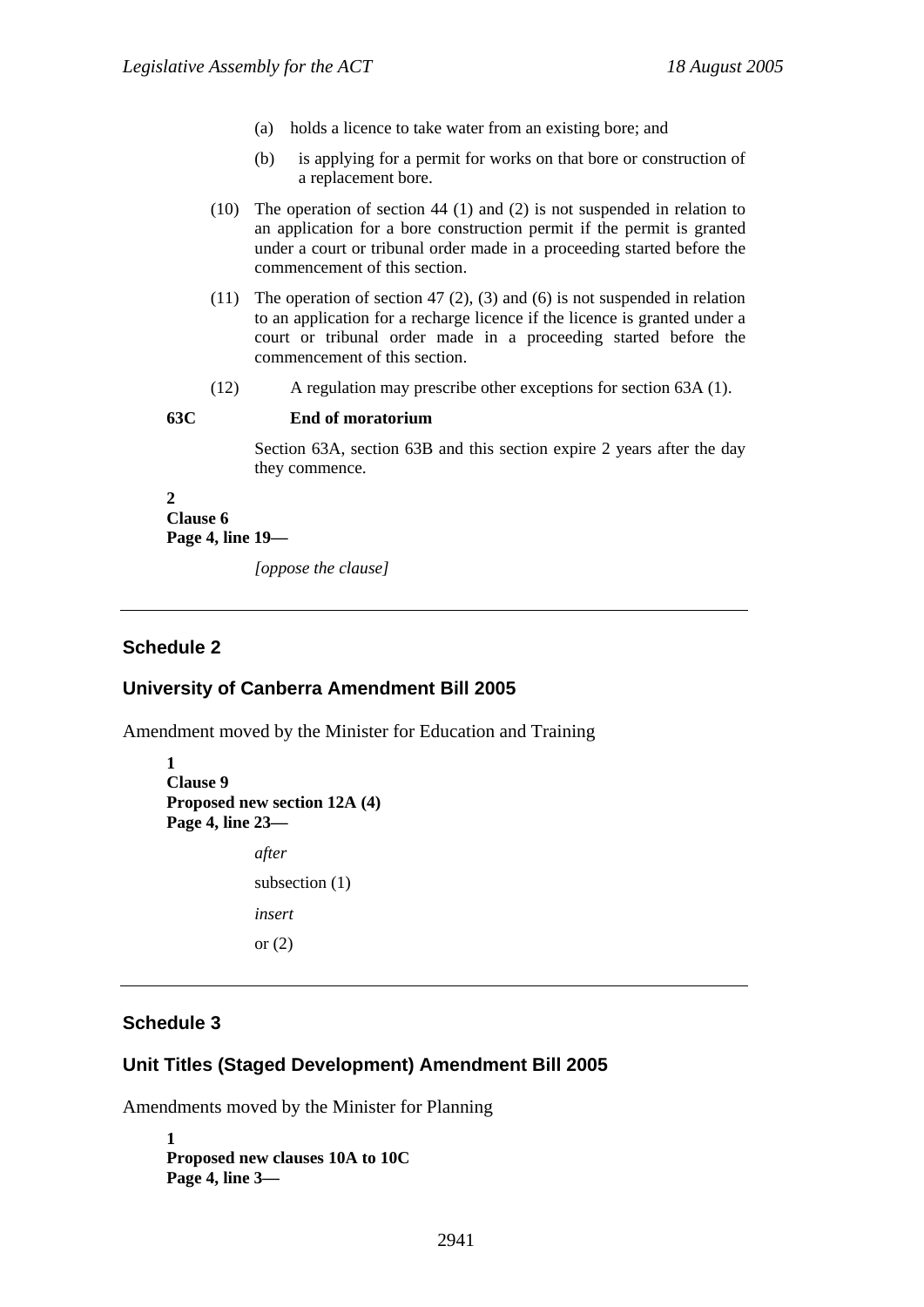*insert* 

#### **10A New section 30 (1A) and (1B)**

*insert* 

- (1A) If the amendment of the development statement only affects an uncompleted stage of a staged development, the planning and land authority may amend the development statement as applied for if satisfied on reasonable grounds that—
	- (a) the applicant has obtained the written agreement to the amendment of each person with an interest in a unit in that part of the parcel comprising the uncompleted stages of the development (except any interested person to whom subsection (1B) applies); and
	- (b) any change of unit or common property boundaries provided for by the amendment is a minor boundary change within the uncompleted stages of the development.
- (1B) The planning and land authority may amend the development statement under subsection (1A) despite the applicant's failure to obtain an interested person's agreement if the authority is satisfied on reasonable grounds that—
	- (a) the applicant could not reasonably be aware of that interest, or has made reasonable efforts to obtain the agreement; and
	- (b) either—
		- (i) the interested person would not suffer any substantial long-term detriment because of the proposed amendment; or
		- (ii) despite that failure, it is desirable to authorise the amendment having regard to the overall interests of everyone with interests in that part of the parcel comprising the uncompleted stages of the development.

**10B Section 30 (2)** 

*omit* 

The planning and land authority may

*substitute* 

**10C**  $S_{\text{eff}} = 30(2)$ 

If subsection (1A) does not apply, the land and planning authority may

| 10C | $\overline{\text{O}}$ ccuoil $\overline{\text{O}}$ |
|-----|----------------------------------------------------|
|     | after                                              |
|     | development statement                              |
|     | insert                                             |
|     | under subsection $(2)$                             |

 $\boldsymbol{2}$ 

**Proposed new clause 11A Page 5, line 2—**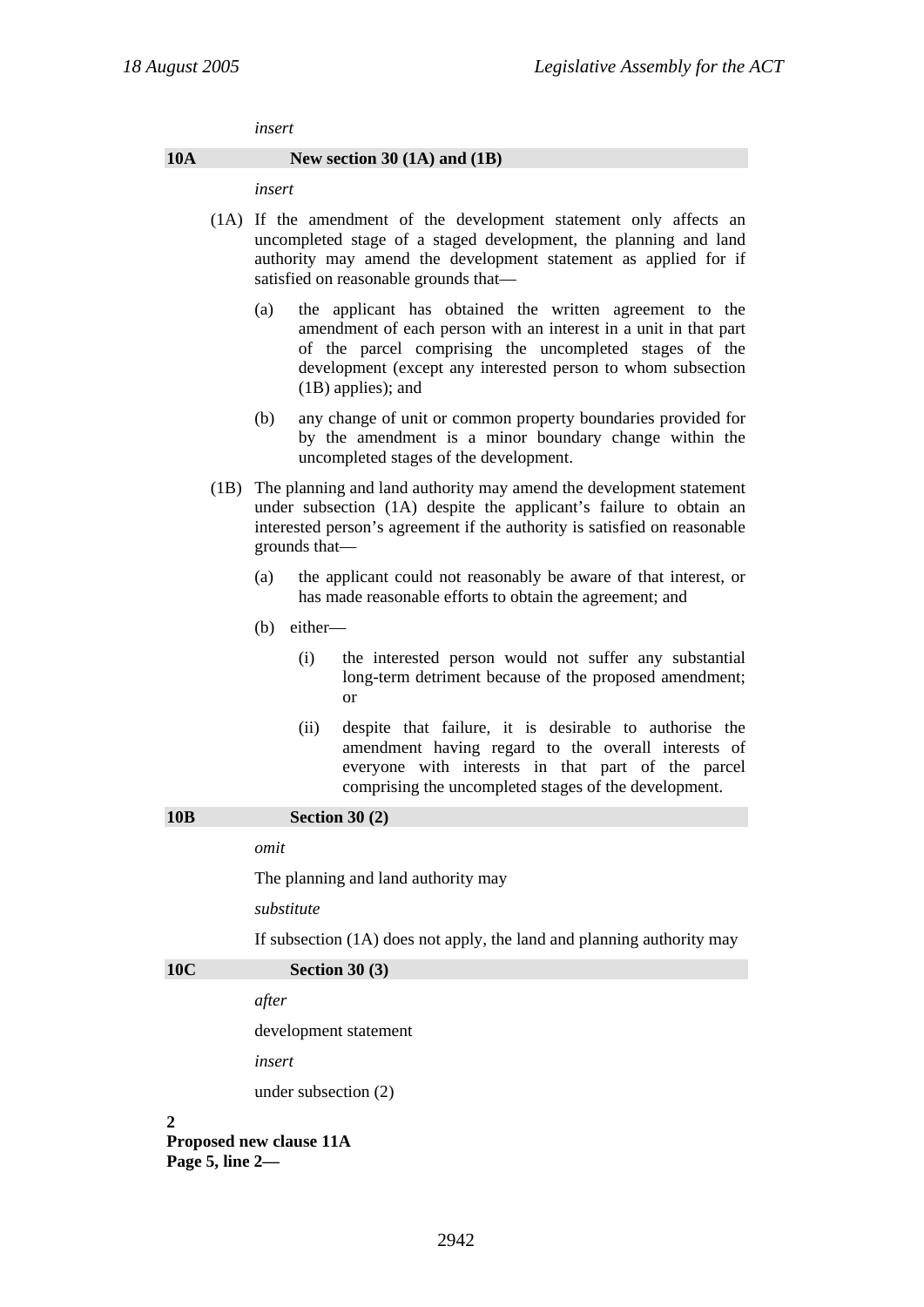*insert* 

#### **11A Section 30**

*renumber subsections when Act next republished under Legislation Act* 

**3** 

## **Proposed new clause 14A Page 5, line 23—**

*insert* 

# **14A New section 64A**  *insert*

#### **64A General and sinking funds in staged developments**

- (1) This section applies to a general fund or sinking fund established by an owners corporation for a staged development if the development has not been completed.
- (2) A contribution to a general fund is not payable by the owner of a unit if the unit is in an uncompleted stage of the development.
- (3) A contribution to a sinking fund is not payable by the owner of a unit if the unit is in an uncompleted stage of the development.
- (4) The owners corporation must not pay an amount from a general fund or sinking fund in relation to an uncompleted stage of the development.

#### **4**

#### **Clause 16 Proposed new section 110A (2) Page 6, line 15—**

*omit proposed new section 110A (2), substitute* 

(2) The people entitled to vote on the motion are as follows:

- (a) if the motion is only about an uncompleted stage of the development—the people entitled to vote under section 110 in relation to units in the uncompleted stages of the development;
- (b) if the motion is only about a completed stage of the development—the people entitled to vote under section 110 in relation to units in the completed stages of the development;
- (c) in any other case—the people entitled to vote under section 110.

#### **5**

**Proposed new clause 17 Page 6, line 20—** 

*insert* 

**17 Building insurance by owners corporation New section 132 (3)** 

*insert* 

(3) In this section: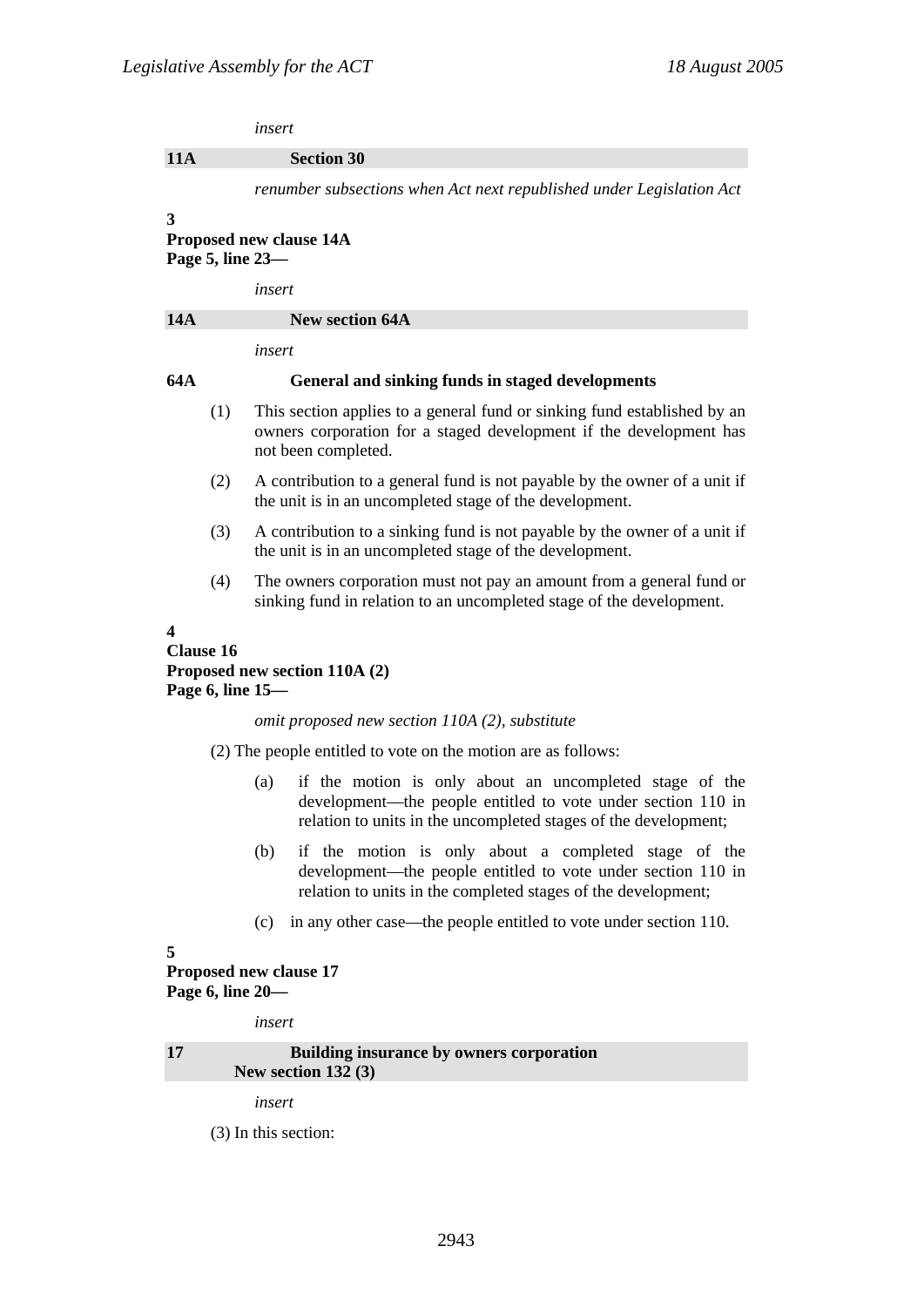*parcel*, for a staged development, means the whole of the land in the completed stages of the development.

#### **6 Schedule 1 Amendment 1.1 Proposed new section 179 (5) Page 7, line 7—**

*omit proposed new section 179 (5), substitute* 

(5) For subsection (4), an occupier is substantially inconvenienced by works being, or to be, carried out if the works are being, or are to be, carried out to the common property, or another unit, in the same stage of the development as the occupier's unit.

# **Schedule 4**

## **Residential Tenancies Amendment Bill 2005**

Amendments moved by Dr Foskey

**4 Clause 17 Proposed new section 107A Page 10, line 3—** 

*omit proposed new section 107A, substitute* 

#### **107A Substitution of tenant**

(1) This section applies if—

- (a) a court has made a domestic violence order against the tenant, or a cotenant, (the *respondent*); or
- (b) a court has made an order to remove the respondent from the premises; or
- (c) the respondent has given an undertaking to a court to leave the premises.
- (2) An occupant of the premises, other than the respondent, (the *occupant*) may apply to the tribunal to be the tenant or cotenant under the residential tenancy agreement for the premises instead of the respondent.
- (3) To remove any doubt, an application may be made by the occupant even though the occupant is not a tenant or cotenant under the residential tenancy agreement.
- (4) The application must—
	- (a) be in writing; and
	- (b) include a copy of—
		- (i) the domestic violence order; or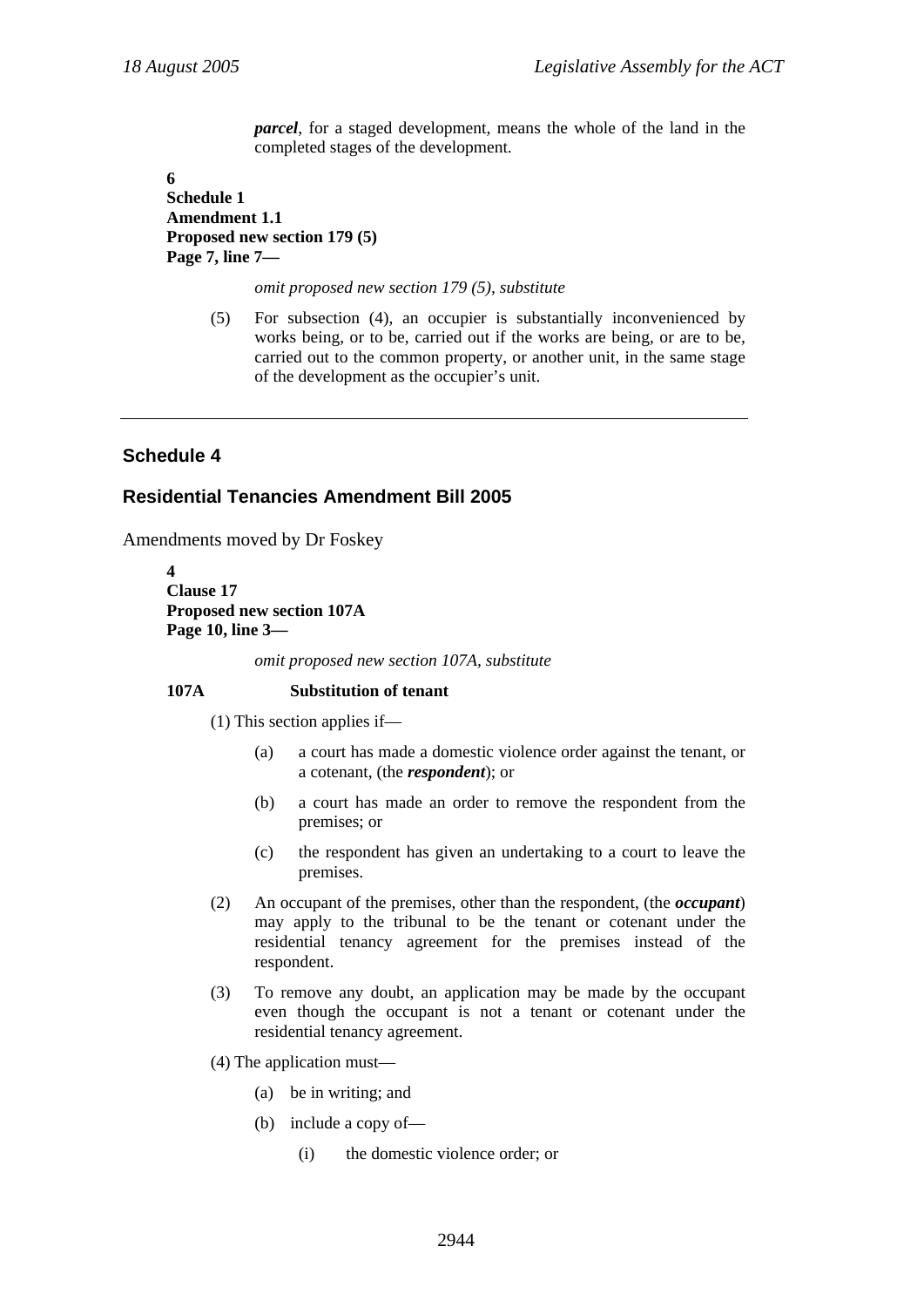- (ii) the court order removing the respondent from the premises; or
- (iii) evidence of the respondent's undertaking to the court to leave the premises.
- (5) The tribunal may make an order substituting the occupant as the tenant, or cotenant, if—
	- (a) the grounds of the application are proved; and
	- (b) the lessor has been given an opportunity to be heard on the application.
- (6) If the application is in relation to premises leased under a housing assistance program under the *Housing Assistance Act 1987*, the tribunal must not make an order under subsection (5) that is inconsistent with the eligibility criteria of the program.
- (7) The order is subject to any condition stated in it by the tribunal.

#### **5 Clause 22 Proposed new section 127A (1) Page 17, line 6—**

*omit* 

public housing tenancy agreement

*substitute* 

tenancy agreement with the commissioner for housing

#### **6**

**Clause 22 Proposed new section 127A (2) Page 17, line 11—** 

*omit* 

rent

*substitute* 

rental rebate

## **Schedule 5**

#### **Residential Tenancies Amendment Bill 2005**

Amendments moved by the Attorney-General

**3 Clause 17 Proposed new section 107A (1) Page 10, line 4—**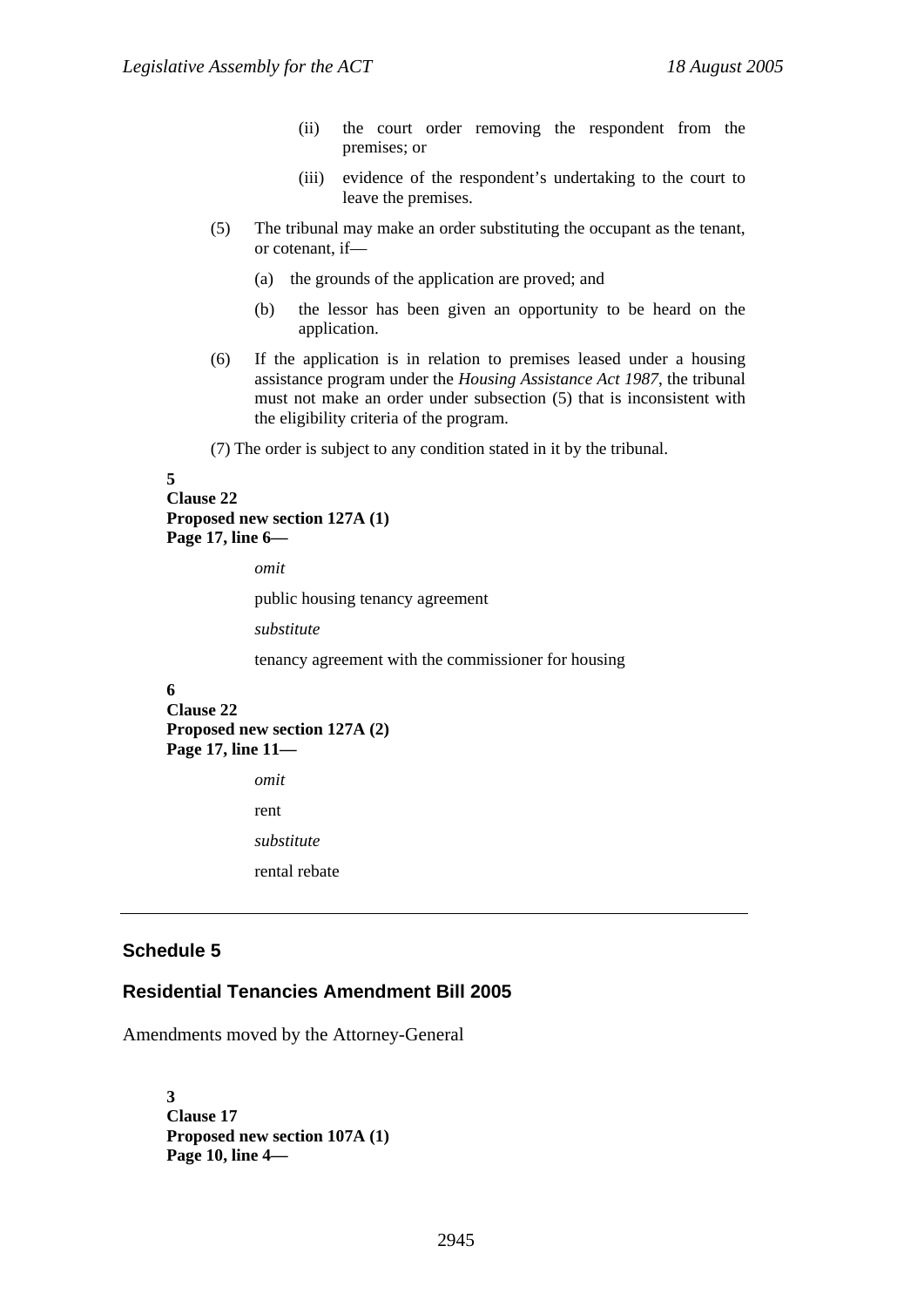*omit proposed new section 107A (1), substitute* 

- (1) This section applies if—
	- (a) the tenant, or a cotenant, (the *removed person*) has given an undertaking to a court to leave the premises; or
	- (b) a court has made an order, other than an interim order, to remove the removed person from the premises.

```
4
```

```
Clause 17 
Proposed new section 107A (4) (b) 
Page 10, line 15—
```
*omit proposed new section 107A (4) (b), substitute* 

- (b) include—
	- (i) evidence of the removed person's undertaking to the court to leave the premises; or
	- (ii) a copy of the court order to remove the removed person from the premises.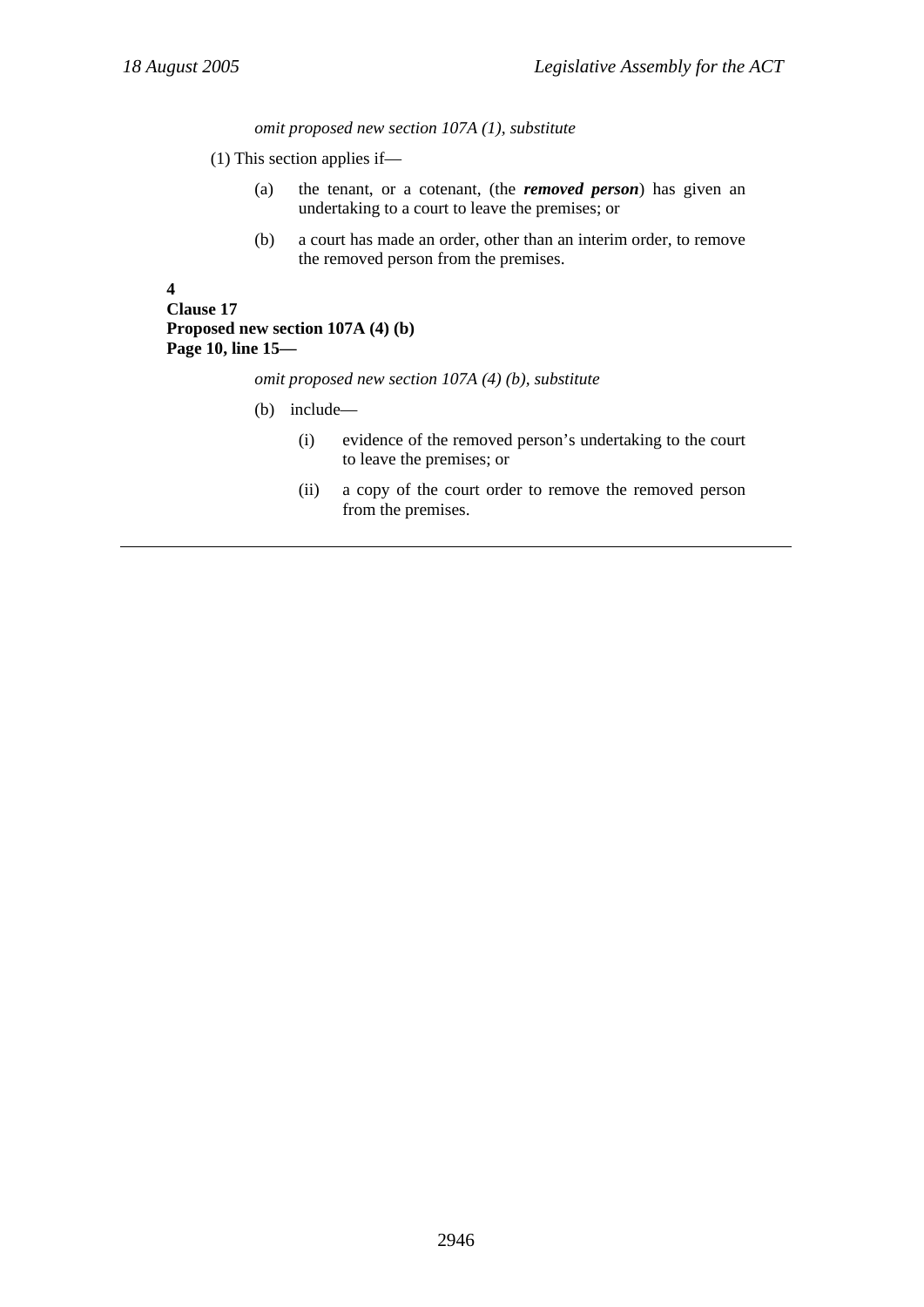# **Answers to questions**

#### **Drugs—cannabis (Question No 389)**

**Mr Stefaniak** asked the Attorney-General, upon notice, on 21 June 2005:

How many simple cannabis offence notices were issued in the ACT, in each year, from 1992 to 2004.

**Mr Hargreaves**: The answer to the member's question is as follows:

(1) Table 1: Simple cannabis offence notices issued, in each year, from 1992 to 2004.

| Year              | <b>Notices Issued</b> |
|-------------------|-----------------------|
| 1992              | No record available   |
| 1993              | 162                   |
| 1994              | 209                   |
| 1995              | 239                   |
| 1996              | 206                   |
| 1997              | 263                   |
| 1998              | 182                   |
| 1999              | 171                   |
| 2000              | 160                   |
| 2001              | 186                   |
| 2002              | 131                   |
| 2003              | 131                   |
| 2004              | 97                    |
| 2005 (to 30/5/05) | 36                    |

*Source: PROMIS and Drug Registry data as at 23 June 2005* 

#### **Narrabundah Hill (Question No 390)**

**Mr Pratt** asked the Minister for Urban Services, upon notice, on 21 June 2005:

- (1) How much are the fencing works on Narrabundah Hill expected to cost;
- (2) When will the western side of Narrabundah Hill be opened for cattle agistment to assist with fire fuel management;
- (3) How many head of cattle will be allowed to be agisted at this site;
- (4) How many hectares of land at Narrabundah Hill will be given over to agistment;
- (5) Is it planned to turn any additional open urban land over to agistment for the purposes of fire fuel management; if so, (a) where will these agistments be located, (b) how many additional hectares will be utilised for cattle and (c) when is it planned that these agistments will be brought on line.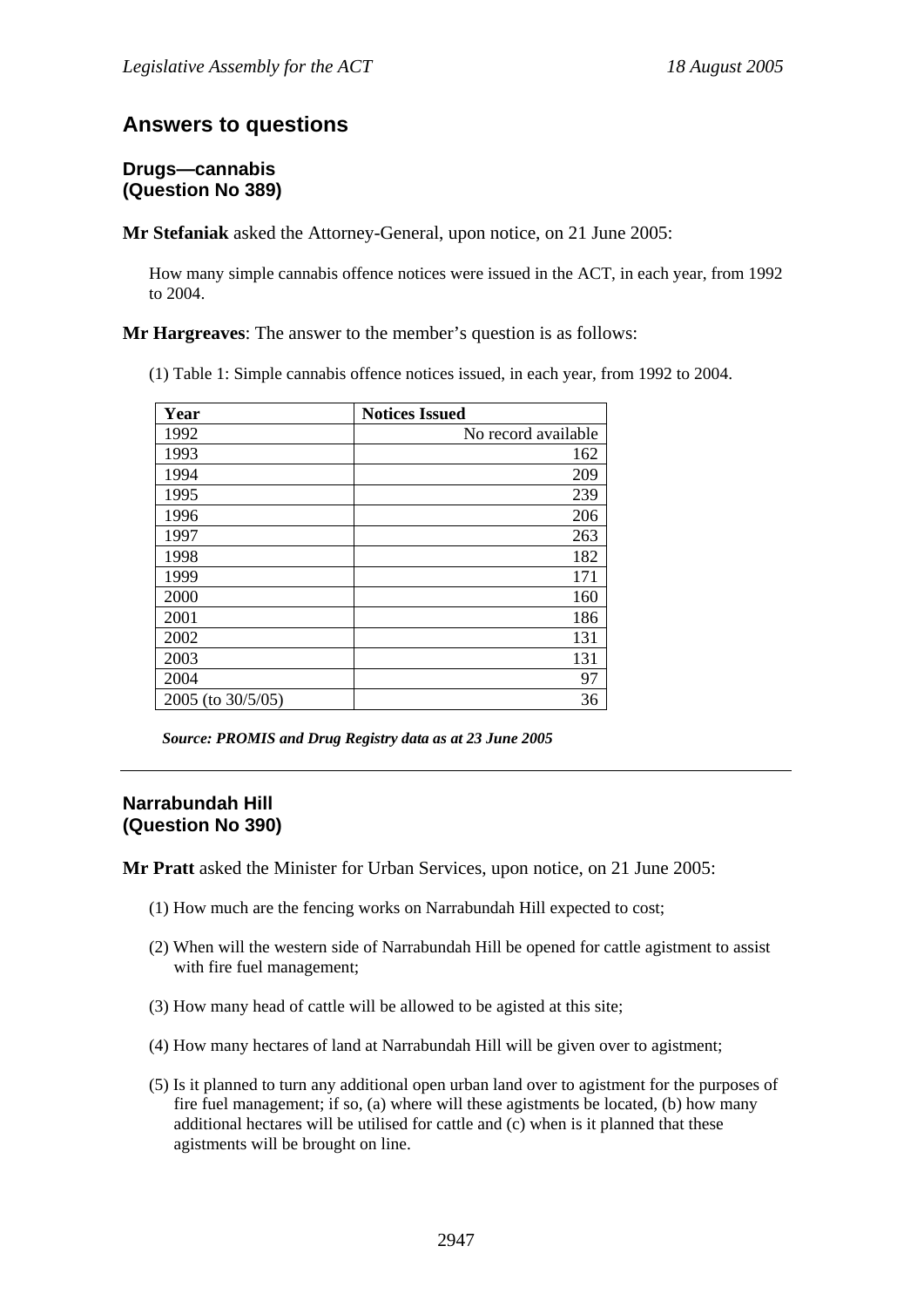**Mr Stanhope**: The answer to the member's question is as follows:

- (1) The total cost is approximately \$13,000.
- (2) Now that there is some water in the dams located in Narrabundah Hill, the area will be grazed as soon as the fence is completed. The fence works have commenced and the process to determine who will be the successful grazier for that area has already commenced.
- (3) The carrying capacity for the area has been determined as a Dry Stock Equivalent of 190, which equates to 19 head of cattle. This number may vary depending on seasonal conditions and the amount of fuel requiring removal.
- (4) There is a total of 241 hectares in Narrabundah Hill. Most of the eastern section of the area is being planted this season and protected from grazing. On the western side, 148 hectares will be fenced off and grazing allowed for fuel reduction and fire protection of the new plantings.
- (5) There is no intention under current Bushfire Operational Plans, to agist any additional Open Urban Land. However grazing is one of the methods used to reduce fuels in strategic locations and will form an important ongoing role in reducing the seasonal fluctuations of grass and fuel loads.

## **Development—City Hill (Question No 391)**

**Mr Pratt** asked the Minister for Urban Services, upon notice, on 21 June 2005:

- (1) Further to a Letter-to-the Editor in *The Canberra Times* on Thursday, 2 June 2005 entitled "New access needed" regarding the installation of safe pedestrian access to City Hill, will the ACT Government be constructing some safe pedestrian access, as suggested in the letter, for pedestrians wishing to access City Hill from Vernon Circle prior to the implementation of and future development on City Hill; if so, when and what type of access will be provided; if not, why not;
- (2) What other solutions does the ACT Government propose to improve pedestrian safety of access to City Hill;

**Mr Hargreaves**: The answer to the member's question is as follows:

- (1) In the short term the ACT Government is considering improved pedestrian access to the top of City Hill by providing a footpath along the median of Northbourne Avenue. Should discussions between the Department of Urban Services and the National Capital Authority confirm the practicality of progressing the option, the works will be considered for inclusion in the Department's minor works program for 2005/06.
- (2) A number of planning proposals for City Hill are currently being developed, each will include improved access arrangements for pedestrians.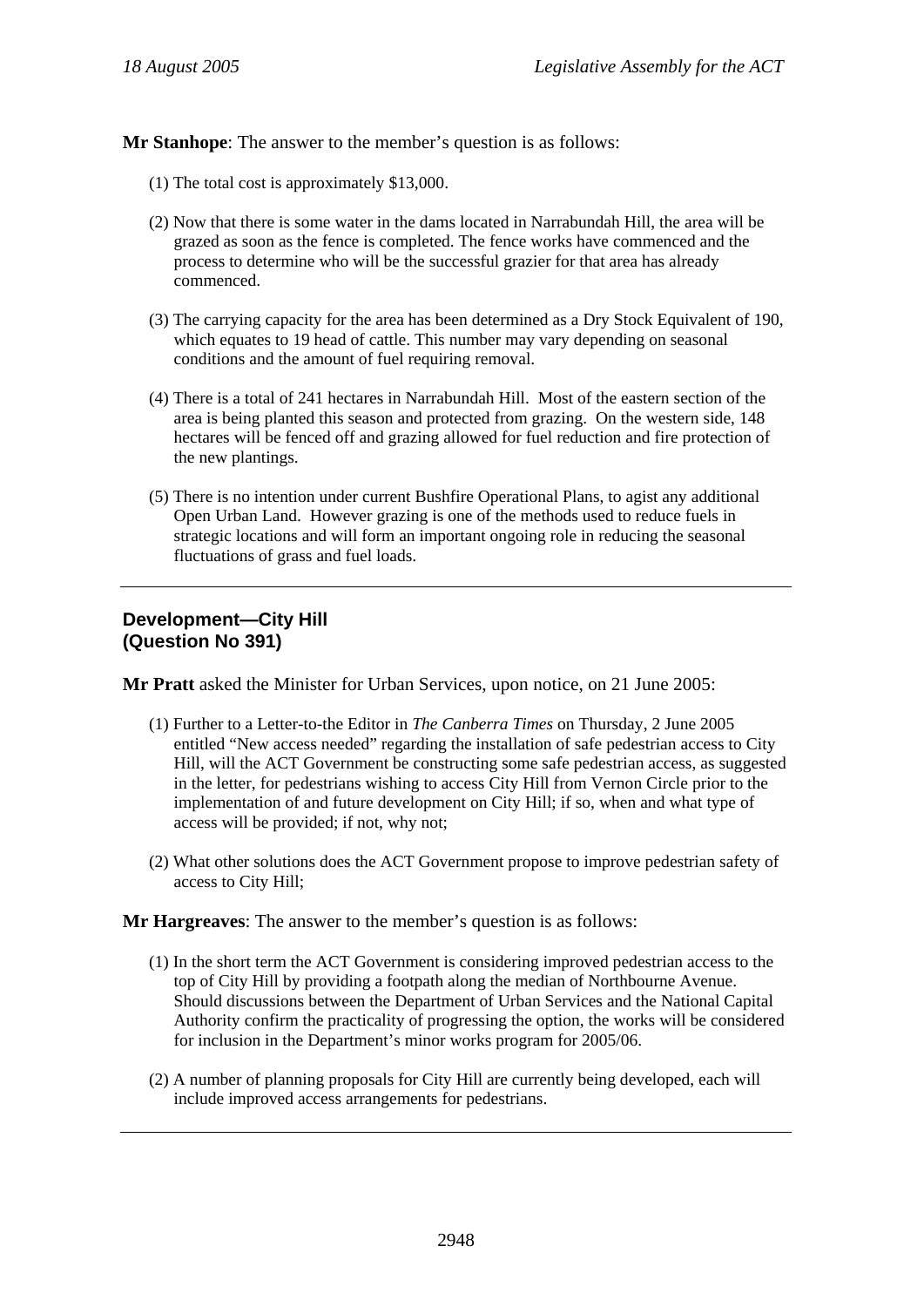## **Women—consultations (Question No 392)**

**Mrs Burke** asked the Minister for Women, upon notice, on 21 June 2005:

Which men's groups has the ACT Government consulted with since 2001 in relation to the development of women's policy and on what issues.

**Ms Gallagher**: The answer to the member's question is as follows:

The ACT Government has involved men's groups in consultations relating to the development of women's policy.

To obtain the information that Mrs Burke has requested would require a significant diversion of resources to retrieve the information from other ACT Government agencies and the relevant archived files.

#### **Housing—relocations (Question No 394)**

**Mrs Burke** asked the Minister for Disability, Housing and Community Services, upon notice, on 21 June 2005:

- (1) Does Housing ACT assist with covering the costs associated with moving homes for (a) existing tenants who are transferring or (b) new tenants;
- (2) If so, how much in total was expended by Housing ACT on assisting (a) existing or (b) new tenants to relocate in public housing during 2004-05.

**Mr Hargreaves**: The answer to the member's question is as follows:

- (1) (a) Where the transfer is a Management Initiated Transfer (MIT), as part of a relocation project, or a temporary move associated with a refurbishment project, Housing ACT assists tenants with costs associated with the transfer ie removalist, connection of services.
	- (b) No.
- (2) (a) 2004-05 \$346,000 to 31 May 2005 (b) Nil

## **Housing—maintenance (Question No 395)**

**Mrs Burke** asked the Minister for Disability, Housing and Community Services, upon notice, on 21 June 2005:

(1) Does Housing ACT have a comprehensive planned approach to maintenance of all public housing properties in the ACT;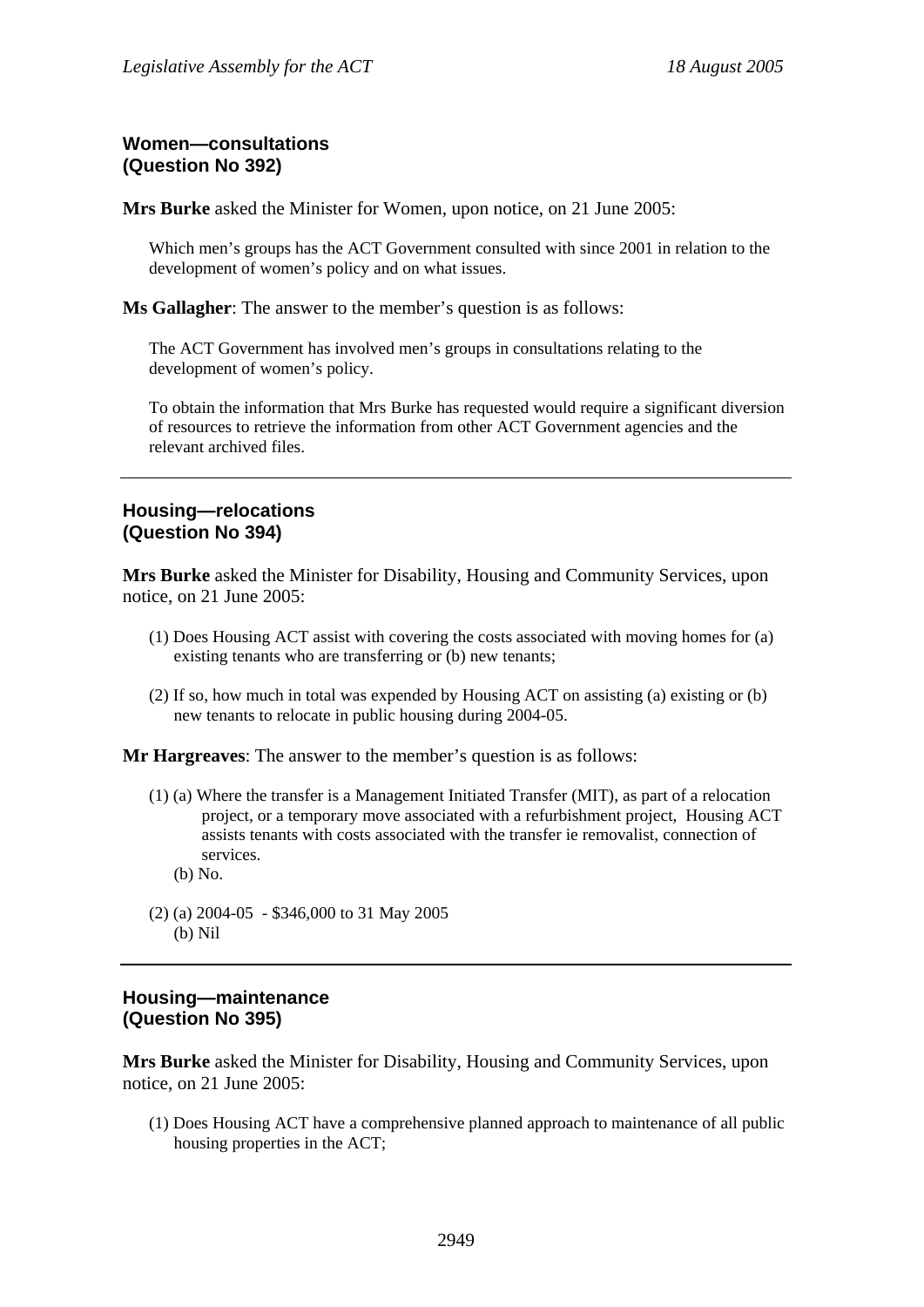- (2) If there is a detailed plan, what sort of maintenance processes are outlined in the plan in order to preserve the asset base;
- (3) Is there any evidence of over-servicing in property maintenance where (a) tenants have requested services to their public housing properties which are not essential and (b) the maintenance contractor to Housing ACT has varied work orders to include additional work that has not been requested by tenants and was not necessary.

(1) The Total Facility manager uses the information from the condition assessments undertaken on Housing ACT's properties over the past two years and any other information on the maintenance requirements for the property, for example from Client Service Visits undertaken by the Housing Managers, to develop planned maintenance programs for delivery. The programs are primarily around major upgrade or refurbishment requirements such as kitchens, bathrooms, painting and recarpeting.

The new Total Facility Management contract contains a strong focus on planned maintenance to maximise value for money in the delivery of maintenance to the portfolio.

- (2) The Public Housing Asset Management Strategy details the Department's approach to asset management. The portfolio is maintained to agreed condition standards to ensure appropriate amenity and safety for tenants and to preserve the value of the assets. The Total Facility Manager analyses the asset condition data and other information against the condition standards to develop the planned maintenance programs mentioned above.
- (3) Housing ACT has a number of processes and procedures in place to minimise the risk of over servicing. The Total Facility Manager assesses tenant requests for maintenance in accordance with health and safety requirements and the property standards. Consultation is often undertaken with Housing ACT about items requested and advice sought on the need for particular maintenance requested. Maintenance identified as part of a Client Service Visit is scrutinised by Housing Manager team Leaders and the Housing ACT Contract Management Team before the information is passed to the Total Facility Manager.

Under the contract the Total Facility Manager is limited in the value of works that they can authorise. Works quoted above the threshold limit are sent to Housing ACT for authorisation. The Total Facility Manager is also restricted in authorising variations to agreed works. Variations exceeding the threshold limit are sent to Housing ACT for authorisation. Housing ACT will regularly audit the Total Facility manager's compliance with the contract requirements through the contract quality assurance processes.

#### **Housing—electrical maintenance (Question No 396)**

**Mrs Burke** asked the Minister for Disability, Housing and Community Services, upon notice, on 21 June 2005:

- (1) When was the last electrical maintenance review, including a safety audit, conducted by Housing ACT on all public housing residences in the ACT;
- (2) Who conducted the review and are the findings available for public viewing.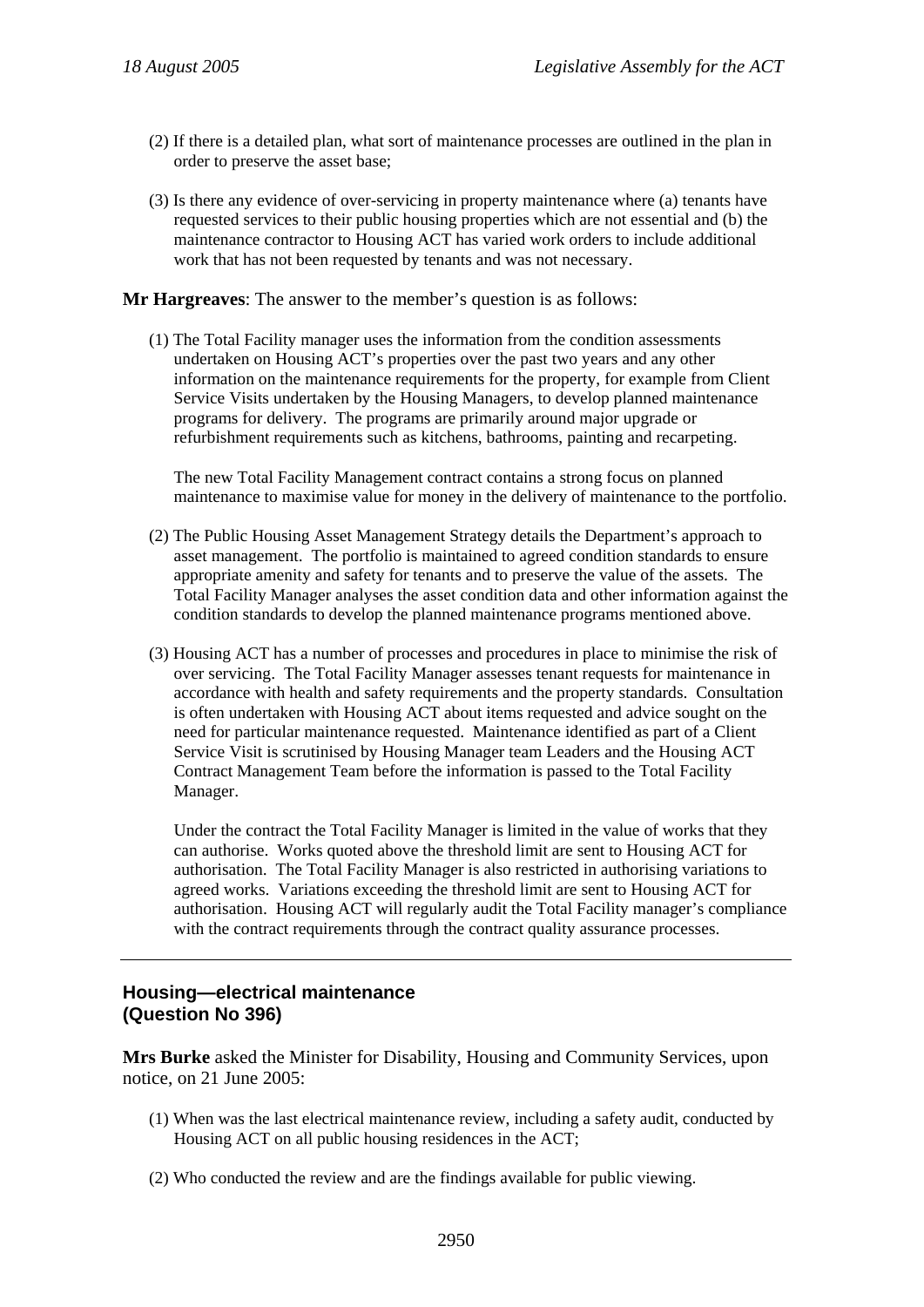- (1) Electrical maintenance is assessed and undertaken on Housing ACT properties on an as required basis. All vacant properties have a full inspection with an electrical check and safety report completed as part of a maintenance assessment before tenanting the property. An exception to a full inspection is made only if the property has been vacated within the previous 12 months and had a check conducted at that time.
- (2) As no electrical review has been undertaken there are no findings for public viewing.

#### **Housing—maintenance (Question No 397)**

**Mrs Burke** asked the Minister for Disability, Housing and Community Services, upon notice, on 21 June 2005:

- (1) How much in total was expended by Housing ACT in 2004-05 on asset improvement of public housing properties;
- (2) How much was expended specifically on normal scheduled repairs and priority repairs such as (a) purchasing new carpet, (b) minor upgrade works for example kitchen or bathroom upgrades, internal painting, insulation improvements or replacement of hot water services, (c) heating, (d) security screen doors, (e) modifications to properties to improve mobility/accessibility for disabled and (f) new electrical or additional electrical appliances.

**Mr Hargreaves**: The answer to the member's question is as follows:

- (1) In 2004-05 to 31 May 2005, Housing ACT has completed work totalling \$37.196m as part of the total Housing ACT Asset Maintenance Program, of which \$10.909m was of a capital or improvement nature.
- (2) In 2004-05 to 31 May 2005, Housing ACT has completed some \$3.233m in normal repairs and \$2.505m in priority repairs to its properties. It must be noted, however, that Housing ACT does not categorise all the items listed in a) through e) above either as a normal scheduled repair or a priority repair. For example, new carpet, kitchen upgrades and bathroom upgrades are generally undertaken as part of a planned maintenance and improvement program.

# **Housing—maintenance (Question No 398)**

**Mrs Burke** asked the Minister for Disability, Housing and Community Services, upon notice, on 21 June 2005:

(1) What is the average cost of maintenance expenditure in 2004-05 for each public housing residence in the ACT;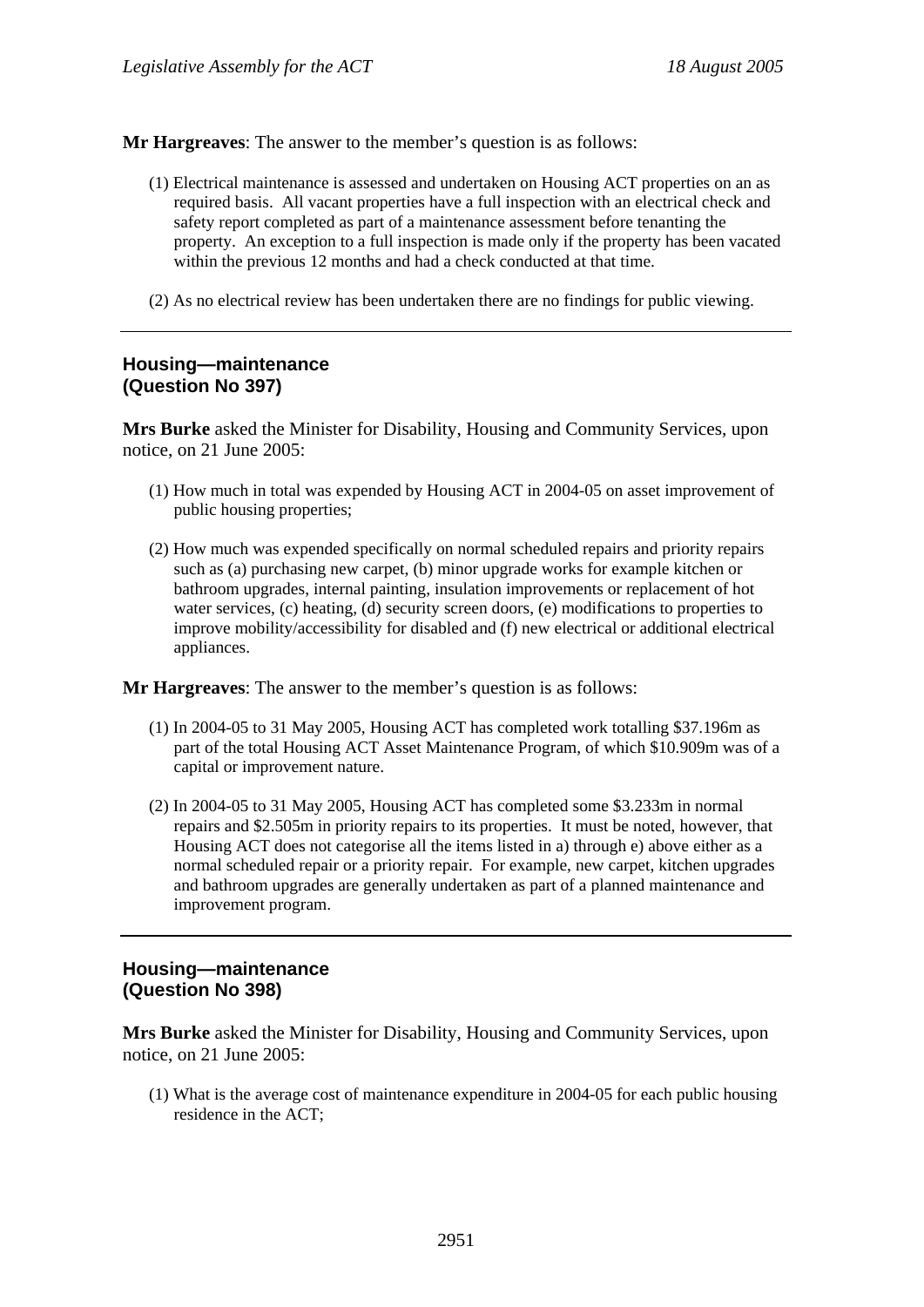- (2) What advice has Housing ACT provided to the Minister as to whether or not there will be a real reduction on the average cost of maintenance expenditure when the new property maintenance contractor, Spotless, undertakes its property maintenance contract with Housing ACT;
- (3) If there is a real reduction in maintenance costs as a result of Spotless being awarded the contract, what will the reduction in real terms be.

- (1) The average maintenance expenditure in 2004-05 was approximately \$3,100 for each ACT public housing dwelling.
- (2) The new Total Facility Management contract is based on maximising value for money in the delivery of maintenance to the portfolio rather than a real reduction in the average cost of maintenance expenditure. The Total Facility Management model allows Housing ACT to manage the delivery of repairs and maintenance services to the portfolio effectively within a fixed budget. Housing ACT views Total Facility Management as a model in which people, processes, assets and the work environment are optimised to support the achievement of maintenance outcomes and objectives, improve outcomes for tenants and deliver a long term improvement in the condition of the public housing stock.
- (3) See above.

## **Therapy services (Question No 399)**

**Mrs Burke** asked the Minister for Disability, Housing and Community Services, upon notice, on 21 June 2005:

- (1) Further to a response given to a question concerning the reduction of Therapy ACT targets for therapy service hours, 2005-06 Budget Paper 4, page 277, how has this decision by the ACT Government benefited or affected children with autism/autistic spectrum disorder (ASD) in the ACT;
- (2) What part of "needs based allocation of services" does this particular reduction to services represent;
- (3) How will the reduction in the hours of therapy services provided impact upon the clearing of Therapy ACT waiting lists for ASD diagnosis.

**Mr Hargreaves**: The answer to the member's question is as follows:

- (1) The target figures for 2004-05 were an approximation made when Therapy ACT was using two different client databases which recorded information in different ways. The target figures for 2004-05 were not realistic and it is anticipated that the 2005-06 figures will reflect a more accurate picture of the recorded time for client intervention. There is no actual reduction of service to any client group.
- (2) Not Applicable.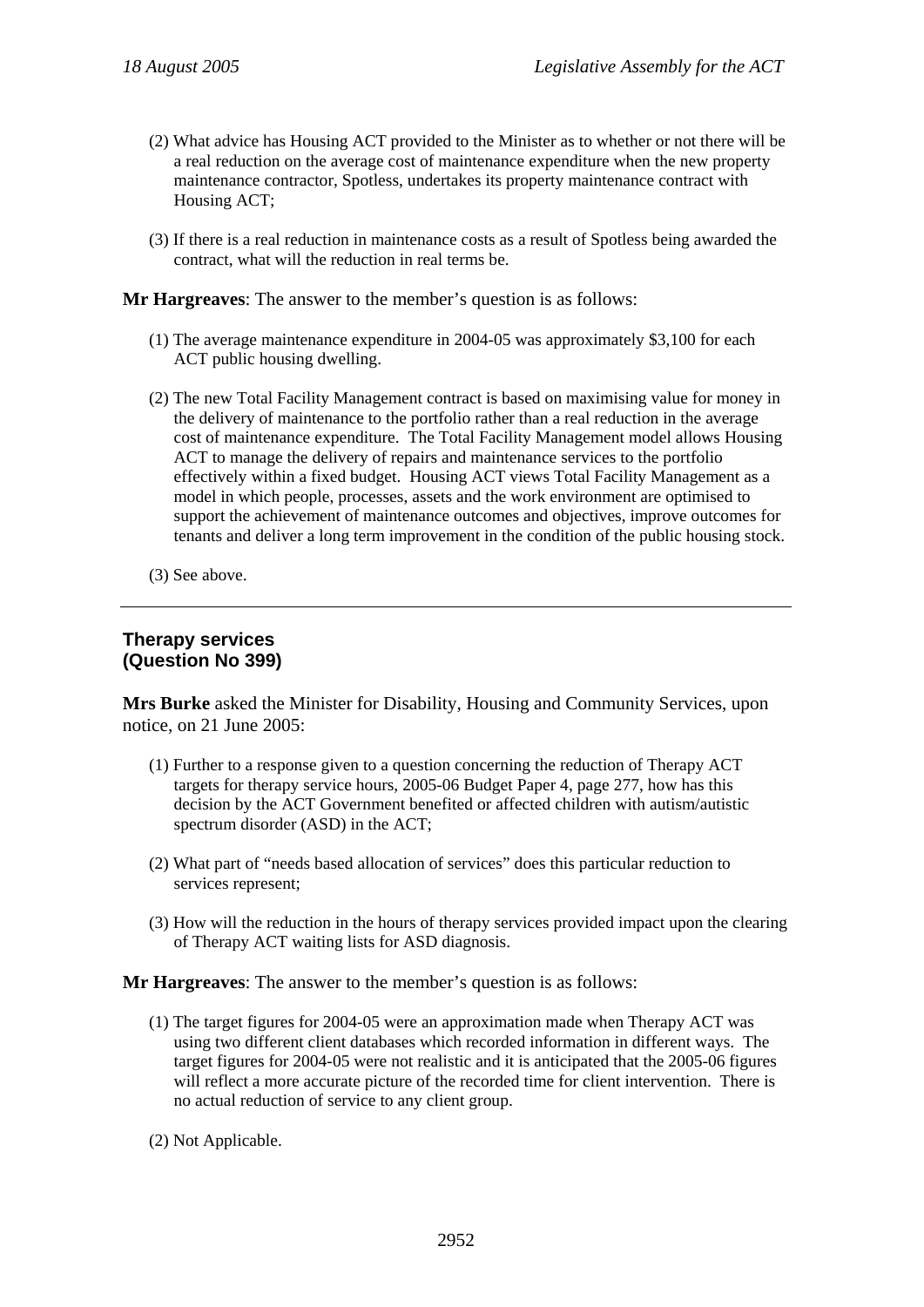(3) The hours of therapy services for autism assessment and diagnosis increased in 2004-05. This is due to the 2004-05 budget initiative for the establishment of the Autism Assessment and Family Support team. This service commenced operation in March 2005 and has increased the number of autism assessments undertaken. This has resulted in a reduction in the waiting list numbers.

## **Therapy ACT—staff (Question No 401)**

**Mrs Burke** asked the Minister for Disability, Housing and Community Services, upon notice, on 21 June 2005:

- (1) What is the Government doing to reduce staff (a) vacancy rates and (b) turnover in Therapy ACT;
- (2) What percentage of therapy staff in Therapy ACT are employed part-time;
- (3) What percentage of therapy provided by Therapy ACT is provided by part-time staff;
- (4) What percentage of the cost of therapy staff goes to part-time staff;
- (5) How many hours of therapy does a full-time equivalent therapy position provide for each of the therapy disciplines;
- (6) What does the Government's analysis of staffing show are the sources of problems with staffing Therapy ACT;
- (7) Are (a) there enough university places in each of the disciplines, (b) the university places filled and (c) there sufficient graduates in each discipline;
- (8) Do advertisements for places attract a sufficient number of competitive candidates for positions in each of the disciplines; if not, is it because of a lack of possible candidates, the advertisements don't reach the candidates or the terms offered are not sufficiently attractive;
- (9) How long does an appointee stay in a position on average;
- (10) Do therapists leave their positions in Therapy ACT in each of the disciplines faster than is planned for;
- (11) Does Therapy ACT maintain a record of why staff may leave a position;
- (12) Are vacancy rates and staff turnover a persisting challenge for Therapy ACT; if so, will the Government include these measures in future annual reports.

**Mr Hargreaves**: The answer to the member's question is as follows:

- (1) Information provided at Select Committee on Annual Reports hearing on 20 April 2005.
- (2) 47%.
- (3) 55%.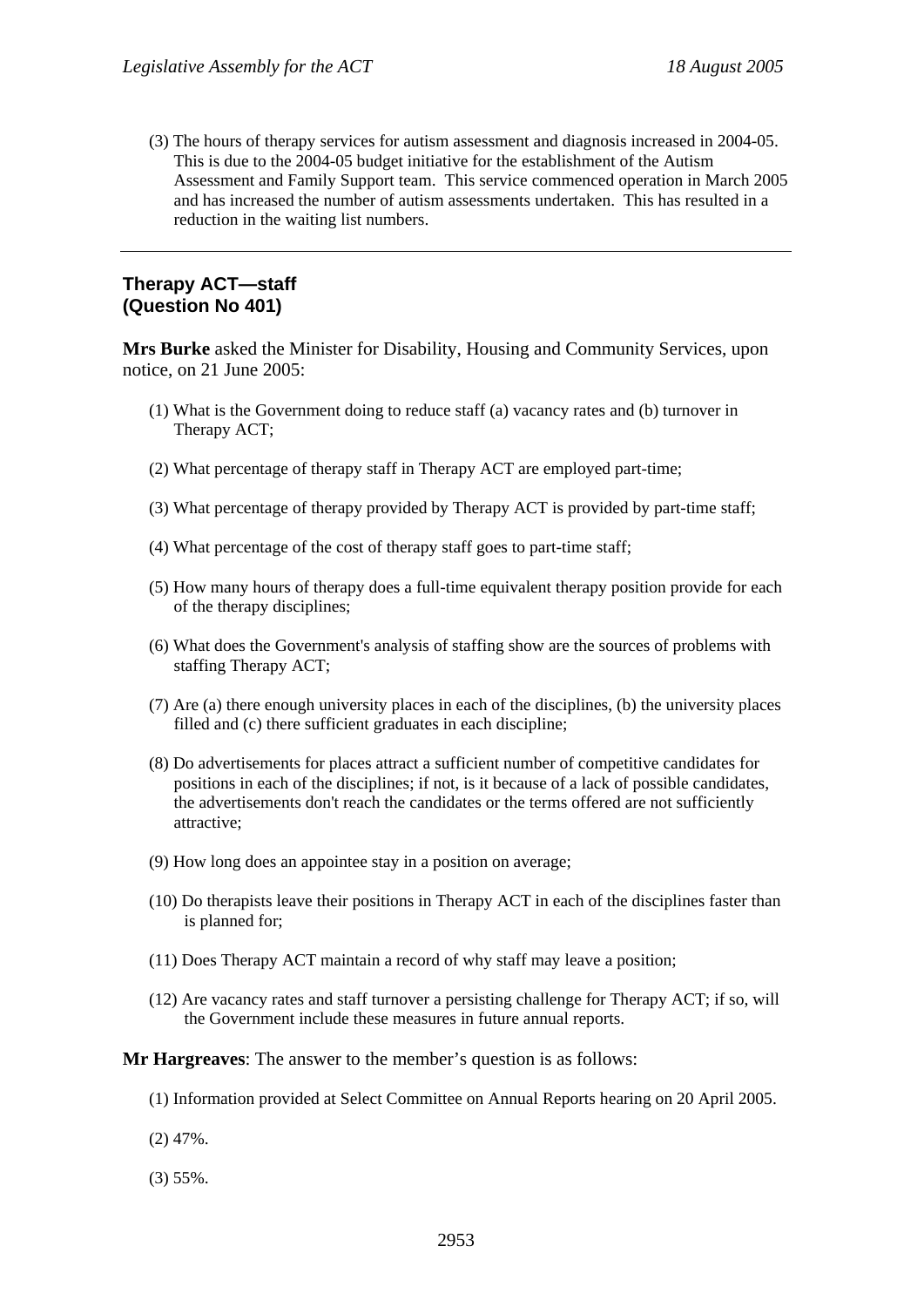- (4) 47% of the total staff salary is used for part time staff and 55% of the clinical staff salary budget is for part time staff.
- (5) A full time staff member works 36.45 hours per week. The time is used to provide direct client contact, meetings, report writing, development of programs, administrative tasks and contributions to the development of a single therapy service, by involvement on committees, liaison with government and non government, provision of inservice and marketing of the service.
- (6) See answer to question (1).
- (7) Information needs to be sourced from the universities.
- (8) Responses varies from advertisement to advertisement. Response also fluctuates with the time of the year, graduation times from universities. Positions are advertised locally, nationally and with the professional associations both in the press and Internet.
- (9) Length of stay varies with senior staff staying for long periods and new graduates one two years. The length of stay varies with the individual's circumstances.
- (10) See answer to question (1).
- (11) Periodic information on turnover of staff is used to inform workforce planning and to improve recruitment and retention.
- (12) Vacancy rates are an ongoing issue. Therapy ACT has reduced the rates from 30% in 2003-04 to 10-15% in 2004-05. There is a national shortage of allied health professionals and all areas are experiencing staff shortages.

#### **Health—therapy fees (Question No 402)**

**Mrs Burke** asked the Minister for Disability, Housing and Community Services, upon notice, on 22 June 2005:

- (1) In relation to therapy services in the ACT, what is the fee recommended for professionals in private practice by the professional associations of each of the therapy disciplines;
- (2) What is the range of therapy cost in private practice in the ACT for each therapy type;
- (3) What barriers to contracting therapy services has the Government identified;
- (4) Is the Government attempting to remove any of these barriers; if not, why not.

**Mr Hargreaves**: The answer to the member's question is as follows:

 $(1) & (2)$ 

Fee structure and costs are not available from Therapy ACT. Information may be available from the professional associations or contacting the private practitioners directly.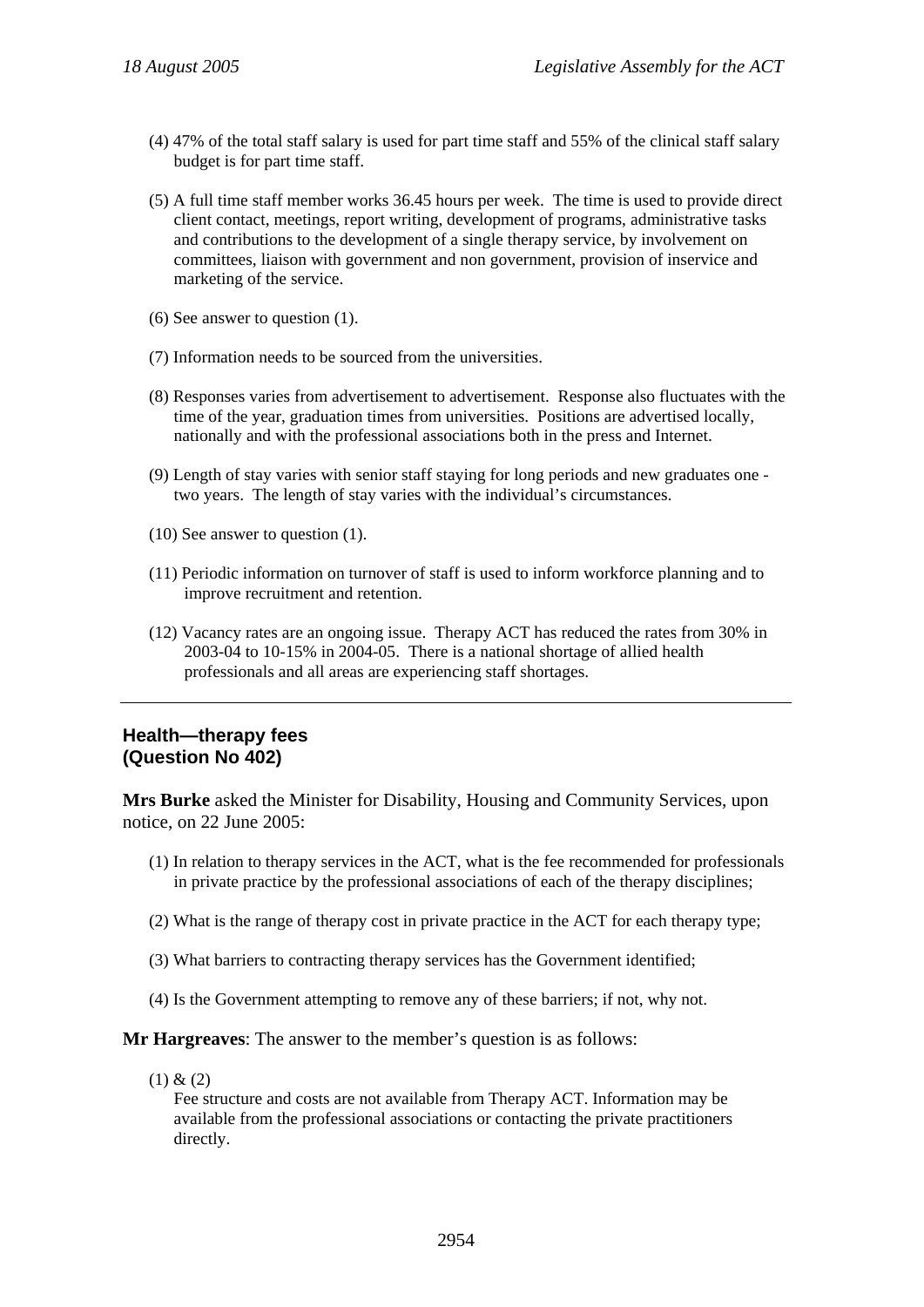- (3) Limited private practitioners with specialist skills in the areas of child development and development disability.
- (4) The government has no control over private practitioners and their area of speciality.

# **Therapy ACT—clients (Question No 403)**

**Mrs Burke** asked the Minister for Disability, Housing and Community Services, upon notice, on 22 June 2005:

- (1) In relation to the reduction of targets for therapy hours in the 2005-06 Budget, Budget Paper 4, page 277, how were Therapy ACT clients consulted about the therapy services reduction in 2005-06;
- (2) Were there specific service disciplines that clients wanted cut and/or reduced; if so, what were the specific disciplines and how much did they ask that each therapy be cut and/or reduced by;
- (3) How does Therapy ACT apply person-centred practice in deciding to cut therapy services and what therapy disciplines will be cut;
- (4) Does Therapy ACT record the amount of each therapy type that each client requests; if so, how often are consumer requests for therapy recorded;
- (5) Does Therapy ACT record the amount of each therapy type that each client is assessed as needing;
- (6) How does Therapy ACT implement person-centred allocation of therapy resources;
- (7) Where can members of the community access a detailed description of the process Therapy ACT uses to achieve person-centred allocation of therapy resources;
- (8) What is Therapy ACT's target for vacancy rates in each therapy discipline.

**Mr Hargreaves**: The answer to the member's question is as follows:

- (1) Refer Question 1 QON 399.
- (2) See above answer.
- $(3), (4), (5)$ &  $(6)$

Therapy services are negotiated with the family/client and therapist. Therapy services, the amount and type, are dependent on the circumstances of the family, the needs of the client, other support services accessed by the client and family and staffing at the time.

(7) Therapy ACT provides a pamphlet about the service to any person referred to the service. At assessment, needs and actions are discussed with the client/family. Therapy ACT has information on Family/ Person Centred practice and this is available on request from Therapy ACT Intake services. Information is available on the Department of Disability, Housing and Community Services web site.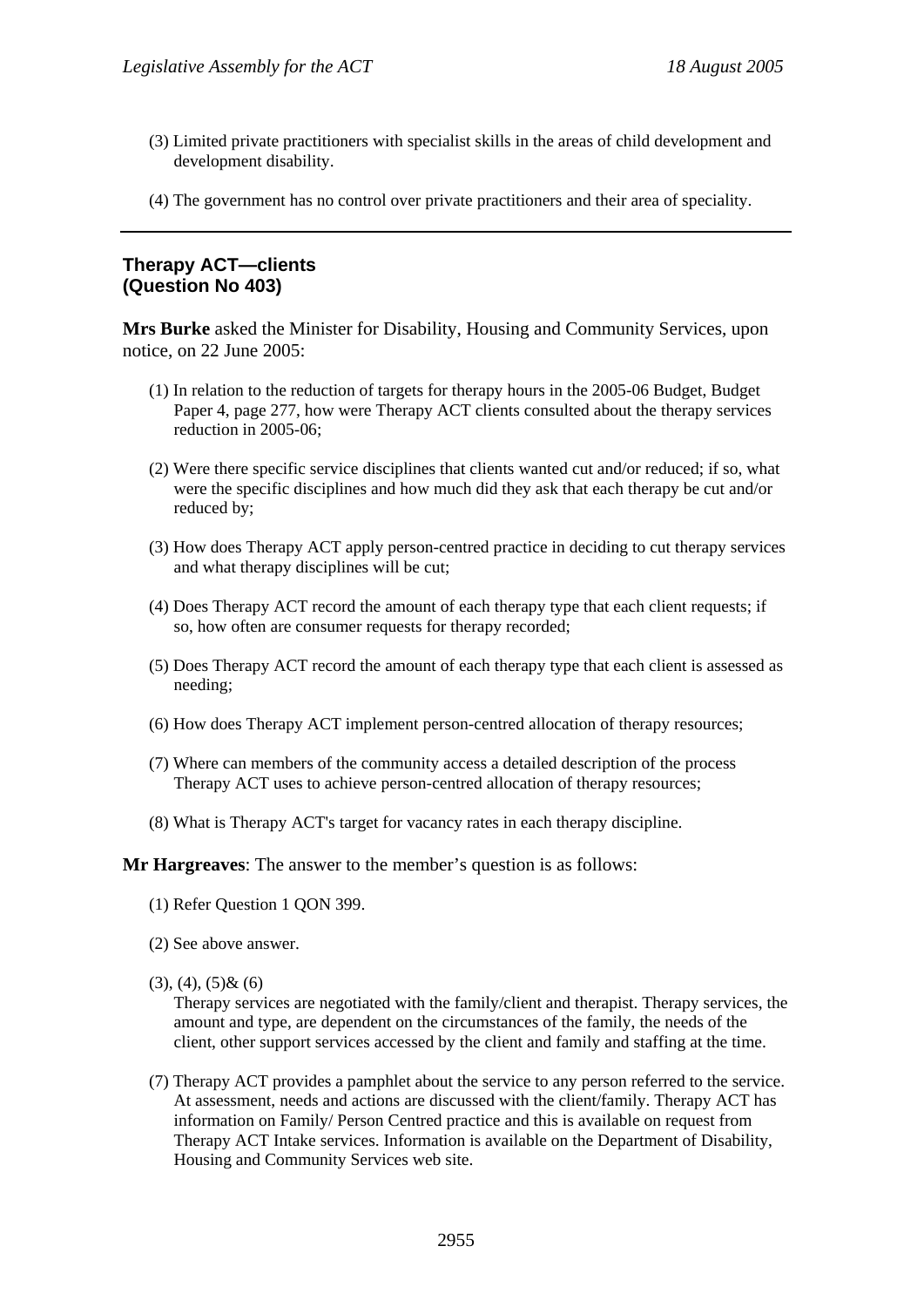(8) Therapy ACT is targeting a 5-10% vacancy rate across the service.

# **Roads—pay parking (Question No 407)**

**Mr Pratt** asked the Minister for Urban Services, upon notice, on 22 June 2005:

- (1) What free parking is available to students at both Dickson and Ginninderra Colleges;
- (2) Do any of the students at these colleges pay to park in particular areas adjacent to the colleges; if so, where and what is the cost;
- (3) How many free parking spaces are allocated to students at Dickson and Canberra Colleges and are any conditions applicable, for example three for free;
- (4) Does the Government have any plans to introduce additional pay parking for carparks adjacent to or surrounding these colleges in the future; if so, where exactly will this additional pay parking be and what will be the cost to students for parking.

**Mr Hargreaves**: The answer to the member's question is as follows:

- (1) The provision and levels of student parking at these facilities is not a responsibility of the Department of Urban Services. The Department of Education and Training is responsible for the provision of student, teacher and administrative parking at these facilities.
- (2) There is no pay parking adjacent to these colleges.
- (3) See (1).
- (4) There are no plans to introduce additional pay parking adjacent to or surrounding these colleges.

#### **Water—public irrigation systems (Question No 409)**

**Mr Pratt** asked the Minister for Urban Services, upon notice, on 22 June 2005:

- (1) Why were the ACT Government's irrigation sprinklers watering the grassed area on the South-West corner of Vernon Circle about 30 metres from the junction of the off-ramp on London Circuit and City Hill on Monday 14 June at 9.25 am while it was pouring with rain;
- (2) Was this problem rectified on the day; if not, why not;
- (3) Why is the pre-set programming for the ACT Government's irrigation systems not overridden during rainy periods when irrigation is clearly not needed;
- (4) How many other incidents of irrigation systems continuing to water public areas during rain have been (a) reported and (b) recorded or identified during (i) 2002-03, (ii) 2003-04 and (iii) 2004-05 to date.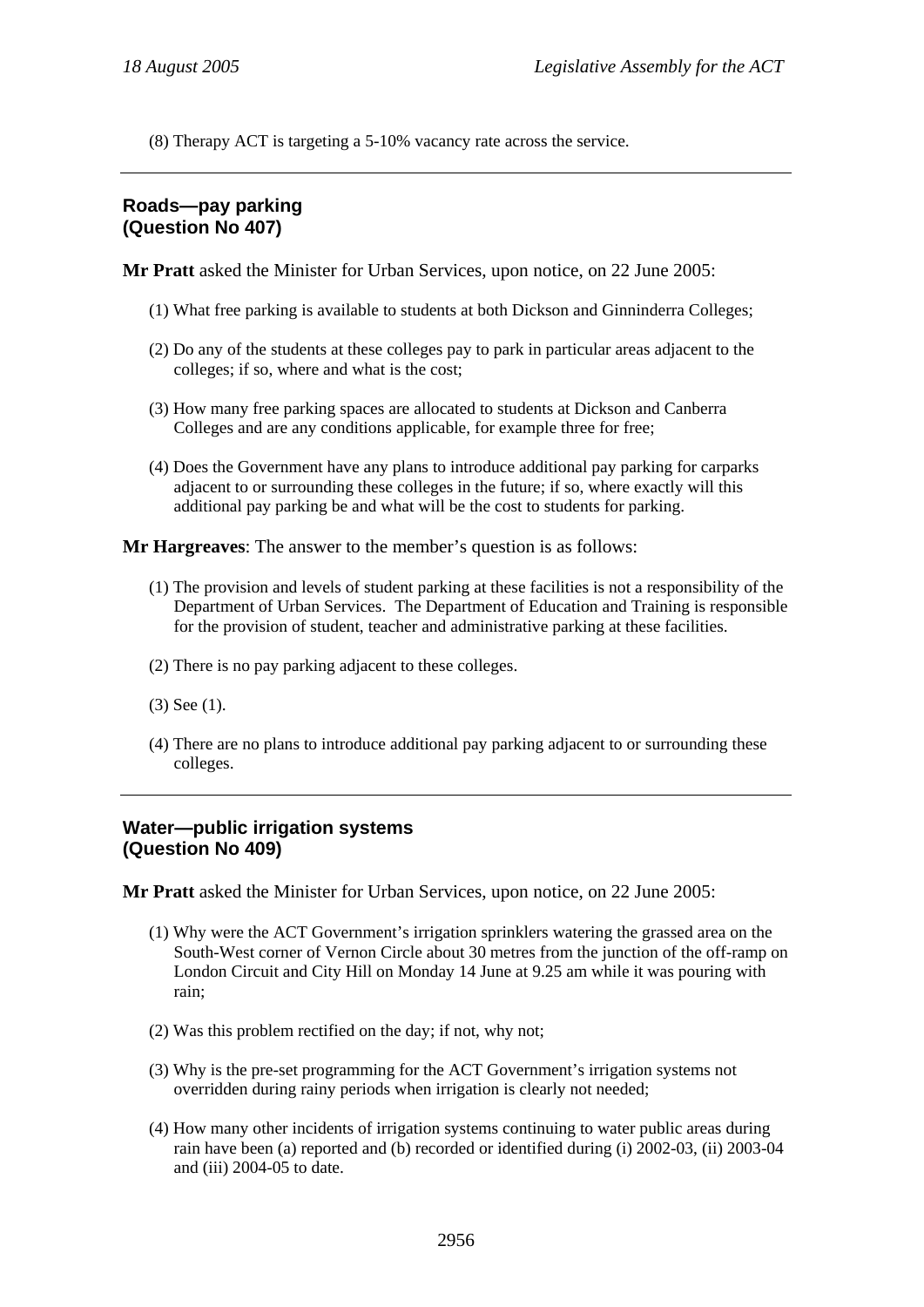- (1) The irrigation was operating as a result of a faulty irrigation valve.
- (2) The fault was isolated and the irrigation was turned off on the 14 June 2005 until repairs could be made.
- (3) Approximately 90% of Canberra's public irrigated turf assets are fitted with Comtrol Irrigation Systems and moisture sensors, which turn off irrigation systems after a predetermined amount of rainfall. The remaining irrigated turf areas are manually turned off during inclement weather. Canberra Urban Parks and Places are currently investing up to \$200,000 to upgrade the Comtrol software to provide further efficiencies in water use.
- (4) Canberra Urban Parks and Places' official records indicate that there have been no previous reports of irrigation systems operating during wet weather. However, CUPP has received reports of privately owned irrigation systems operating on naturestrips during wet weather. This confusion of ownership often occurs along Northbourne Avenue, as Canberra Urban Parks and Places maintains the irrigation on the median strip, while the irrigation on naturestrips is privately owned. These reports are not officially recorded.

Canberra Urban Parks and Places has also received reports of irrigation systems operating in urban open space in outside of approved hours during water restrictions. However investigations of these reports has shown that the irrigation systems were undergoing a maintenance service at that time.

## **Firearms—gun licences (Question No 410)**

**Mr Pratt** asked the Minister for Police and Emergency Services, upon notice, on 22 June 2005:

- (1) What measures do the police take when issuing gun licences to ascertain the mental health of the licencee;
- (2) Do police review the licences after issue; if so, how often and under what circumstances; if not, why not.

**Mr Hargreaves**: The answer to the member's question is as follows:

- (1) When issuing a firearms licence the applicant must complete the Application for Licence Form. This form requires the applicant to address the following:
	- Have you suffered from, or received treatment for, mental or emotional illness (the form requires a yes/no answer and if yes, give details). It is an offence under the Criminal Code 2002 to make a false or misleading statement in this application under Section 107 of the *Firearms Act 1996*.
	- Section 115 of the Act Disclosure by Health Professionals of certain information, provides no measure to check the mental health of an applicant. Whilst police indices regularly record convictions for drink driving and drug taking offences, this is not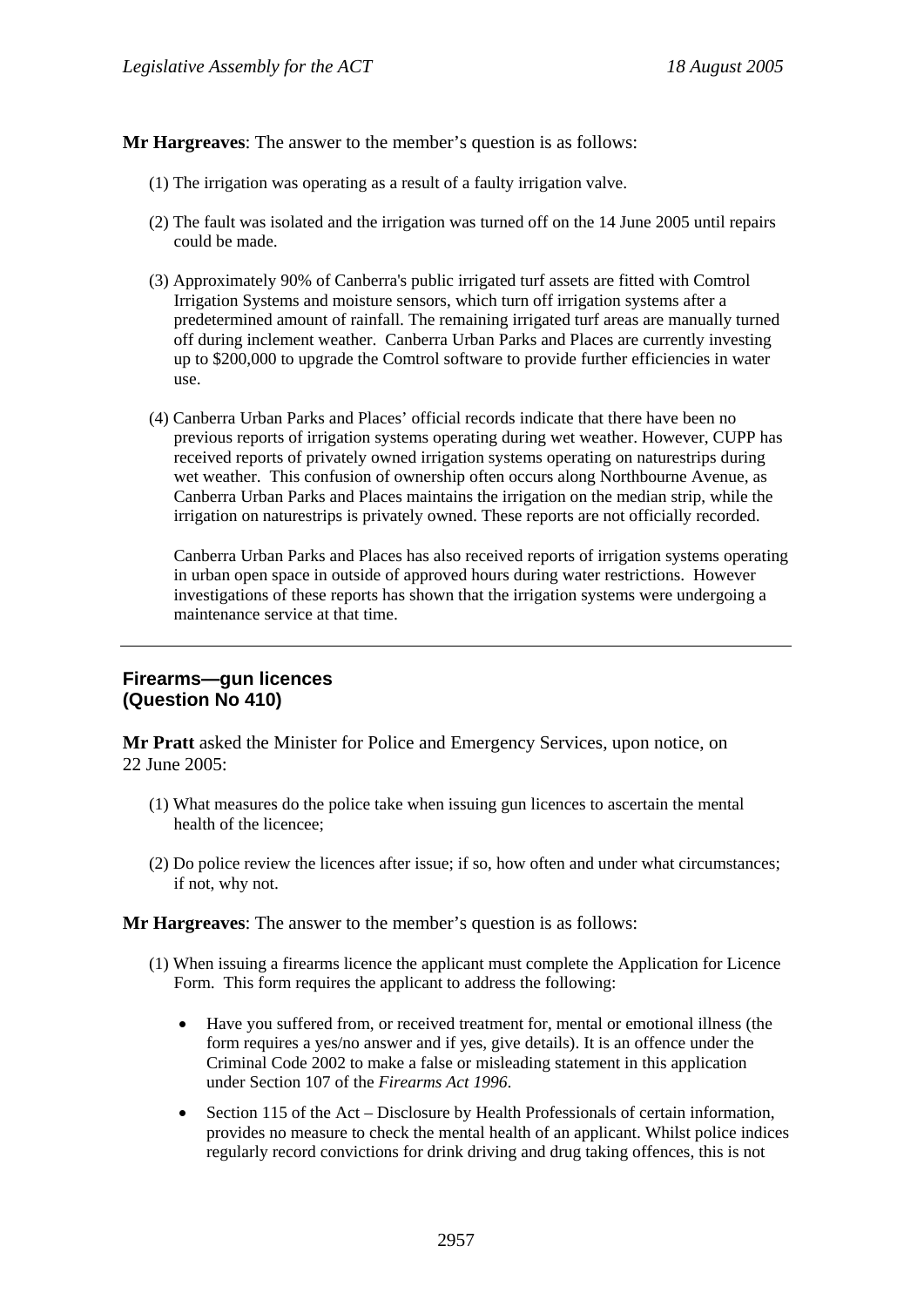prohibitive to obtaining a firearms licence within the current legislation. Only the general provisions for licencing, sections 21 and 22, can be used in determining whether an applicant is a fit and proper person.

- (2) The ACT *Firearms Act 1996*, has no instruments for the review of licences once they have been issued other than as above. The licence remains valid for a period of five years. Once a licence has been granted it is not reviewed in practical terms other than:
	- In regulation of such provisions as storage compliance
	- Investigation arising from other matters of criminality or police intelligence;
	- Transactions within the *Firearms Act 1996* permit to acquire/purchase a firearm.

On the purchase of a firearm the full checking processes are applied to both the applicant and the firearm. These processes are limited to CRIMTRAC and PROMIS, which is the same process for a firearm application. Additionally, ACT Policing Firearms Registry will conduct an intelligence check on Persons of Interest based on a reported activity or suspicion of improper activity from internally generated information reports.

#### **Music—noise levels (Question No 411)**

**Dr Foskey** asked the Minister for Arts, Heritage and Indigenous Affairs, upon notice, on 23 June 2005:

In relation to the ACT Government's paper on Contemporary Live Music in the ACT, dated 5 August 2004, can the Minister advise on the commitments that were made by Government in the paper, including:

- (a) the outcome of meetings held with industry stakeholders regarding the establishment of an industry association;
- (b) Government advice on programs of support through which such an association may seek funding;
- (c) participation of young people in the assessment of music project funding applications through the ACT Arts Funding Program;
- (d) development of an event planning guide for event organisers;
- (e) production of a fact sheet relating to noise from entertainment venues;
- (f) assistance to venue operators to develop their expertise in managing noise;
- (g) exploration of legislative change to extend the time for maximum daily noise levels in Civic and town centres from 10 pm to a later time on Friday and Saturday nights, and for special events;
- (h) if Environment ACT and ACT Planning and Land Authority will finalise the review of methods used to measure noise; and
- (i) if ACT Planning and Land Authority will develop an integrated approach to noise attenuation.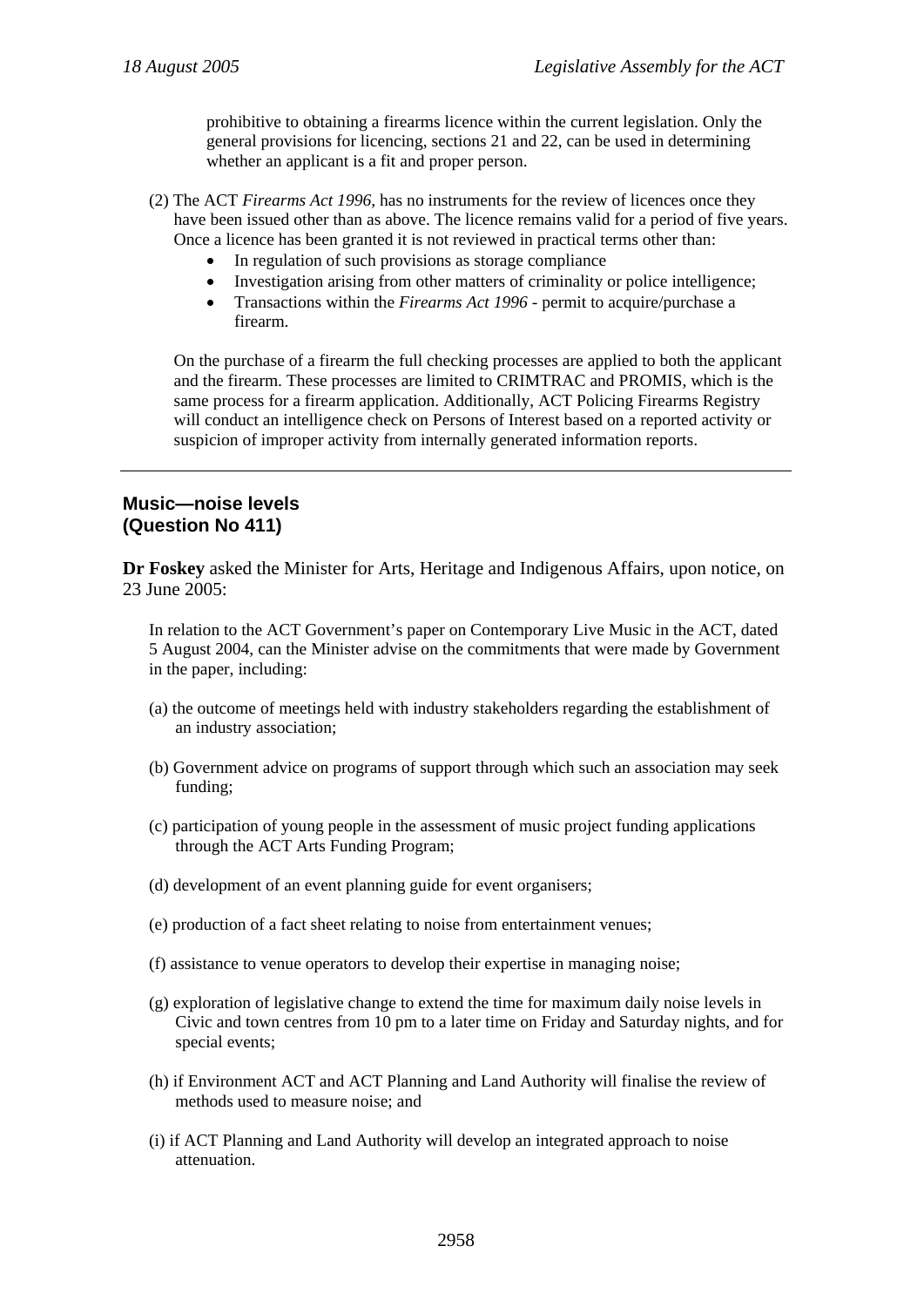**Mr Stanhope**: The answer to the member's question is as follows:

(a) *the outcome of meetings held with industry stakeholders regarding the establishment of an industry association*

A music association, MusicACT, has been established to advocate for and foster the sustainability of a number of music forms including live contemporary music.

(b) *Government advice on programs of support through which such an association may seek funding*

artsACT met with MusicACT on 21 June 2005 to provide advice on the programs of support through which the association may seek funding.

(c) *participation of young people in the assessment of music project funding applications through the ACT Arts Funding Program*

An adult person with extensive experience working with young people in the contemporary live sector will participate in the assessment of music project funding applications in 2005. Young people who were identified as potential assessors were unable to participate as they intended applying for funding.

(d) *development of an event planning guide for event organizers*

The Government provides important assistance to event organizers both through the ACT Festivals Fund and direct referral and information via the Chief Minister's Department Events Unit. Work is also progressing on the event planning guide to further complement these activities. In 2004 the Government established a new website for ACT Government events in order to assist community participants and organizers of complementary events.

(e) *production of a fact sheet relating to noise from entertainment venues*

Environment ACT is finalising a fact sheet relating to noise from entertainment venues. This fact sheet will assist venue operators in improving the management of noise on their premises and provide some simple ways to mitigate the impacts of noise, particularly music noise. It is anticipated that the fact sheet will be completed in the second half of 2005.

(f) *assistance to venue operators to develop their expertise in managing noise*

The fact sheet will provide venue operators with information on how best to manage entertainment noise and with simple measures on how to mitigate the impact of noise. In addition, Environment ACT staff are able to assist venue operators in the management of noise from entertainment venues.

(g) *exploration of legislative change to extend the time for maximum daily noise levels in Civic and town centres from 10 pm to a later time on Friday and Saturday nights, and for special events*

The 2004 *Review of the Environment Protection Act 1997* proposed changes to the way in which noise is regulated in the ACT, giving consideration to noise measurement methodology; the overall noise standards; the zoning system; the system of exceptions to those standards and the basis on which Government should intervene. Appropriate noise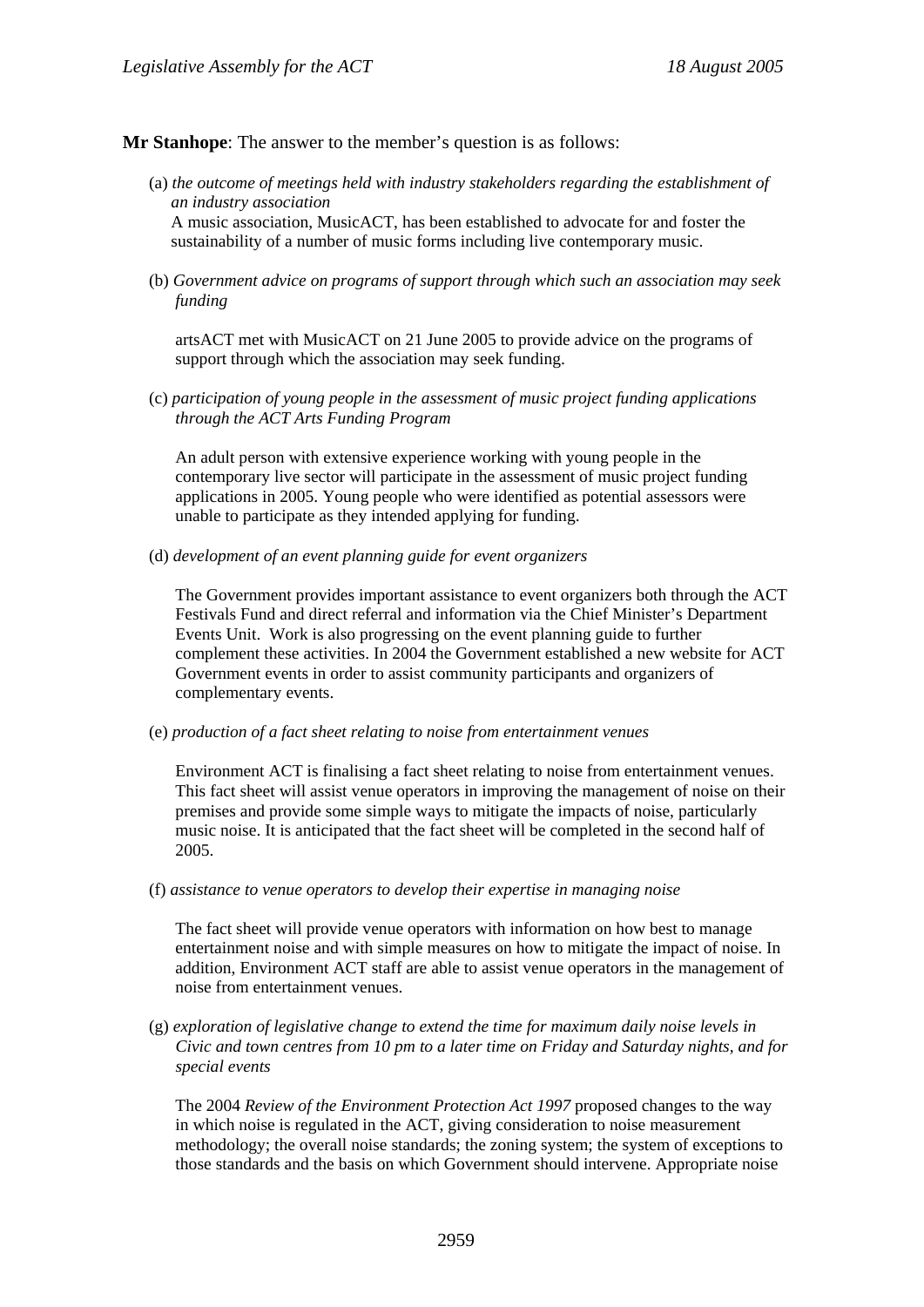levels and time frames for Civic and other town centres are being considered in response to the Review's proposals.

(h) *if Environment ACT and ACT Planning and Land Authority will finalise the review of methods used to measure noise*

As part of the *Review of the Environment Protection Act 1997*, Environment ACT will be undertaking a review of the noise measurement methods used in the ACT. The ACT Planning and Land Authority will be involved in this process. It is anticipated that the Review will be completed by 2007.

(i) *if ACT Planning and Land Authority will develop an integrated approach to noise attenuation*

The Authority is continually enhancing the way it assesses new development proposals for effective noise attenuation. Close liaison with Environment ACT to arrive at integrated solutions for each relevant development application is key to this process. This ensures that the built solution, which the Authority approves, allows the tenant to effectively manage noise issuing from their premises, which is monitored by Environment Protection.

DVP 256 Kingston is an important recent example of the Authority liaising with Environment ACT to achieve such an outcome. This new development will greatly foster the diversity and vibrancy of one of our most highly valued local shopping centres without compromising the comfort of nearby residents.

## **Majura Rise building waste (Question No 413)**

**Mr Pratt** asked the Minister for Urban Services, upon notice, on 23 June 2005:

- (1) Further to a report in the City Chronicle on 10 May 2005 regarding rubbish scattered over 18 hectares from the Majura Rise building site in North Watson, was the developer and/or the builders, from whom this rubbish was clearly originating, contacted by the Government or subject to inspection as a result of this illegal rubbish dumping; if so, when; if not, why not;
- (2) What fines were issued as a result of this problem;
- (3) If no fines were issued, why not;
- (4) Have the appropriate waste disposal containers now been installed at this development site; if not, why not;
- (5) Will future regular inspections of Majura Rise be conducted to ensure that rubbish does not continue to litter the area; if not, why not;
- (6) How many (a) residential and (b) commercial development sites in the ACT have been found to be in breach of the regulations in relation to waste disposal and management during (i) 2002-03, (ii) 2003-04 and (iii) 2004-05 to date;
- (7) What penalties were issued in relation to part (6) above;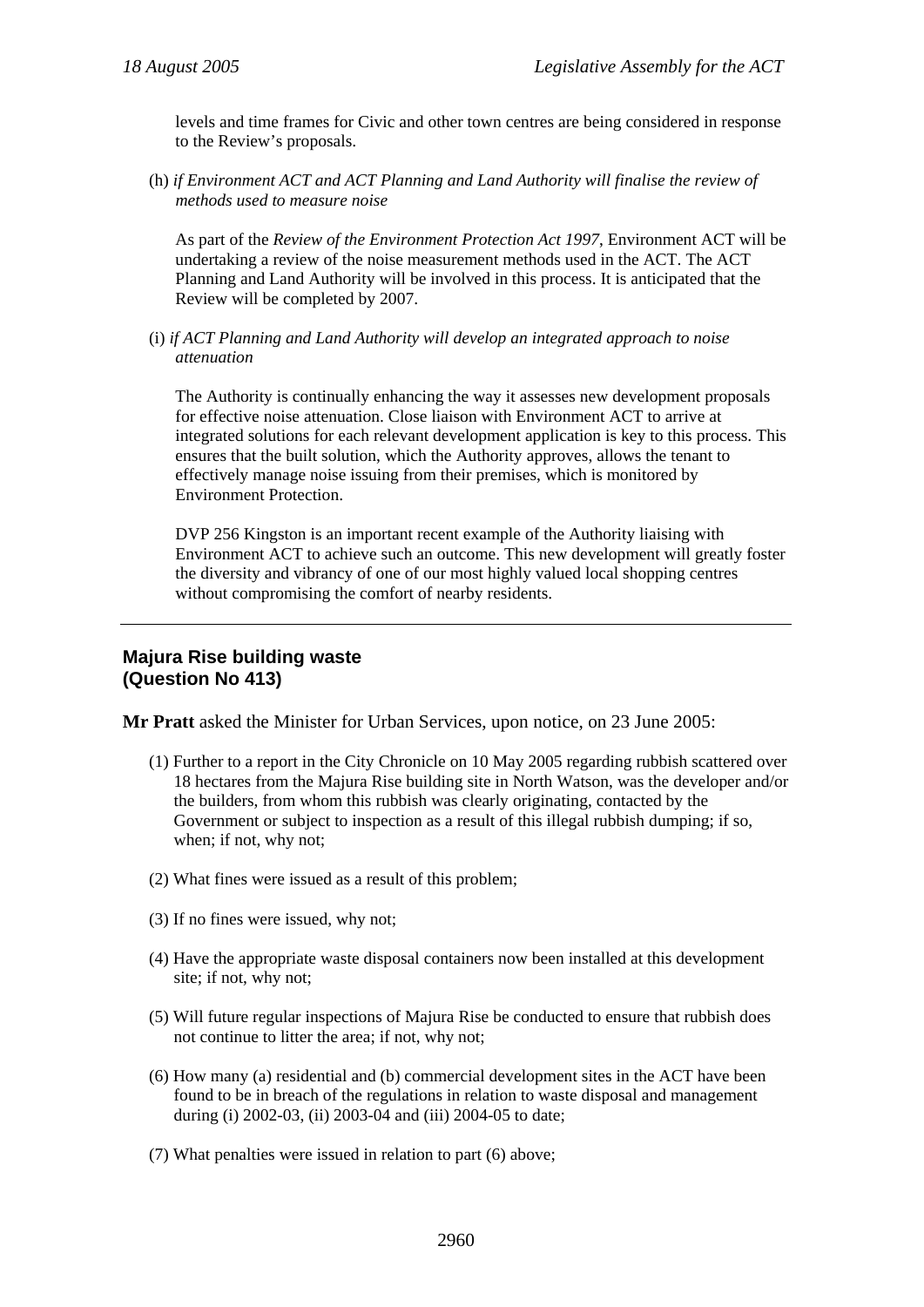- (8) If no penalties were issued, why not;
- (9) Are regular inspections conducted at building sites across the ACT; if so, when and under what conditions; if not, why not.

**Mr Corbell**: The answer to the member's question is as follows:

- (1) Yes, inspections took place on 5 May 2005.
- (2) None.
- (3) Fines were not issued as the builders complied with instructions to provide sufficient containers to store building waste.
- (4) Yes.
- (5) Yes.

| (6) | $2002 - 2003$ | 71 Residential | 8 Commercial |
|-----|---------------|----------------|--------------|
|     | $2003 - 2004$ | 35 Residential | 5 Commercial |
|     | $2004 - 2005$ | 9 Residential  | 1 Commercial |

(7) In relation to part (6), the Authority issued no penalties.

- (8) Fines have not been issued because containers were provided with 24 hours of the initial contact with the developers.
- (9) Yes there are a range of areas throughout the ACT Government that have compliance activities and a capacity to inspect building sites such as the Urban Services City Rangers, various areas of Environment ACT including Heritage, and Canberra Urban Parks and Places, ACT WorkCover and the ACT Planning and Land Authority. Proactive audits, complaints, and queries are some of the ways sites are regulated.

#### **Sign language lessons (Question No 417)**

**Mrs Burke** asked the Minister for Health, upon notice, on 23 June 2005:

- (1) What programs are available to parents to learn sign language, where a child is born with a hearing impairment or is deaf and/or mute, so that the parent has the ability to teach signing to their child and therefore have more effective communication with the child;
- (2) If there are such programs available, who conducts the course and is it promoted to parents of a child who is deaf or has a hearing impairment.

**Mr Hargreaves**: The answer to the member's question is as follows:

(1) Courses in Auslan

Auslan is the sign language used by the Australian Deaf and non-vocal communities. Courses in Auslan in the ACT are available in four levels. Levels one and two focus on language development. Levels three and four focus on cultural awareness and interpreting. Accredited courses in Auslan are run by: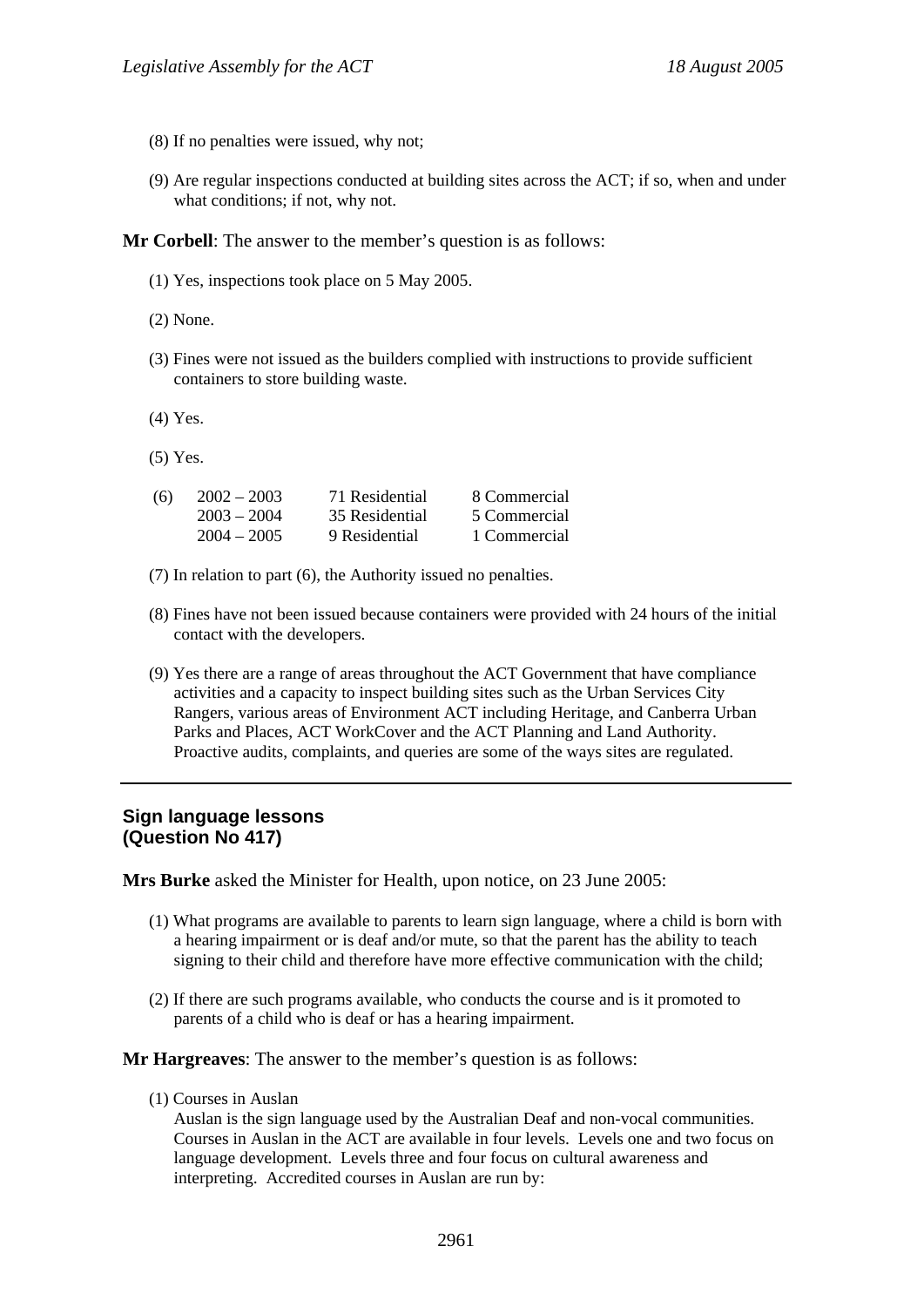The Brain Gym (adult education courses run by Canberra College) who provide Auslan Level one, two and three courses. The Brain Gym has recently engaged a third Auslan teacher due to increased demand for their Auslan courses.

Canberra Institute of Technology (CIT) who provide Auslan Level one, two, three and four courses when there is sufficient demand. CIT also provide two Diploma Level courses. Diploma Auslan is designed to enhance your understanding of Auslan for work and personal situations. The Diploma of Interpreting (Auslan) trains students to become accredited interpreters.

(2) Promotion to Parents

The courses at CIT and Brain Gym are advertised through local media and on their websites. Referrals are also made through education and health professionals and via peak associations.

The ACT Government funds the Deafness Resources Centre and the Canberra Deaf Children's Association. These organisations provide information and peer supports to families with children who are deaf or hearing impaired, including information about Auslan courses.

Therapy ACT also works with children with a hearing or speech impairment. In most cases, a speech pathologist works in partnership with the family and teachers of the hearing impaired to provide an individualised program to support the child.

# **Mental health services (Question No 418)**

**Mrs Burke** asked the Minister for Health, upon notice, on 23 June 2005:

- (1) Further to the Government response to the Patterson Report, *The Investigation into the Risk of Harm to Clients of Mental Health Services* (2002), what further progress has the Government made in relation to the recommendations in the report;
- (2) What has the Government done to address (a) unmet need of clients, (b) education programs and (c) service improvement to clients.

**Mr Corbell**: The answer to the member's question is as follows:

- (1) The recommendations of the Patterson Report have been implemented. The final implementation report for the Patterson Report is available on the ACT Health website at: http://www.health.act.gov.au/c/health?a=da&did=10050411&pid=1061180547
- (2) This Government is committed to incrementally addressing mental health unmet need in the ACT. We have increased services in child and adolescent, adult and older persons mental health.

In addition we have improved services in the community sector and specialist mental health areas including: forensic mental health, mental health supported accommodation, mental illness education, mental health carers support and training and suicide prevention and education. ACT Health is currently undertaking a master planning process that will identify mental health service infrastructure needs for the ACT population over the next 15 years.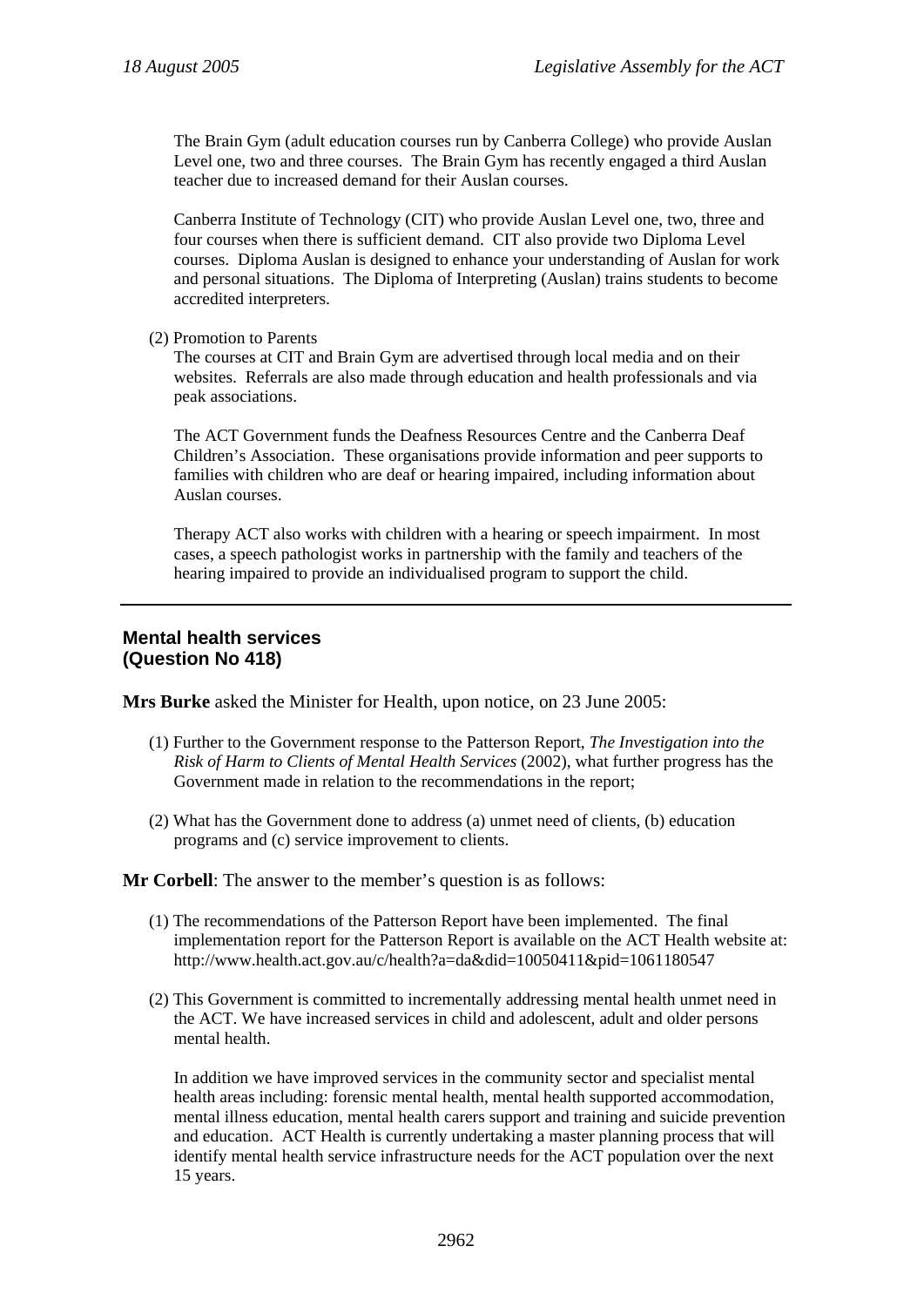In addition the Stanhope Government has made commitments to replace the inadequate psychiatry facility at Canberra Hospital, and to provide a secure mental health inpatient facility, which will be co-located with the new mental health facility at The Canberra Hospital, and a 20-bed psycho-geriatric Unit. I have attached a summary of the Labor Government initiatives implemented since our first budget in 2002-03. These initiatives are designed to address unmet needs, education and community awareness raising and an improved range of services for the ACT community. (Attachment A)

Attachment A

# **MENTAL HEALTH FUNDING**

#### **Detail of Mental Health funding 2002-03 to 2005-06**

#### 2001-2002 Total Mental Health Allocation - **\$29,701,203**

#### 2002-2003 Total Mental Health Allocation - **\$31,481,000**

• 2002-2003 new Budget initiatives including

\$466,000 – Child & Adolescent Mental Health Services \$500,000 – CALCAM Adolescent Mental Health Day Program \$85,000 – Mental Illness Education - to move funding from National Mental Health Strategy funding to ACT Government Funding \$322,000 – Expansion of the Older Persons Mental Health Service. \$300,000 Psychogeriatric Care

- \$326,000- Calvary Inpatient Growth
- In addition an allocation of \$1,000,000 for Community Respite Care Services was made available in the 2002-2003 Budget of which Mental Health received \$100,000 as a one-off to Carers ACT to establish Carer Support & Training Programs and \$104,000 to Respite Care ACT recurrent ACT Government Funding.

#### 2003-2004 Total Mental Health Allocation - **\$38,244,000**

• 2003-2004 new Budget initiatives include: \$400,000 for a Gungahlin Adult Outreach Program \$400,000 for a 7 day extended service for Community Mental Health Teams \$240,000 for additional Supported Accommodation \$80,000 for a Forensic – Court Liaison Officer \$80,000 for a Discharge Planner Service for PSU \$80,000 for a Calvary link position (to enhance early assessment of mental health clients at Calvary \$80,000 for a dedicated Drug and Alcohol/Mental Health Worker \$35,000 for Carer Support and Training – (Carers ACT) \$100,000 - Corrections Mental Health Initiative

#### 2004-2005 (Expected result) Total Mental Health Allocation - **\$43,325,700**

• 2004-2005 new Budget initiatives including

\$150,000 to conduct mental health master planning to 2014. \$365,000 Suicide Prevention Initiatives.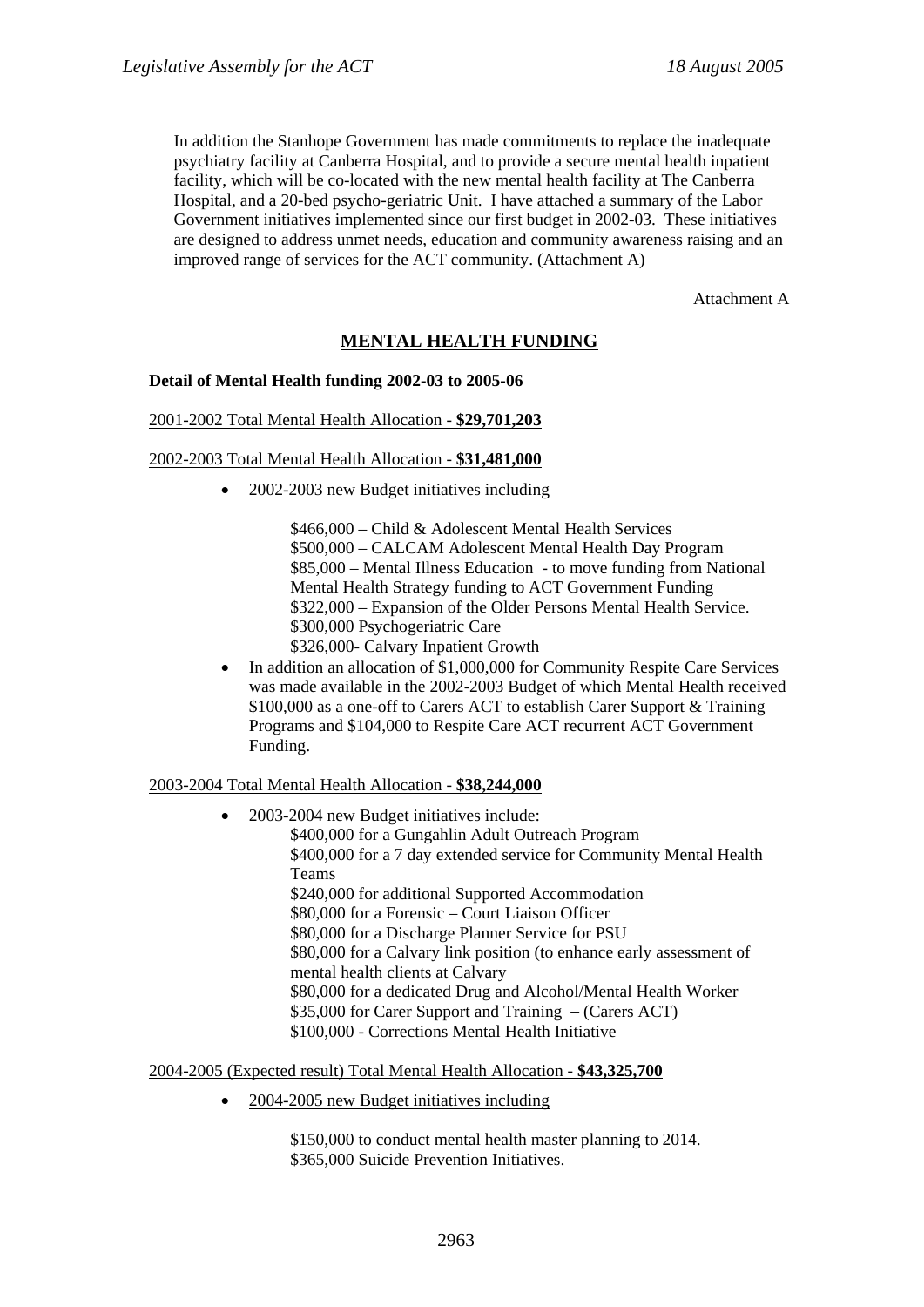\$300,000 Community based Forensic Mental Health team \$311,100 Respite Care Initiative \$77,400 Corrections Mental Health

2005-2006 Published Budget Total Mental Health Allocation – **\$44,608,960**

• 2005-2006 new Budget initiatives including:

\$613,000 Care Package Forensic mental health Clients.

## **Disability, Housing and Community Services portfolio (Question No 420)**

**Mrs Burke** asked the Minister for Disability, Housing and Community Services, upon notice, on 23 June 2005:

Has there been any significant staff turnover within the Disability, Housing and Community Services portfolio since the re-configuration of the Department of Disability, Housing and Community Services; if so, is it the case that staff are transferring to other departments within ACT Government or moving to external organisations.

**Mr Hargreaves**: The answer to the member's question is as follows:

There has not been a significant staff turnover within the Disability, Housing and Community Services Department since its re-configuration.

## **Housing—tenant participation (Question No 421)**

**Mrs Burke** asked the Minister for Disability, Housing and Community Services, upon notice, on 23 June 2005:

Which recommendation in the report entitled "*Raising Our Voice*": *Tenant Participation Development Project, Final Report & Recommendations* will the Government be acting on.

**Mr Hargreaves**: The answer to the member's question is as follows:

The Government is committed to tenant participation. A Housing Advisory Forum to the Minister for Disability, Housing and Community Services was held with representatives from tenants and community organisations to discuss the Report. The Government is currently considering its response to the recommendations.

# **Holder Family Based Respite Care Centre (Question No 422)**

**Mrs Burke** asked the Minister for Disability, Housing and Community Services, upon notice, on 23 June 2005:

(1) What level of funding does the ACT Government provide to the Family Based Respite Care Centre at Holder;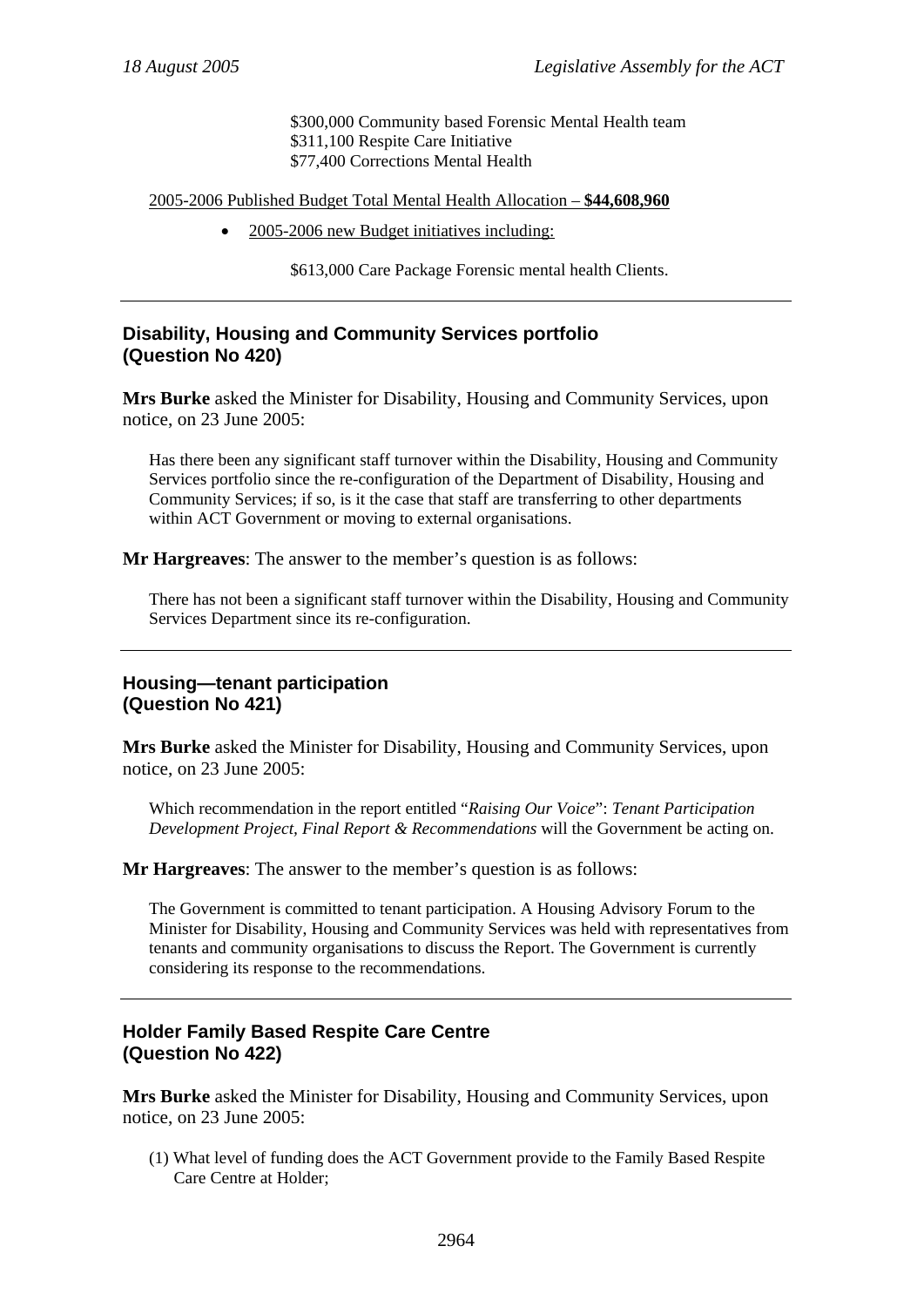- (2) Is the Government aware whether or not the Centre is still in operation;
- (3) If the Government is aware of a review conducted into the organisation, what were the outcomes of the review;
- (4) Is there any evidence to suggest that the organisation may be in breach of its contractual arrangements, with specific reference to confidentiality and privacy of client's information held by Family Based Respite Care.

**Mr Corbell**: The answer to the member's question is as follows:

- (1) In 2004-05 FaBRiC received \$1,963,150 from the Home and Community Care Program.
- (2) The ACT Government has a current Service Funding Agreement with FaBRiC. This Agreement will remain in force until 30 June 2007. The agency provides bi-annual Performance and Financial Reports allowing comprehensive monitoring of the agency's service provision. Regular communication and feedback processes occur between ACT Health and the agency.
- (3) In 2004 FaBRiC commissioned two separate external reviews of its service provision model and organisational structure. The Board of Management endorsed the recommendations of these reviews in August 2004. FaBRiC has developed a Strategic Plan to implement these recommendations under the collective title of *Supporting and Strengthening Families Change Program*.

The Program is modelled on best practice in the provision of respite care and will focus on the delivery of specific care and individually designed programs. It is to be introduced in two phases addressing the change initiation and continuing quality improvement, consolidation and evaluation.

(4) There is no evidence to suggest the FaBRiC is in breach of any element of its contractual responsibilities. No report or complaint relating to confidentiality and privacy of client information has been received. FaBRiC has developed a comprehensive suite of policies and procedures governing all elements of its service provision and particularly addressing the requirements of privacy and confidentiality relating to clients.

## **Housing—private rental leasing scheme (Question No 423)**

**Mrs Burke** asked the Minister for Disability, Housing and Community Services, upon notice, on 23 June 2005:

- (1) Further to the reply to question on notice No 103, Estimates Hearings 2005-06, why is the Private Rental Leasing Scheme winding up as each lease expires between Housing ACT and private property owners;
- (2) How many properties does Housing ACT have remaining in this scheme;
- (3) On what date will the last lease under the scheme expire.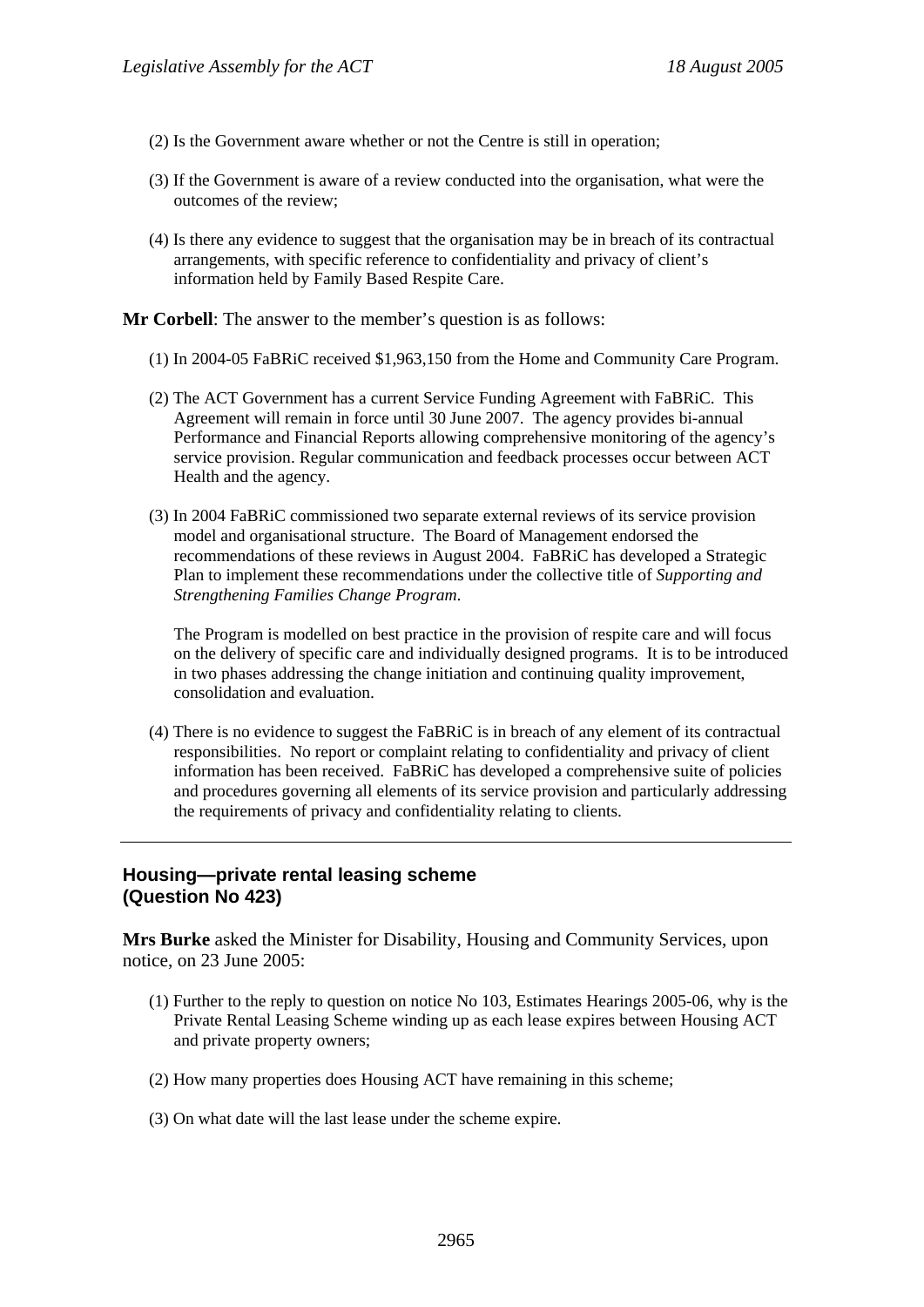- (1) Leases are agreed for various fixed terms under the Private Rental Leasing Scheme (PRL). Commonwealth funding for the Scheme ceased on 30 June 2005 and therefore to continue leasing properties on the private market under this Scheme after that date would be uneconomic. However, the terms of ongoing leases will need to be adhered to and therefore, as leases expire, Housing ACT will either purchase the property or relocate the tenant to an existing public housing property or to an alternative property specifically purchased for them;
- (2) 72;
- (3) 3 June 2010.

## **Playground safety (Question No 424)**

**Mrs Dunne** asked the Minister for Urban Services, upon notice, on 23 June 2005:

- (1) How much of the \$45 000 for Playground Safety Program Package 6 has been expended to date this financial year;
- (2) Have works been completed on Package 6; if so, when were works completed; if not, why not, and when will works be completed;
- (3) Are there any new packages being developed for playground safety upgrades; if so, how many and what playgrounds have been shortlisted for upgrading.

**Mr Hargreaves**: The answer to the member's question is as follows:

- (1) Approximately \$16,500.00 has been expended to date for Package 6. The remainder of the Package 6 funds have been committed to the playground upgrade on Captain Cook Crescent, Griffith.
- (2) No, the upgrade of the playground on Captain Cook Crescent, Griffith is still to be completed. Package 6 works that have been completed are as follows:

| Playground                | Works                                         | <b>Completed</b> |
|---------------------------|-----------------------------------------------|------------------|
| Nicklin Crescent, Fadden  | Assessment & Report                           | August 2004      |
| Fadden Pines, Fadden      | District Park masterplan                      | August 2004      |
| McGilvray Close, Gordon   | Design, documentation $\&$<br>superintendency | February 2005    |
| Springbett Street, Kambah | Design & documentation $\&$                   | February 2005    |
|                           | superintendency                               |                  |

The upgrade of the playground on Captain Cook Crescent was delayed. The initial Tender Request was terminated due to offers being over the project budget. A second Request for Tender resulted in a Construction Contract being awarded in May 2005. The completion date for the playground upgrade on Captain Cook Crescent, Griffith is August 2005.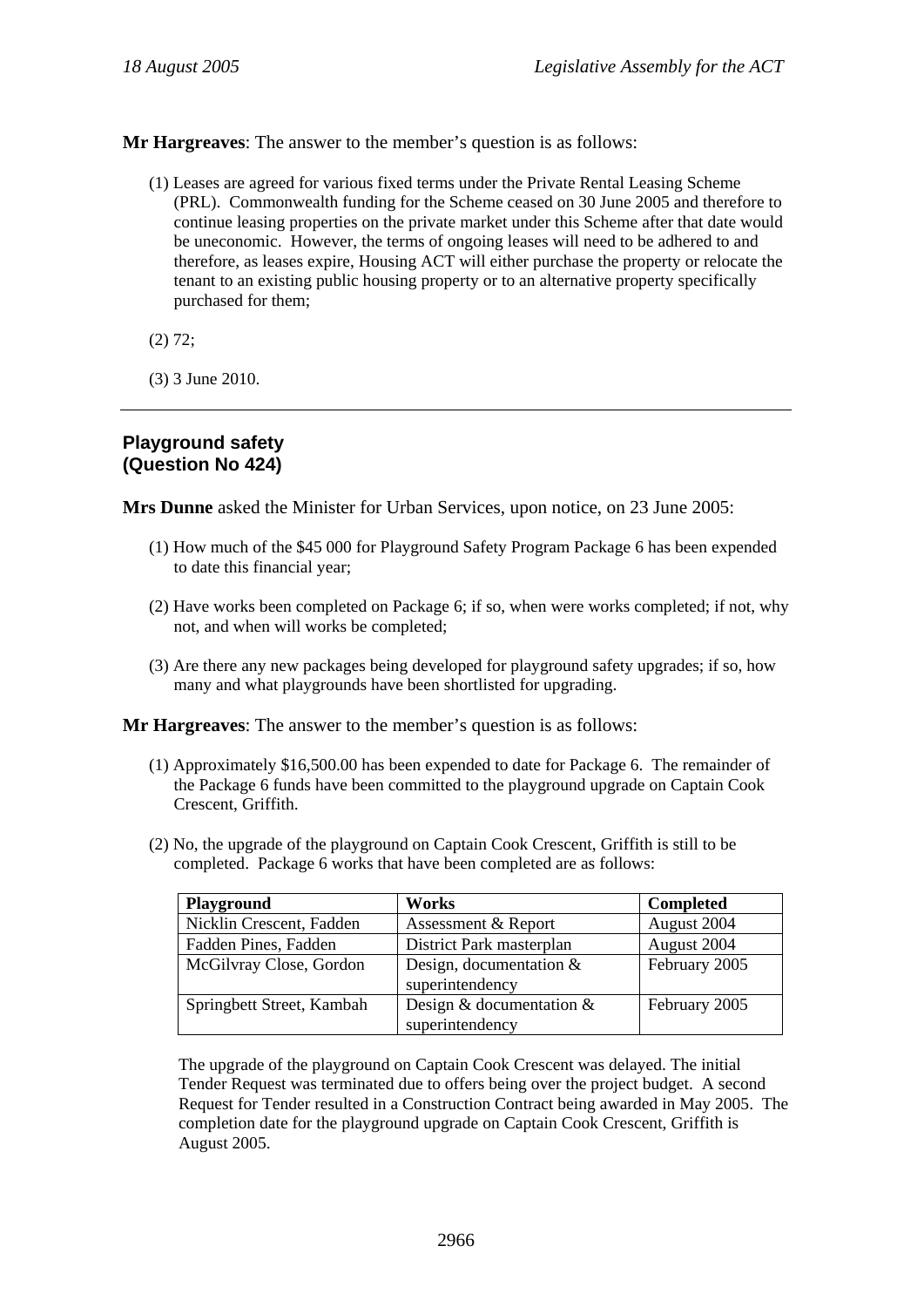- (3) Yes, a new package of playgrounds will be upgraded in 2005/06. The 2005/06 ACT Capital Works budget allocated \$0.5 M to the Playground Safety Program. From this allocation it is anticipated that six playgrounds will be upgraded and a Liberty Swing installed in Central Canberra. Depending on the construction tenders received it is anticipated that the following six playgrounds will be upgraded:
	- 1. Fadden Pines, Fadden (junior playground as per District Park Masterplan)
	- 2. Nicklin Crescent, Fadden (following on from Assessment and Report)
	- 3. Livingston Avenue, Kambah
	- 4. Bethune Close, Kambah
	- 5. Kibby Place, Gowrie
	- 6. Julia Flynn Ave, Isaacs

## **Ngunnawal Elders Council (Question No 426)**

**Mrs Burke** asked the Minister for Arts, Heritage and Indigenous Affairs, upon notice, on 28 June 2005:

If a democratically elected Aboriginal and Torres Strait Islander body is set up by the ACT Government, what role will the Ngun(n)awal Elders Council play in advising the ACT Government.

**Mr Stanhope**: The answer to the member's question is as follows:

The Government's view is that any democratically elected Aboriginal and Torres Strait Islander body would also acknowledge the separate and distinct role of the United Ngunnawal Elders Council (UNEC) in the provision of advice to the Chief Minister on cultural and heritage issues of particular relevance to Ngunnawal people.

# **Aborigines and Torres Strait Islanders—Onyong's grave (Question No 427)**

**Mrs Burke** asked the Minister for Arts, Heritage and Indigenous Affairs, upon notice, on 28 June 2005:

- (1) Further to the reply to question on notice No 65, Estimates Hearings 2005-06 regarding the \$50 000 of agency funding allocated to the restoration, protection and provision of interpretive signage for Onyong's grave at Tharwa, where has the additional \$26 000 been sourced from to complete the project;
- (2) Where is the connection between the Murrumbidgee River Heritage Trail and Onyong's grave initiative in the 2004-05 budget papers;
- (3) If no interpretive signage has been installed for Onyong's actual grave, why has the \$50 000 allocated for this particular initiative been expended on the interpretation plan component of the Murrumbidgee River Heritage Trail.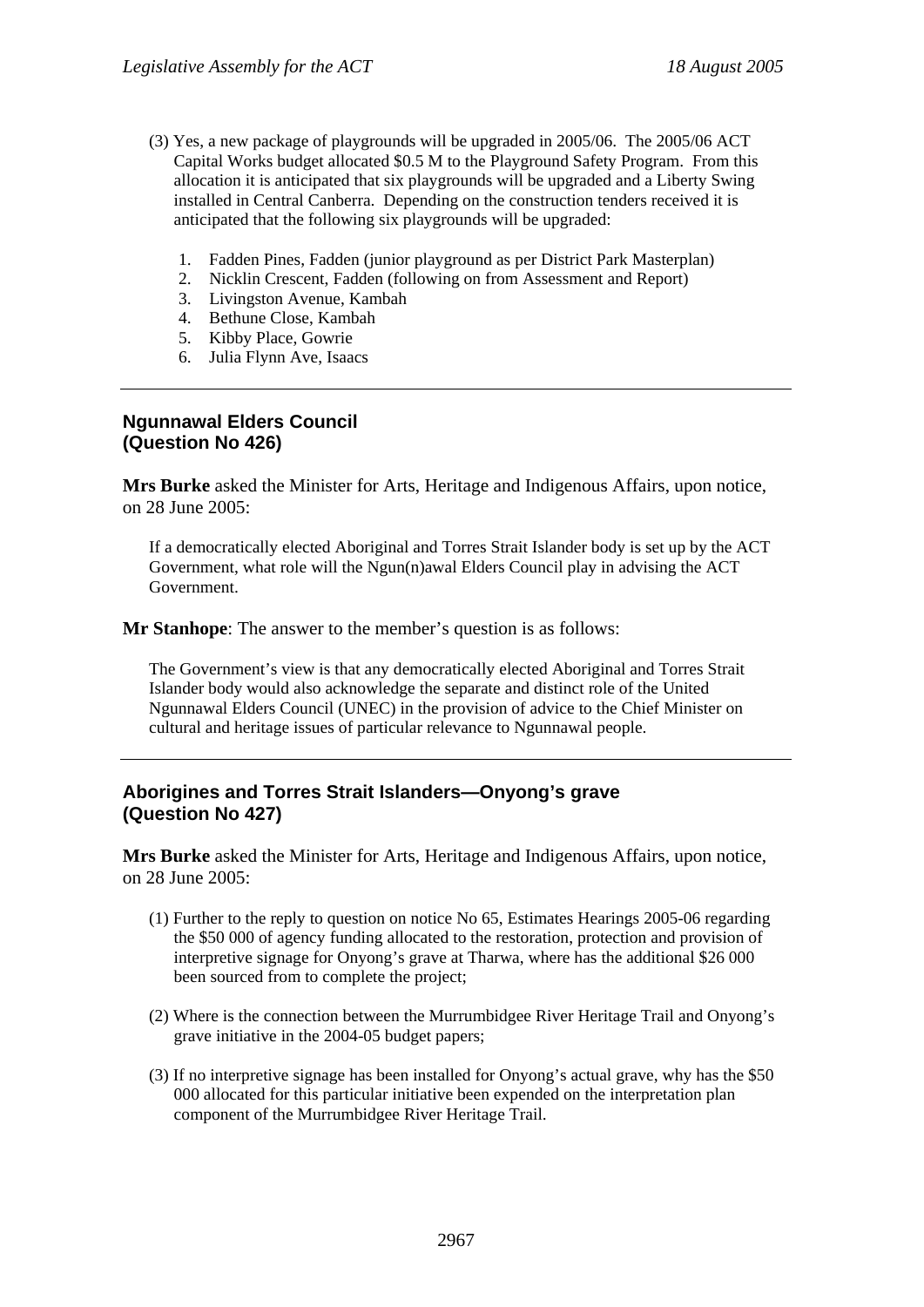**Mr Stanhope**: The answer to the member's question is as follows:

- (1) The Member's assertions are wrong. \$76,000 was allocated from the 2004-05 Budget initiative for the Murrumbidgee Heritage Trail to prepare an interpretation plan for sites of particular heritage significance and interest between Angle Crossing and Uriarra Crossing. It will also cover the cost of design, manufacture and installation of interpretive signage. One of these sites is the grave of Onyong, a prominent Aboriginal of the region in the early 1800s.
- (2) There is no initiative in the Budget papers related specifically to Onyong's grave.
- (3) The interpretive signage for Onyong's grave is being developed as part of the Murrumbidgee Heritage Trail interpretation plan. Relevant Aboriginal groups are currently being consulted on draft material.

## **Housing ACT—purchases (Question No 428)**

**Mrs Burke** asked the Minister for Disability, Housing and Community Services, upon notice, on 28 June 2005:

- (1) Has Housing ACT withdrawn its intention to purchase a property in Tuggeranong at 9 Rollins Place, Gordon;
- (2) If the purchase did not proceed between the private vendor and Housing ACT, did Housing ACT receive its deposit back.

**Mr Hargreaves**: The answer to the member's question is as follows:

- (1) Yes;
- (2) No deposit had been paid as no contract had been entered into.

## **Housing—waiting lists (Question No 429)**

**Mrs Burke** asked the Minister for Disability, Housing and Community Services, upon notice, on 28 June 2005:

- (1) What was the total figure for the amount of people on the public housing waiting list at the end of the 2004-05 financial year;
- (2) What difference is the percentage increase or decrease for the result in relation to part (1) as opposed to the result for the 2003-04 financial year;
- (3) What was the total figure for the amount of people in public housing in arrears at the end of the 2004-05 financial year;
- (4) What is the total monetary figure of arrears at the end of the 2004-05 financial year;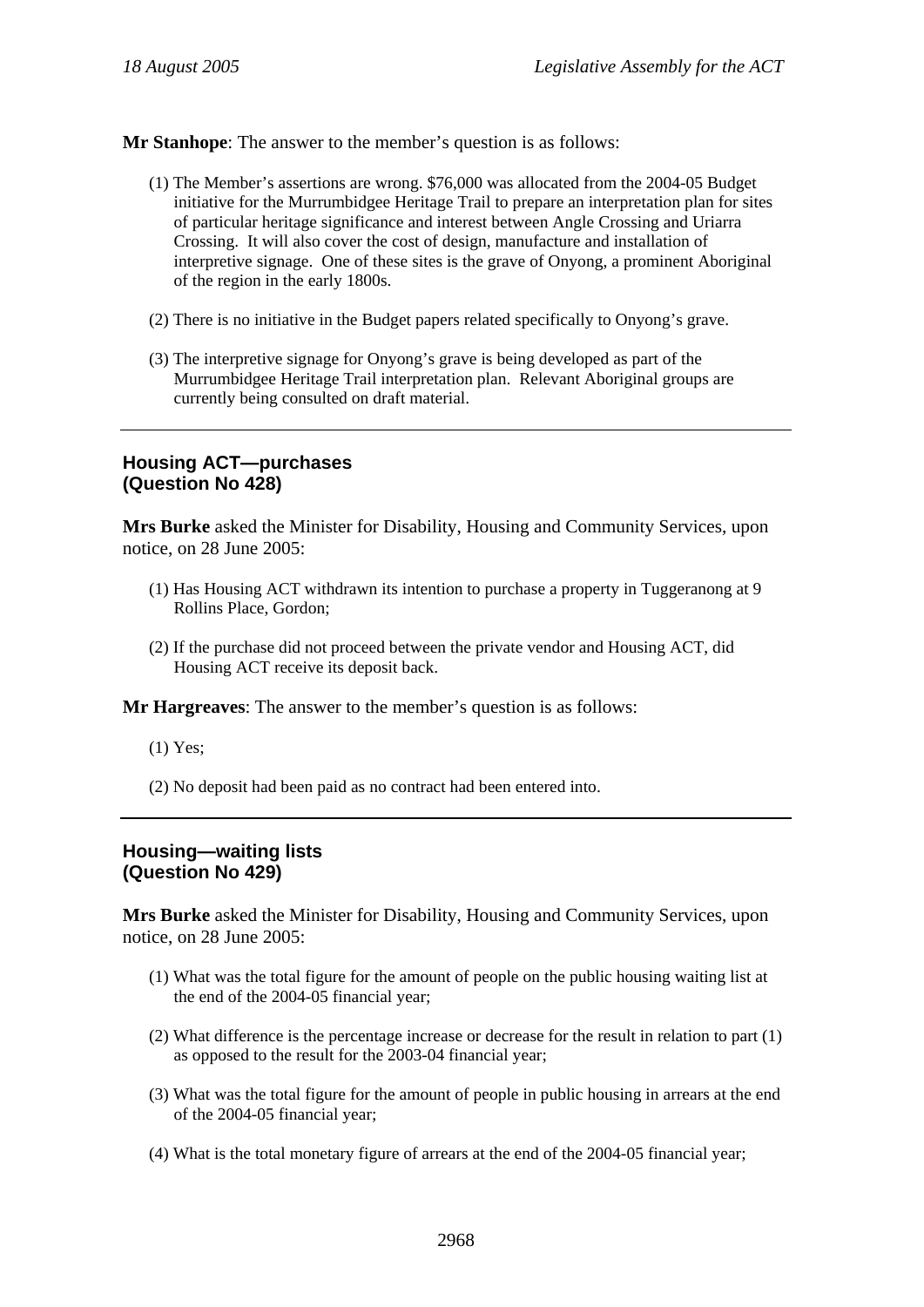- (5) How many tenants were evicted from public housing in 2004-05 and for what reasons;
- (6) By what percentage has the ACT Government increased or reduced public housing stock in the ACT in 2004-05 compared to the result for 2003-04.

**Mr Hargreaves**: The answer to the member's question is as follows:

- (1) There were 3006 Applicants on the public Housing Wait List Register at 30 June 2005.
- (2) There was a 14% increase in the number of applications from 03/04 to 04/05.
- (3) There were 1705 accounts in arrears as at 20 June 2005, the last rental payment date for the 04/05 financial year.
- (4) \$1,078,068.
- (5) 23 tenants were evicted in 04/05. Three tenants were evicted due to breach of tenancy and 20 evicted due to arrears.
- (6) Public housing stock increased by 0.4% in 04/05.

## **Housing ACT—joint ventures (Question No 430)**

**Mrs Burke** asked the Minister for Disability, Housing and Community Services, upon notice, on 28 June 2005:

Further to the reply to question on notice No 67, Estimates Hearings 2005-06, if there is an improvement in the operating result from 2007-08 to 2008-09, due to an improved share of profits being returned from investment in joint ventures (a) who is Housing ACT engaging in joint ventures with, (b) what are the projected profits from the joint ventures and (c) what projects are under these joint ventures.

**Mr Hargreaves**: The answer to the member's question is as follows:

Requests for Tenders have been called from potential Joint Venture Partners for three sites:

- The former Burnie Court site in Lyons
- Frazer Court in Kingston
- Currong Apartments in Braddon

Those tenders are being assessed by a tender evaluation panel with a recommendation expected in July 2005.

Any projection of profits will be dependent on commercial negotiations with the preferred tenderers.

# **Hospitals—elective surgery waiting list project officer (Question No 431)**

**Mr Smyth** asked the Minister for Health, upon notice, on 29 June 2005: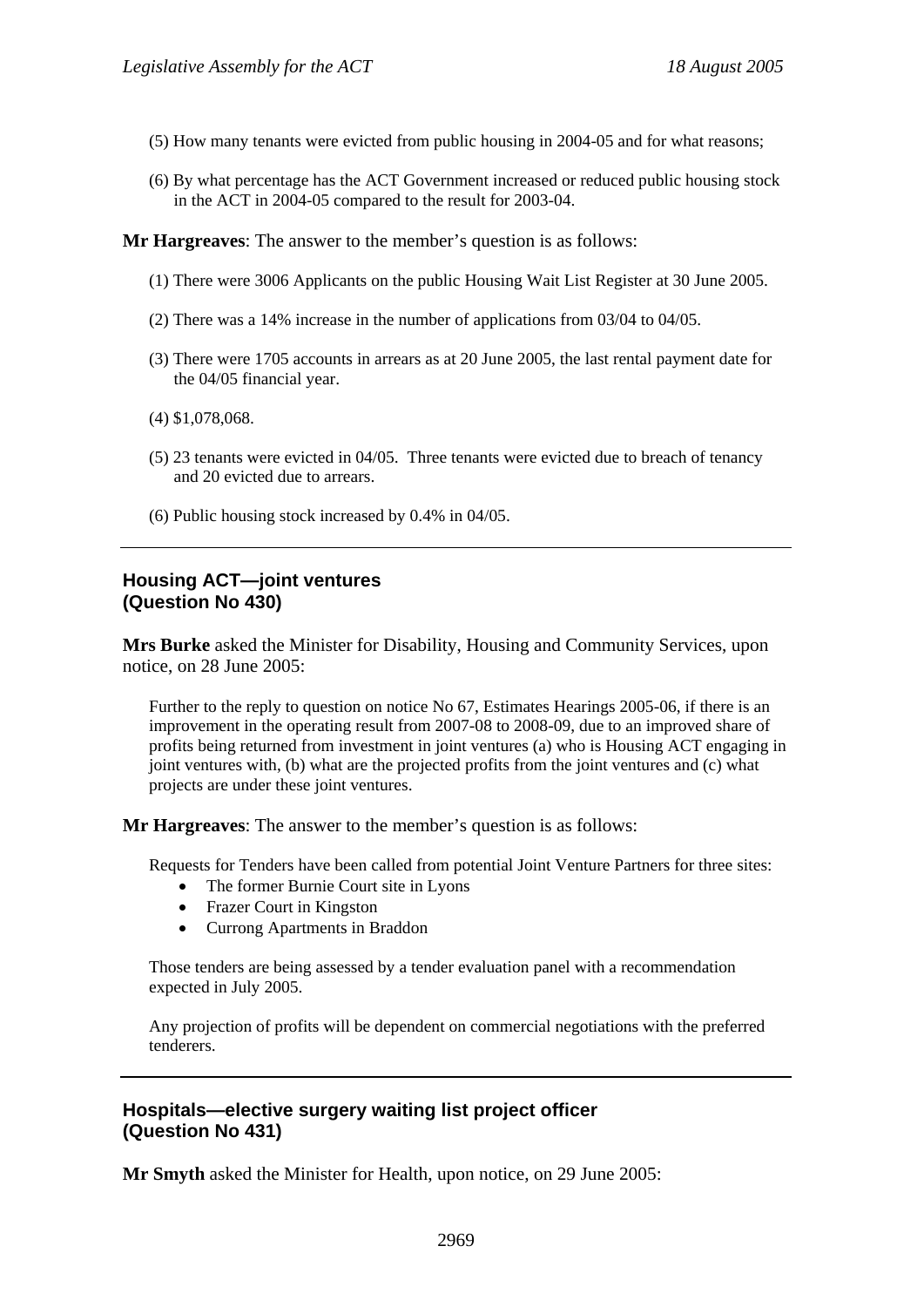- (1) Has the position of Elective Surgery Waiting List Project Officer been filled yet; if so, when was this position filled; if not, will this position ever be filled and when;
- (2) What has been the delay in filling this position.

**Mr Corbell**: The answer to the member's question is as follows:

- (1) No The position of Elective Surgery Waiting List Project Officer was not filled.
- (2) Following a review of the scope of this position it was decided to include the responsibilities of this position into the broader Access Improvement Program. This program commenced in July 2005.

## **Health—neonatal intensive care services (Question No 432)**

**Mr Smyth** asked the Minister for Health, upon notice, on 29 June 2005:

- (1) Will the service planning for neonatal intensive care services be completed "by the end of June 2005" as stated by the Minister in his reply to question on notice No 350; if so, when will the Minister consider this report; if not, when will it be completed and why has there been a delay in finalising the service planning;
- (2) What sort of priority would any expansion of neonatal intensive care unit services be given in the context of the Health budget.

**Mr Corbell**: The answer to the member's question is as follows:

- (1) As stated in answer to QON 350, part 4, service planning for neonatal intensive care services was scheduled for completion by the end of June 2005. The scheduled completion date has been extended because of a need to consider the impact of demand for services from outside the ACT. The content of NSW Health's Neonatal Intensive Care Services Plan is particularly significant in this respect and release of this plan has been delayed. It is anticipated that the NSW plan will be released in the near future and the ACT plan finalised shortly thereafter.
- (2) It is not possible to indicate relative priority to possible budget proposals outside the budget process.

# **Hospitals—interstate patients (Question No 433)**

**Mr Smyth** asked the Minister for Health, upon notice, on 29 June 2005:

(1) Has a further review of the Interstate Patients Travel Assistance Scheme started to review the eligibility criteria, payment categories and levels of assistance under the scheme; if so, when did this further review begin and when will it be finalised; if not, why has it not started yet and when will the review begin;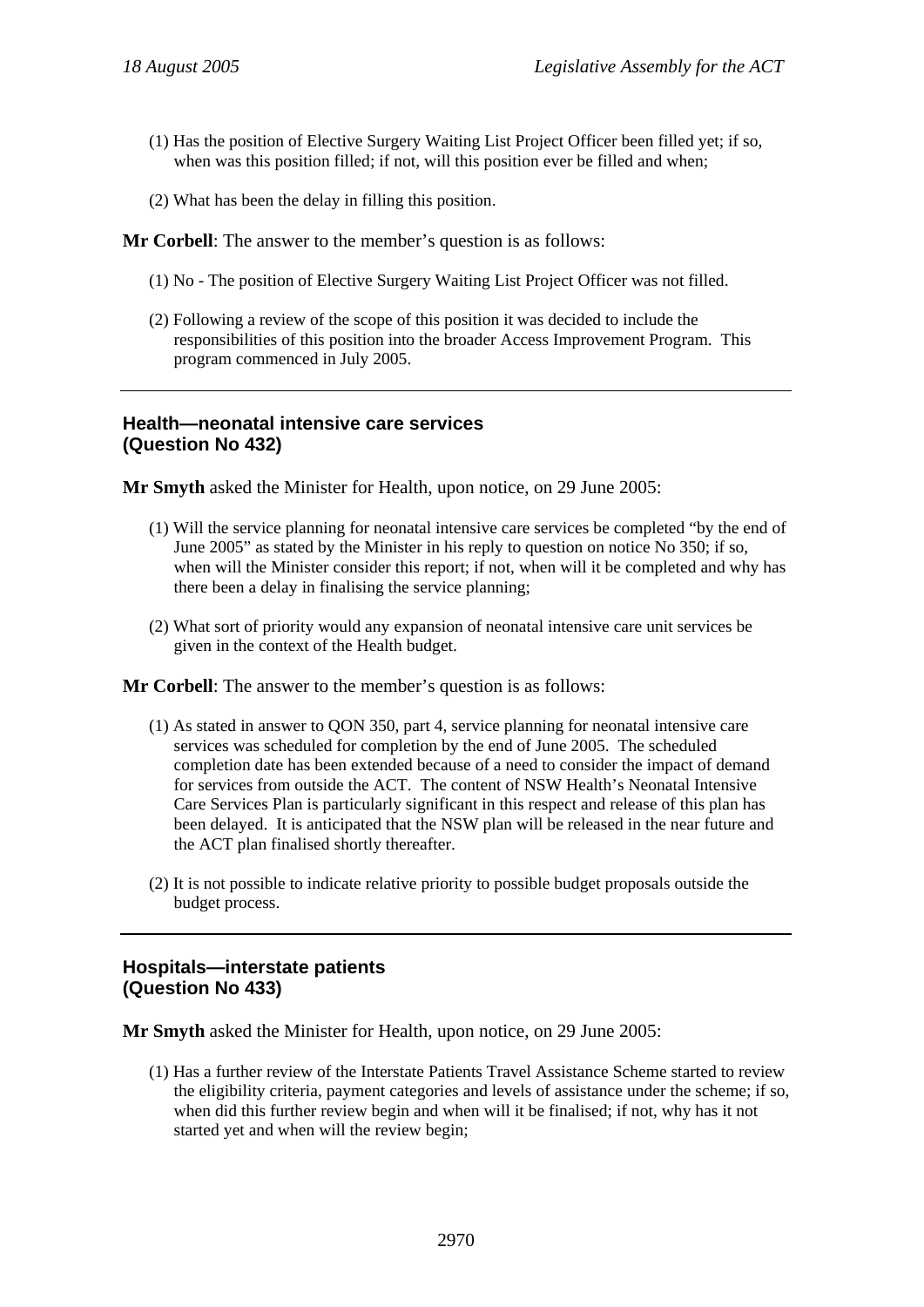(2) Will the results of this review be made available to (a) Members of the Assembly and (b) the public; if not, why not.

**Mr Corbell**: The answer to the member's question is as follows:

- (1) A review of the eligibility criteria, payment categories and levels of assistance under the Interstate Patients Travel Assistance Scheme (IPTAS) has not yet commenced. A review will be undertaken during 2005-06 in the context of developing a radiation oncology services plan.
- (2) A decision on how the results will be published is yet to be made.

### **Health— staphylococcus aureus (Question No 434)**

**Mr Smyth** asked the Minister for Health, upon notice, on 29 June 2005:

How many cases of *Staphylococcus aureus* (golden staph) were reported at (a) the Calvary Hospital and (b) The Canberra Hospital in (i) 2001, (ii) 2002, (iii) 2003, (iv) 2004 and (v)  $2005$  to date:

**Mr Corbell**: The answer to the member's question is as follows:

The incidence of MRSA (golden staph) at Calvary Hospital remains very low and this organism is under constant surveillance by Infection Control. There are no current outbreaks of MRSA. The number of cases of sepsis due to MRSA at Calvary Hospital are shown below:

| (i)   | 2001           | 2        |
|-------|----------------|----------|
| (ii)  | 2002           | 3        |
| (iii) | 2003           | 4        |
| (iv)  | 2004           | $\Omega$ |
| (v)   | 2005 to date - | 1        |

The number of cases of *Staphylococcus aureus* (golden staph) at The Canberra Hospital are shown below:

| ۰.<br>w<br>۰. |
|---------------|
| ٦             |

| (i)   | 2001             | 18 |
|-------|------------------|----|
| (ii)  | 2002             | 21 |
| (iii) | 2003             | 24 |
| (iv)  | 2004             | 16 |
| (v)   | $2005$ to date - | 11 |

## **Roads—cycle lanes (Question No 435)**

**Mr Pratt** asked the Minister for Urban Services, upon notice, on 29 June 2005: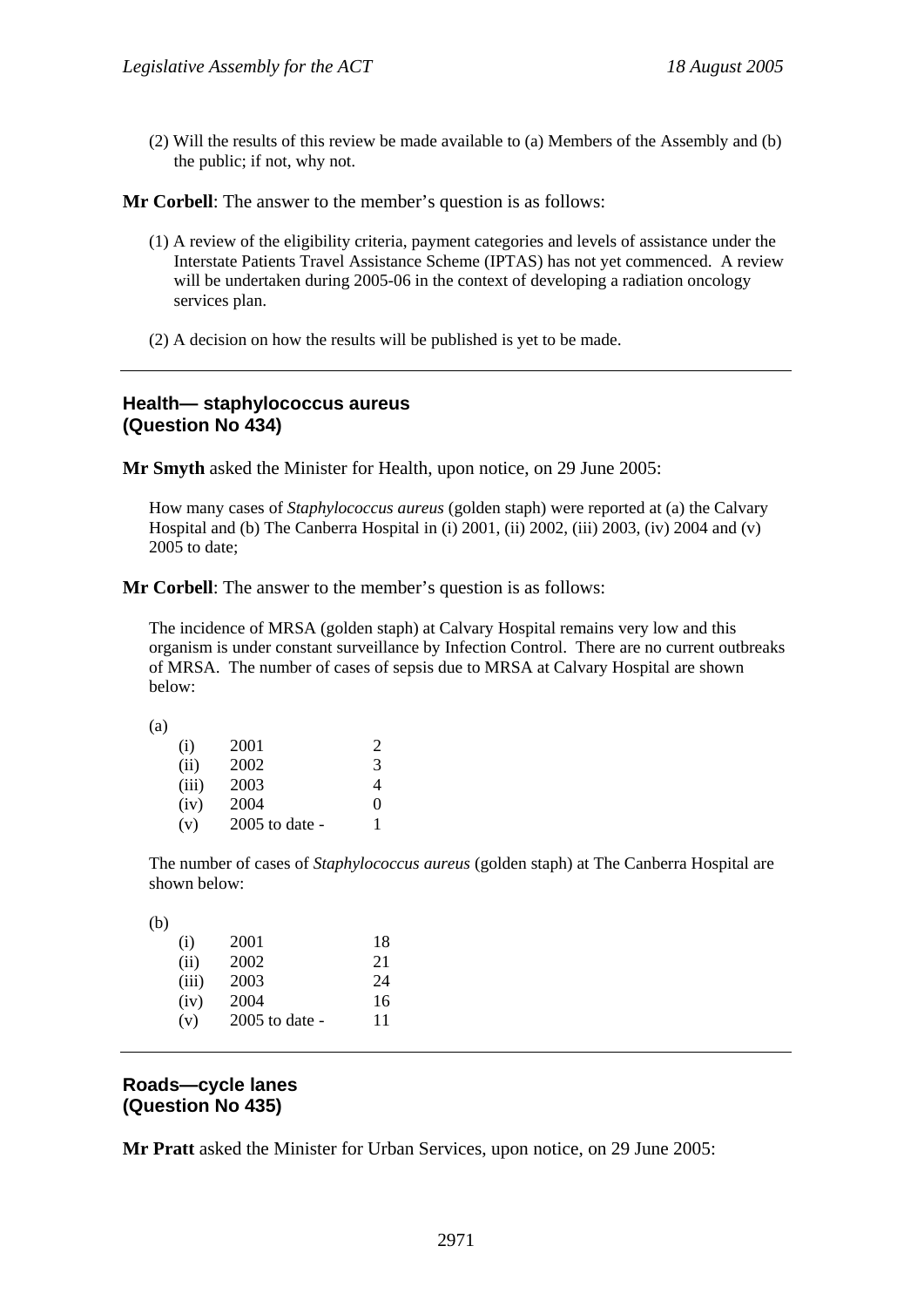- (1) Further to the Minister's comments in *The Canberra Times* on 28 June 2005, page 3, that "placing cycle lanes on all major arterial roads in Canberra will encourage more people to travel to work by bike", what research has the Government undertaken that shows that constructing cycle lanes on all major arterial roads will significantly increase the number of cyclists travelling to work by bike;
- (2) If no research has been undertaken regarding part (1), why not;
- (3) Which roads are included in your list of all major arterial roads in Canberra for the purposes of cycle lane construction;
- (4) Does this list include Fairbairn Avenue and the construction of an on-road cycle lane from the airport to the city along that road;
- (5) Why is funding from the Federal Government's Roads to Recovery Program being sought for on-road cycle lane projects when there are a number of accident blackspots on various ACT Roads which should receive priority under this Federal funding.

**Mr Hargreaves**: The answer to the member's question is as follows:

- (1) Research and analysis relating to cycle lanes and cyclists travelling to work by bike was included in The Sustainable Transport Plan Issues Paper, The Sustainable Transport Plan produced in April 2004, the Canberra Bicycle 2000 strategy and the Ten Year Master Plan for Trunk Cycling and Walking Path Infrastructure completed in September 2004.
- (2) Research has been undertaken as outlined in point 1 above.
- (3) The Ten Year Master Plan for Trunk cycling and Walking Path Infrastructure report outlines the roads, which will be considered for cycle lane construction. A copy of the report can be found at: http://www.roads.act.gov.au/communitypaths/ trunkcycleandpedestrianinfrastructure.
- (4) The Fairbairn Avenue project currently under construction includes an on-road cycle lane in both directions from Anzac Parade to Northcott Drive.
- (5) Accident black spots are only funded under the Federal Road Safety Black Spot Program, which has an annual allocation to the ACT of \$602,000. The Federal Roads to Recovery Program does not cover blackspots but rather projects that will make a difference to roads so that they can better serve industry, tourism and the social needs of communities.

## **Crime—domestic violence (Question No 436)**

**Mrs Burke** asked the Attorney-General, upon notice, on 29 June 2005:

(1) In relation to (a) complaints made to and (b) attendances by the police following alleged incidents of domestic violence between adults, in how many cases was it alleged that the victims were (i) male, (ii) female and (iii) both a male and female;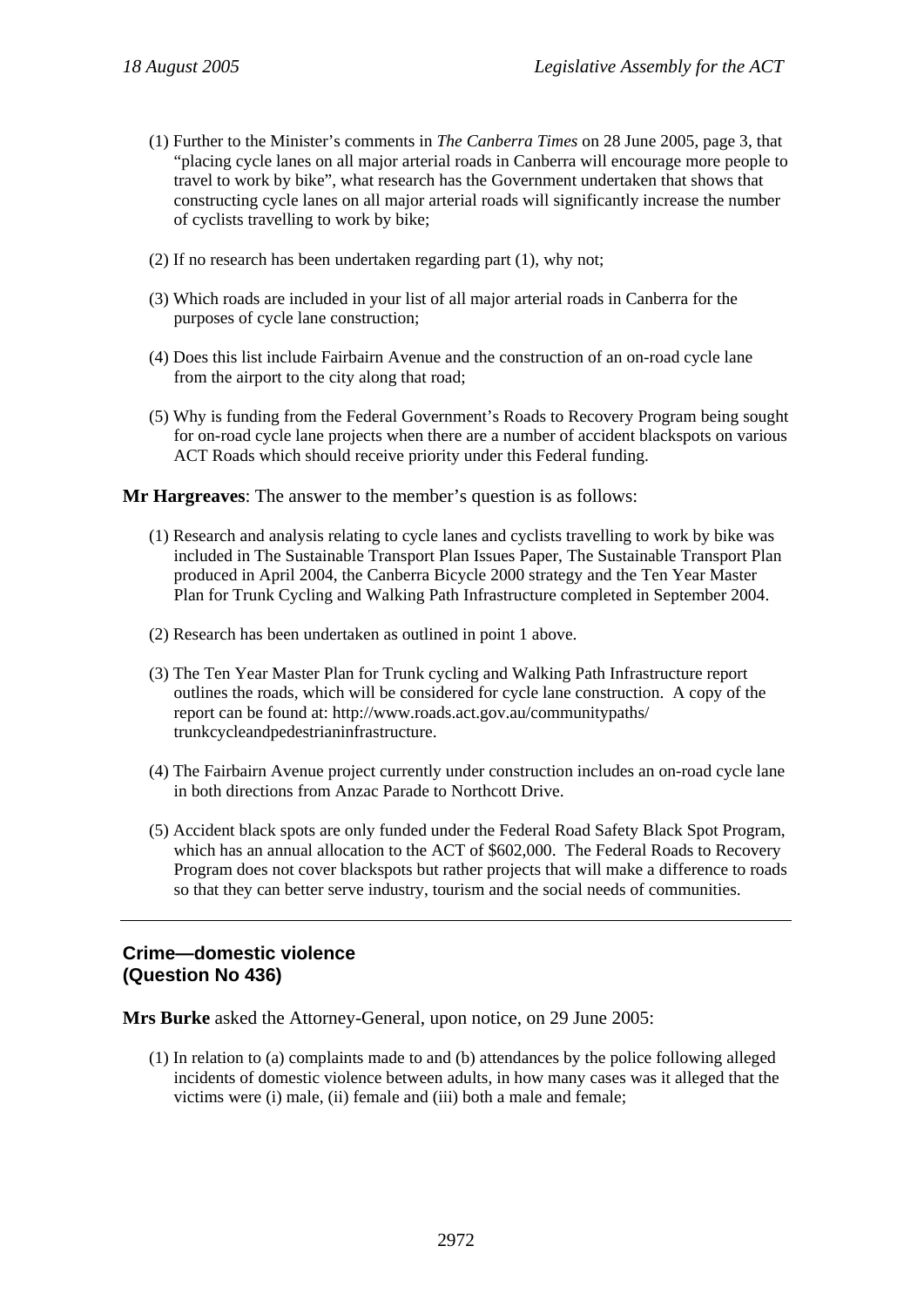- (2) In relation to (a) complaints brought to the attention of and (b) crisis visits by the Domestic Violence Crisis Service following alleged incidents of domestic violence between adults, in how many cases was it alleged that the victims were (i) male, (ii) female and (iii) both a male and female;
- (3) How many Interim Domestic Violence Protection Orders (IDVPOs) were issued to (a) males and (b) females in terms of (i) number of IDVPOs and (ii) number of distinct persons;
- (4) How many Final Domestic Violence Protection Orders (FDVPOs) were issued to (a) males and (b) females in terms of (i) number of FDVPOs and (ii) number of distinct persons;
- (5) In relation to offences detected or actions taken by the police following alleged incidents of domestic violence between adults, in how many cases was it alleged by the police that the victims of the incident were (a) male, (b) female and (c) both a male and female in terms of the number of (i) offences or actions and (ii) distinct persons;
- (6) In relation to arrests by the police following alleged incidences of domestic violence between adults, in how many cases was it alleged by the police that the victims of the incident were (a) male, (b) female and (c) both a male and female;
- (7) In relation to prosecutions following alleged incidents of domestic violence between adults, in how many cases was it alleged by the police that the perpetrator of the alleged offences was (a) male or (b) female in terms of both the number of (i) prosecutions and (ii) distinct persons;
- (8) In relation to convictions following alleged incidents of domestic violence between adults, in how many cases was it alleged by the police that the perpetrator of the alleged offences was (a) male or (b) female in terms of both the number of (i) convictions and (ii) distinct persons;
- (9) In relation to convictions following alleged incidents of domestic violence between adults, in how many cases was the perpetrator of the alleged offence cross-classified according to whether he/she was (a) male or (b) female punished by being (i) gaoled, (ii) fined or (iii) otherwise punished.

**Mr Stanhope**: The answer to the member's question is as follows:

- (1) Question 1 and its parts is unable to be answered as the data is not available on the ACT Policing database. ACT Policing data which contains family violence is not readily interrogated to obtain the number of family violence incidents between adults. The reporting is based on the demographics for the total people involved in family violence incidents.
- (2) Question 2 and its parts is unable to be answered in its entirety as the Domestic Violence Crisis Service does not have the capacity to analyse its data by incident or complaint. However, records of the service show that during the period 1 July 2004 to 30 June 2005 the following persons identified as: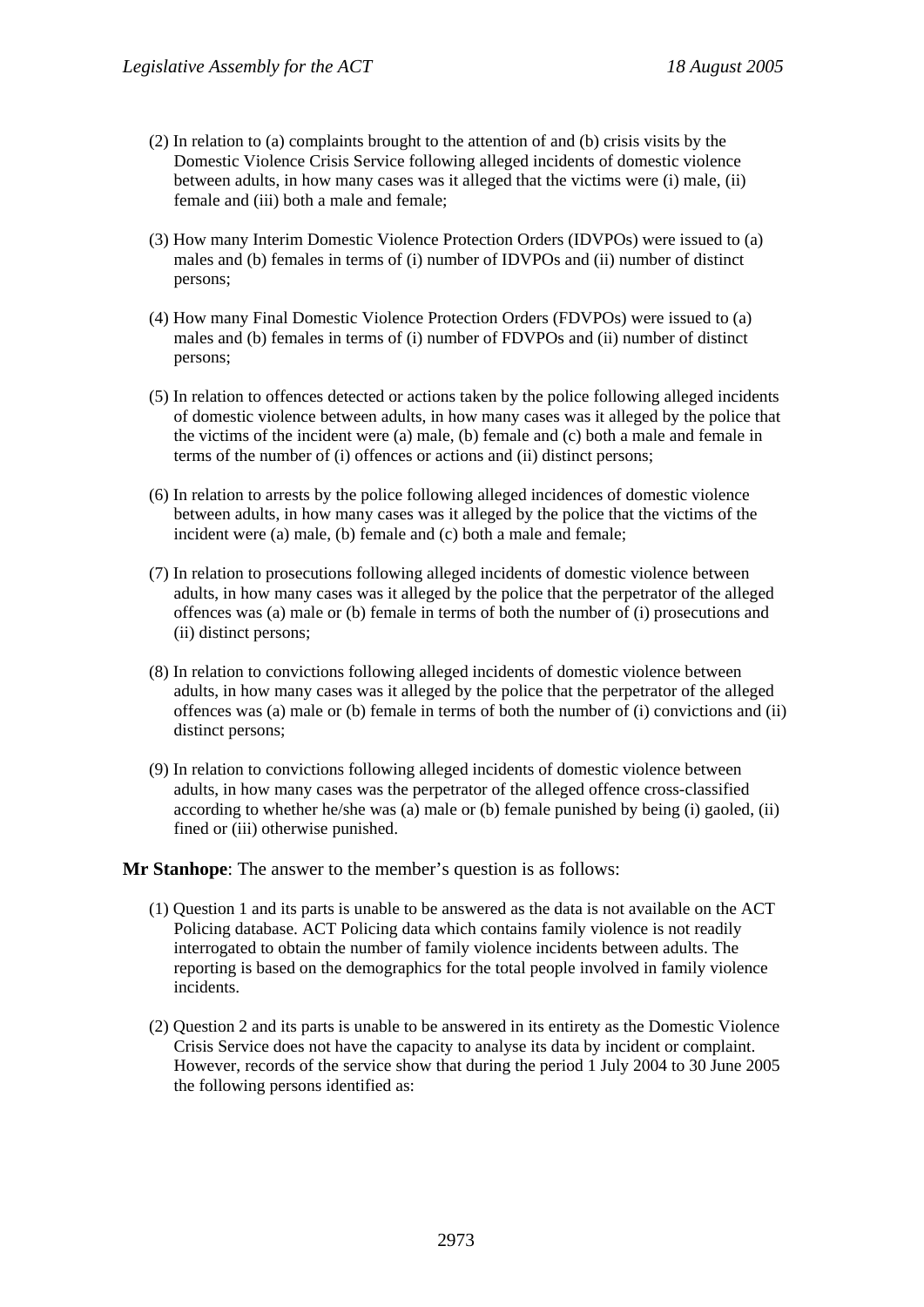| Males subject to violence and/or abuse   |     |
|------------------------------------------|-----|
| Females subject to violence and/or abuse | 286 |
| Males using violence and/or abuse        | 37  |
| Females using violence and/or abuse      |     |
| Males reporting both being subjected to  |     |
| and using violence and/or abuse          |     |
| Females reporting both being subjected   |     |
| to and using violence and/or abuse       | 8   |

(3) For the period of 1 July 2004 to 30 June 2005 the number of Interim Domestic Violence Protection Orders was 530 with the following breakdown:

| Applicants Male –   | 96  |
|---------------------|-----|
| Applicants Female – | 434 |

(4) For the period of 1 July 2004 to 30 June 2005 the number of Final Domestic Violence Protection Orders granted was 388 with the following breakdown:

| Applicants Male –   |  |
|---------------------|--|
| Applicants Female – |  |

- (5) Question 5 and its parts is unable to be answered as the data is not available on the ACT Policing database. ACT Policing data which contains family violence is not readily interrogated to obtain the number of family violence incidents between adults. The reporting is based on the demographics for the total people involved in family violence incidents.
- (6) Question 6 and its parts is unable to be answered as the data is not available on the ACT Policing database. ACT Policing data which contains family violence is not readily interrogated to obtain the number of family violence incidents between adults. The reporting is based on the demographics for the total people involved in family violence incidents.
- (7) Question 7 and its parts is unable to be answered as the data is not available on the ACT Policing database.
- (8) Question 8 and its parts is unable to be answered as the data is not available on the ACT Policing database.
- (9) Question 9 and its parts is not able to be answered at this time as the data is not currently available for the period of 1 July 2004 to 30 June 2005.

## **Crime—domestic violence (Question No 437)**

**Mrs Burke** asked the Attorney-General, upon notice, on 29 June 2005:

(1) What is the current process in regard to lodging domestic violence claims for (a) men and (b) women;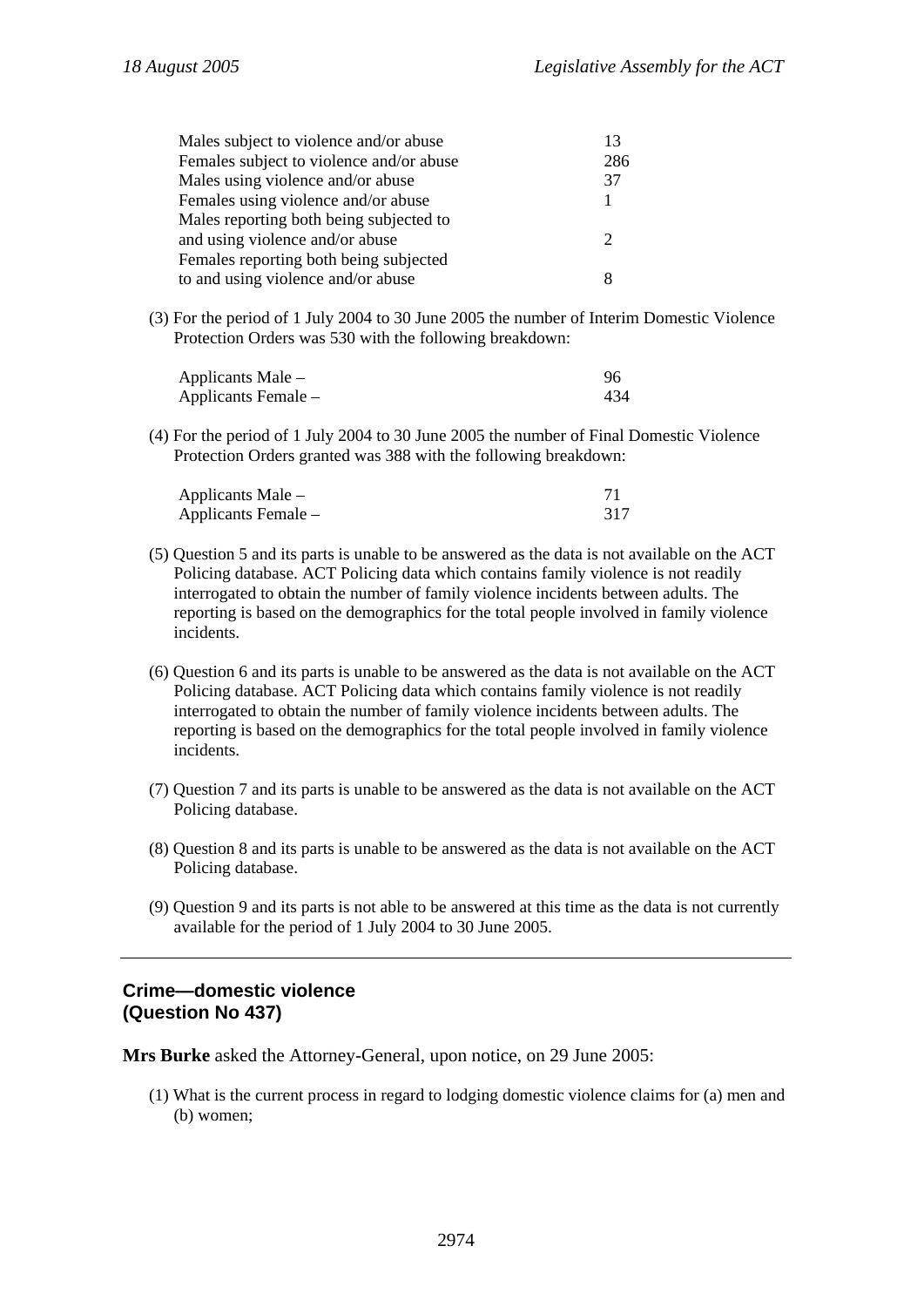(2) Do children have the power to defend their own essential interests in regard to being removed from Domestic Violence Protection Orders; if so, (a) what is the process and (b) who acts for the child (excluding third party representation in the Family Court); if not, why is this not possible.

**Mr Stanhope**: The answer to the member's question is as follows:

- (1) The process for lodging domestic violence claims is the same for men and women. When a person enquires at the Magistrates Court as to the procedure for lodging an application for a domestic violence order, they are provided with both an application and a document titled 'Guide to Completing a Domestic Violence Order Application'. This document sets out the process for making an application for a Domestic Violence Order.
- (2) A child has the right to seek to be removed from a Domestic Violence Protection Order. Pursuant to Section 13 of the *Domestic Violence and Protection Orders Act 2001* a child who is named on an Order, can as a 'person with sufficient interest in the protection order' seek the leave of the Court to apply to amend or revoke the Order.

A child can be represented through a Guardian ad litem, a legal practitioner or by the Community Advocate.

## **Crime—domestic violence (Question No 438)**

**Mrs Burke** asked the Minister for Children, Youth and Family Support, upon notice, on 29 June 2005:

- (1) What services are currently available to (a) men and (b) women who are the victims of domestic violence;
- (2) What amount of funding is directed towards supporting (a) women's and (b) men's services;
- (3) What funding is given for (a) men and (b) women for such services as (i) legal support, (ii) counseling services, (iii) accommodation and (iv) any other related services;
- (4) How many (a) males and (b) females are involved in the Family Intervention Program from a (i) participation and (ii) staffing perspective.

**Mr Hargreaves**: The answer to the member's question is as follows:

- (1&2) The ACT Government specifically funds the Domestic Violence Crisis Service (DVCS) to support men and women affected by domestic violence. Funding for 2004/05 is \$1,225,872.
- (3) The following services are funded to provide (i) legal support, (ii) counselling services, (iii) accommodation and (iv) any other related services. These services include within their client groups people who may experience domestic violence.

(The funding amounts outlined are recurrent and relate to the 2004/05 financial year).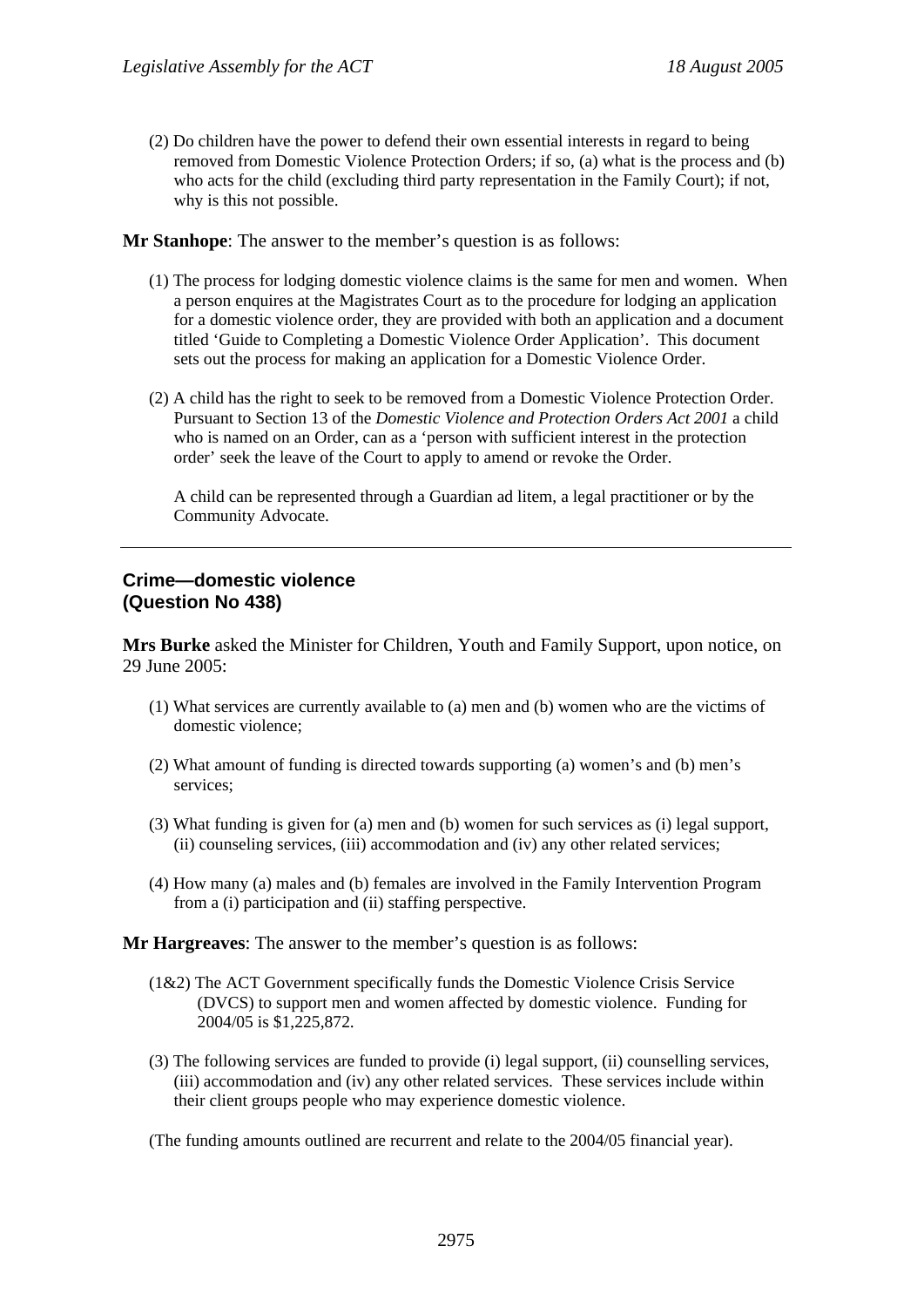**The Women's Health Program** provides counselling and medical services to women including those who are the victim of domestic violence. (\$1,016,400 - ACT Health).

**Children at Risk Assessment Unit** provides medical services and referral for children who are the victims of domestic violence, child abuse and child neglect. (\$856,070 - ACT Health).

**Canberra Rape Crisis Centre (CRCC)** provides counselling and referral to people who have been victims of sexual or physical violence, frequently in a domestic context (\$654,021) ACT Health and Department of Disability, Housing and Community Services).

**Service Assisting Male Survivors of Sexual Assault (SAMSSA)** a counselling, support and education service for men (\$115,307).

**Women's Centre for Health Matters** provides counselling, information and referral including to women who have experienced domestic violence (\$302,340).

**Menslink** provides mentoring, counselling and life coaching to young men some of whom may be victims or perpetrators of domestic violence (\$200,228).

**Women's Information, Referral and Education on Drugs and Dependency (WIREDD)** provide counselling, information and referral to women on many issues including domestic violence (\$607,802).

**Lifeline Telephone Counselling Service** provides a 24-hour crisis telephone counselling service including to people who have experienced domestic violence (\$174,965).

**Welfare Rights and Legal Centre** provides rights and legal information, advocacy, referral and community education to ACT residents on low incomes (\$144,469).

(3) (iii) The following services provide supported accommodation to women, with priority given to women escaping domestic violence.

**Beryl Women's Refuge**: \$613,230.

**Doris Women's Refuge**: \$538,935

**Inanna**: \$482,214.

**Northside DV Transit Flats**: \$257,116

**St Vincent de Paul - Caroline Chisholm House**: \$395,403

**St Vincent de Paul - Monica House**: \$295,490.

**Toora – Heira Single Women's Domestic Violence Service**: \$503,854.

**Toora/Likaya Single Women's Shelter**: \$729,419

**Communities @ Work – (Weston Creek Women's Housing Program)**: \$146,561

**Betty Searle House** provides longer-term accommodation for women who have experienced family breakdown, including domestic violence and elder abuse (establishment funding of \$15,034.37).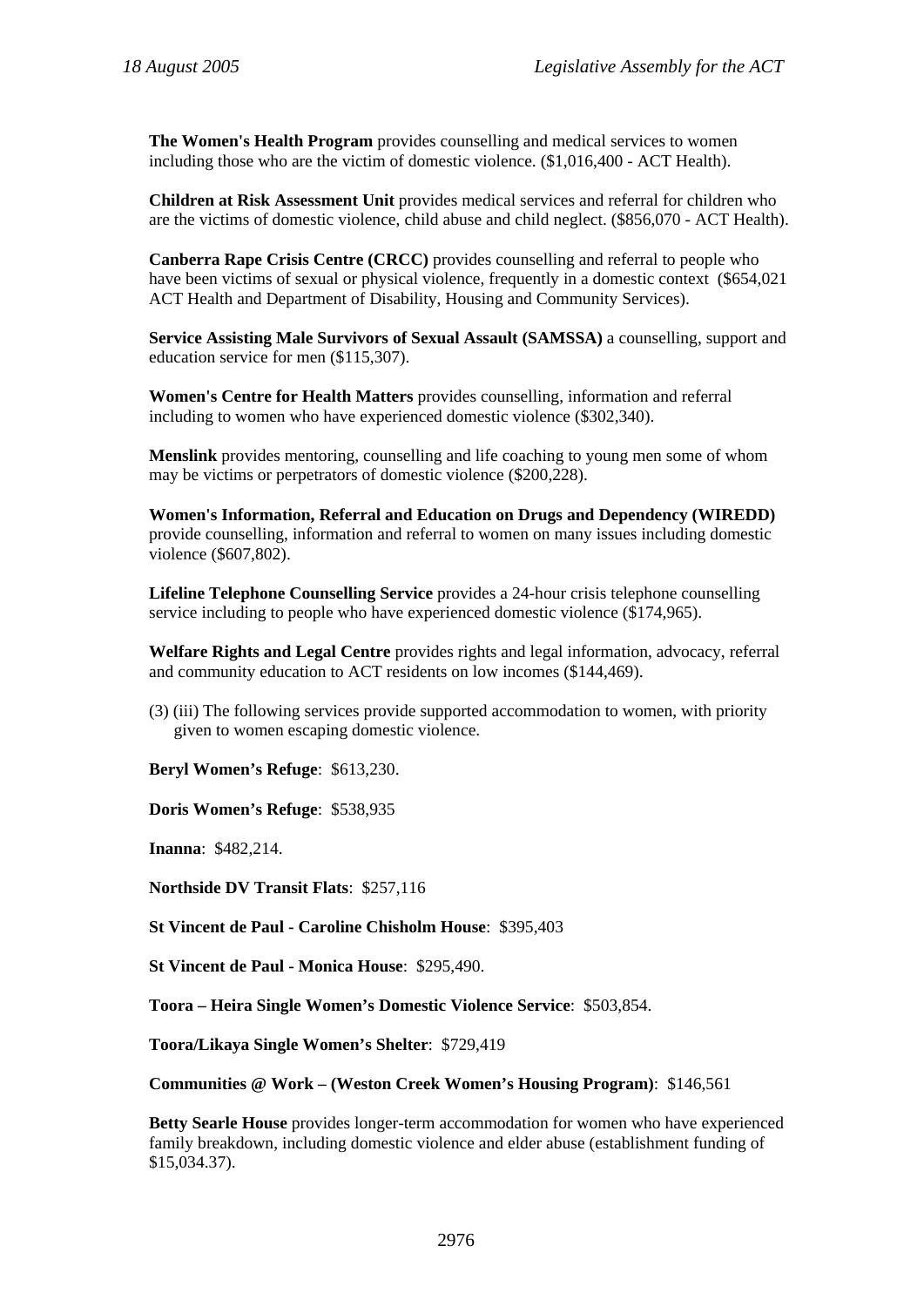Men's accommodation services are provided to men and men with accompanying children on the basis of their risk of, or experience of homelessness.

**Canberra Mens Centre**: \$329,436.

**Canberra Fathers and Children Service**: \$620,165.

**Society of St Vincent de Paul Samaritan House**: \$423,830.

**Centacare AIM and MINOSA House**: \$1,366,850, including funding for tenancy management of the entire Ainslie Village site.

**The Canberra Emergency Accommodation Service**: \$5,000 brokerage funding to purchase accommodation for single men.

Outreach and other accommodation related support services are also provided for men by:

#### **Canberra Mens Centre**: \$187,667.

(4)(i) The Family Violence Intervention Program runs two programs targeted at family violence offenders. Participation rates in the following two programs will be reported on in August 2005.

**Learning To Relate Without Violence And Abuse Program**: This 24 week programme is designed for adult males who have perpetrated violence against adult female partners.

**Counselling programme: Counselling is provided to family violence offenders who have perpetrated violence against other family members** 

#### **Family Violence Intervention Program Staffing levels (2004-05)**:

- One part-time Family Violence Co-ordinator (ACT Corrective Services -30 hours per week - Female).
- One part-time Co-ordinator (Relationships Australia 16 hours per week Male).
- Three part-time program facilitators (Relationships Australia 3 Male and 3 Female in a Job-Share arrangement).
- Two part-time counsellors (Relationships Australia 8 hours per week Female).

### **Crime—domestic violence (Question No 439)**

**Mrs Burke** asked the Minister for Children, Youth and Family Support, upon notice, on 29 June 2005:

- (1) In relation to the Domestic Violence Crisis Service, how many (a) women and children, (b) men and children, (c) women and (d) men have been accommodated in ACT hotels/motels by the service in the 2004-05 financial year;
- (2) What was the cost of this accommodation in each of the categories in part (1).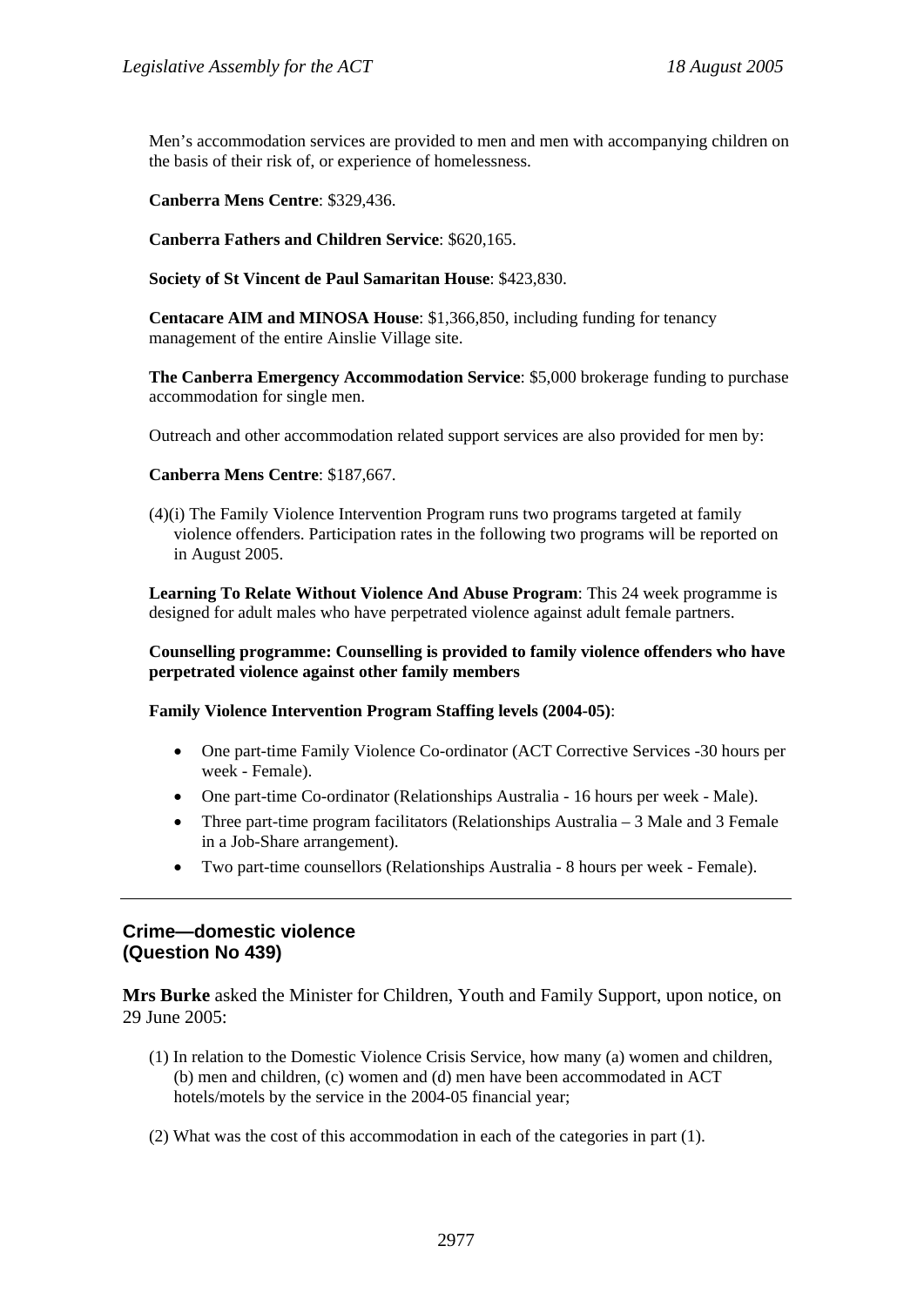**Mr Hargreaves**: The answer to the member's question is as follows:

Information is available for the six-month period 1 July to 31 December 2004. Information for the six-month period of 1 January to 30 June 2005 will be available by 31 July 2005.

- (1) The number of people accommodated by the Domestic Violence Crisis Service in the six months 1 July to 31 December 2004 was:
	- (a) 55 women and children.
	- (b) No men with children.
	- (c) 26 women and
	- (d) No men.
- (2) The cost of brokerage accommodation provided by DVCS in 2004-2005 will not be available until the service provides audited financial statements to the department, by 30 November 2005.

## **Housing—Hartigan Gardens (Question No 440)**

**Mrs Burke** asked the Minister for Disability, Housing and Community Services, upon notice, on 29 June 2005:

- (1) In relation to Hartigan Gardens, Gilmore Crescent, Garran, how many (a) tenants currently reside at the complex and (b) units are currently vacant;
- (2) What plans, if any, are being developed by Housing ACT to redevelop this site.

**Mr Hargreaves**: The answer to the member's question is as follows:

- (1) (a) There are 11 tenants residing at the complex. (b) There are 13 units currently vacant.
- (2) A Development Application for the site was lodged with the ACT Planning and Land Authority in 2004. The conditional approval to the Development Application significantly reduced the total number of units able to be constructed on the site and increased the average cost per unit across the entire development. This has effectively rendered the original proposal unviable both in economic terms and housing outcomes,

# **Hospitals—midwives (Question No 441)**

**Dr Foskey** asked the Minister for Health, upon notice, on 30 June 2005:

(1) What is the current caseload capacity for midwives working with the Canberra Midwifery Program (CMP) based at the Birth Centre located at The Canberra Hospital;

and accordingly options for future development of the site are currently under review.

(2) How many women have been assisted by the program in (a) 2002-03, (b) 2003-04 and (c) 2004-05;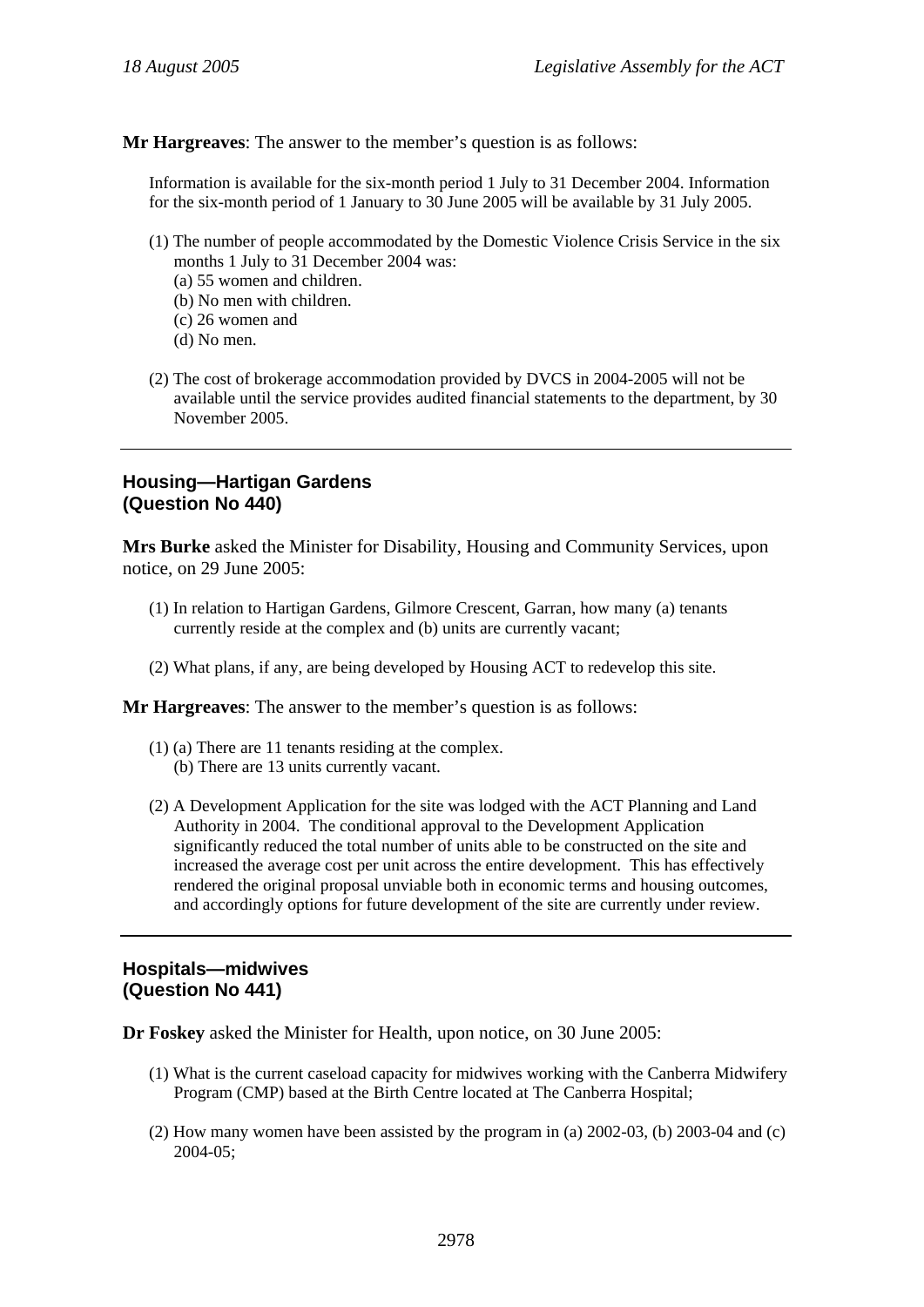- (3) What is the breakdown of the program's client population by (a) age group, (b) geographic location or origin (home address), (c) first time birth or subsequent birth, (d) partnered or single and (e) cultural background or language group;
- (4) How many women, on average, have been denied access to the CMP because it is operating at capacity on a monthly basis between January 2004 and May 2005;
- (5) How many (a) inquiries, (b) registrations and (c) non acceptances have been made from or to potential clients who have contacted the CMP who are (i) 0-6, (ii) 7-14, (iii) 15-28 and (iv) 29-40 week pregnant;
- (6) Is there currently a waiting list of women who are unable to access the CMP; if so, (a) how long is the waiting list and (b) is there a cut off point for women wishing to put their names down on the waiting list;
- (7) Does CMP accord priority to some women over others; if so (a) what are the criteria, (b) who determines if clients meet the criteria and (c) how were the criteria originally determined;
- (8) Does CMP operate from any other premise in Canberra other than the Birth Centre at The Canberra Hospital; if so, (a) from which premises and (b) what are the costs associated with this arrangement;
- (9) Does the CMP website note that "We encourage women who feel particularly vulnerable to join our program.", if so, how is this objective met;
- (10) What is the number of women who have accessed the CMP and who have been identified as 'vulnerable' including why they were identified as vulnerable;
- (11) Does CMP keep records on (a) clients who access CMP after leaving a domestic violence situation and (b) information on number of clients who report instances of domestic violence whilst pregnant and accessing CMP services;
- (12) How many women registered with the Birth Centre have been transferred to the Delivery Suite at The Canberra Hospital in 2003-04 and 2004-05 because of (a) lack of capacity at the Birth Centre at the time of delivery and (b) birth complications during labour;
- (13) How many women experiencing or suspected of experiencing post natal depression have been referred by CMP to the Queen Elizabeth II Family Centre in 2003-04 and 2004-05.

**Mr Corbell:** The answer to the member's question is as follows:

- (1) The current caseload for midwives working with the Canberra Midwifery Program (CMP) is 40 women per full time equivalent midwife.
- (2) Data is collected on a calendar year basis by the CMP.
	- 2001 517 babies born and women delivered
	- 2002 542 babies born and women delivered
	- 2003 547 babies born and 544 women delivered
	- 2004 568 babies born and 562 women delivered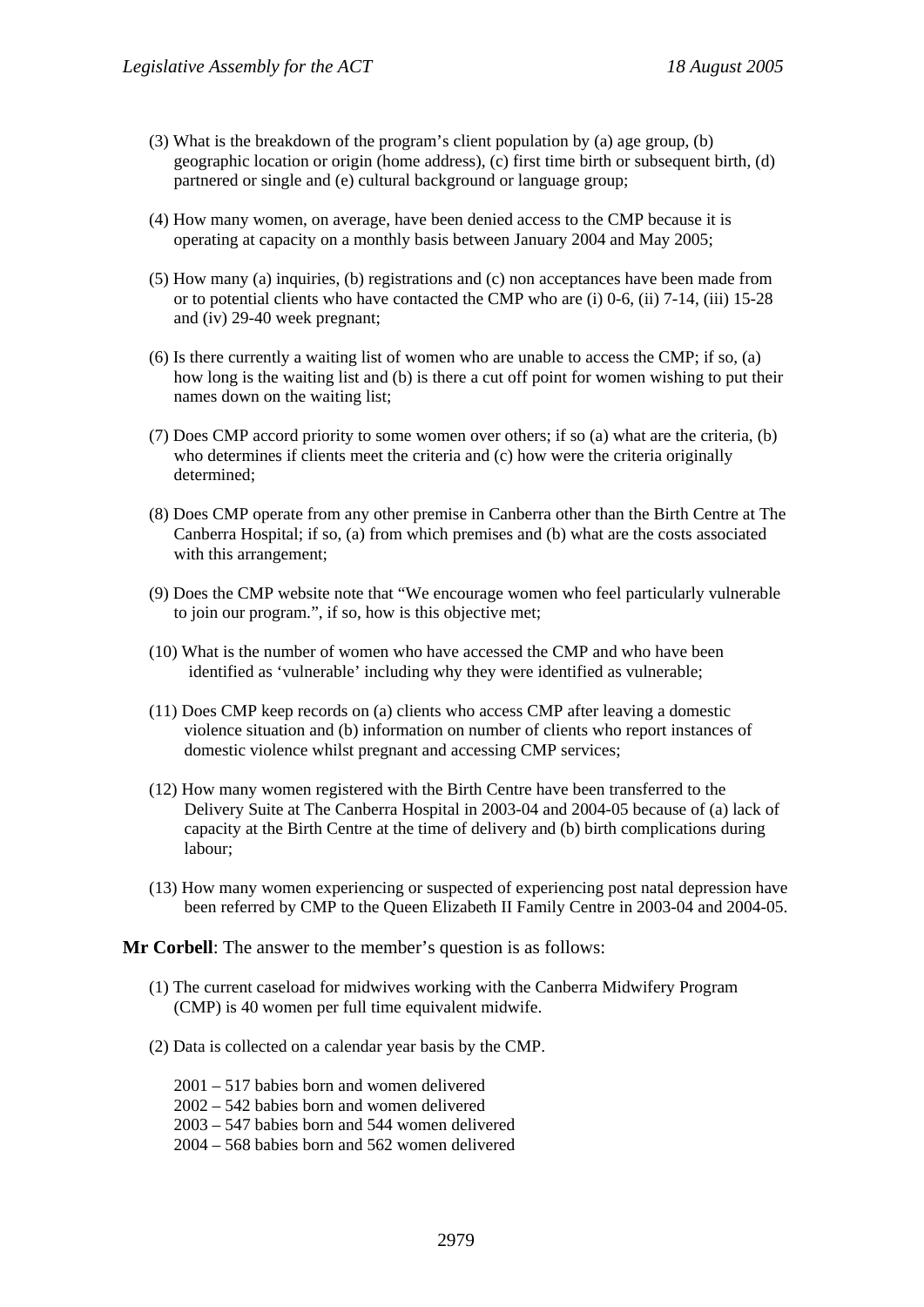The above numbers do not include women who receive telephone advice or attend information sessions but do not birth with the program.

- (3) a) Women between the ages of  $15 47$  access the CMP service, however the majority of women are aged between 25 – 35.
	- b) In 2004, the majority of women (390) accessing the CMP resided in the ACT and 172 women identified as residing in NSW –primarily Queanbeyan and Jerrabomberra. The CMP has provided services to women across the full range of Canberra suburbs. It is not possible, however, because of the way that occasions of service are counted at the CMP, to accurately gauge how many women lived in each Canberra suburb in a given year.
	- c) 2002 237 primipara(1st baby), 305 multipara (2nd or subsequent baby), 2003 - 227 primipara, 320 multipara 2004 - 244 primipara, 318 multipara
	- d) Data is not maintained on this issue by the CMP.
	- e) In 2004, two women identified as Aboriginal. In 2004 the countries of birth for women on the CMP included:
		- Afghanistan Nauru
		-
		-
		-
		-
		-
		- Bosnia-Herzegovina Philippines
		- Cambodia Poland
		-
		-
		-
		-
		-
		-
		-
		-
		- Greece Syria
		- Hong Kong Taiwan
		-
		- Indonesia Uganda
		-
		-
		-
		-
		-
		- Japan
		- Jordan
		- Korea, Republic of
		- Lebanon
		- Malaysia
		- Mauritius
		- **Morocco**
- 
- Algeria Netherlands
- Argentina New Zealand
	- Australia North-West Europe
- Austria Pakistan
- Bahrain Papua New Guinea
	-
	-
- Canada Puerto Rico
- Chile Russian Federation
- Czech Republic Samoa (Western)
- Denmark Scotland
- Egypt Singapore
- England South Africa
- France Sweden
- Germany Switzerland
	-
	-
- India Trinidad And Tobago
	-
- Ireland United Kingdom And Ireland
- Iran Uruguay
- Iraq United States Of America
- Israel Vietnam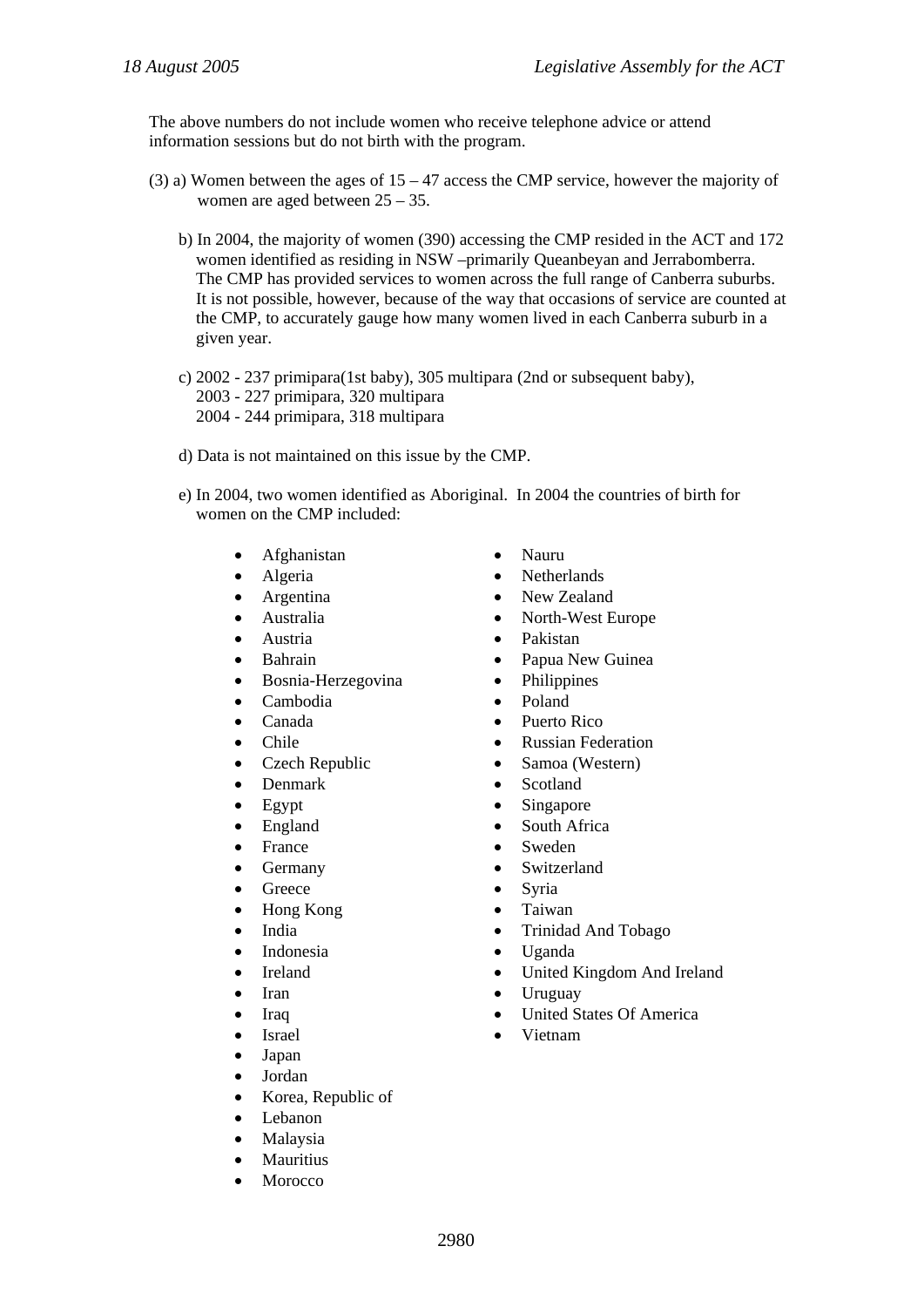- (4) In 2004, an average of 14-15 women per month could not be accommodated by the CMP (range 6-25). From January to May 2005, an average of 23-24 women per month could not be accommodated by the CMP (range 3-36).
- (5) a) Data is not maintained on the number of enquiries made to the program.
	- b) In the period January to June 2005, 392 women registered with the CMP.
	- c) Waiting list data is not maintained in this manner, however, 80-90% of women who contact the program before they are 8 weeks pregnant are immediately enrolled in the CMP.
- (6) There is a waiting list for the CMP.
	- a) The waiting list is managed on a monthly basis. The current waiting lists are as follows:

| 2005      | No. | 2006 | No. |
|-----------|-----|------|-----|
| August    |     | Jan  | 34  |
| September | 9   | Feb  | 35  |
| October   |     |      |     |
| November  | 38  |      |     |
| December  | 35  |      |     |

b) Women can join or remain on the waiting list until they are 36 weeks pregnant.

(7) The CMP does accord priority to some women.

- a) The criteria includes: women without support from a partner, family or friends, women without transport and several young children, women with substance use problems who are unable/unwilling to access care in the 'mainstream', women unable to speak English and women living in refuges.
- b) The CMP Manager determines if referred women meet the criteria.
- c) These are evidence-based criteria. There is evidence to indicate that women falling into the above categories benefit from a one on one relationship with a midwife and the criteria are based around this framework.
- (8) Yes the CMP does operate from premises other than the Birth Centre at TCH.
	- a) The CMP provides community based antenatal care at ACT Government facilities and in women's homes. Postnatal care is also provided in women's homes. In addition, women can choose to birth with CMP midwives at Calvary Hospital.
	- b) The costs associated with the model of care offered by the CMP are absorbed within the program budget of \$1.56M. There are no additional costs to the Territory due to births occurring at Calvary Hospital.
- (9) The Canberra Hospital CMP website notes that *"We encourage women who feel particularly vulnerable to join our program"*.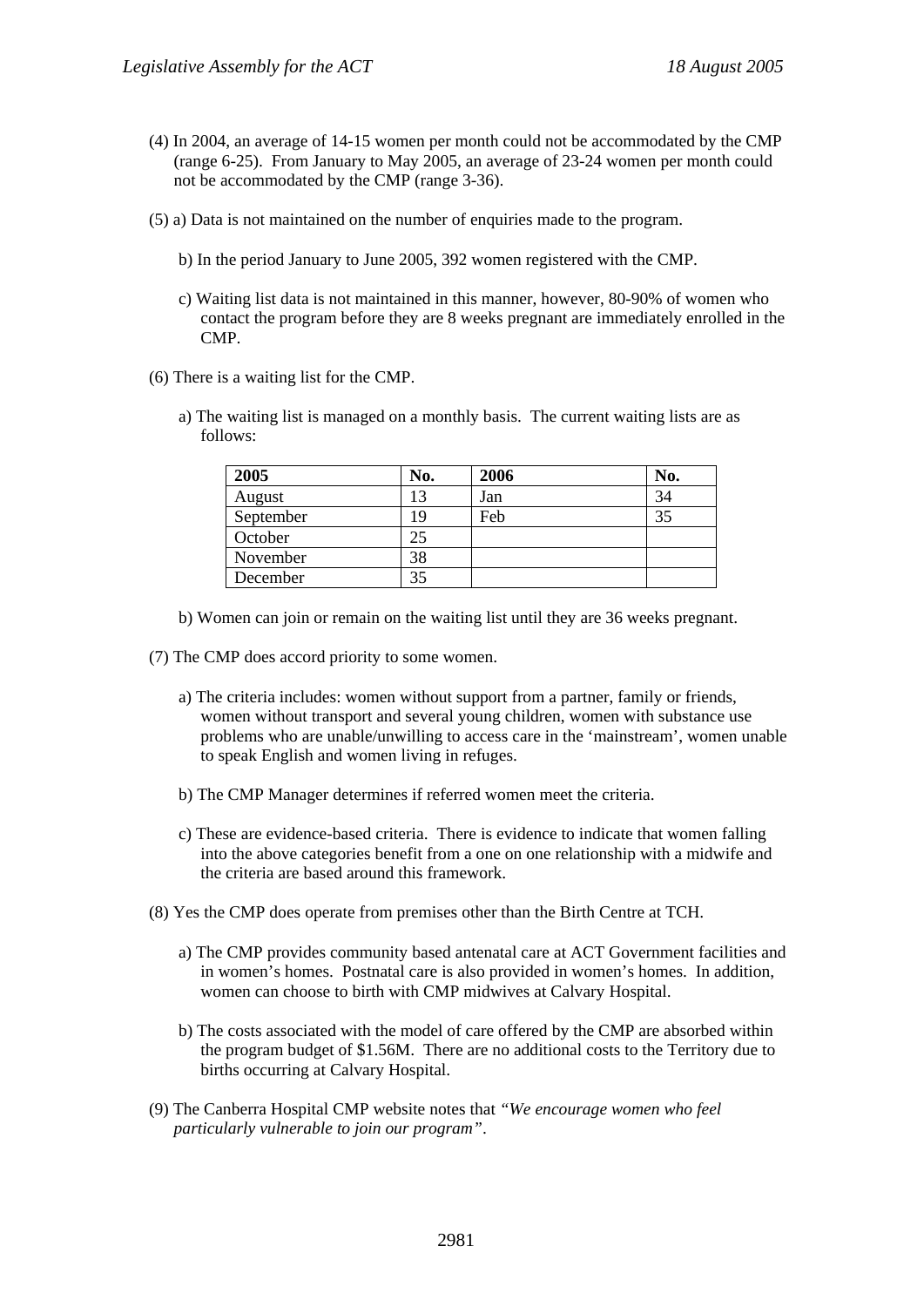This objective is met through work culture and practices based on the evidence that continuity of midwifery from a primary midwife provides improved outcomes for women. The program recognises that women who are particularly vulnerable are likely to have improved outcomes for themselves and their babies in this type of program.

CMP midwives promote this aspect of the program and women themselves know whether they feel particularly vulnerable or not.

They may or may not choose to disclose the reason for their feelings of vulnerability at the opportunities provided during information sessions and antenatal visits. When women do disclose feelings of vulnerability they are supported and prioritised for participation in the program if they meet the criteria outlined in response to question seven above.

- (10) Specific data about each issue is not collected.
- (11) a) Specific data is not kept on this issue. This information is recorded on an individual basis in medical records, and women are provided with appropriate support and referral.
	- b) Specific data is not kept on this issue. This information is recorded on an individual basis in medical records, and women are provided with appropriate support and referral.
- (12) a) The number of women birthed in the Delivery Suite rather than the Birth Centre because of a lack of capacity were:
	- 2003 26 due to staffing resources (ie midwives birthing other women in the delivery suite and women being required to birth in the delivery suite as well in order to receive the care of their midwife), only one women needed to birth in the delivery suite due to the birth centre being full to capacity
	- 2004 The formal data is not yet available however the number is expected to be under 10 women.
	- b) Approximately 50% of women on the CMP do not birth in the Birth Centre for clinical reasons, however not all of these are the result of birthing complications. It is important to note that while their place of birth changes, these women remain in the care of their CMP midwife.

The following table outlines the common clinical reasons women move to the delivery suite.

| <b>Reason for Delivery Suite Birth</b> | $%$ of women in 2004 |  |  |
|----------------------------------------|----------------------|--|--|
| Epidural                               | $21.5*$              |  |  |
| Induction                              | I6                   |  |  |
| Assisted birth (eg forceps)            | 12.5                 |  |  |
| Caesarian                              | 135                  |  |  |

This figure includes women who had epidurals in conjunction with one or more of the other categories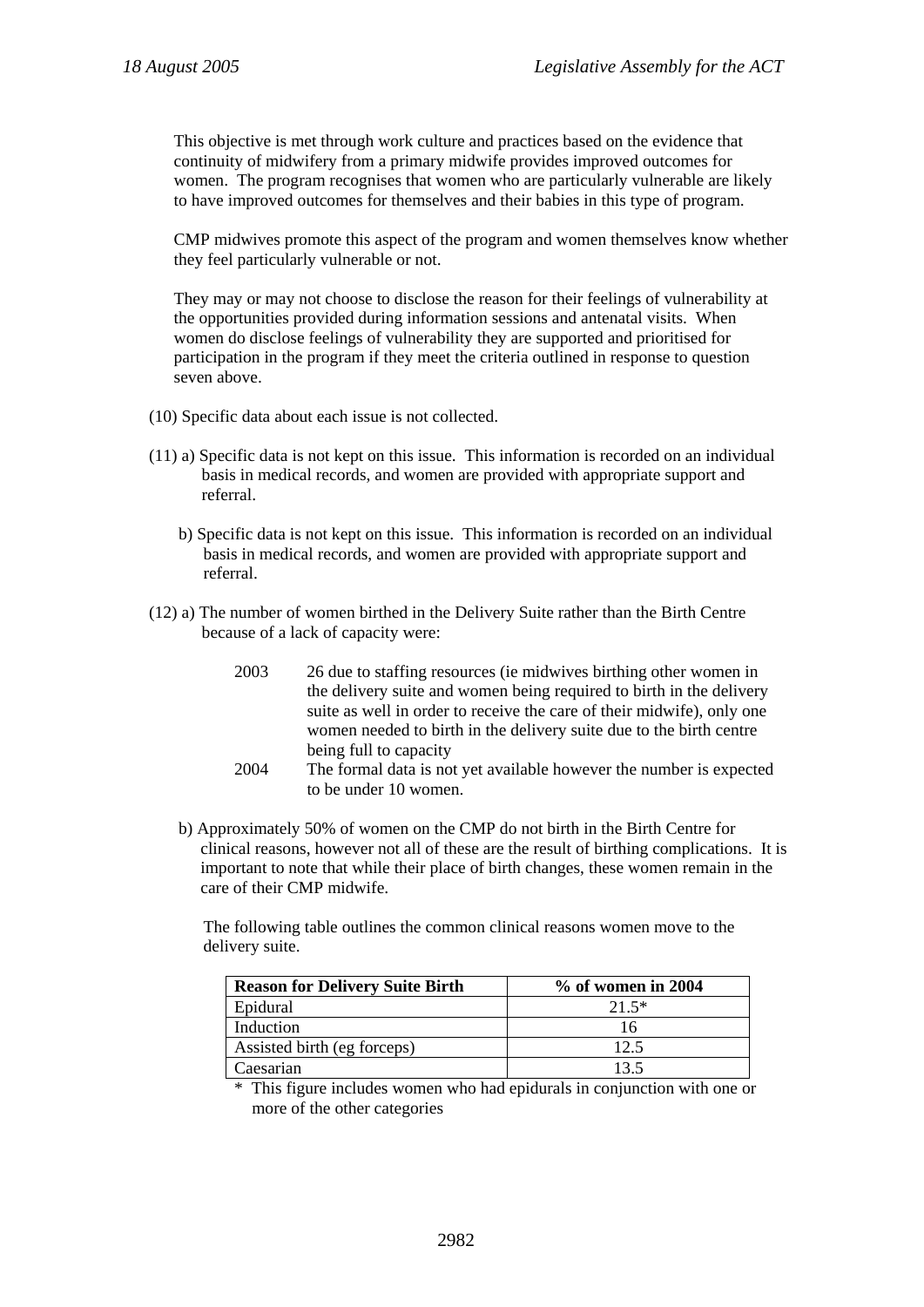(13) This data is not kept by CMP. It is unlikely that postnatal depression will be diagnosed before two weeks after birth and the CMP hands over care to Maternal and Child Health (MACH) nurses at 10-14 days. CMP midwives do identify women at risk of postnatal depression and make early referrals to MACH and occasionally to QE11 Family Centre for breastfeeding and or baby settling problems. The CMP does not keep data on the numbers of such referrals.

### **Drugs—heroin overdoses (Question No 442)**

**Mr Smyth** asked the Minister for Health, upon notice, on 30 June 2005:

- (1) What was the total number of heroin overdoses in the ACT for each month in 2004-05;
- (2) How does the total number of heroin overdoses in 2004-05 compare to the total number of overdoses in (a) 2003-04, (b) 2002-03 and (c) 2001-02;
- (3) How many of the overdoses in 2004-05 were fatal;
- (4) How does the fatality figure for 2004-05 compare to the fatality figures in (a) 2003-04, (b) 2002-03 and (c) 2001-02.

**Mr Corbell**: The answer to the member's question is as follows:

(1) From July 1 2004 to June 30 2005 the Ambulance Service has attended the following possible heroin overdoses:

|  |  |  |  |  |  | Jul   Aug   Sep   Oct   Nov   Dec   Jan   Feb   Mar   Apr   May   Jun   Total |
|--|--|--|--|--|--|-------------------------------------------------------------------------------|
|  |  |  |  |  |  | 106                                                                           |

- (2) (a) From July 1 2003 to June 30 2004 the Ambulance Service attended 253 possible heroin overdoses.
	- (b) From July 1 2002 to June 30 2003 the Ambulance Service attended 159 possible heroin overdoses.
	- (c) From July 1 2001 to June 30 2002 the Ambulance Service attended 127 possible heroin overdoses.
- (3) According to the National Centre for Coronial Information (NCIS), there was possibly 1 fatal heroin related overdose for the period 1 July 2004 to 30 June 2005.
- (4) (a) According to the National Centre for Coronial Information (NCIS), there were possibly 5 fatal heroin related overdoses for the period 1 July 2003 to 30 June 2004.
	- (b) According to the National Centre for Coronial Information (NCIS), there were possibly 6 fatal heroin related overdoses for the period 1 July 2002 to 30 June 2003.
	- (c) According to the National Centre for Coronial Information (NCIS), there were possibly 3 fatal heroin related overdoses for the period 1 July 2001 to 30 June 2002.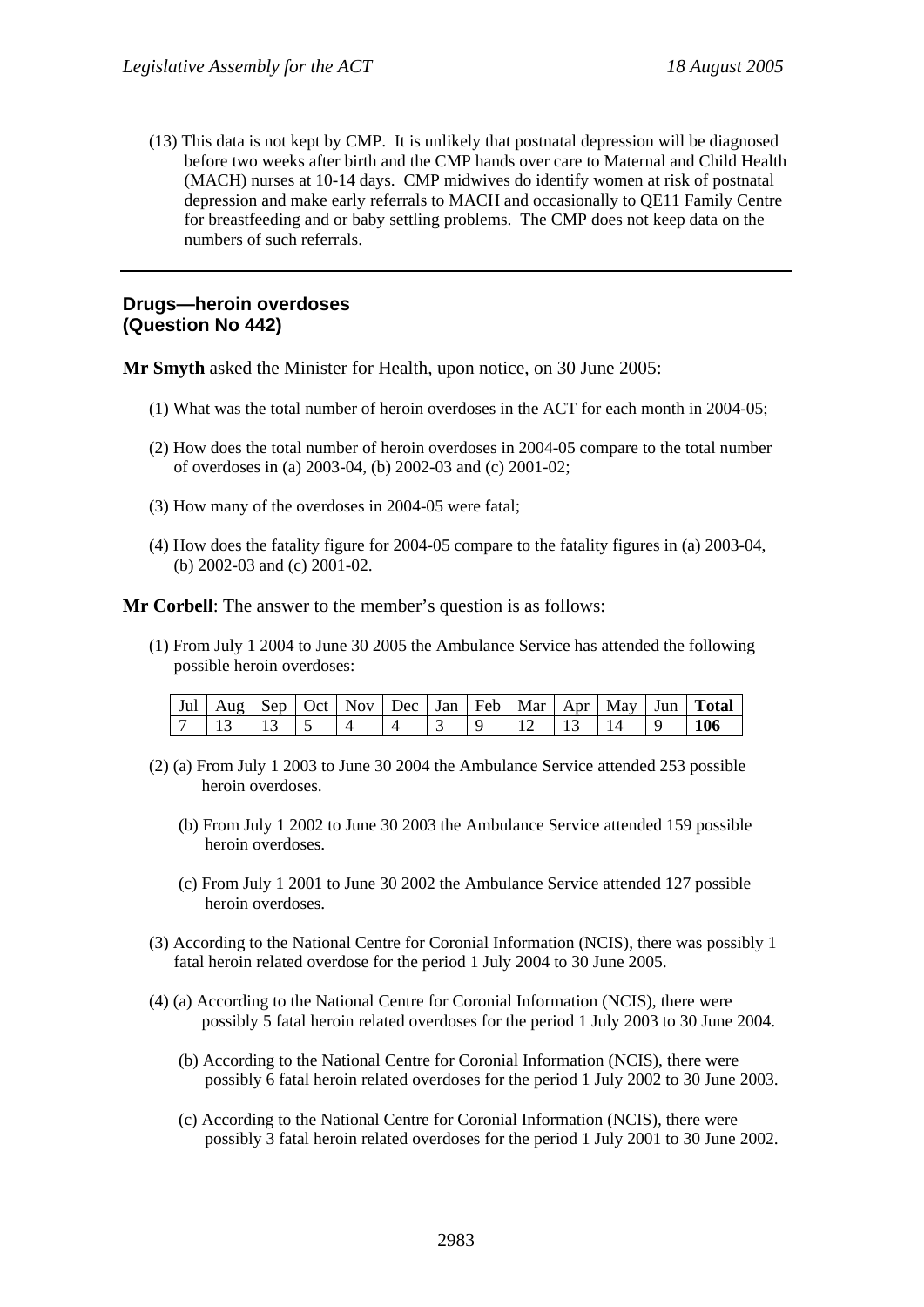#### **Please note:**

The statistics provided by the National Coronial Information Services, for heroin related deaths do not purport to be representative of all heroin related deaths notified to the Coroner during the time period specified.

Due to occasional coding errors and some missing data on open cases, it is possible that there are relevant deaths not included in this data set. Accordingly, there is a possibility of under reporting. The figures are, however, the best available.

Any discrepancy in statistics provided by the NCIS for previous years could be due to cases being closed after the specified reporting date.

## **Karralika Consultative Committee (Question No 443)**

**Mr Smyth** asked the Minister for Health, upon notice, on 30 June 2005:

- (1) On how many occasions has the Karralika Consultative Committee met since it was first established;
- (2) What resolutions have been agreed to since the formulation of this Committee;
- (3) Where is the Government up to in regards to reworking plans for the Karralika re-development;
- (4) How are residents nearby Karralika being kept informed about where the redevelopment process is up to and what the Government is considering.

**Mr Corbell**: The answer to the member's question is as follows:

- (1) The Karralika Consultative Committee has met on twenty-one occasions since the committee was first established.
- (2) The Government received the report of the Karralika Consultative Committee the week commencing 27 June 2005. The Government has not made any decisions in relation to any further development on this site at this time. The public will be kept informed of any progress.
- (3) Refer to (2)
- (4) Refer to (2)

## **Hospitals—nurses (Question No 444)**

**Mr Smyth** asked the Minister for Health, upon notice, on 30 June 2005:

(1) How many nurses have (a) resigned and at what level of qualification were those nurses and (b) been recruited and what was their level at entry into our hospital system, 2004-05;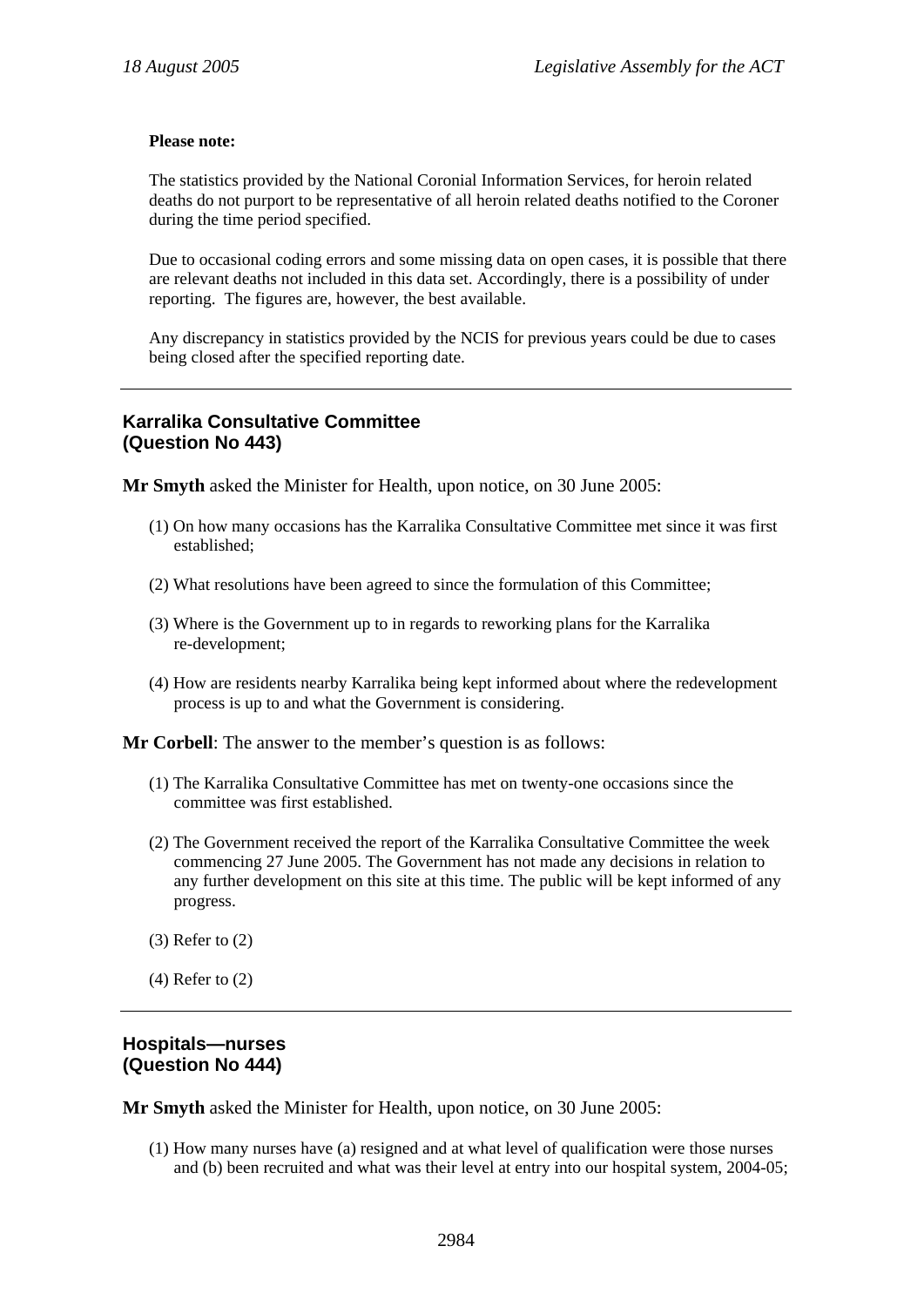(2) How many complaints were received regarding workloads of nurses by the (a) Minister and (b) Department of Health in 2004-05.

**Mr Corbell**: The answer to the member's question is as follows:

(1) (a) the headcount of permanent nurses who resigned from The Canberra Hospital and Calvary Health Care from July 2004 to end of June 2005, by classification level, was:

| Total Resignations* - July 04 to June 05 (Headcount) |     |  |
|------------------------------------------------------|-----|--|
| <b>Enrolled Nurse</b>                                | 20  |  |
| Registered Nurse Level 1                             | 100 |  |
| Registered Nurse Level 2                             | 20  |  |
| Registered Nurse Level 3                             |     |  |
| Registered Nurse Level 4                             |     |  |
| Registered Nurse Level 5                             |     |  |

**\* excludes retirements, dismissals and external transfers.** 

(b) the headcount of nurses permanently recruited to The Canberra Hospital and Calvary Health Care from July 2004 to end of June 2005, by classification level, was:

| Total Recruitments - July 04 to June 05 (Headcount) | 234 |
|-----------------------------------------------------|-----|
| EN                                                  | 32  |
| RN <sub>1</sub>                                     | 188 |
| RN <sub>2</sub>                                     |     |
| RN <sub>3</sub>                                     |     |
| RN <sub>4</sub>                                     |     |
| RN <sub>5</sub>                                     |     |

- $(2)$  (a) during 2004/05 the Chief Minister received one signed proforma postcard from a constituent, as part of the ANF Campaign 'FAIR GO' for NURSES FUTURE the previous year. This correspondence was passed on to myself.
	- (b) no written complaints were received either by myself or Dr Tony Sherbon, Chief Executive of ACT Health Department from individual employees. However, Dr Sherbon has been engaged in ongoing consultation with the Australian Nursing Federation in relation to the interpretation and implementation of relevant provisions of the *ACT Public Sector Nursing Staff Agreement 2004-2007*.

## **Health—mental health clients (Question No 445)**

**Mr Smyth** asked the Minister for Health, upon notice, on 30 June 2005:

- (1) How many mental health clients (a) suicided and (b) attempted suicide in the 2004-05 financial year;
- (2) What is the total number of mental health clients who (a) suicided and (b) attempted suicide in the (i) 2003-04, (ii) 2002-03 and (iii) 2001-02 financial years;
- (3) Are there any concerns or have any concerns been raised about the handling of any of these incidents in the 2004-05 financial year;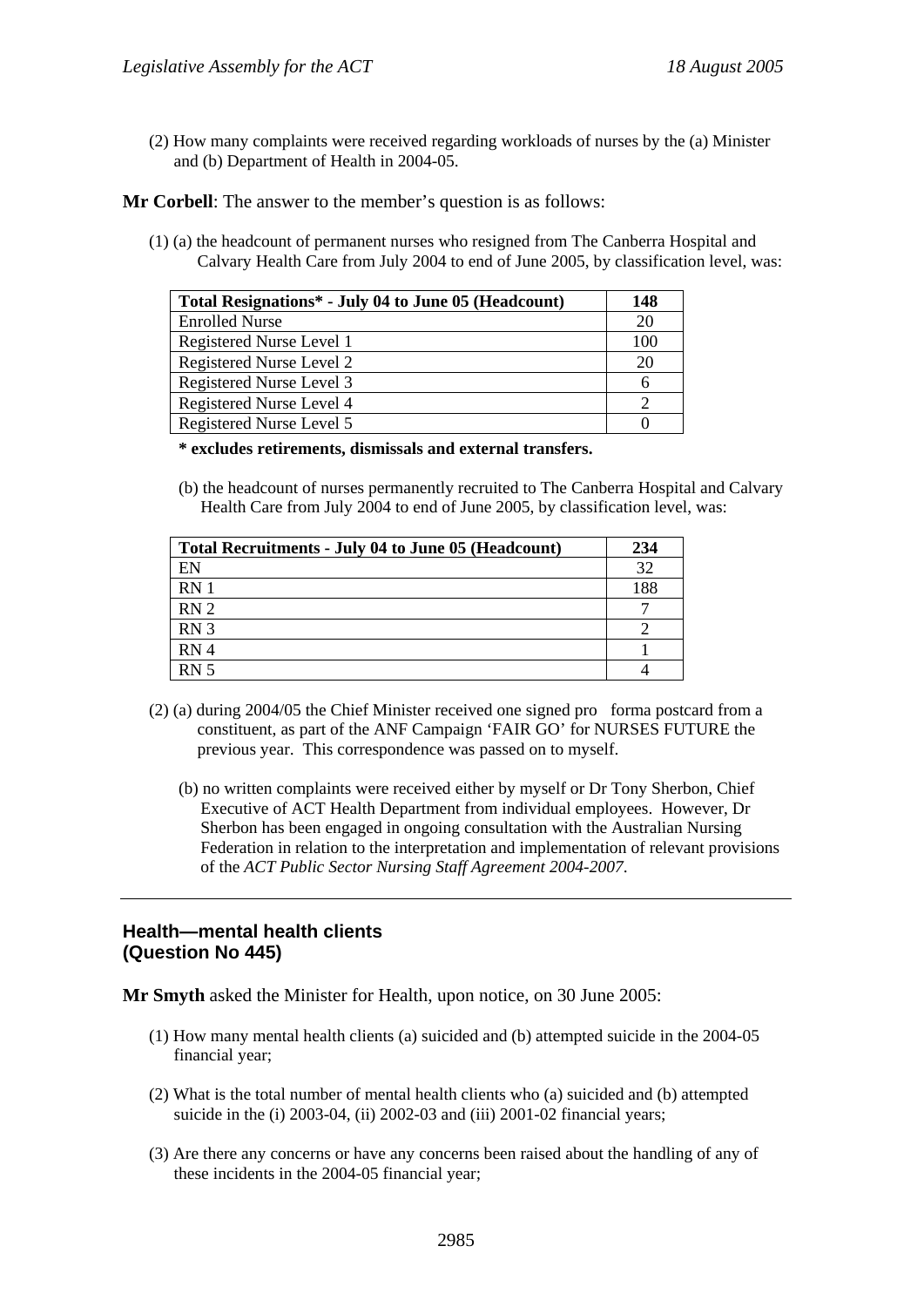(4) How many mental health clients (a) suicided and (b) attempted suicide each month from 1 July 2004 to 30 June 2005.

**Mr Corbell**: The answer to the member's question is as follows:

- (1) (a) The number of active mental health clients of Mental Health ACT from 1 July 2004 to 30 June 2005 who have had a confirmed suicide through a completed coronial process is six.
	- (b) From the reports to the General Manager of Mental Health ACT, the number of active mental health clients of Mental Health ACT who have attempted suicide from 1 July 2004 to 30 June 2005 is twenty-two.
- (2) (a) The total number of active mental health clients who have had confirmed suicides through a completed coronial process and have been reported through to the General Manager of Mental Health ACT for:
	- (i) 1 July 2003 to 30 June 2004 is eight;
	- (ii) 1 July 2002 to 30 June 2003 is ten; and
	- $(iii)$  1 July 2001 to 30 June 2002 is eight.
	- (b) The total number of active mental health clients who have attempted suicide and have been reported through to the General Manager of Mental Health ACT for
		- (i) 1 July 2003 to 30 June 2004 is two;
		- (ii) 1 July 2002 to 30 June 2003 is twelve; and
		- (iii) 1 July 2001 to 30 June 2002 this period predates availability of this data through the electronic database.
- (3) All suspected suicides and attempted suicides reported to the General Manager of Mental Health ACT are reviewed by the Mental Health Clinical Review Committee. This is a privileged committee under the Health Act 1993 and all recommendations arising from the review of incidents are addressed through this Committee.
- (4) (a) The monthly breakdown of the number of active mental health clients who have had confirmed suicides through a completed coronial process from 1 July 2004 to 30 June 2005 is six:

| 2004             |  | 2005     |  |
|------------------|--|----------|--|
| <b>July 2004</b> |  | Jan 2005 |  |
| August 2004      |  | Feb 2005 |  |
| Sept 2004        |  | Mar 2005 |  |
| Oct 2004         |  | Apr 2005 |  |
| Nov 2004         |  | May 2005 |  |
| Dec 2004         |  | June2005 |  |

(b) The monthly breakdown of the number of attempted suicides by active mental health clients identified by Mental Health ACT from 1 July 2004 to 30 June 2005 is twentytwo: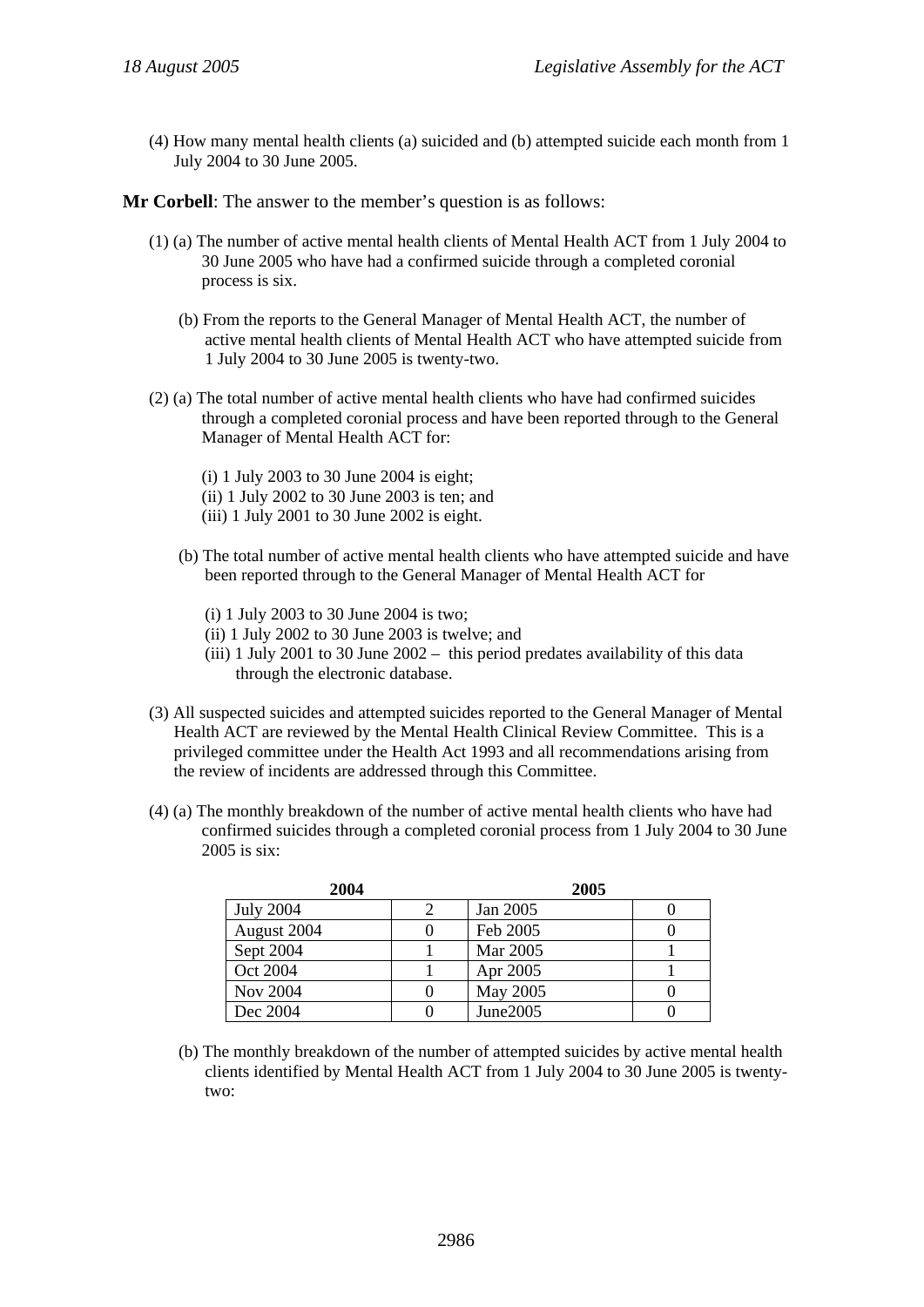| 2004             | 2005     |  |
|------------------|----------|--|
| <b>July 2004</b> | Jan 2005 |  |
| August 2004      | Feb 2005 |  |
| Sept 2004        | Mar 2005 |  |
| Oct 2004         | Apr 2005 |  |
| Nov 2004         | May 2005 |  |
| Dec 2004         | June2005 |  |

# **Fairbairn Park (Question No 446)**

**Mr Stefaniak** asked the Minister for Planning, upon notice, on 30 June 2005:

- (1) What steps has the Government taken to the granting of the lease of Fairbairn Park to the Fairbairn Park Control Council,
- (2) Why was an order under section 254A of the *Land (Planning and Environment) Act 1991* issued to the Fairbairn Park Control Council in April this year;
- (3) Will the Government take full responsibility for any work that is needed at the site as a result of its department's order mentioned above, given that a substantial part of the rubble referred to was dumped by a Government department and a major construction on the site relates to a Subaru rally and was built by Government action; if not, why not,
- (4) What status does the Ridgeway Residents Action Group have and is a post office box acceptable for the purposes of the Act in terms of their complaint that led to the order;
- (5) Has the Ridgeway Residents Action Group any standing to issue such an objection given that the group is resident in NSW;
- (6) Who is listed as the owner of the post office box referred to in the address given by the Ridgeway Residents Action Group;
- (7) Will the Minister withdraw the current application either by calling it in or simply by withdrawing it and issuing a lease to the Fairbairn Park Control Council; if not, why not;
- (8) Will the Government pay for any required actions that need to be taken in respect of the site to facilitate the granting of a lease given that the Fairbairn Park Control Council consists of a number of motor sports clubs who have little if any money;
- (9) Have any other complaints been lodged as a result of the development application advertised several months ago apart from the complaint by the Ridgeway Residents Action Group.

**Mr Corbell**: The answer to the member's question is as follows:

- (1) The ACT Planning and Land Authority has prepared a lease and has referred it to the ACT Government Solicitor's Office for advice.
- (2) The Authority made an order following investigations by inspectors and reports from Environment ACT. Investigations confirmed that a range of activities were being or had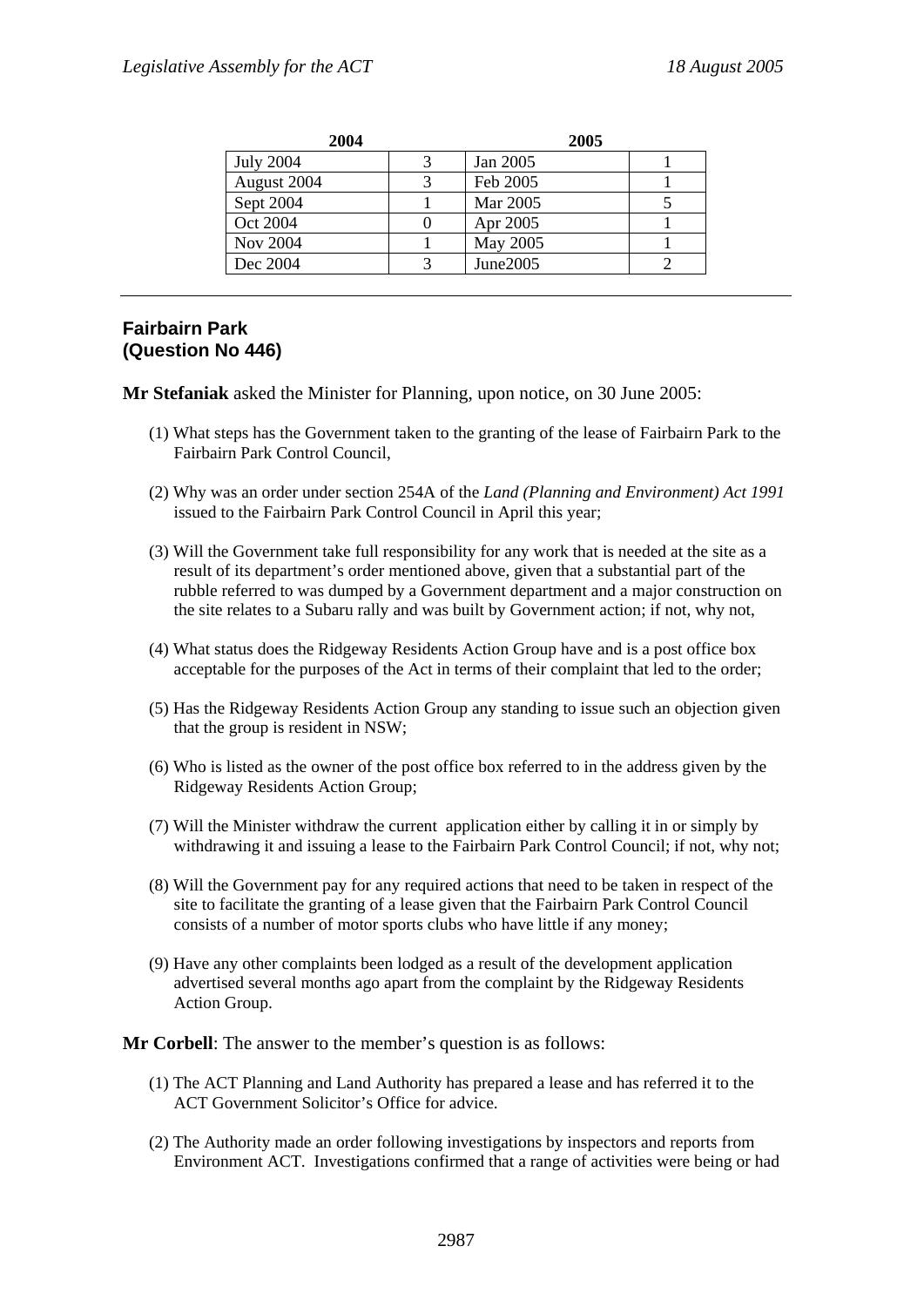been conducted, that are controlled activities subject to orders under the *Land (Planning and Environment) Act 1991*. These activities included:

- undertaking a development without approval;
- failure to keep a leasehold clean;
- destroying, damaging, removing or otherwise interfering with vegetation (living or dead); and
- moving/placing soil between the banks, or within 20m of the bank, of a watercourse, or on land with a slope of more than  $18^{\circ}$  from the horizontal.
- (3) No. The Fairbairn Park Control Council tendered for and received approval for a stage for the Rally of Canberra at its facility. The successful tender did not remove any requirements for approvals in relation to either development activities or environmental management requirements for works undertaken on the land.
- (4) The Ridgeway Residents Action Group is a community group. The *Land (Planning and Environment) Act 1991* does not stipulate requirements in relation to postal address as part of the orders process.
- (5) There are no residential requirements in relation to standing.
- (6) This information is not available to the Government.
- (7) There is no current Development Application lodged with the Planning and Land Authority capable of being called in by the Minister under S229B of the Land Act.
- (8) The Government is providing financial assistance in relation to the preparation of a Preliminary Assessment and Development Application by the Fairbairn Park Control Council.
- (9) The last Development Application lodged in relation to this block was lodged on 18 November 1996. No further development applications have been lodged since 1996. There have been no other complaints received by the Planning and Land Authority, apart from those of the Ridgeway Residents Action Group.

## **Disabled persons—strategy (Question No 447)**

**Mrs Burke** asked the Chief Minister, upon notice, on 30 June 2005:

How does the Government's Social Plan, particularly with reference to Priority Three, address the long term planning, strategy and funding for the disability sector in the ACT.

**Mr Stanhope**: The answer to the member's question is as follows:

*Building Our Community – The Canberra Social Plan* (the 'Social Plan') articulates the longer-term key strategic social objectives of the ACT Government. It is intended as a longer-term blueprint and establishes seven priorities to guide policy-makers over the next 10 to 15 years. The ACT Government has outlined its vision for Canberra in the Social Plan, including the need to maintain a strong, safe and cohesive community. Disability ACT's *Future Directions: a framework for the ACT 2004-2008*, is underpinned by the Social Plan and builds on the implementation work already undertaken within the context of the government's response to the Board of Inquiry.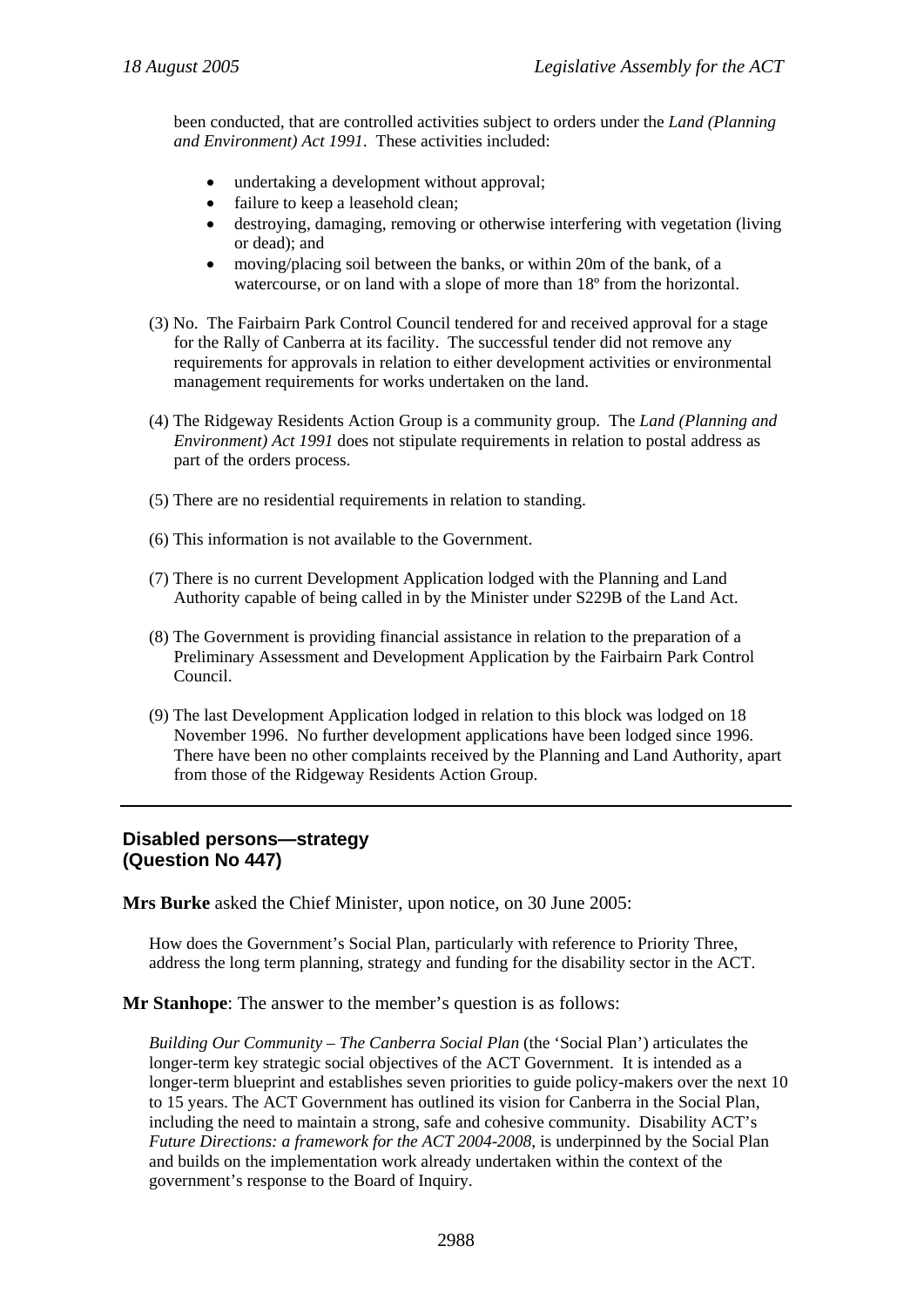*Future Directions* sets out four strategic directions that address the long term planning strategy and funding for the disability sector in the ACT:

- Influencing policy and culture to promote an inclusive society;
- Strengthening the capacity of people with disabilities, their families and carers to maximise control over their lives;
- Improving planning and use of available funding to meet the needs of people requiring ongoing support; and
- Partnering with the community to strengthen the sustainability and responsiveness of the service delivery sector.

Access, equity and participation are core social justice principles underlying the Social Plan. The Social Plan provides a blueprint for the development of further strategies, plans and programs to shape the ACT community so that all people can reach their potential, make a contribution and share the benefits of the community.

Disability ACT is undertaking research into available data on people with a disability in the ACT, to support the development of evidence-based plans and policies. It is currently developing a funding plan to determine the current and future demand and cost drivers impacting the delivery of formal disability services and then to estimate the additional budget impact of these drivers.

### **Development—City West (Question No 449)**

**Mrs Burke** asked the Minister for Planning, on 30 June 2005:

What plans (a) does the ACT Government have to include a percentage of the City West development as community space and (b) are in place to see a percentage of public or affordable housing options offered within the City West precinct.

**Mr Corbell**: The answer to the member's question is as follows:

(a) Draft Variation to the Territory Plan No.236 (DV236) for City West proposes to include the following new objective for the 'Commercial A' land use policy: "g) to make provision for community facilities in the City West Precinct, west of Marcus Clarke Street and north of University Avenue".

The ACT Government and the ANU (Australian National University) have signed a Precinct Deed for development of the ANU City West Precinct. The need to find suitable accommodation for existing Residents of Childers and Kingsley Streets (ROCKS) community groups in the area is a commitment accepted by the joint signatories to the Precinct Deed.

(b) The City West Master Plan (CWMP), endorsed by the Government in May 2004, states that "… the Government will aim to ensure that a minimum of 5% of residential accommodation established through the master plan will be offered for low and medium income earners, and where possible will be managed by affordable housing providers."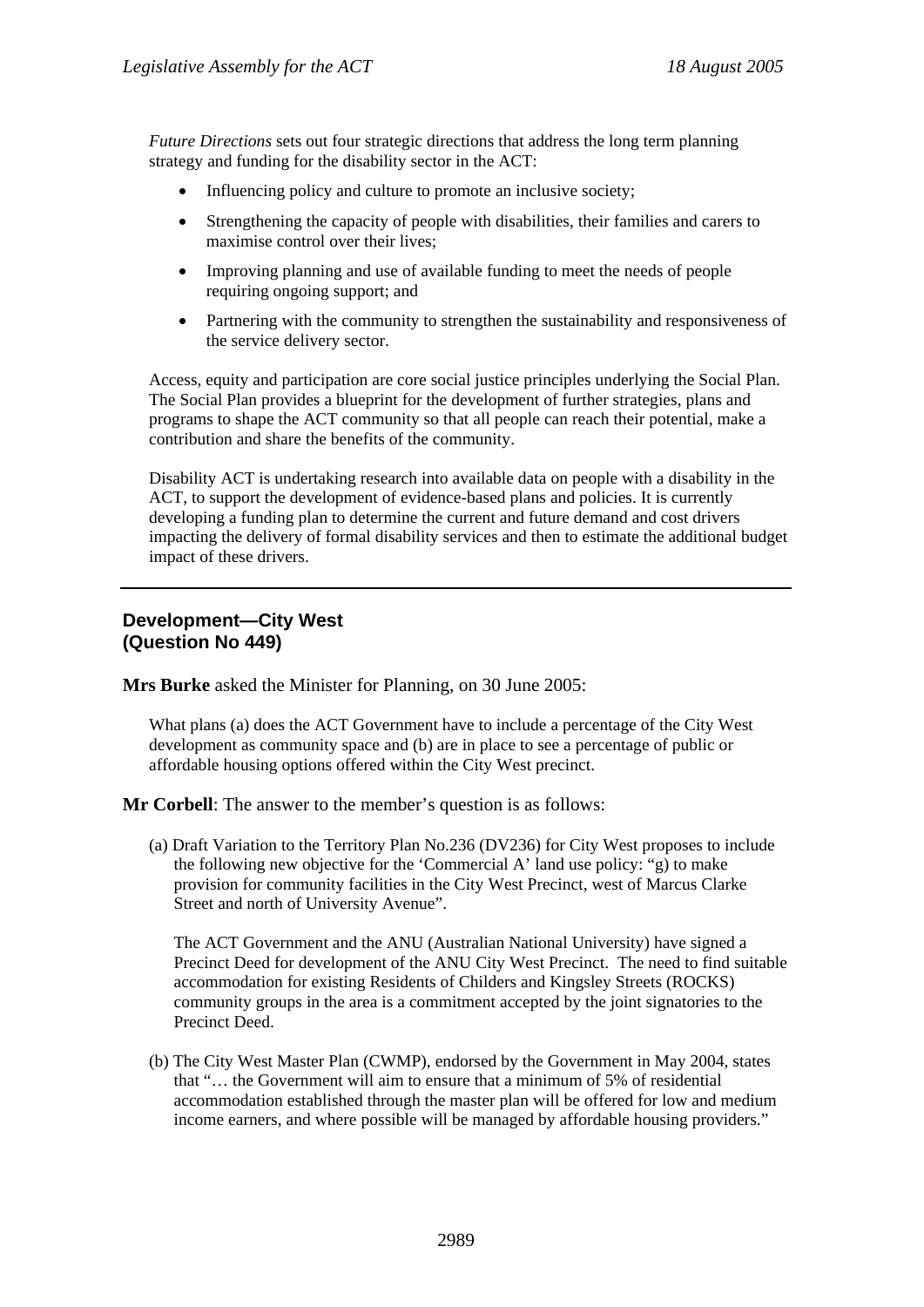The ACT Government is presently considering a range of initiatives to achieve this target and will respond periodically with advice on progress in meeting affordable housing targets for the City West Precinct to the ACT Legislative Assembly.

## **Housing—full market renters (Question No 450)**

**Mrs Burke** asked the Minister for Disability, Housing and Community Services, upon notice, on 30 June 2005:

- (1) If the percentage of full market renters residing in public housing properties is set to decline, does this directly impact upon the revenue raised from their rents that contributes to subsidise other tenants on rental rebates;
- (2) What alternate revenue streams will Housing ACT seek to access to continue to subsidise rents for tenants in receipt of a rebate.

**Mr Hargreaves**: The answer to the member's question is as follows:

- (1) Yes
- (2) Declining financial viability is an issue facing all State/Territory public housing authorities. Housing ACT is seeking to utilise benchmarking results taken by other jurisdictions to identify potential efficiencies and the development of possible revenue options for the Government's consideration.

# **Housing—homelessness (Question No 451)**

**Mrs Burke** asked the Minister for Disability, Housing and Community Services, upon notice, on 30 June 2005:

What plans or arrangements is the Government considering putting in place to offer homeless or people living "on the street" overnight accommodation in a purpose-built shelter.

**Mr Hargreaves**: The answer to the member's question is as follows:

There are five purpose built crisis accommodation facilities in the ACT:

- Beryl Women's Refuge, for up to two family groups of women and children escaping domestic violence in their purpose built facility;
- Toora House, for up to ten single women;
- The Society of St Vincent de Paul's Samaritan House, for up to twelve single men;
- The Salvation Army's LASA house, for up to ten young people; and
- Doris Women's Refuge, for up to five family groups of women and children escaping domestic violence.

These services offer crisis accommodation to people experiencing homelessness for up to three months, with a degree of flexibility in the accommodation period to ensure that people do not end up on the streets after their time in a homelessness service.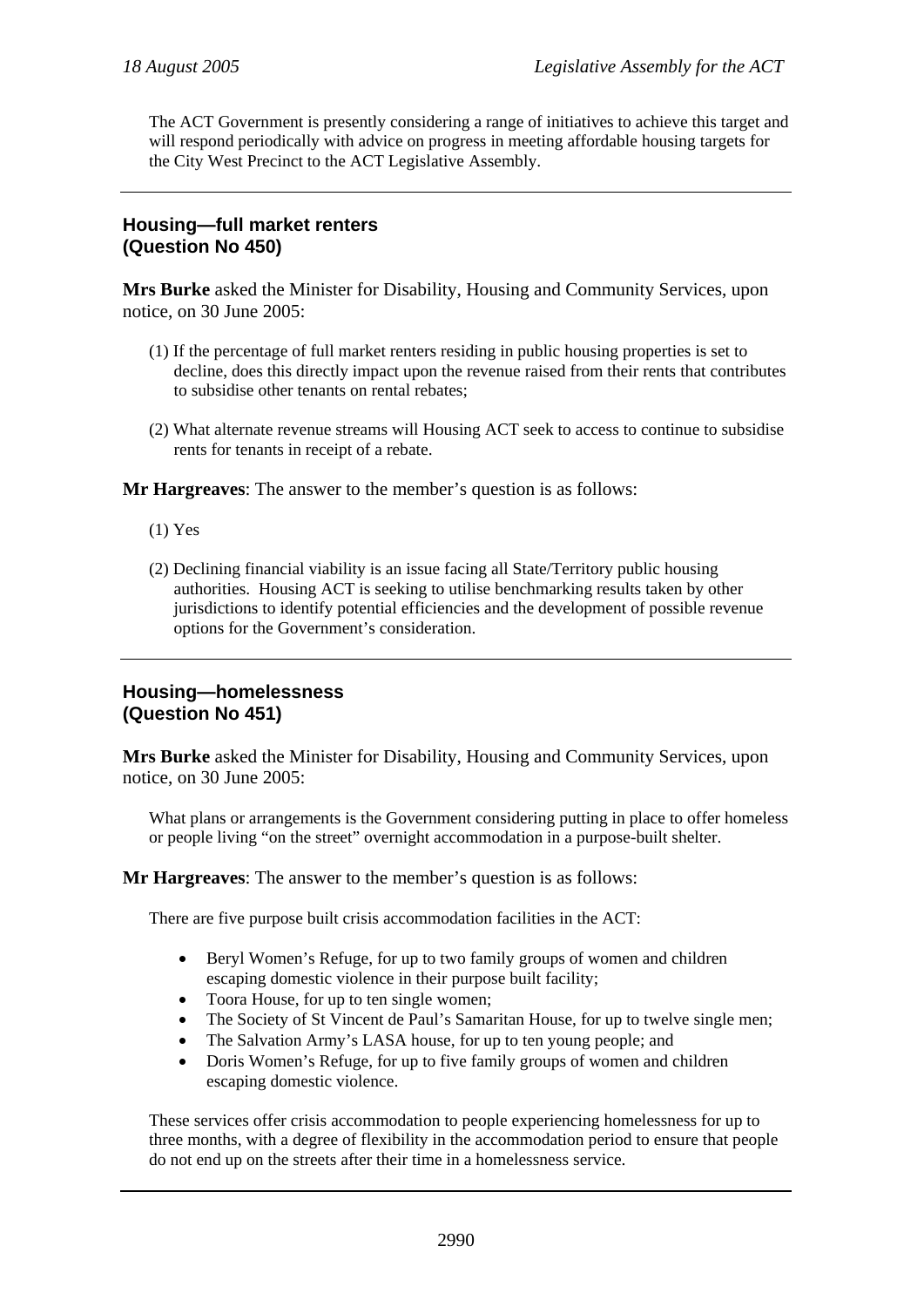## **Housing—subsidies (Question No 452)**

**Mrs Burke** asked the Minister for Disability, Housing and Community Services, upon notice, on 30 June 2005:

- (1) Why was the decision taken to not continue the Social Housing Subsidy Program, worth \$245 000, beyond 30 June 2005;
- (2) What other programs will the Government consider implementing to assist the social housing sector, particularly relating to subsidies.

**Mr Hargreaves**: The answer to the member's question is as follows:

- (1) Information provided in Select Committee on Estimates hearing on 20 May 2005.
- (2) Under the Commonwealth State Housing Agreement 2003-08 the ACT Government has committed to a number of initiatives in public and community housing to assist the social housing sector. Specific programs related to subsidies in the private rental market are the PRL, the Social Landlord Program and the Rental Bond Loan Program. As the Australian Government did not support the continued funding of the PRL, continuing to lease properties on the private market under the PRL Scheme after 30 June 2005 would be uneconomic. However, the terms of the existing leases will be adhered to and therefore as leases expire Housing ACT will either purchase the property or relocate the tenant to a public housing property.

## **Housing—refugee access (Question No 453)**

**Mrs Burke** asked the Minister for Disability, Housing and Community Services, upon notice, on 30 June 2005:

- (1) Further to the reply to question on notice No 60, Estimates Hearings 2005-06, is, where possible, the refugee resettlement services program able to gain access to vacant Housing ACT properties to house refugees in the ACT;
- (2) If a refugee accesses public housing, do they have to meet any specified eligibility criteria to receive public housing assistance as part of the program.

**Mr Hargreaves**: The answer to the member's question is as follows:

- (1) The provision of short-term accommodation under the Refugee Resettlement Services program is a discrete program separate to the public housing program. The Refugee Resettlement Services program provides eight weeks of on-arrival accommodation to refugees who choose to settle directly in the ACT.
- (2) Refugees are able to register for ACT public housing in the same way as other Canberra residents. Refugees on temporary visas who do not meet criteria such as the 'permanent residence' requirement are eligible to apply for assistance if they can demonstrate they are in severe hardship which cannot be otherwise resolved. Eligible tenants also receive a rebate which caps their rent at 25% of their income.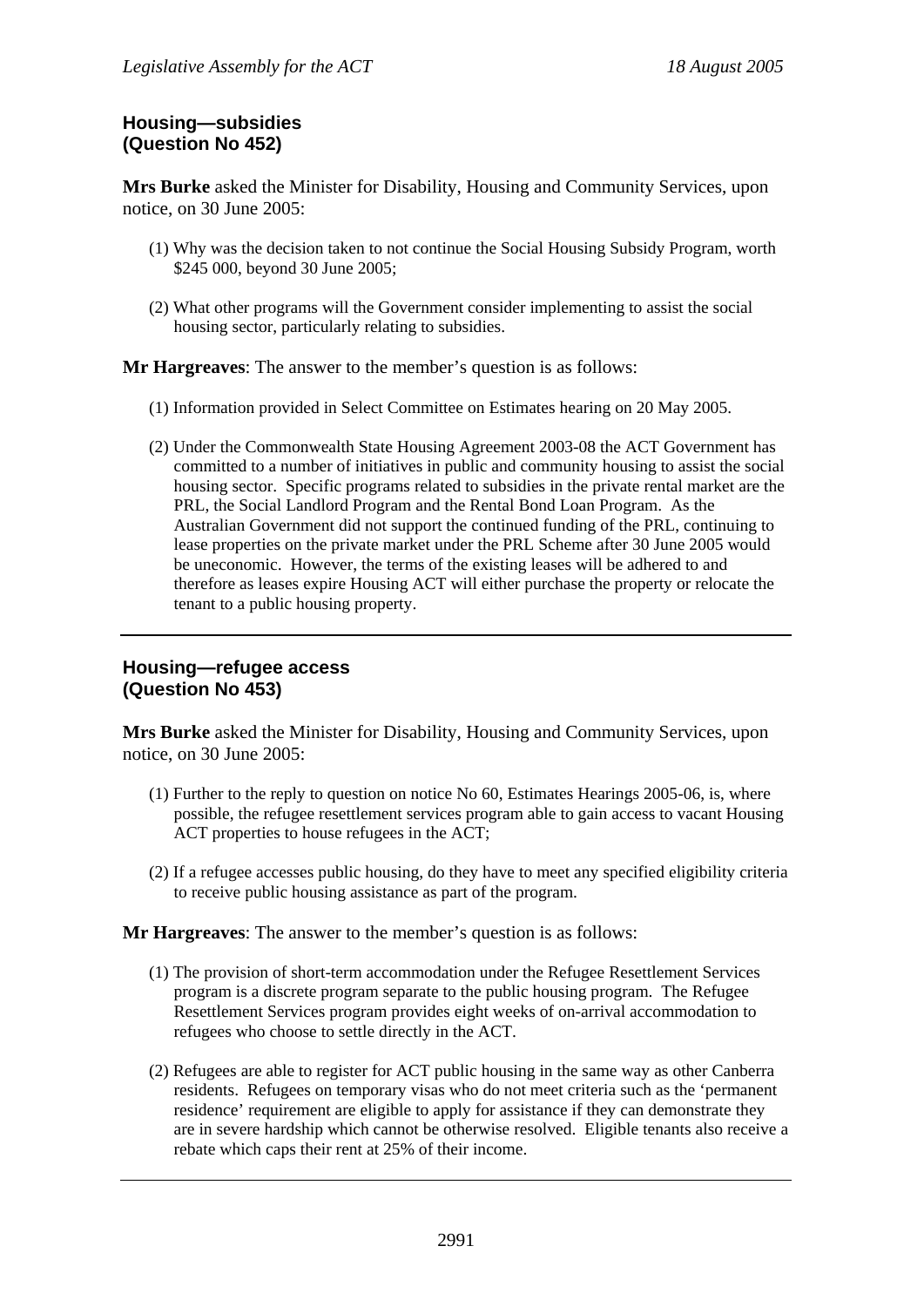# **Quamby youth detention centre (Question No 454)**

**Mr Seselja** asked the Minister for Children, Youth and Family Support, upon notice, on 30 June 2005:

- (1) In relation to Quamby Detention Centre, what changes (a) were made to programs for detainees between August 2004 and February 2005 and (b) have been made to programs for detainees since February 2005;
- (2) How many inmates have been released from Quamby since February 2005;
- (3) On how many days, since 1 January 2005, has Quamby (a) contained both male and female prisoners, (b) housed both young people under the age of 18 and persons over the age of 18 and (c) contained both detainees convicted of offences and accused young people awaiting trial.

**Ms Gallagher**: The answer to the member's question is as follows:

- 1a) Between August 2004 and February 2005 the following changes were made to programs for residents at Quamby Youth Detention Centre in consideration of their individual needs:
	- Improvements to the holistic approach to program presentation, considering the individual needs of each child or young person;
	- A young person attended a mainstream college as part of his ongoing education;
	- A young person attended a training program in skills development followed by a community work experience program;
	- Several young people attended a pre-employment training program;
	- Several young people attended living and social skills program run weekly by a community agency at Quamby;
	- Several young people attended counselling in the community to address anger management issues;
	- Several young men attended a weekly program provided by a community agency at Quamby to address their relationship issues; and
	- An increased number of tutors attended Quamby to assist residents with their schooling.
- 1b) Since February 2005 to the present the following changes were made to programs for residents at Quamby Youth Detention Centre:
	- Educational programs based on young person's Individual Learning Plans and Department of Education guidelines;
	- Increased focus on curriculum development aimed at increased social skills and positive behaviour;
	- Increased provision of IT support for young people in the education program;
	- Representation by a young person on the Hindmarsh Education Centre School Board;
	- Implementation of a music program for residents including the involvement of a person teaching song writing skills;
	- Introduction of weekly Indigenous education support for residents;
	- Development of programs aimed at increasing the cultural knowledge of residents including Aboriginal, Tongan and Samoan residents; and
	- Two psychologists to assist the residents with their mental health needs.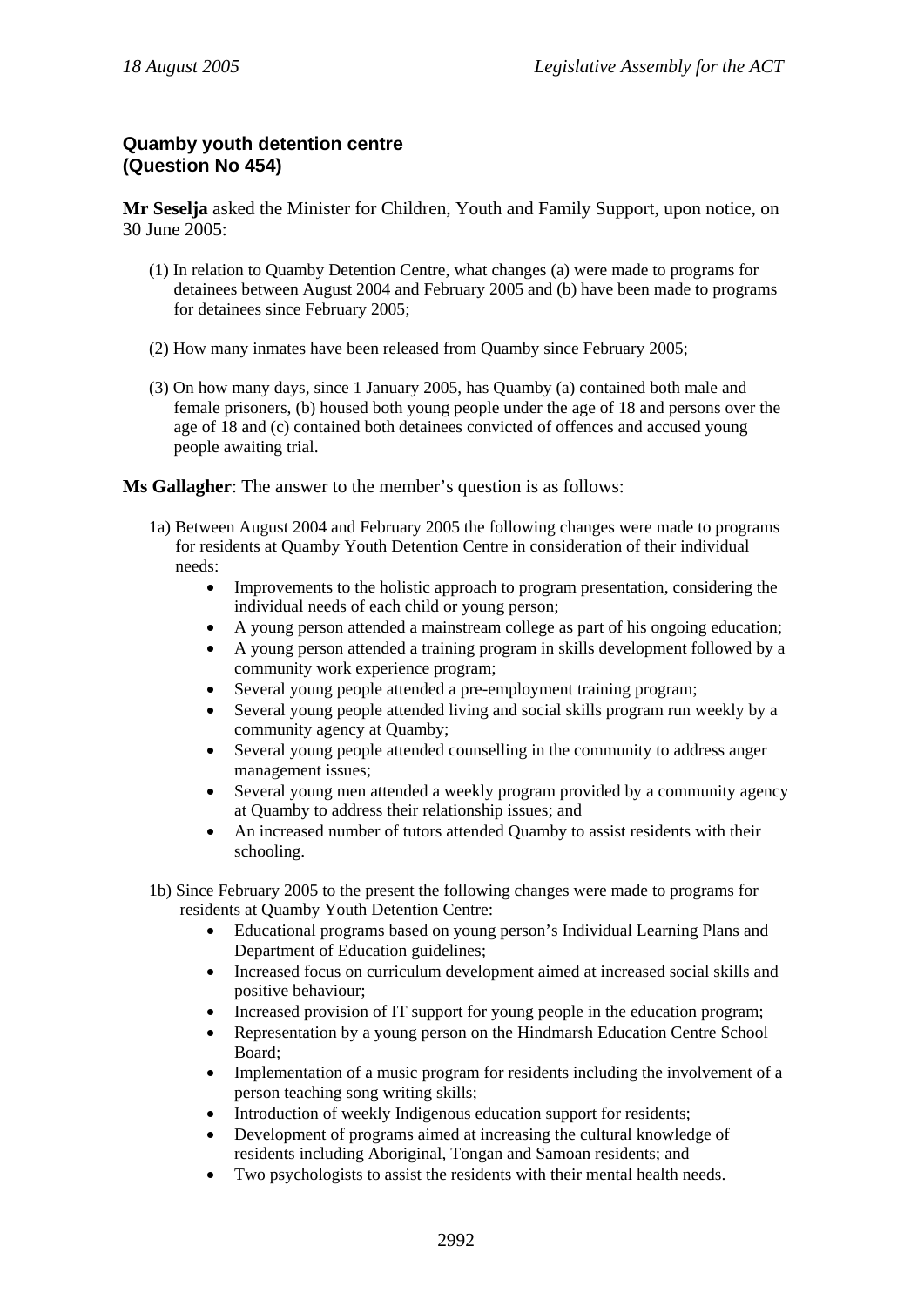- (2) Since February 2005 there have been 68 children and young people discharged from the Quamby Youth Detention Centre.
- (3) Quamby Youth Detention Centre has had between the period 1 January 2005 to 30 June 2005:
	- (a) male and female residents on 177 days;
	- (b) both young people under the age of 18 and persons over the age of 18 on 139 days; and
	- (c) residents on committal orders and remand orders on 179 days.

## **Advertising—government payslips (Question No 455)**

**Mr Smyth** asked the Chief Minister, upon notice, on 1 July 2005:

- (1) What are the guidelines applying to advertising messages printed on payslips for ACT Government employees;
- (2) What approval process is required for the content of any advertising message printed on a payslip for ACT Government employees;
- (3) Is there any limit to the number of separate messages that can be printed on a payslip for ACT Government employees
- (4) What are the guidelines applying to the inclusion of additional advertising material with payslips for ACT Government employees;
- (5) What approval process is required for the content of any additional advertising material that is included with a payslip for ACT Government employees;
- (6) Is there any limit to the number of separate pieces of additional advertising material that can be included with a payslip for ACT Government employees;
- (7) Is the use of advertising messages or additional material restricted to particular ACT Government departments or agencies or is such advertising distributed to all ACT Government employees;
- (8) Are ACT Government employees able to indicate whether they do not wish to receive advertising messages or material; if so, how can individual employees have their name removed from distribution lists for advertising material; if not, why not;
- (9) What fees are charged for the inclusion of advertising messages or material with payslips for ACT Government employees;
- (10) How is revenue utilised by the ACT Government if fees are charged.

**Mr Quinlan**: The answer to the member's question is as follows:

With the introduction of the new Human Resources and Payroll system on 1 July 2005, payslips for the majority of government employees are now being sent electronically, via email. For this reason, the inclusion of advertising material either with payslips or printed on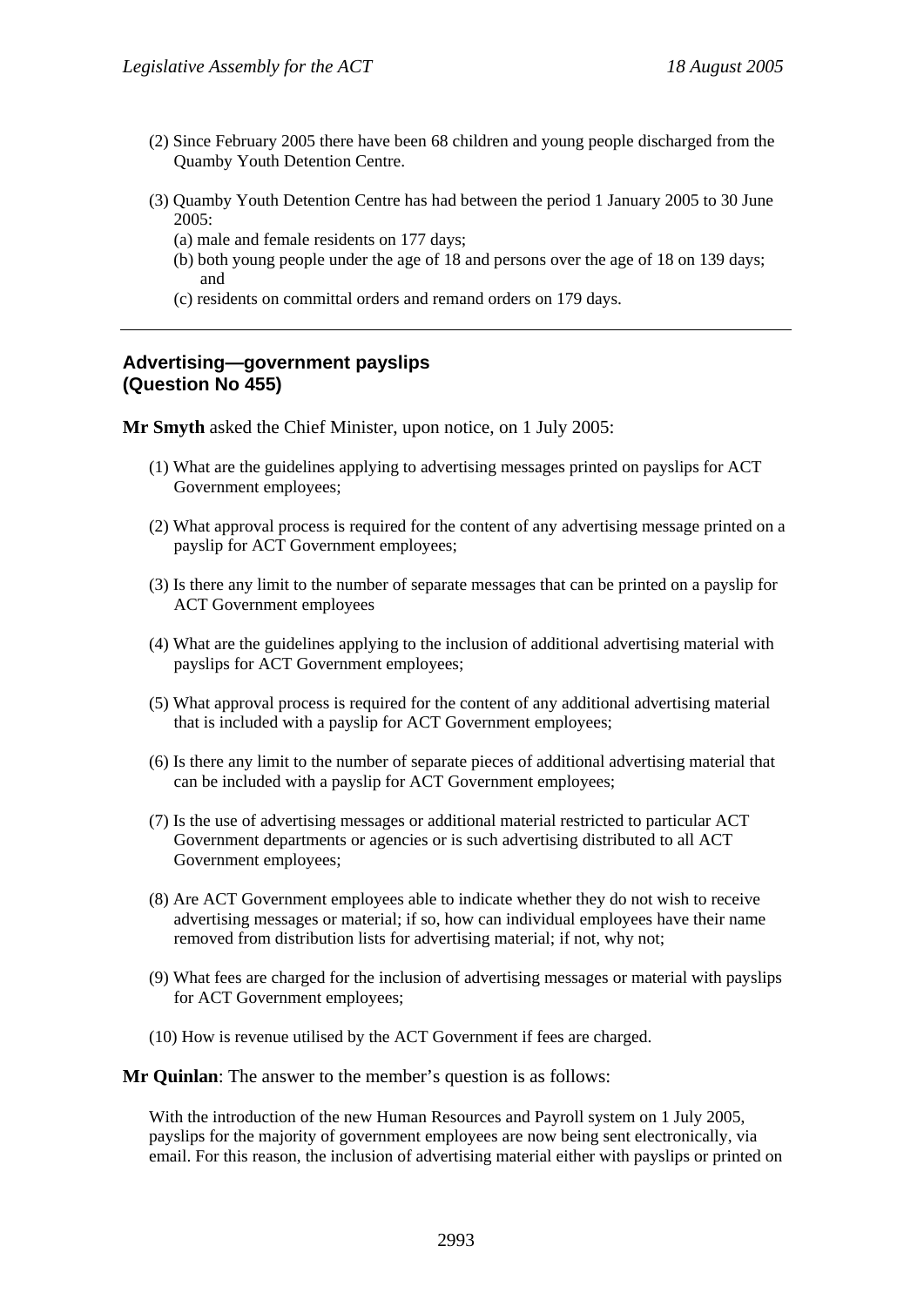payslips no longer occurs. The answers to the questions you raised in QON 455 are therefore based on practice as it stood prior to 1 July 2005.

(1) The guidelines applied to advertising with ACT Government state:

*Potential non government advertisers, their products and their advertising material will be carefully vetted to ensure that the material is appropriate and there is no conflict with:* 

- *Government policies, programs or activities;*
- *the Public Sector Management Act 1994, Financial Management Act 1996 or other relevant legislation eg EEO or anti- discrimination.*

*All advertising material must be approved by the Manager, Publishing Services prior to its acceptance. Copy may be rejected without reasons being given. The ACT Government will not be liable for any penalty if copy is not accepted. No political advertising of any sort will be accepted.* 

*The following disclaimer must be included in all non ACT Government advertising where practical: "The ACT Government does not necessarily endorse the products or services advertised."* 

*In securing advertising the ACT Government will endeavour to treat all potential advertisers equally, providing all areas of the market the opportunity to access the facility.* 

*Non Government advertising must be related to staff's employment and/or remuneration, including benefits for staff utilising specific services/products.* 

- (2) In the case of advertising on the payslip, approval was provided by the Manager responsible for Human Resources and Payroll System Services within InTACT.
- (3) The number of separate messages was limited to what would fit within the 7cms of space set aside on the payslips.
- (4) The guidelines for inserts are the same as applied to all Government advertising, with the additional caveat that the product could be mechanically inserted into the standard DL window-face envelope.
- (5) As stated in the guidelines above, all material for inclusion in the payslips was approved by the Manager, Publishing Services.
- (6) The inclusion of material in payslips was limited by both the capacity of the standard envelope, approximately 12 A4 pages, and the equipment used to process the notifications. The equipment being used up to July 2005 allowed for five separate inserts.
- (7) Advertising on payslips by non-government bodies was distributed to all ACT Government employees. Advertisers including material in payslips could elect to distribute information to specific Departments or locations.
- (8) No they were not. The systems in place would not have supported the removal of advertising messages or material from specified payslips. In 2004, Publishing Services did seek quotations to establish a "no junk mail" facility. The cost to create the listing was around \$300, with an ongoing cost of \$18 for each change to the list. The cost was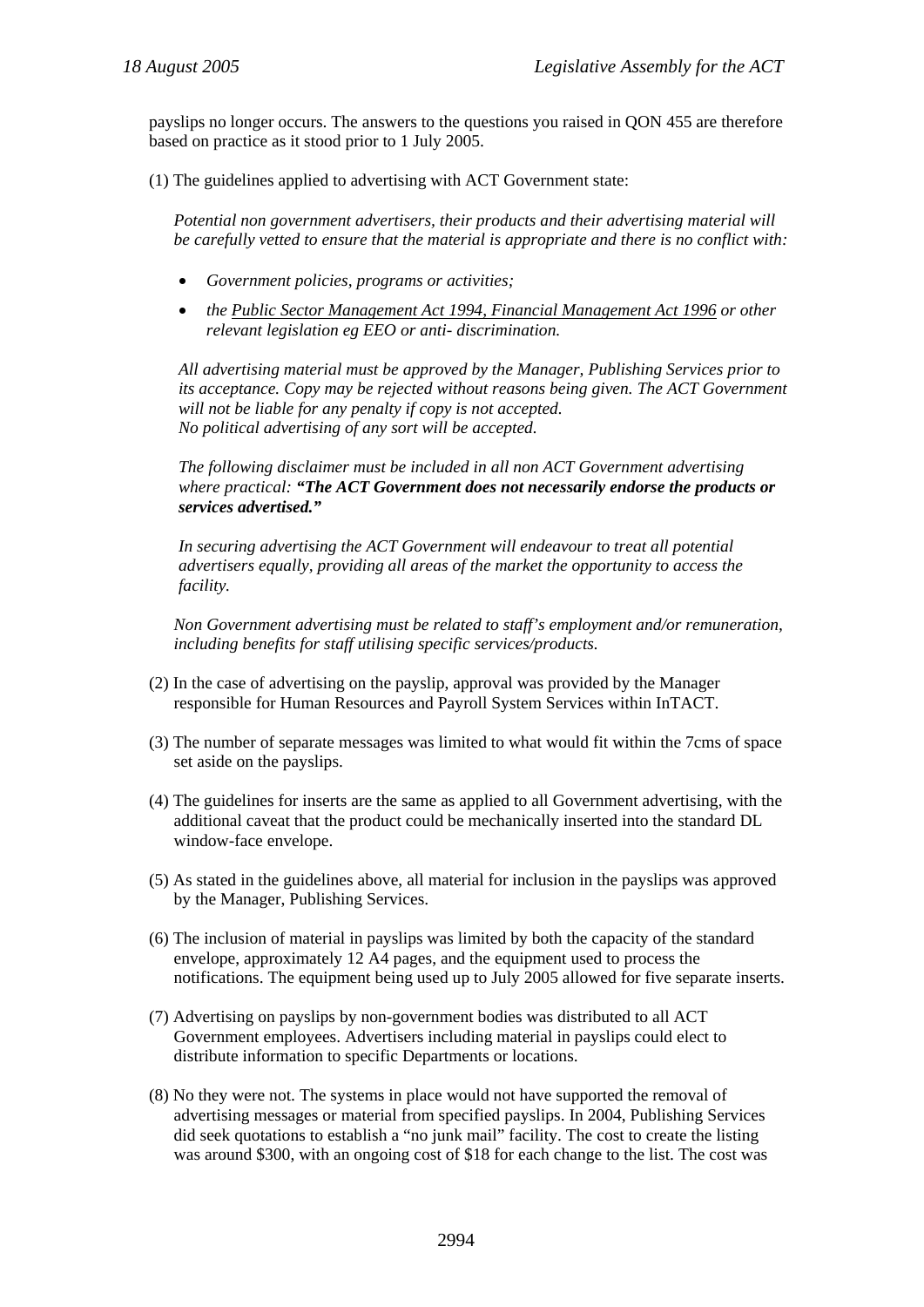considered excessive in view of limited number of complaints received (the highest number received was five).

- (9) Material is included in payslip envelopes on the following sliding scale:
	- − Government Agencies: \$198 plus \$11 per thousand inserts;
	- − Registered Charities: \$132 per thousand inserts; and
	- − Commercial Clients: \$176 per thousand inserts.

Rates for advertisements printed on payslips were as follows:

- − Government Agencies and Registered Charities: \$55; and
- − Commercial Clients: \$165.
- (10) Revenue derived from payslip advertising was used to offset the cost of the provision of payroll services by InTACT. Revenue derived from advertising inserts was included as part of the operating budget of the Publishing Services Business Unit.

## **Motorcycle parking fines (Question No 456)**

**Mr Pratt** asked the Minister for Urban Services, upon notice, on 1 July 2005:

- (1) How many motorbike riders/owners have been issued with parking infringements in (a) 2004-05, (b) 2003-04 and (3) 2002-03;
- (2) How many non-motorbike vehicles have been issued with infringements for parking in designated motorbike parking zones during the years listed in part (1);
- (3) What was the total value of fines issued for the years listed at the above categorised as per part (1) and (2).

**Mr Hargreaves**: The answer to the member's question is as follows:

- (1) The number of parking infringements issued to motorbikes are:
	- (a)  $2004-05 = 449$
	- (b)  $2003-04 = 490$
	- (c)  $2002-03 = 333$
- (2) The number of parking infringements issued to non-motorbikes parked in designated motorbike parking zones are:
	- (a)  $2004-05 = 235$
	- (b)  $2003-04 = 156$
	- (c)  $2002-03 = 127$
- (3) The total value of parking infringement fines issued in the above categories are: Part  $1 = $95,120$ Part  $2 = $34,258$

## **Policing—patrols (Question No 457)**

**Mr Pratt** asked the Minister for Police and Emergency Services, upon notice, on 1 July 2005: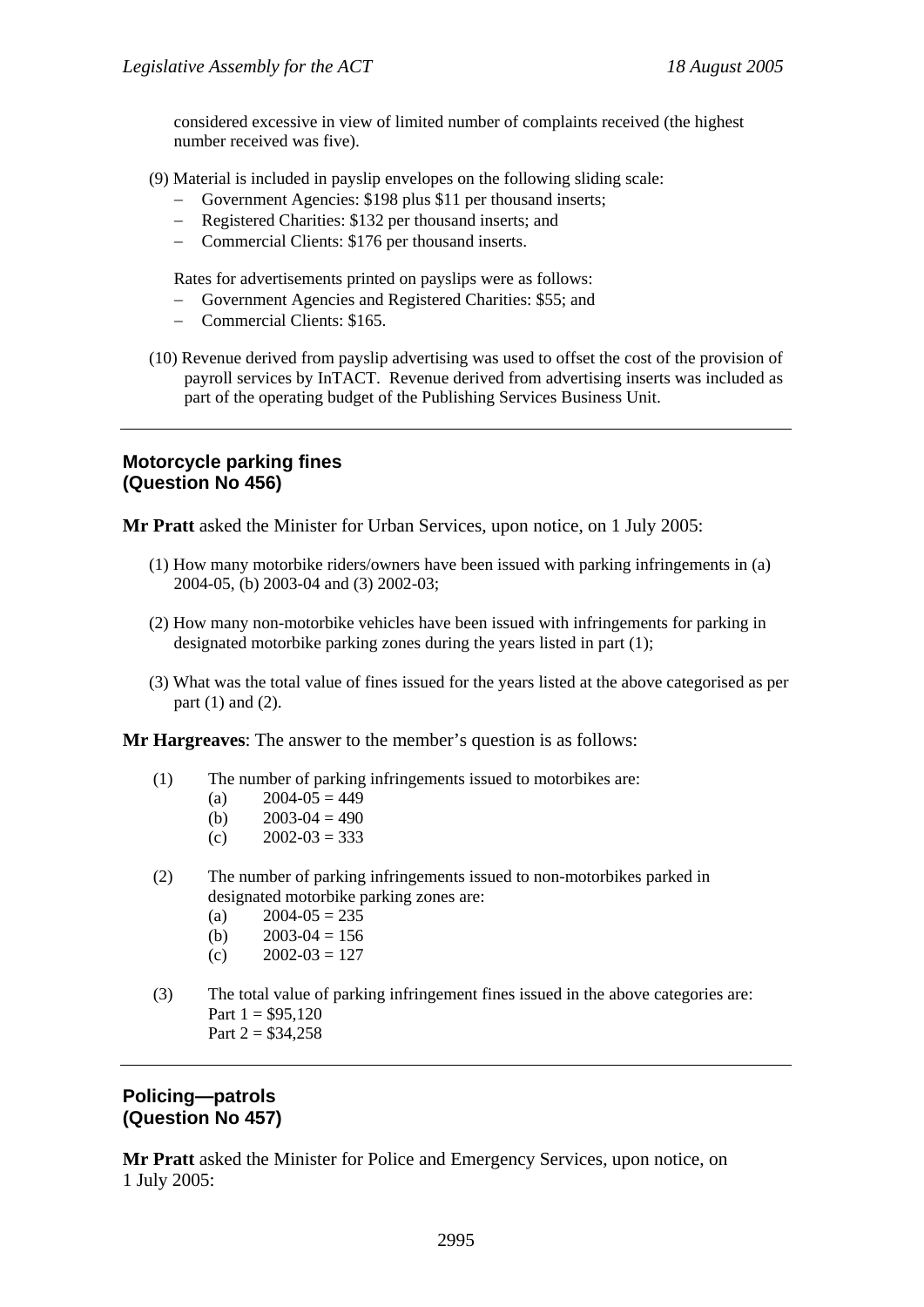- (1) On how many occasions in the last 12 months has only one police patrol been available to cover shifts in either the North or South districts and could those occasions be listed;
- (2) If minimum patrol strengths for each station comprise one sergeant and eight team members for all standard shifts, for example day / afternoon / evening, on how many occasions in the last 12 months have these required minimums not been met and could these occasions be listed;
- (3) How many police patrols have visited (a) Chisholm, (b) Calwell and (c) Richardson shops in the last 12 months and on how many occasions have these been visits that do not relate to a particular incident report;
- (4) Do police regularly patrol and visit local shopping centres; if so, how often do they 'dismount' from their vehicles and speak to the shopkeepers and youth at shopping centres in order to promote a 'community policing presence';
- (5) How often have police visited Melrose High School in the last 12 months to carry out 'community policing' duties or to participate in educational activities or speak to youth at risk there;
- (6) If there have been no visits in the last 12 months why not;
- (7) How often are regular 'community policing' visits undertaken at other high schools in the ACT and how many such visits have occurred in the last 12 months;
- (8) If no such visits have occurred, why not;
- (9) How many (a) sworn and (b) unsworn police officers have left, for example resigned, retired, been made redundant or transferred out of, ACT Policing in each of the last four financial years;
- (10) How many of the 583 sworn ACT police officers are on restricted duty because of a Comcare claim or return to work program or similar;
- (11) How many officers who are currently on leave or restricted duties are holding down 'sworn officer' positions;
- (12) What is the population 'catchment size' that (a) Tuggeranong, (b) Woden, (c) Belconnen, (d) City and (e) Gungahlin police stations are required to service;
- (13) What were the relative strengths of sworn police patrols on duty and how many patrol cars were deployed on duty at Belconnen Station at (a) midday and (b) midnight on 2 May 2005;
- (14) How many police patrols dismounted from cars and visited the business owners, the shop keepers and talked to shoppers at Chisholm Shops during daily shopping hours each day from 7 to 20 March 2005 inclusive;
- (15) How many police patrols visited Calwell High School to deliver any form of community safety education to students in Years (a)  $7$ , (b)  $8$ , (c)  $9$ , (d)  $10$ , (e)  $11$  and (f)  $12$ , each month from May 2004 to May 2005 inclusive.

**Mr Hargreaves**: The answer to the member's question is as follows: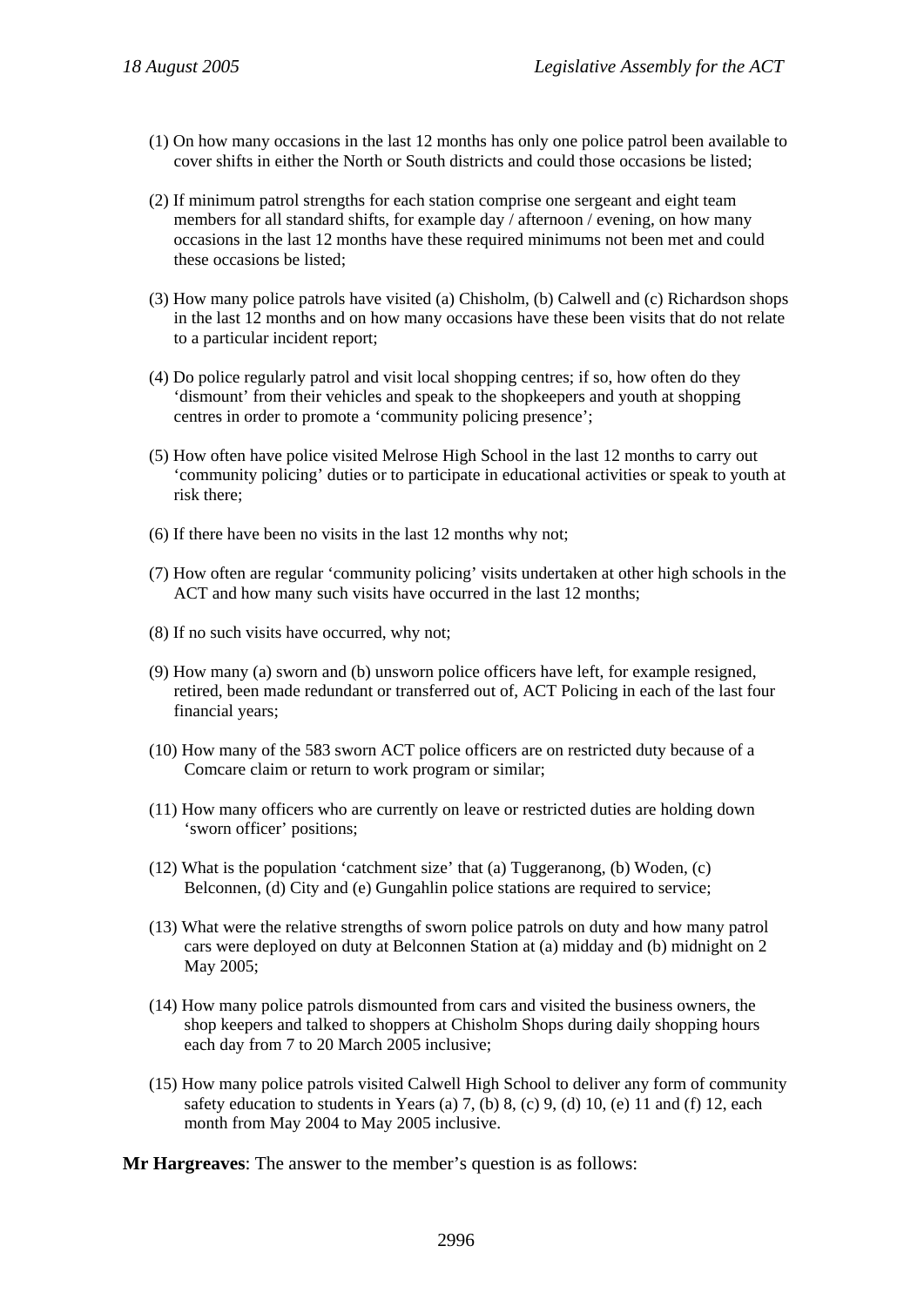#### (1) None.

- (2) To answer this question would require manual data extraction and examination of individual records and is too resource intensive to answer in the given timeframe.
- (3) To answer this question would require manual data extraction and examination of individual records and is too resource intensive to answer in the given timeframe.
- (4) ACT Policing employs an intelligence-led approach to crime. North and South district members attend shopping centres identified as locations of interest or in response to reported incidents. During these visits shop keepers and business owners are consulted to establish their concerns and to identify potential resolutions. Additionally, both districts pro-actively patrol shopping centres, bus interchanges and surrounding public areas and focus on interacting with the community and the identification and resolution of anti social or criminal behaviour. To identify the number of times this has occurred would require manual data extraction and the examination of individual records and is too resource intensive to answer in the given timeframe.
- (5) To answer this question would require manual data extraction and examination of individual records and is too resource intensive to answer in the given timeframe.
- (6) Refer to the answer to question 5.
- (7) ACT Policing in partnership with the ACT Department of Education and Training has refocused the delivery of information sessions/lectures to high school students. The new approach is to present a one day seminar, which has a number of speakers, including police, to all students from a particular year range. All ACT students in this year range will attend the seminar in a 12 month period and the topics will be set around personal safety, road safety and party smart themes. Drug lectures are currently delivered by teaching staff within high schools in partnership with the Red Cross, ensuring the focus is from a health perspective and not a punitive perspective. ACT Policing participates in teacher development days to ensure that information delivered to the students supports their curriculum and is consistent with crime prevention initiatives and principles and reflects the safety of the broader community.

ACT Policing continues to attend high schools to provide Crime Prevention through Environmental Design assessments, deliver lectures/information sessions as requested, and to provide advice on specific issues.

Community policing visits to high schools occur for a variety of reasons. To establish the number of times these visits have occurred at each school within the last 12 months would require manual data extraction and the examination of individual records and is too resource intensive to answer in the given timeframe.

- (8) Refer to the answer to question 7.
- (9) All police officers within ACT Policing are sworn members, there are no unsworn police officers. The number of sworn members that have left ACT Policing in the last four years is as follows:

| a)           | 2001-2002 | 40 |
|--------------|-----------|----|
| b)           | 2002-2003 | 34 |
| $\mathbf{c}$ | 2003-2004 | 17 |
| d)           | 2004-2005 | 30 |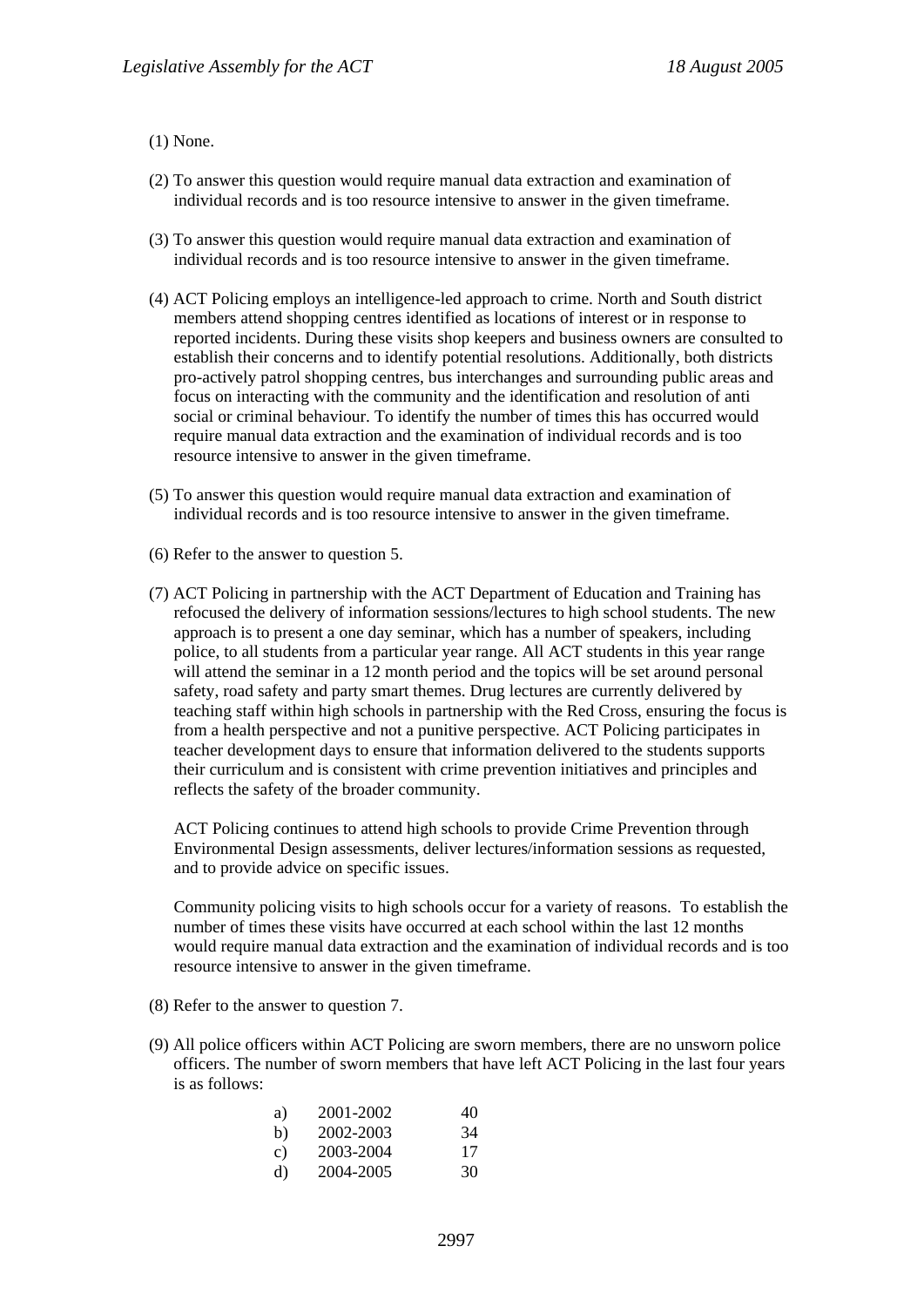- (10) As at 4 July 2005, 36 sworn members are currently on restricted duty.
- (11) As at 4 July 2005, 33 members currently on leave or restricted duties hold sworn positions.
- (12) The population 'catchment size' that police stations are required to service are as follows:

| a)            | Tuggeranong: | 89,818 |
|---------------|--------------|--------|
| b)            | Woden:       | 77,734 |
| $\mathbf{c})$ | Belconnen:   | 85,562 |
| d)            | City:        | 40,887 |
| e)            | Gungahlin:   | 29,614 |

*Regional Statistics ACT 2005, ABS Catalogue 3218.0.55.001* 

- (13) At midday on 2 May 2005, Belconnen Station had two, two member patrols, one Sergeant and two front office members. At midnight on 2 May 2005, Belconnen Station had two, two member patrols, one Sergeant and one front office member.
- (14) This data is not collected and would require manual data extraction and examination of individual records and is too resource intensive to answer in the given timeframe.
- (15) To answer this question would require manual data extraction and examination of individual records and is too resource intensive to answer in the given timeframe.

## **Emergency services (Question No 458)**

**Mr Pratt** asked the Minister for Police and Emergency Services, upon notice, on 1 July 2005:

- (1) In relation to the emergency services portfolio and further to the additional establishment and other unforeseen expenditure cost in Budget Paper 4, page 375, have there been any results from the Treasury directive to find an explanation for these Emergency Services Authority (ESA) blowouts; if not, why not;
- (2) Is this overspend partly because of the need to fund the establishment and expansion of the Information Management, Communication, Command and Control (IMC3) group;
- (3) What is the total strength of staff in the IMC3 group, by establishment position and including consultants attached to the establishment;
- (4) If the IMC3 expansion, and its routine operating costs, are not covered under "additional establishment and other unforseen expenditure", Budget Paper 4, page 375, where are the costs for staffing, organisational expansion and other operating costs identified in the budget;
- (5) How many temporary consultants are currently working in the IMC3 team, how long have they been employed at the ESA, what is their previous experience and current remuneration;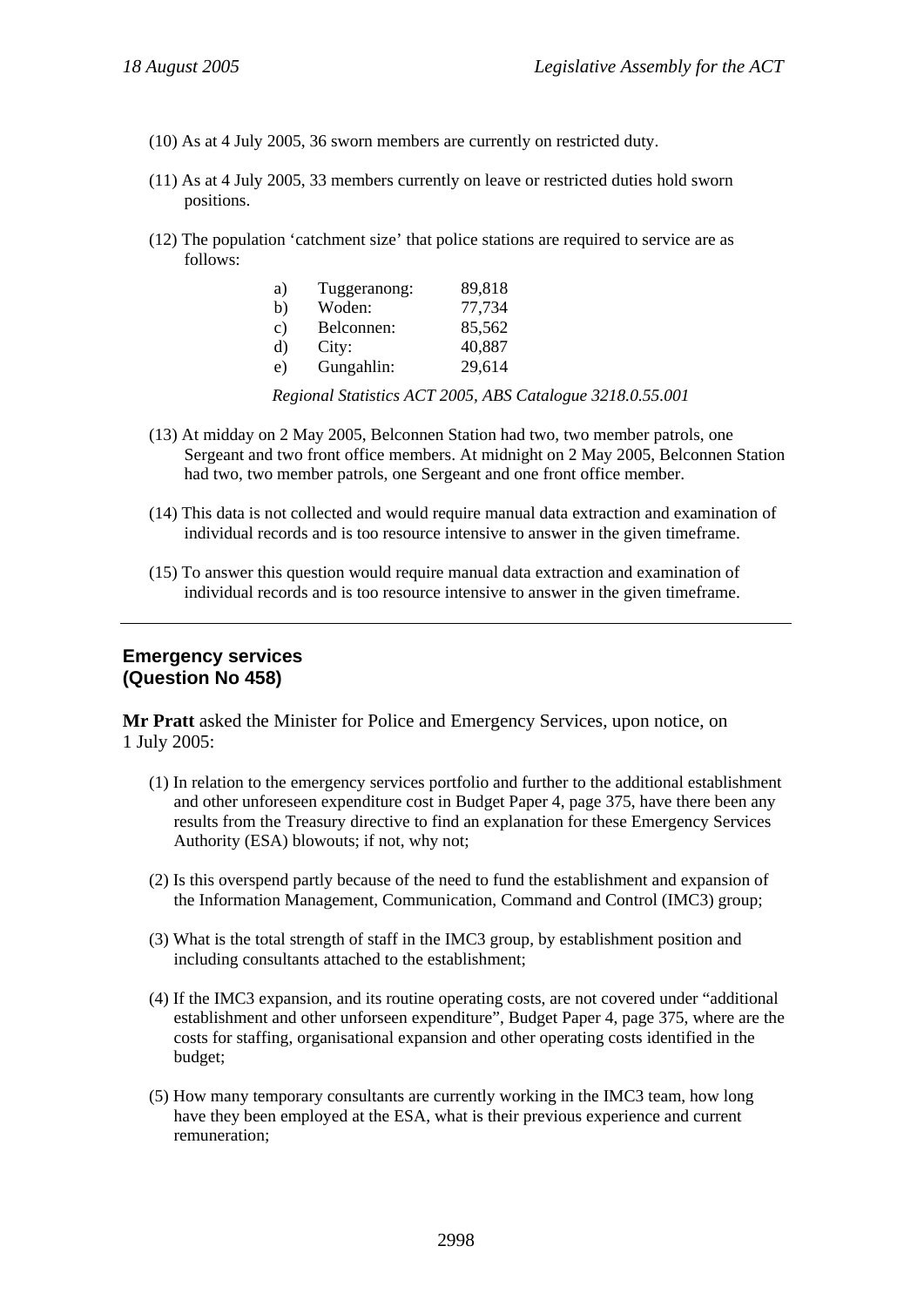- (6) What are the skills that these temporary IMC3 staff possess that differentiates them from other suitable applicants that could have been found if the positions were advertised in the wider community;
- (7) Of the approximately 63 staff that have been employed to fill positions over the last two years, specifically staff who work for the ESA but not any front line agency, how many of these positions were advertised;
- (8) If any of these positions were not advertised, why not;
- (9) Are all 63 staff required given the imperative to shed staff from the ACT public service and given that the ESB seemed to function without them;
- (10) What specifically are the communication contract savings for in Budget Paper 4, page 375;
- (11) Who, if anyone, now holds these contracts;
- (12) Why has \$9 985 000 of funding for West Belconnen and Belconnen Joint Emergency Service Centres been removed from the budget, Budget Paper 4, page 375;
- (13) What is the \$60 000 of funding for a Belconnen Fire and Ambulance Station for in Budget Paper 4, page 376;
- (14) Why has the Government entered into approximately \$11 million worth of new communications contracts over the last year which do not appear to be part of the initial Communications Plan that totalled \$23.6 million over four years;
- (15) What is the current Communications Plan;
- (16) What is the estimated total cost of the Trunk Radio Network (TRN), including the cost of installations so far by component of funding for future TRN installations;
- (17) In relation to the TRN, how many base stations, including those installed and those yet to be installed, have you or will you install;
- (18) Why was a contract entered into in which the ACT Government has to bear the cost of additional expenses for the non-performance of the contract;
- (19) Why, as of 31 March 2005, was the contract removed for amendment, approximately four months before the expiry of the contract;
- (20) Was money initially appropriated for the construction of 22 base stations and was it later revealed only 16 would be needed to cover the necessary coverage area, seven would be refurbished and the remaining nine were to be newly constructed and as five have been completed so far with a further four to be installed in phase 2; if so, where are the extra base stations to fulfil the quota of 16 and what is being done with the remaining funds;
- (21) What is the coverage and reliability of this new network;
- (22) Why now has there been funds appropriated over the next four years, totalling approximately \$14.5 million after previous funds have been moved forward, Budget Paper 4, page 375, to cover the acceleration of the upgrade;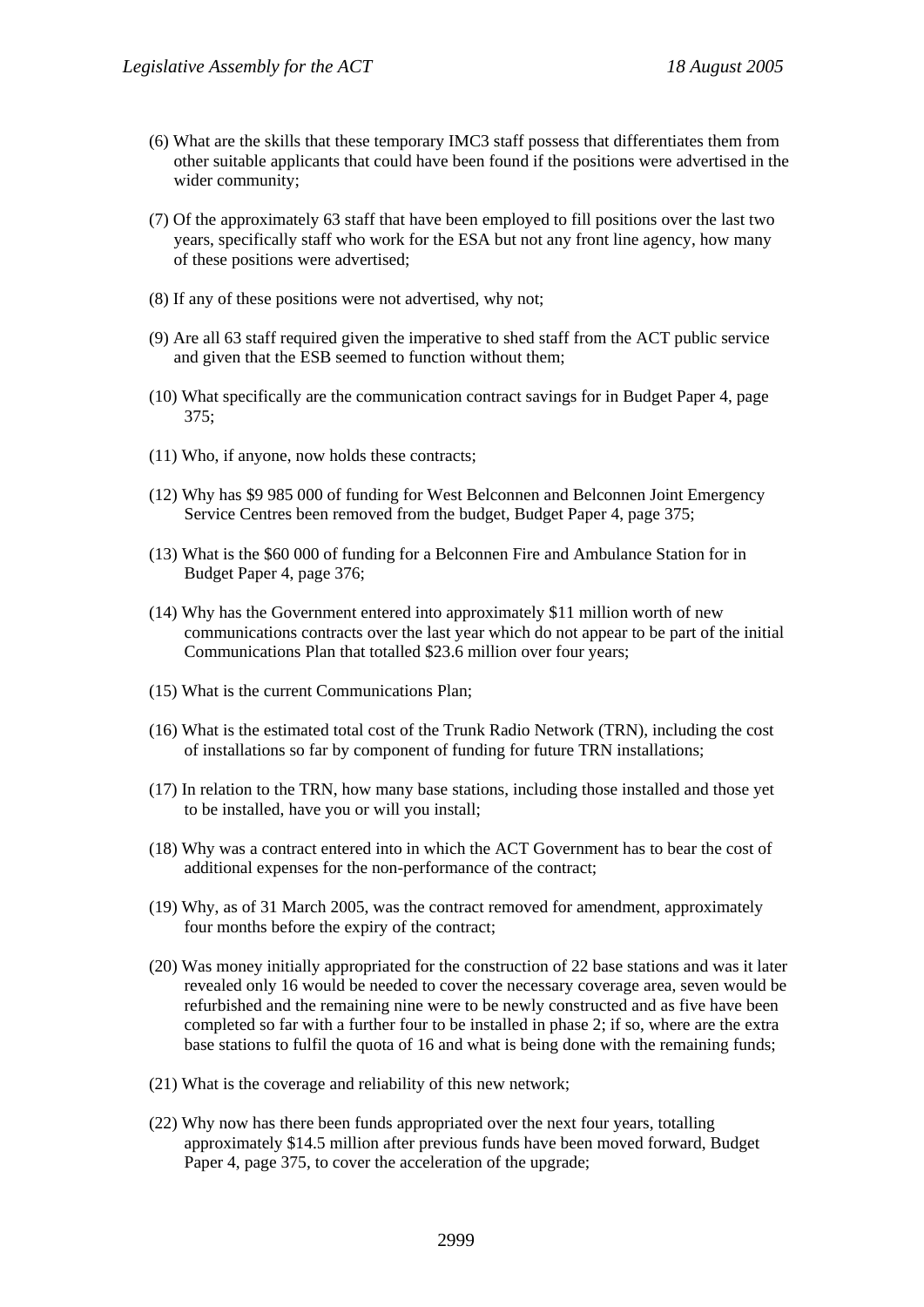- (23) What are these new funds going toward;
- (24) What steps has the Minister taken to eradicate the sort of communication problems witnessed in the ESA COMCEN recently with the Simpson Hill's fire incident;
- (25) What has the Minister done to address the concerns of the Rural Fire Service (RFS) to ensure that it has, in the ESA Headquarters, a stand alone Operations Centre and a stand alone RFS radio room to guarantee proper control;
- (26) Are these closely linked with the ESA COMCEN to ensure better and speedier emergency communications and decision making;
- (27) Does Curtin currently accommodate all the command and control systems of all emergency services agencies; if so, how are they properly inter-phased with the ESA Headquarters;
- (28) What is the total cost of the Fire-Link project;
- (29) Why has this project had built into it a "radio relay" (mesh technology) capability to compliment its data link;
- (30) Is this an admission that the voice/radio network initially commissioned fails to cover the 95% \* 95% coverage and reliability requirement and that data link equipment is now required to bridge gaps in the existing [TRN] voice net system; if not, then why commission the project;
- (31) Was the Fire-Link project referred to and approved by the ACT Government Procurement Board as per clause 6(1)(b) of the *Government Procurement (Approved Procurement Units) Guideline 2002 (No. 1)*;
- (32) On what date (a) was the Fire-Link proposal first referred to the ACT Government Procurement Board and (b) did you decide that the project would be the subject of a single-select tender process and that normal Government procurement guidelines would not be adhered to;
- (33) Did Government solicitors send a letter to the ESA asking them to explain why many tenders have been single-select; if so, what was your response;
- (34) Why did you pursue this option for a data link and why did you not consider a system which could have been implemented with off-the-shelf hardware combined with the existing computer aided dispatch system for the total cost of around \$500 000, significantly less than the cost of the Fire-Link system;
- (35) Why was a tender not sought from the contractors of the CAD system and if it was not possible, why not;
- (36) Why was there a need for this extensive research, stated in estimates hearings, when a public tender would have served the same function for Firelink;
- (37) Has the ESA previously conducted any activities with Fire-Link provider ATI;
- (38) How did ATI specifically come to the notice of the ESA if broad commercial tendering processes were not undertaken;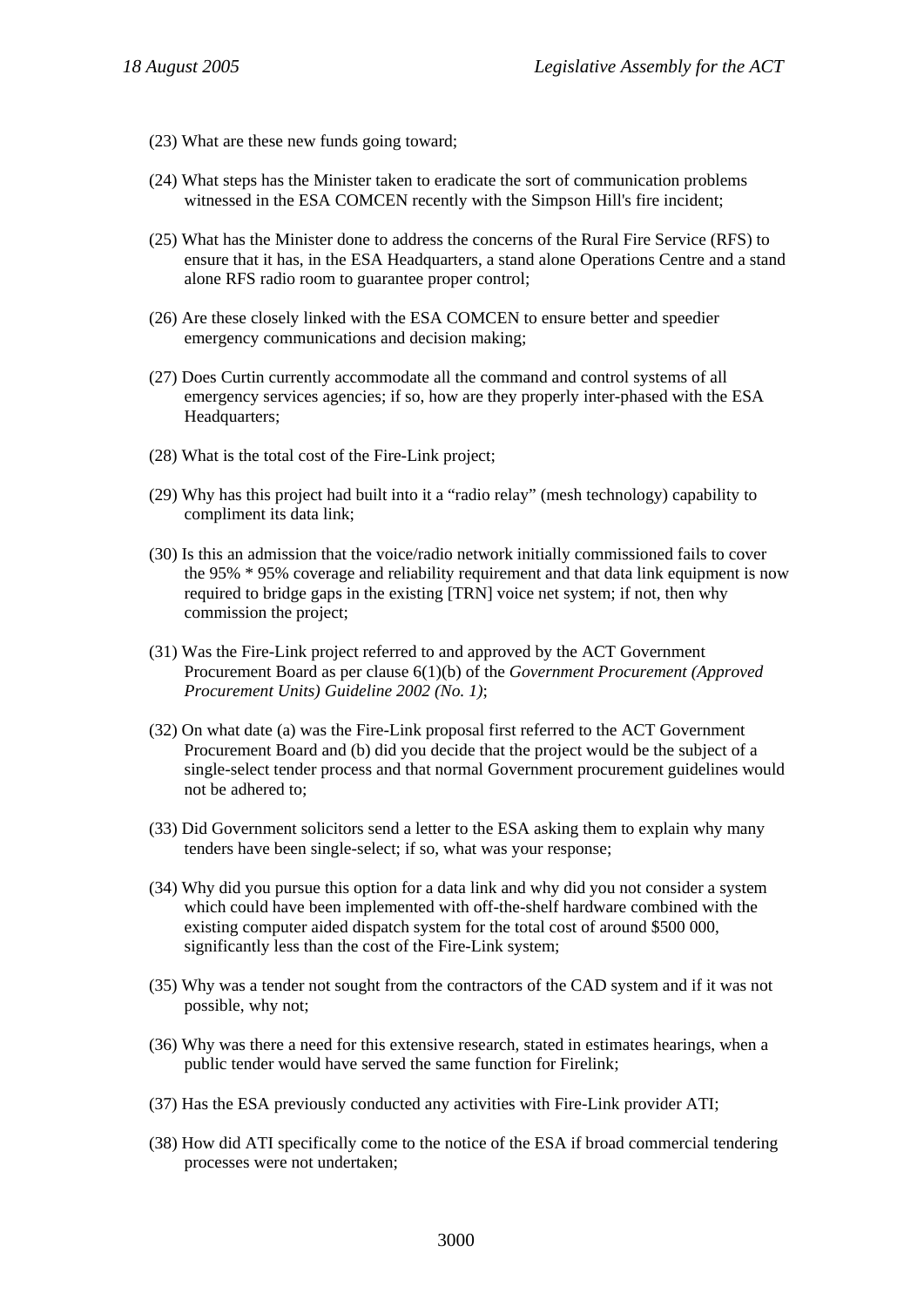- (39) Why has a portal been introduced when it was never part of the original communications plan and why was it necessary to replace the then existing Information Management System;
- (40) Did the ESA put out a public tender for this 'portal' so it could consider other possibilities; if so, when was it put out and how many tenders did you receive;
- (41) Why in this public tender were requirements stipulated that appeared to match specifications of the portal suggested by Plumtree;
- (42) Was a letter sent on behalf of a potential contractor that stated the tender was uncompetitive; if so, what was your response;
- (43) Were any observations made by the Government Solicitors or any other agency criticising the tender process;
- (44) How can the quote by Mr Dunn stating that "… we are working overtime to make sure we are using world's best practices here in Canberra ..." on Thursday, 9 September 2004, be true if non-competitive tenders were used;
- (45) If ESA was searching widely for "world's best practices" to determine the best option then why wasn't a proper commercial tender put out with the correct analysis undertaken;
- (46) Did Mr Dunn also state that funds had been made available over the next two years; if so, how much funding was made available and from where was it sourced;
- (47) What has happened to the three control vehicles that were approved and funded for totaling \$856 000;
- (48) Is the financial management software system Oracle still fully operating for the ESA; if so, why, on several occasions, have emergency services vehicles been unable to fill up with fuel, due to the non-payment of accounts;
- (49) How does the ESA propose to monitor its finances if there is such an obvious inability to set systems or budgets in place that control this;
- (50) Further to Point 2, 2005-06 highlights, Budget Paper 4, page 369, what will be continued upon in relation to community awareness levels in this year's budget;
- (51) Further to Point 5, 2005-06 highlights Budget Paper 4, page 369: Continuing to enhance the skills in the Community Fire Units (CFU), can the Minister guarantee that the bushfire approaches to all vulnerable suburbs have had their fuel hazard loads eradicated, if as he says the bushfire fire risk has decreased for the reason that a significant amount of the fuel hazard was burnt in January 2003; if so, what was your plan in prioritising which vulnerable suburbs were given priority and are the remaining 58 CFU areas of operation/responsibilities by and large risk free;
- (52) How can the bushfire risk index have reduced if the drought continues, as it has to date and is forecast to last well into the next fire season and how can the Minister justify letting up in the drive to implement sensible urgent measures and related priorities to minimise the community's bushfire risk as he has done with the CFU program;
- (53) What is the importance of the Strategic Bushfire Management Plan (SBMP);